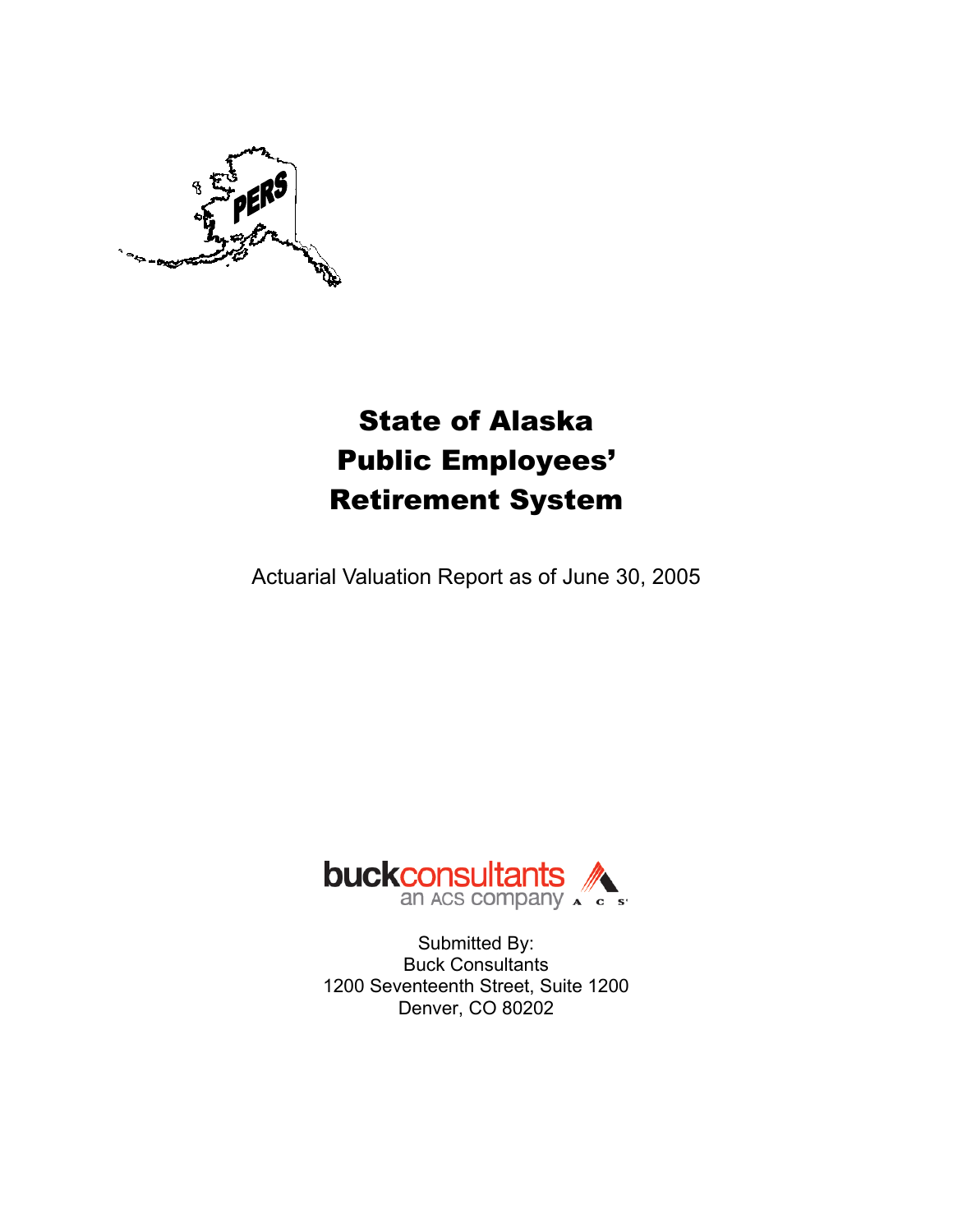

September 15, 2006

State of Alaska Alaska Retirement Management Board Department of Administration Division of Retirement and Benefits P.O. Box 110203 Juneau, AK 99811-0203

Dear Members of the Board:

#### **Actuarial Certification**

The annual actuarial valuation required for the State of Alaska Public Employees' Retirement System has been prepared as of June 30, 2005 by Buck Consultants. The purposes of the report include:

- (1) a presentation of the valuation results of the Plan as of June 30, 2005;
- (2) a review of experience under the Plan for the year ended June 30, 2005;
- (3) a determination of the appropriate contribution rate for each employer in the System which will be applied for the fiscal year ending June 30, 2008; and
- (4) the provision of reporting and disclosure information for financial statements, governmental agencies, and other interested parties.

The following schedules that we have prepared are included in this report:

- (1) Summary of actuarial assumptions and methods (Section 2.3)
- (2) Schedule of active member valuation data (Section 2.2(d) and (f))
- (3) Schedule of benefit recipients added to and removed from rolls (Section 2.2(p) and  $2.2(q)$ )
- (4) Solvency test (Section 3.3)
- (5) Analysis of financial experience (Section 3.1)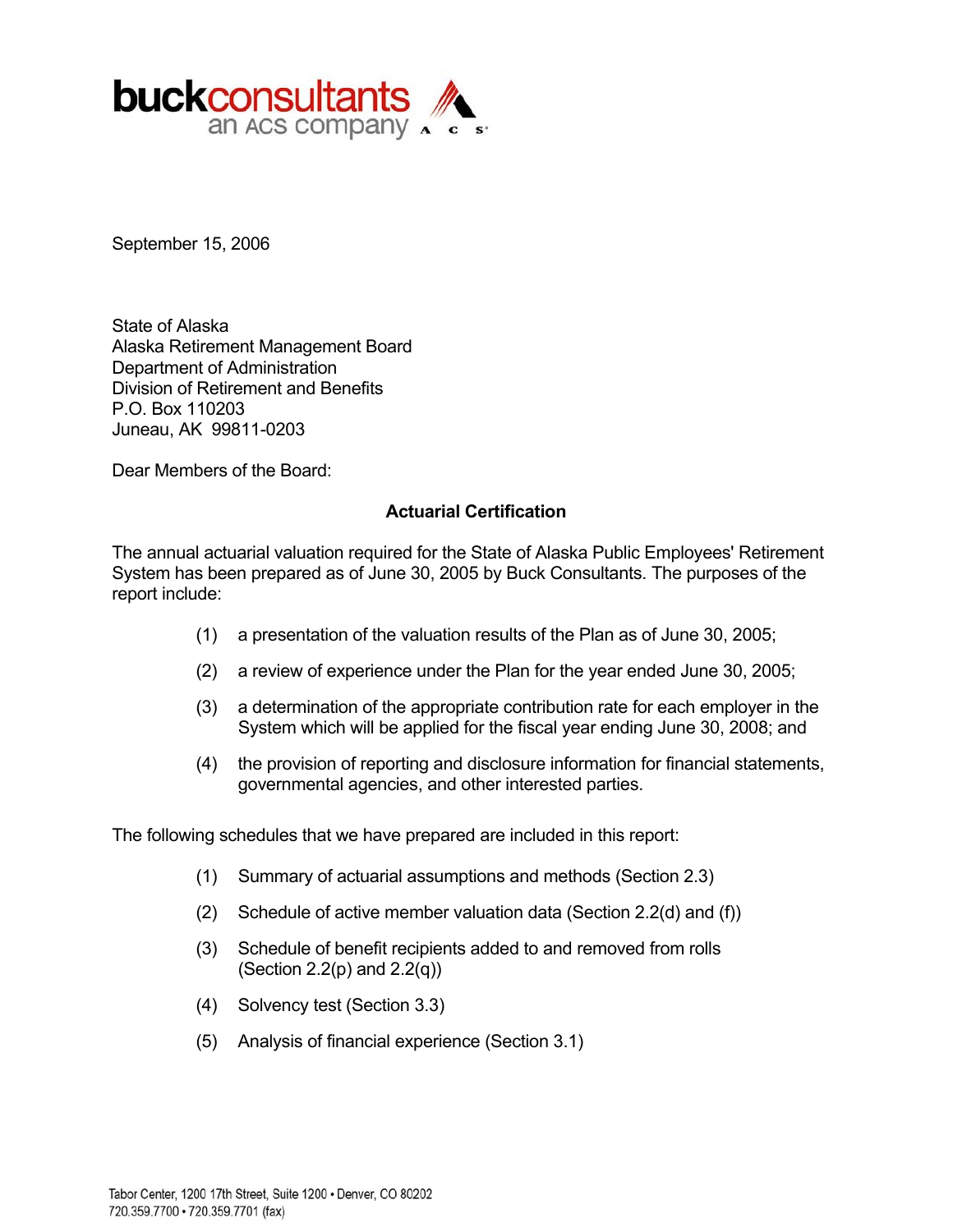Alaska Retirement Management Board September 15, 2006 Page 2

In preparing this valuation, we have employed generally accepted actuarial methods and assumptions, in conjunction with employee data provided to us by the Division of Retirement and Benefits and financial information provided in the financial statements audited by KPMG LLP, to determine a sound value for the System liability. This data has not been audited, but it has been reviewed and found to be consistent, both internally and with prior years' data. The actuarial assumptions are based on the results of an experience study presented to the Board in October 2000 and adopted in December 2000. Actuarial methods, medical cost trend, and assumed blended medical premiums were reviewed and revised in January 2003 and for 2004. For this valuation, we are recommending additional changes to the assumptions used to value medical benefit liabilities and we reflect corrections to differences between plan provisions and certain calculations included in the prior valuation.

The contribution requirements are determined as a percentage of payroll, and reflect the cost of benefits accruing in FY06 and a fixed 25-year level percentage of payroll amortization of the initial unfunded accrued liability and subsequent gains/losses. The amortization period is set by the Board. Contribution levels are recommended by the Actuary and adopted by the Board each year. Over time, the contribution rate is expected to remain relatively constant as a percentage of payroll. The ratio of valuation assets to liabilities decreased from 70.2% to 65.7% during the year. This report provides an analysis of the factors that led to the decrease. This report also provides a history of the funding ratio of the System.

A summary of the actuarial assumptions and methods is presented in Section 2.3 of this report. The assumptions, when applied in combination, fairly represent past and anticipated future experience of the System.

Future contribution requirements may differ from those determined in the valuation because of:

- (1) differences between actual experience and anticipated experience based on the assumptions;
- (2) changes in actuarial assumptions or methods;
- (3) changes in statutory provisions; or
- (4) differences between the contribution rates determined by the valuation and those adopted by the Board.

The undersigned are members of the American Academy of Actuaries and the Society of Actuaries, are fully qualified to provide actuarial services to the State of Alaska, and are available to answer questions regarding this report.

We believe that the assumptions and methods used for funding purposes and for the disclosures presented in this report satisfy the parameter requirements set forth in the Government Accounting Standards Board (GASB) Statement Nos. 25 and 27.

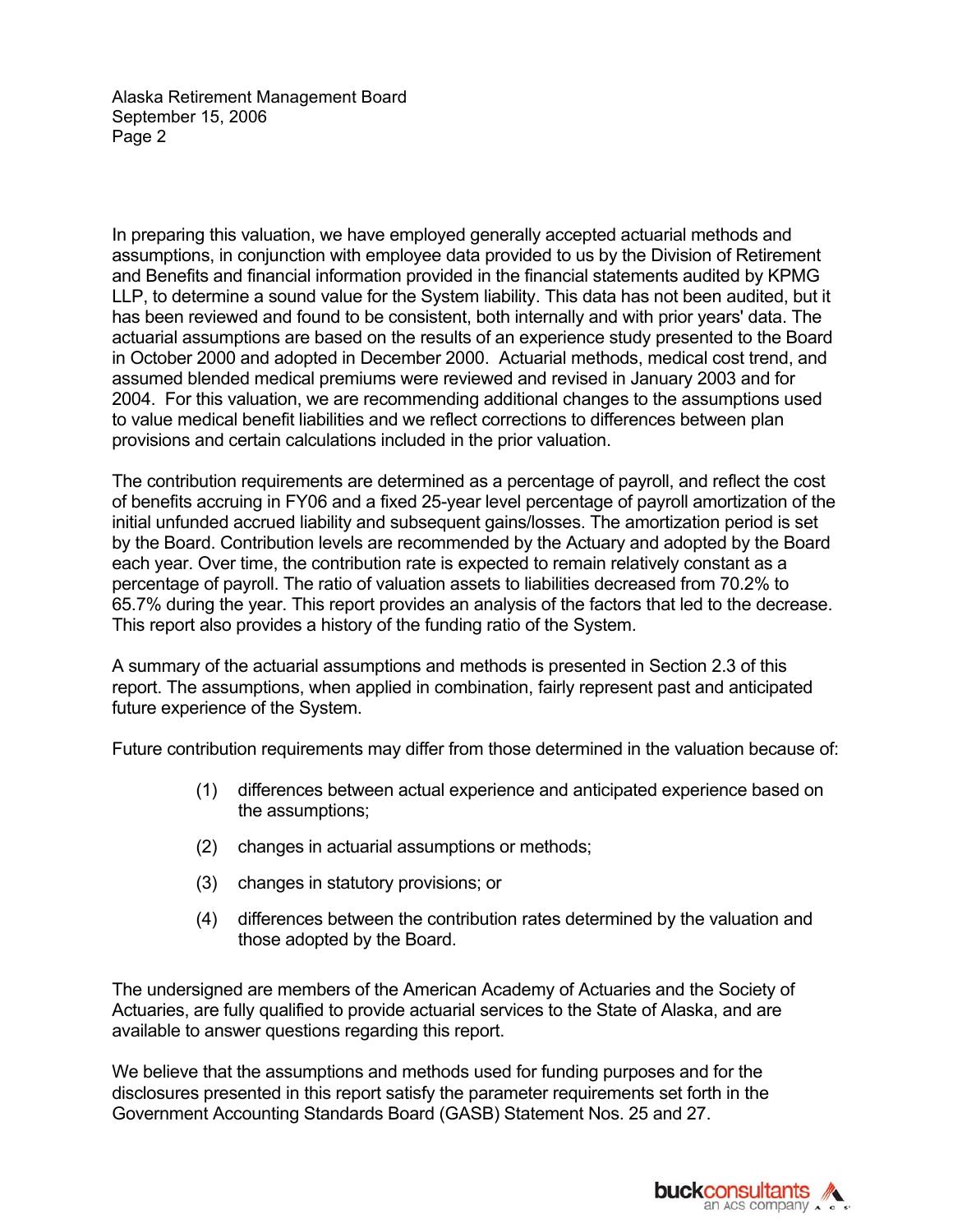Alaska Retirement Management Board September 15, 2006 Page 3

We believe that this report conforms with the requirements of the Alaska statutes, and where applicable, other federal and accounting laws, regulations and rules, as well as generally accepted actuarial principles and practices.

Sincerely,

Daniel W. Alschmicky

Principal, Consulting Actuary **Director, Consulting Actuary** 

Minuu ma

David H. Slishinsky, A.S.A., E.A. Michelle Reding DeLange, F.S.A., E.A.

The undersigned actuary is responsible for all assumptions related to the average annual per capita health claims cost and the health care cost trend rates, and hereby affirms his qualification to render opinions in such matters, in accordance with the qualification standards of the American Academy of Actuaries.

Leonard C. "Trey" Sarsfield, A.S.A., M.A.A.A. Senior Consultant, Health & Welfare

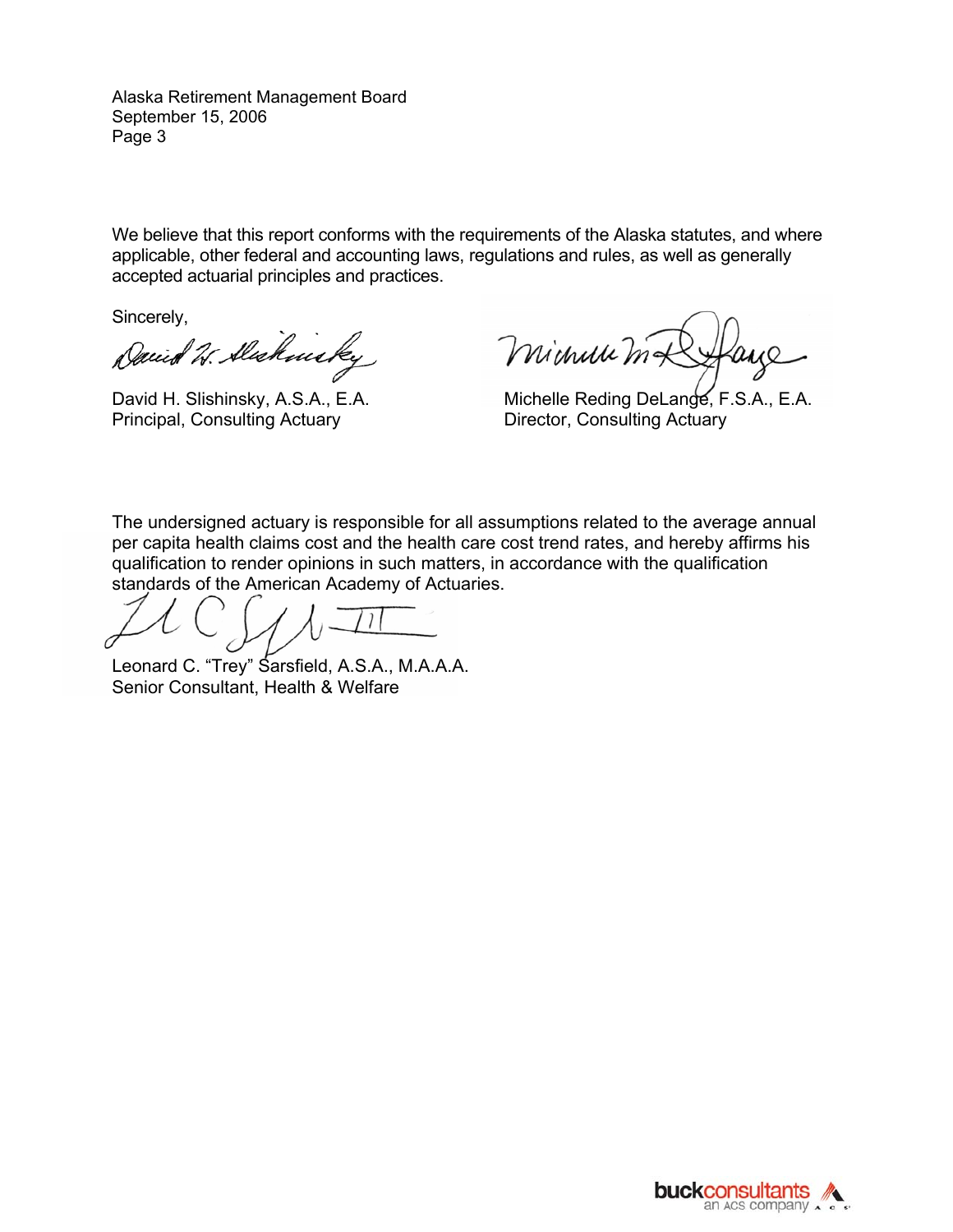## **Contents**

| Section 1: |                                                                                      |  |
|------------|--------------------------------------------------------------------------------------|--|
| 1.1(a)     |                                                                                      |  |
| 1.1(b)     |                                                                                      |  |
| 1.1(c)     |                                                                                      |  |
| 1.2(a)     |                                                                                      |  |
| 1.2(b)     |                                                                                      |  |
| 1.2(c)     |                                                                                      |  |
| 1.3(a)     |                                                                                      |  |
| 1.3(b)     |                                                                                      |  |
| 1.3(c)     |                                                                                      |  |
| 1.4        |                                                                                      |  |
| 1.5(a)     | Actuarial Projections – Projections at Calculated Rate                               |  |
|            |                                                                                      |  |
| 1.5(b)     | Actuarial Projections - Projections at Calculated Rate                               |  |
|            |                                                                                      |  |
| 1.5(c)     | Actuarial Projections - Projections at Current Rate                                  |  |
|            |                                                                                      |  |
| 1.5(d)     | Actuarial Projections - Projections at Current Rate                                  |  |
|            |                                                                                      |  |
| 1.5(e)     | Actuarial Projections – Effect of Economic Scenarios                                 |  |
|            |                                                                                      |  |
| Section 2: |                                                                                      |  |
| 2.1        |                                                                                      |  |
| 2.2(a)     |                                                                                      |  |
| 2.2(b)     |                                                                                      |  |
| 2.2(c)     |                                                                                      |  |
| 2.2(d)     |                                                                                      |  |
| 2.2(e)     |                                                                                      |  |
| 2.2(f)     |                                                                                      |  |
| 2.2(g)     |                                                                                      |  |
| 2.2(h)     | Schedule of Average Benefit Payments - New Benefit Recipients - Peace                |  |
| 2.2(i)     |                                                                                      |  |
| 2.2(j)     | Schedule of Average Benefit Payments - New Benefit Recipients - Others  2            |  |
| 2.2(k)     |                                                                                      |  |
| 2.2(1)     | Distribution of Annual Benefits for Benefit Recipients - Peace Officer/Firefighter 2 |  |
| 2.2(m)     | Schedule of Benefit Recipients by Type of Benefit and Option Selected - Peace        |  |
|            |                                                                                      |  |
| 2.2(n)     |                                                                                      |  |
| 2.2(0)     | Schedule of Benefit Recipients by Type of Benefit and Option Selected – Others 2     |  |
| 2.2(p)     | Schedule of Benefit Recipients Added to and Removed from Rolls - Peace               |  |
| 2.2(q)     | Schedule of Benefit Recipients Added to and Removed from Rolls - Others  2           |  |
| 2.3        |                                                                                      |  |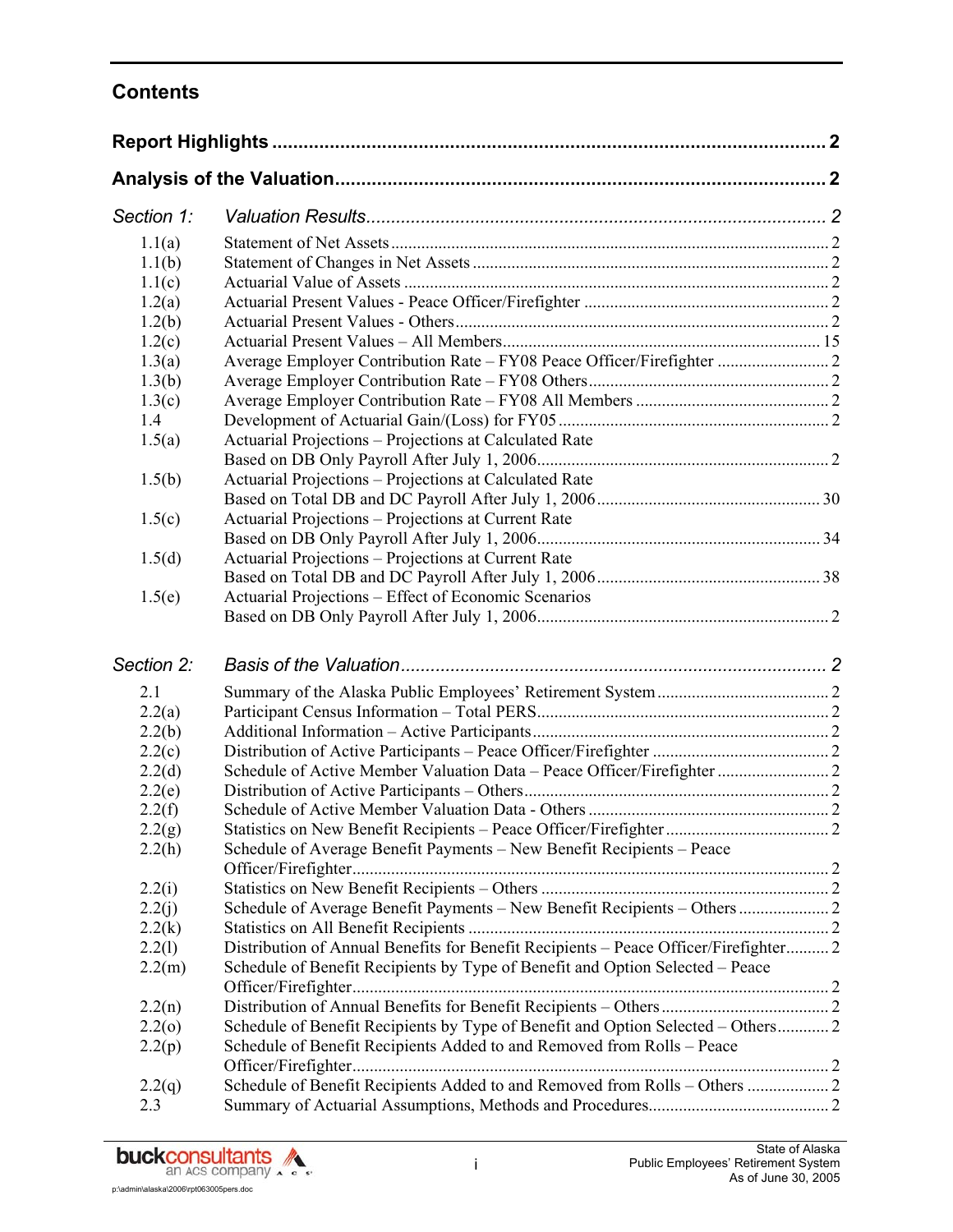| 31     |                                                                                   |  |
|--------|-----------------------------------------------------------------------------------|--|
| 3.2(a) | Summary of Accrued and Unfunded Accrued Liabilities - Peace Officer/Firefighter 2 |  |
| 3.2(b) |                                                                                   |  |
| 3.2(c) |                                                                                   |  |
| 3.2(d) |                                                                                   |  |
| 3.3    |                                                                                   |  |

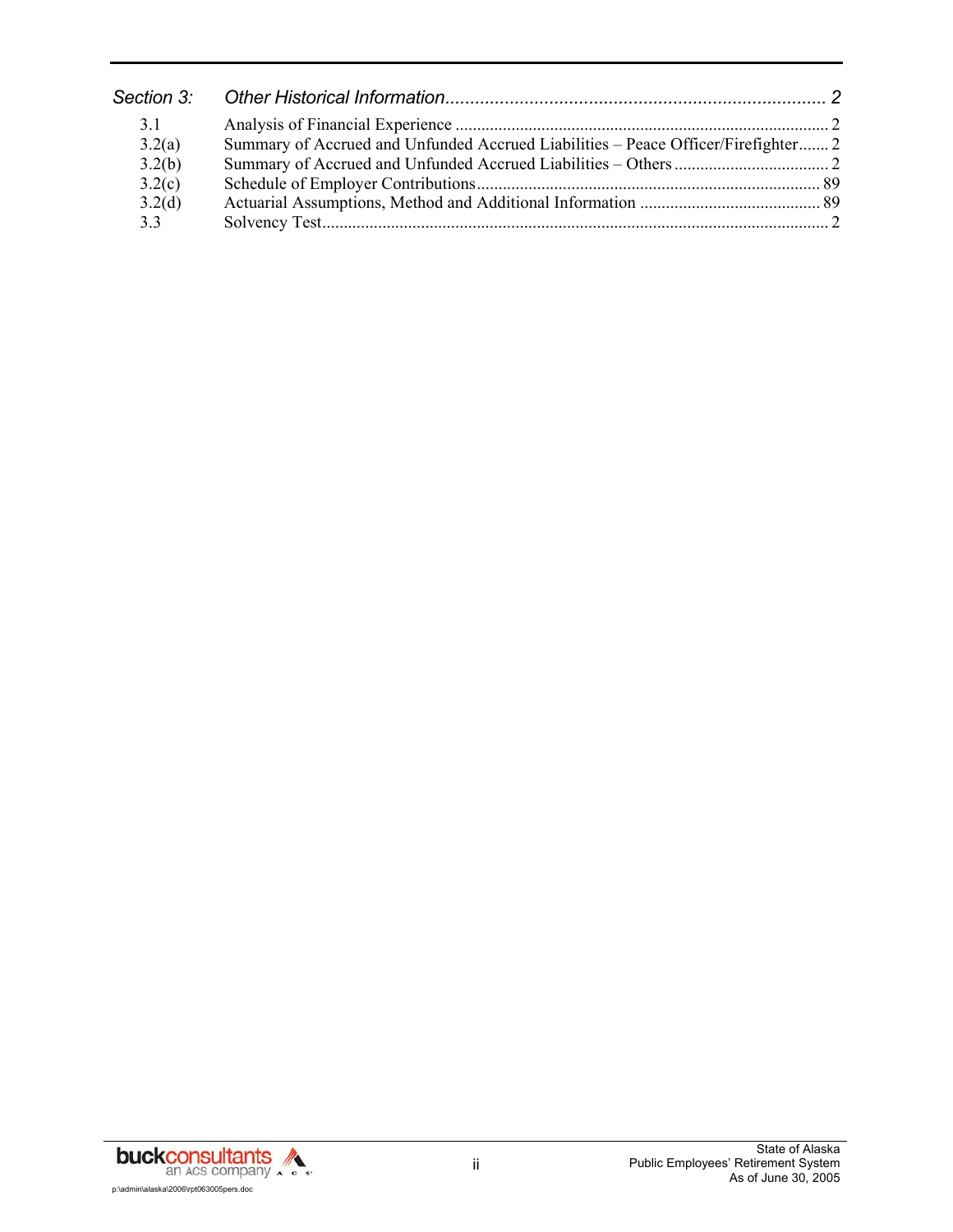## **Report Highlights**

This report has been prepared by Buck Consultants for the State of Alaska Public Employees' Retirement System to:

- (1) Present the results of a valuation of the Alaska Public Employees' Retirement System as of June 30, 2005;
- (2) Review experience under the plan for the year ended June 30, 2005;
- (3) Determine the appropriate contribution rate for each employer in the System; and
- (4) Provide reporting and disclosure information for financial statements, governmental agencies, and other interested parties.

This report is divided into three sections. Section 1 contains the results of the valuation. It includes the experience of the plan during the 2005 Fiscal Year, the current annual costs, and reporting and disclosure information.

Section 2 describes the basis of the valuation. It summarizes the plan provisions, provides information relating to the plan participants, and describes the funding methods and actuarial assumptions used in determining liabilities and costs.

Section 3 contains additional exhibits showing historical information on system experience and unfunded liabilities.

The principal results are as follows:

| <b>Funding Status as of June 30</b> |                                                         | 2004 |            |    | 2005       |  |
|-------------------------------------|---------------------------------------------------------|------|------------|----|------------|--|
| (a)                                 | Valuation Assets <sup>1</sup>                           | \$   | 8,030,414  | \$ | 8,442,919  |  |
| (b)                                 | Accrued Liability <sup>1</sup>                          |      |            |    |            |  |
|                                     | Non-medical benefits                                    | S    | 6,711,507  | S  | 7.087.191  |  |
|                                     | ii) Total benefits (including medical)                  |      | 11,443,916 |    | 12,844,841 |  |
| (c)                                 | Funding Ratio based on Valuation Assets, $(a) \div (b)$ |      | 70.2%      |    | 65.7%      |  |
| (d)                                 | Market value of assets                                  | S    | 8,177,306  | \$ | 8,590,752  |  |
| (e)                                 | Funding Ratio based on Market Assets, $(d) \div (b)$    |      | 71.5%      |    | 66.9%      |  |

l

*<sup>1</sup> In thousands.*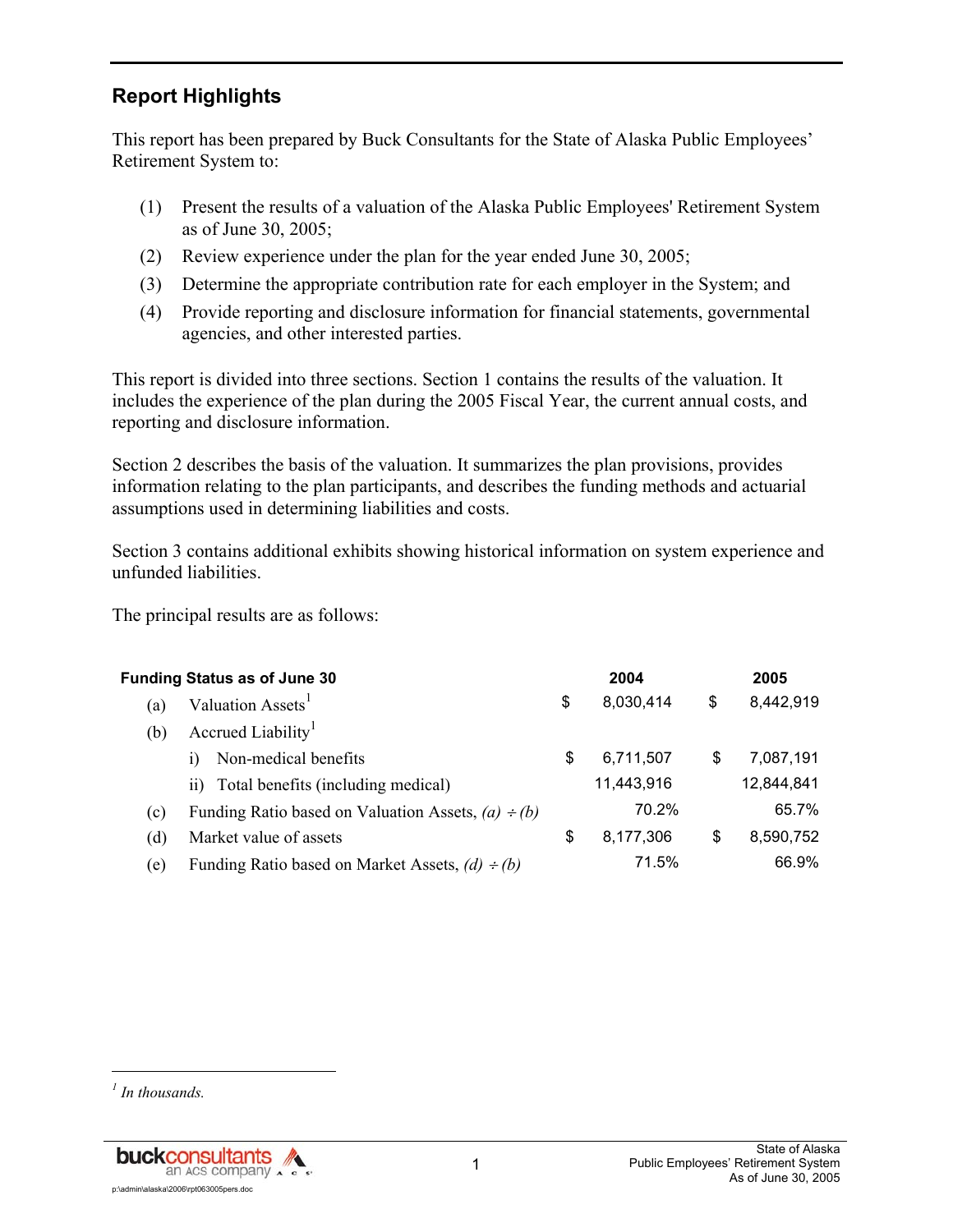## **Report Highlights** *(continued)*

## **PERS Funding Ratio History**

**(Based on Valuation Assets)** 



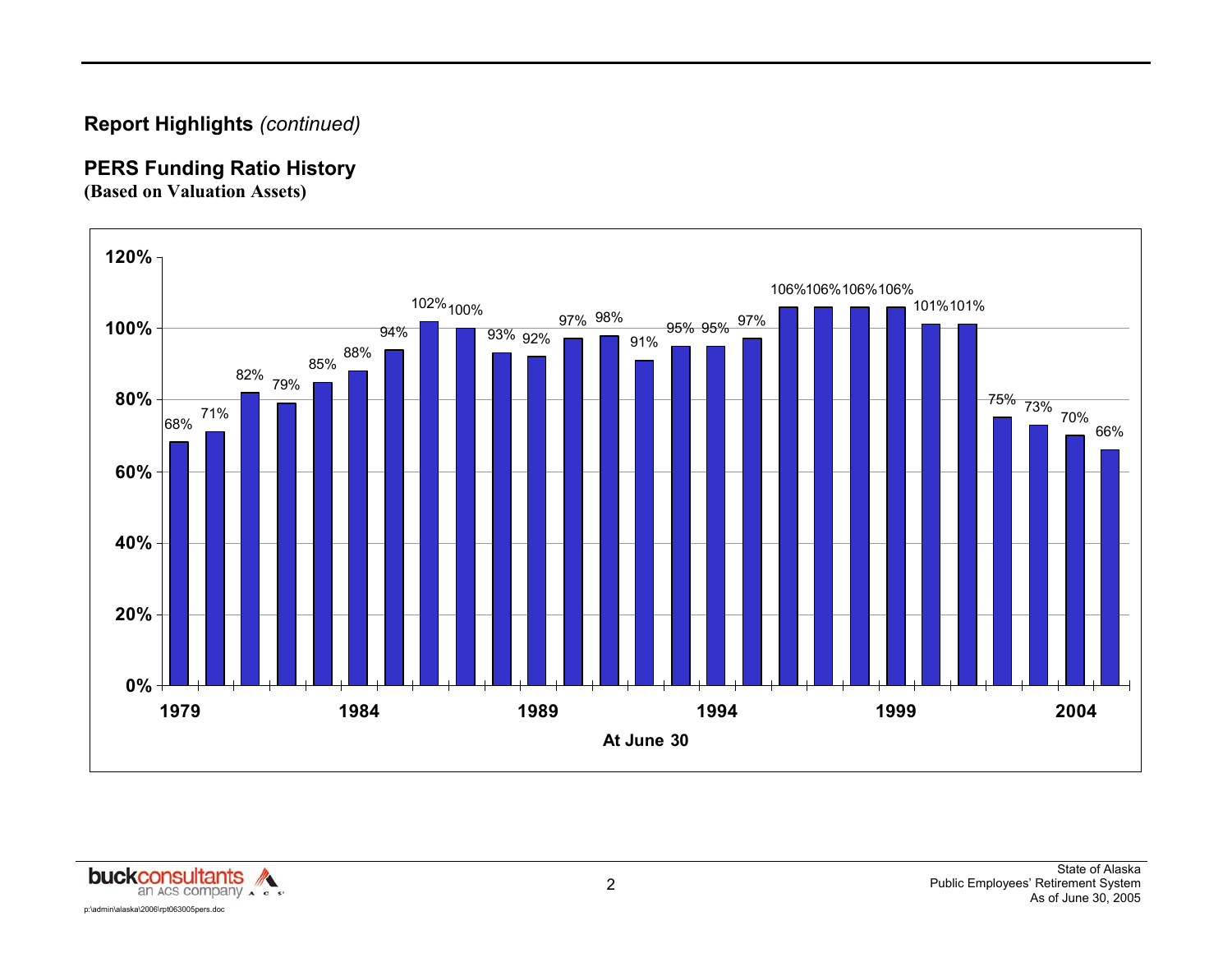## **Report Highlights** *(continued)*

|     | <b>Employer Contribution Rates for Fiscal Year:</b> | 2007   | 2008   |
|-----|-----------------------------------------------------|--------|--------|
| (a) | <b>Consolidated Normal Cost Rate</b>                | 13.32% | 14.48% |
| (b) | <b>Average Past Service Rate</b>                    | 14.87% | 18.03% |
| (c) | Average Employer Contribution Rate $(a) + (b)$      | 28.19% | 32.51% |
| (d) | Board Adopted Average Employer Contribution         |        |        |
|     | Rate                                                | 21.77% | 39.76% |

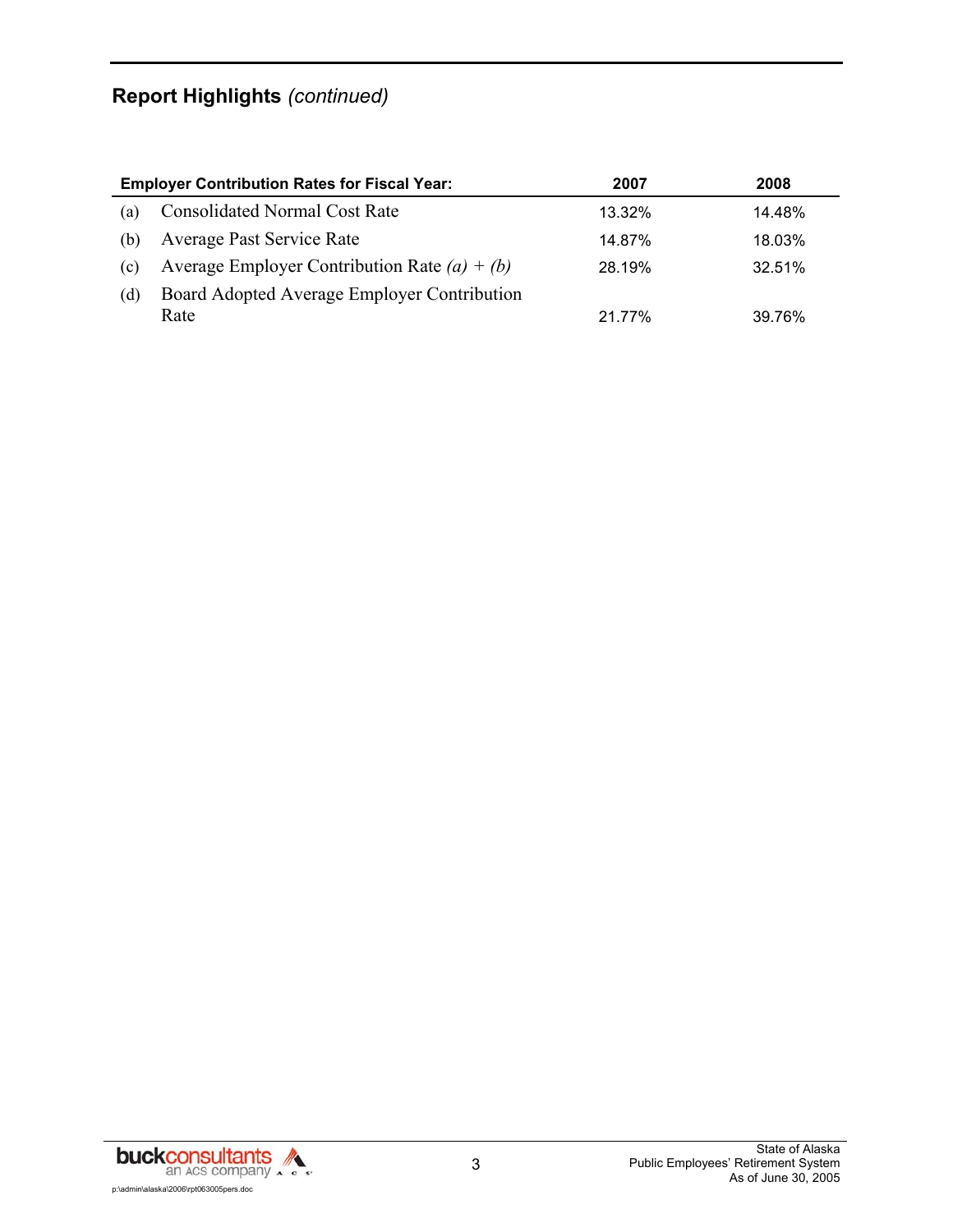## **Analysis of the Valuation**

As shown in the Highlights section of the report, the funding ratio based on valuation assets as of June 30, 2005 has decreased from 70.2% to 65.7%, a decrease of 4.5%. The average calculated employer contribution rate has increased from 28.19% of payroll for FY07 to 32.51% for FY08, an increase of 4.32% of payroll. The reasons for the change in the funded status and average contribution rate are explained below.

#### **(1) Retiree Medical Costs and Assumptions**

The following table summarizes the monthly premium per benefit recipient since 1977.

| <b>Time</b><br><b>Period</b> | <b>Monthly Premium</b><br><b>Per Retiree</b><br><b>For Health Coverage</b> | Annual<br>Percentage<br>Change | <b>Average Compound</b><br><b>Annual Increase</b><br><b>Since FY78</b> |
|------------------------------|----------------------------------------------------------------------------|--------------------------------|------------------------------------------------------------------------|
| $2/1/77 - 1/31/78$           | \$<br>57.64                                                                | 66%                            | - -                                                                    |
| $2/1/78 - 1/31/79$           | 69.10                                                                      | 20%                            | 20%                                                                    |
| $2/1/79 - 1/31/80$           | 64.70                                                                      | $-6%$                          | 6%                                                                     |
| $2/1/80 - 1/31/81$           | 96.34                                                                      | 49%                            | 19%                                                                    |
| $2/1/81 - 1/31/82$           | 96.34                                                                      | 0%                             | 14%                                                                    |
| $2/1/82 - 1/31/83$           | 115.61                                                                     | 20%                            | 15%                                                                    |
| $2/1/83 - 1/31/84$           | 156.07                                                                     | 35%                            | 18%                                                                    |
| $2/1/84 - 1/31/85$           | 191.85                                                                     | 23%                            | 19%                                                                    |
| $2/1/85 - 1/31/86$           | 168.25                                                                     | $-12%$                         | 14%                                                                    |
| $2/1/86 - 1/31/87$           | 165.00                                                                     | $-2%$                          | 12%                                                                    |
| $2/1/87 - 1/31/88$           | 140.25                                                                     | $-15%$                         | 9%                                                                     |
| $2/1/88 - 1/31/89$           | 211.22                                                                     | 51%                            | 13%                                                                    |
| 2/1/89-1/31/90               | 252.83                                                                     | 20%                            | 13%                                                                    |
| $2/1/90 - 1/31/91$           | 243.98                                                                     | $-4%$                          | 12%                                                                    |
| $2/1/91 - 1/31/92$           | 243.98                                                                     | 0%                             | 11%                                                                    |
| $2/1/92 - 1/31/93$           | 226.90                                                                     | $-7%$                          | 10%                                                                    |
| $2/1/93 - 1/31/94$           | 309.72                                                                     | 37%                            | 11%                                                                    |
| $2/1/94 - 1/31/95$           | 336.05                                                                     | 9%                             | 11%                                                                    |
| $2/1/95 - 1/31/96$           | 350.50                                                                     | 4%                             | 11%                                                                    |
| $2/1/96 - 1/31/97$           | 350.50                                                                     | 0%                             | 10%                                                                    |
| $2/1/97 - 1/31/98$           | 368.00                                                                     | 5%                             | 10%                                                                    |
| 2/1/98-12/31/98              | 368.00                                                                     | 0%                             | 9%                                                                     |
| 1/1/99-12/31/99              | 442.00                                                                     | 20%                            | 10%                                                                    |
| $1/1/00 - 12/31/00$          | 530.00                                                                     | 20%                            | 10%                                                                    |
| $1/1/01 - 12/31/01$          | 610.00                                                                     | 15%                            | 10%                                                                    |
| 1/1/02-12/31/02              | 668.00                                                                     | 10%                            | 10%                                                                    |
| $1/1/03 - 12/31/03$          | 720.00                                                                     | 8%                             | 10%                                                                    |
| $1/1/04 - 12/31/04$          | 806.00                                                                     | 12%                            | 10%                                                                    |
| 1/1/05-12/31/05              | 850.00                                                                     | 5%                             | 10%                                                                    |
| 1/1/06-12/31/06              | 876.00                                                                     | 3%                             | 10%                                                                    |

As you can see from the above table, the monthly retiree medical premium for the January 1, 2006 to December 31, 2006 time period has increased to \$876.00. Although this represents only a 3% increase over the previous year's medical premium, our expectation is that medical costs will increase at higher rates in the future. The health cost trend used for this valuation is described in Section 2.3. Over the last 10 years, annual premium rate changes have ranged from no change to up 20%. Also, over the last ten years, the increase in the premium rate has been about 9.6% compounded annually.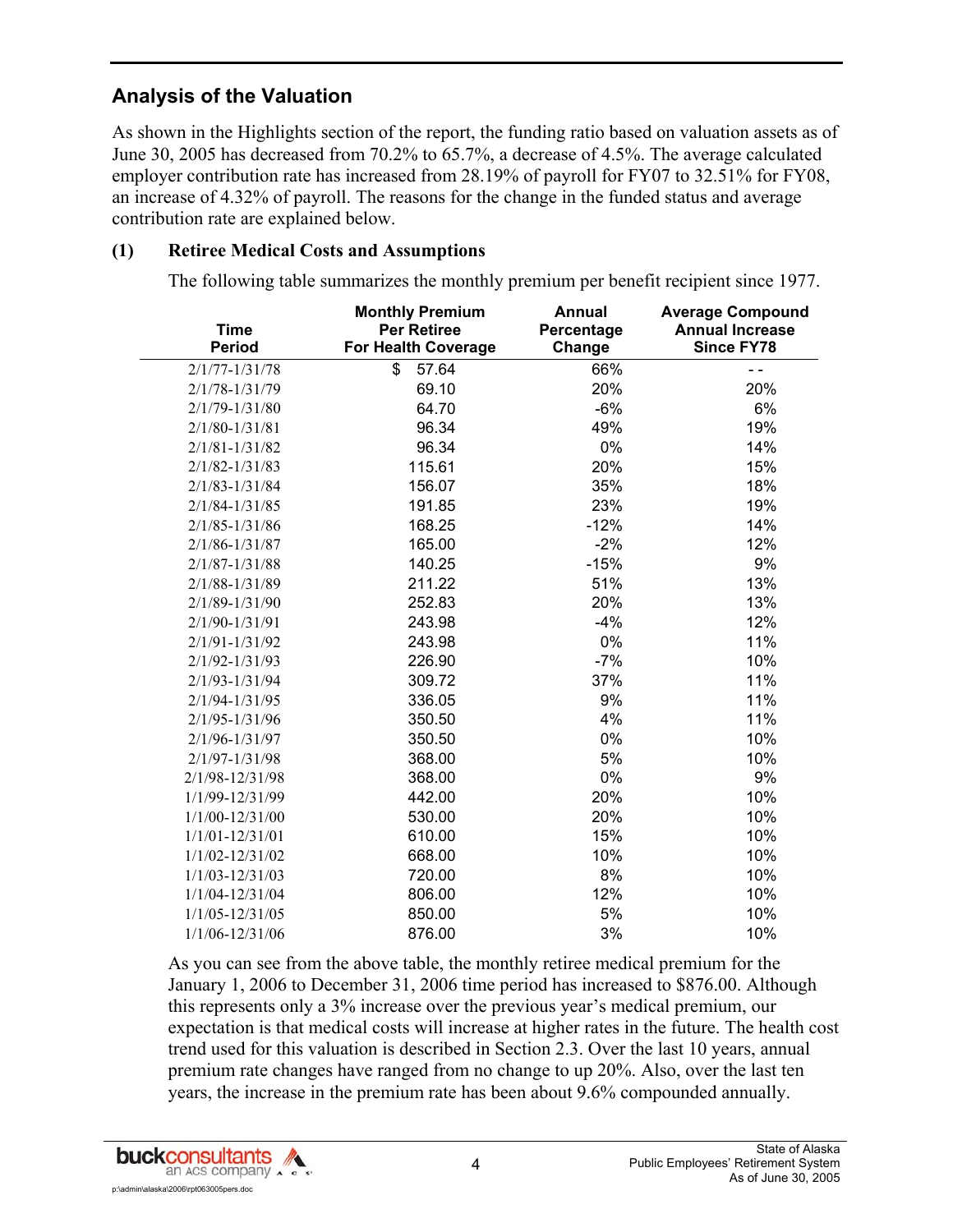Effective June 30, 2002, the Board adopted a health cost trend assumption which varies by year, declining to an ultimate rate equal to inflation plus 1.5%, or 5.0% for FY16 and later. If the long-term assumption remains reasonable, short-term gains and losses from the annually determined medical premium rate will offset each other over time.

To help avoid the volatility in the funding and solvency of the System from bringing large health-related gains and losses into the System every year, the health cost trend assumption was being used to determine actuarial liabilities for retiree medical benefits. On June 30, 2002, the assumed total blended premium was reset to the actual total blended premium for FY03.

Effective with the 2004 valuation, the assumptions used to value liabilities for retiree medical benefits were changed. The revised methods and assumptions more accurately measured retiree medical liabilities and incorporated the expected impact on System liabilities of changes in the Medicare program. In particular, changes were made to the following elements in calculating medical liabilities:

- Claims cost methodology and development
- **Calculate** Offset for Medicare
- **Aging factors**
- **Trend rates**

An analysis of medical costs was completed based on claims information provided by Aetna and enrollment data provided by the Division of Retirement and Benefits. Costs for medical services and prescriptions were analyzed separately, and separate trend rates were developed to project expected future medical and prescription costs. An offset for costs expected to be reimbursed by Medicare was incorporated beginning at age 65. Average medical claims were then distributed across the population based on expected increases in medical expenses that occur with age.

For the 2005 valuation, we updated claim cost and Medicare offset analyses using additional claims and enrollment information and the same methodology as used for 2004. We are recommending re-initializing healthcare trend and retired member contribution rate trend assumptions used for 2004. Methods and assumptions for valuing medical benefits are described in more detail in Section 2.3.

The 2004 and current valuations also reflect the impact of the Medicare Part D subsidy in the projection of the prescription drug benefits. Based on the prior actuary's and our understanding and interpretation of the Medicare Prescription Drug, Improvement and Modernization Act of 2003 (MMA) at the time of the 2004 valuation and this valuation, the prescription drug benefits appear to meet the actuarial equivalence requirements and will qualify to receive the federal Part D subsidy.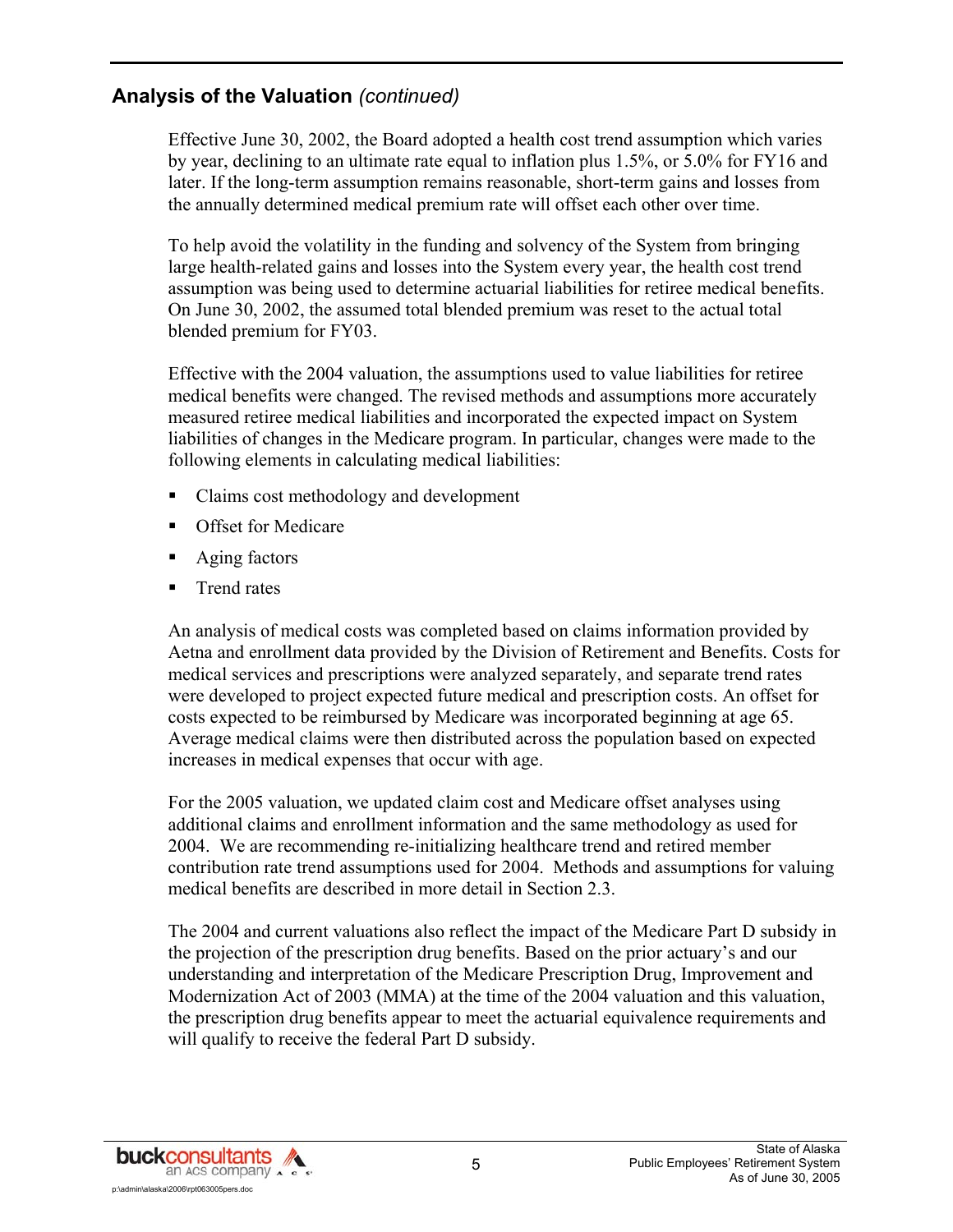These opinions do not constitute full actuarial attestations. A full actuarial attestation of the plan's actuarial equivalence status based on final regulations and guidance will need to be included with a subsidy application to the Centers for Medicare and Medicaid Services, which must be submitted no later than 90 days prior to the start of each plan year to be eligible to receive a subsidy for that plan year.

The combined impact of our recommended method and assumption changes, together with the projected impact of Medicare changes, results in a decrease of 1.3% to the funding ratio, and an increase of 1.49% to the actuarial contribution rate.

#### **(2) Investment Experience**

The approximate FY05 investment return based on market values was 8.55% compared to the expected investment return of 8.25%. This resulted in a gain of approximately \$24 million to the System from investment experience. The asset valuation method recognizes 20 percent of this gain (\$4.8 million) this year and an additional 20 percent in each of the next 4 years. In addition, 20 percent of the FY03 investment loss and 20 percent of the FY04 investment gain were recognized this year. The net result was a slight investment gain which increased the funding ratio by 0.03% and decreased the average employer contribution rate by 0.02%.

#### **(3) Salary Increase**

During the period from June 30, 2004 to June 30, 2005, salary increases were less than anticipated in the valuation assumptions. Lower accrued liabilities caused the funding ratio to increase by 0.21%. The net effect of lower normal cost was a decrease of 0.32% in the average employer contribution rate.

#### **(4) Demographic Experience**

Section 2.2 provides statistics on active participants. The number of active participants increased 0.4%, from 33,612 at June 30, 2004 to 33,730 at June 30, 2005. The average age of active participants increased from 44.64 to 44.82 and average credited service increased from 8.70 to 8.72 years.

The number of benefit recipients increased 5.8%, from 19,572 to 20,703, and their average age increased from 64.99 to 65.21. There was a 2.3% increase in the number of vested terminated participants, from 5,965 to 6,105. Their average age increased from 48.13 to 48.46.

The overall effect of these participant data changes was an actuarial loss to the System, resulting in an increase in the average employer contribution rate equal to 0.01% of total payroll.

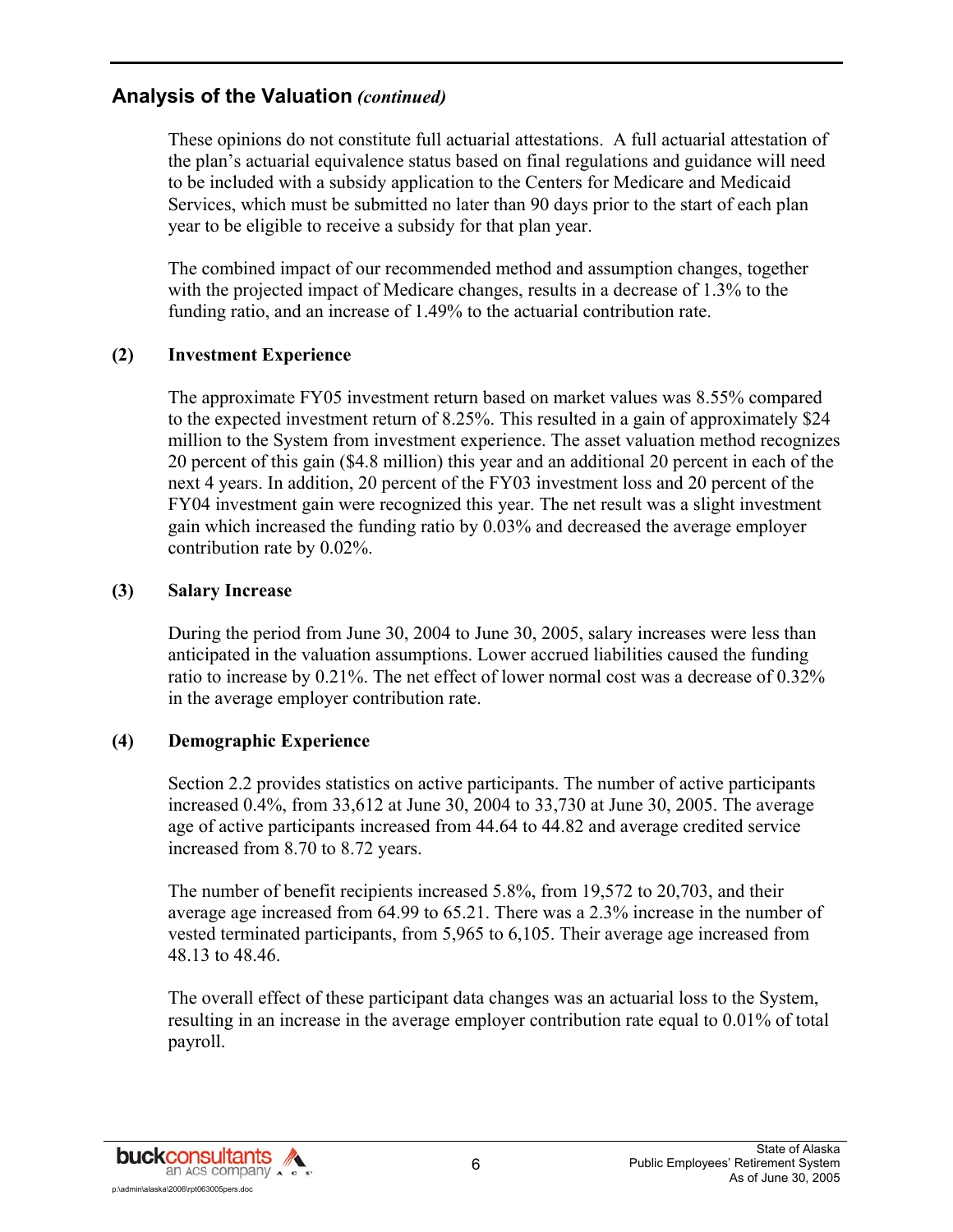#### **(5) Contribution Shortfall Compared to Average Employer Calculated Rate**

As of June 30, 2004 the average employer calculated rate was 28.19% for FY07 employer contributions. Since average employer contribution rates are determined two years prior to the fiscal year, the June 30, 2002 average employer rate of 11.77% was contributed during FY05. The difference between the two calculated rates, 28.19% and 11.77%, created a contribution shortfall to the System. This shortfall increased the average employer contribution rate by 0.98%.

#### **(6) Actuarial Projections**

At the Fall 1991 Board Meetings, the PERS Board approved the use of an enhanced actuarial projection system. The same actuarial cost method is used, but the enhanced system projects a 1% population growth until July 1, 2006, and the associated liabilities 30 years into the future. By also projecting plan assets, this report in effect produces an actuarial valuation for each of the next 30 years. Section 1.5, Actuarial Projections, contains the results of this analysis.

This type of information can be especially useful to multi-tiered systems, such as PERS. All of the projected new entrants before July 1, 2006, will be covered under the provisions of Tier 3 so that the ultimate effect on plan liabilities can be anticipated. No new plan entrants are anticipated after July 1, 2006. As you can see in Section 1.5, based on the actuarial assumptions and asset valuation method, contributions are expected to increase in the future.

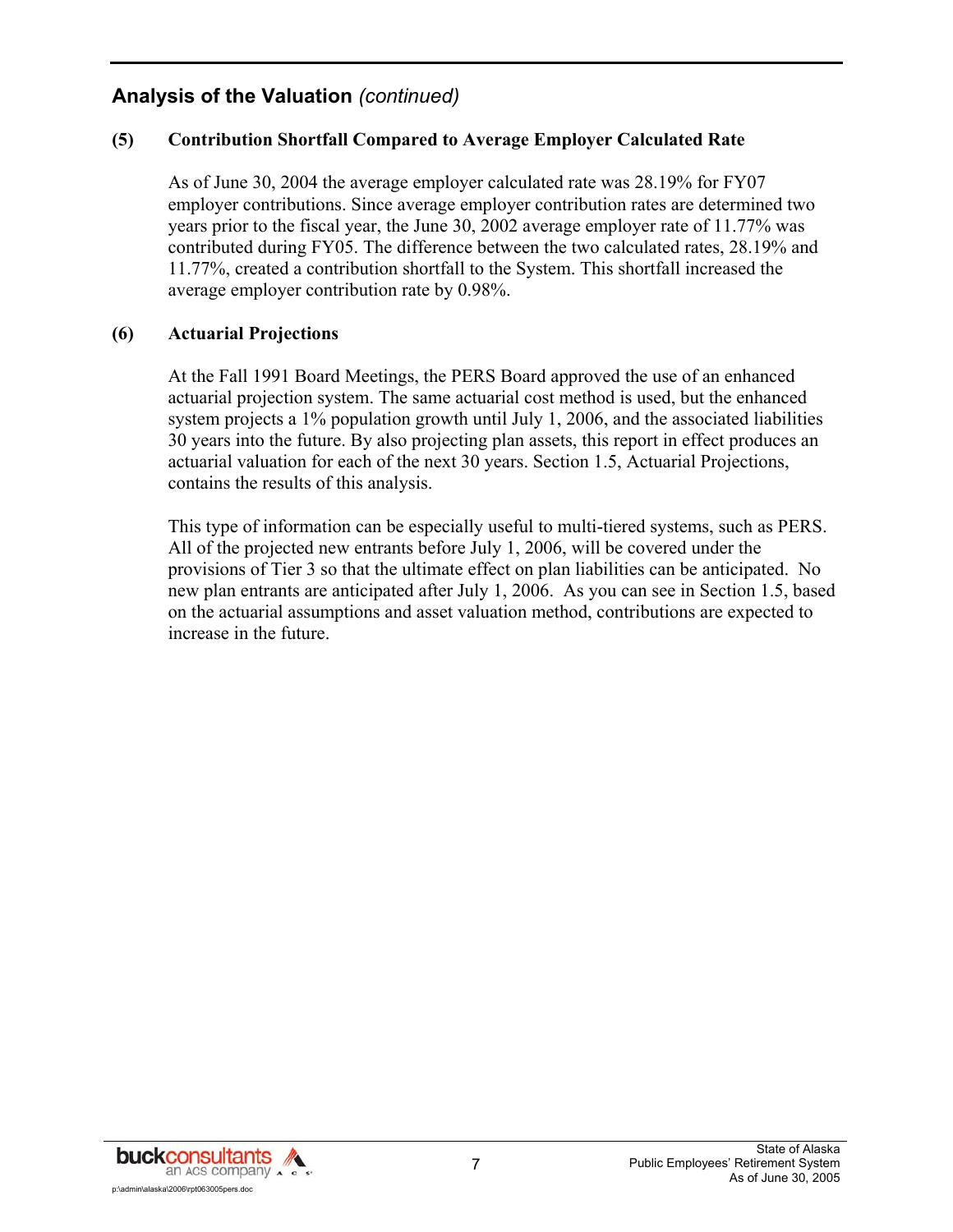#### **Summary**

The following table summarizes the sources of change in the average employer contribution rate:

| 1. Last year's average employer contribution rate                           | 28.19%     |
|-----------------------------------------------------------------------------|------------|
| 2. Change due to revaluation of plan liabilities as of June 30, 2004        | 2.18%      |
| 3. Change due to:                                                           |            |
| Contribution shortfall compared to average employer contribution rate<br>a. | 0.98%      |
| Investment experience<br>b.                                                 | (0.02)%    |
| Salary increases<br>$C_{-}$                                                 | $(0.32)\%$ |
| d. Demographic experience                                                   | 0.01%      |
| Medical assumptions and methodology<br>e.                                   | 1.49%      |
| 4. Average employer contribution rate this year                             | 32.51%     |

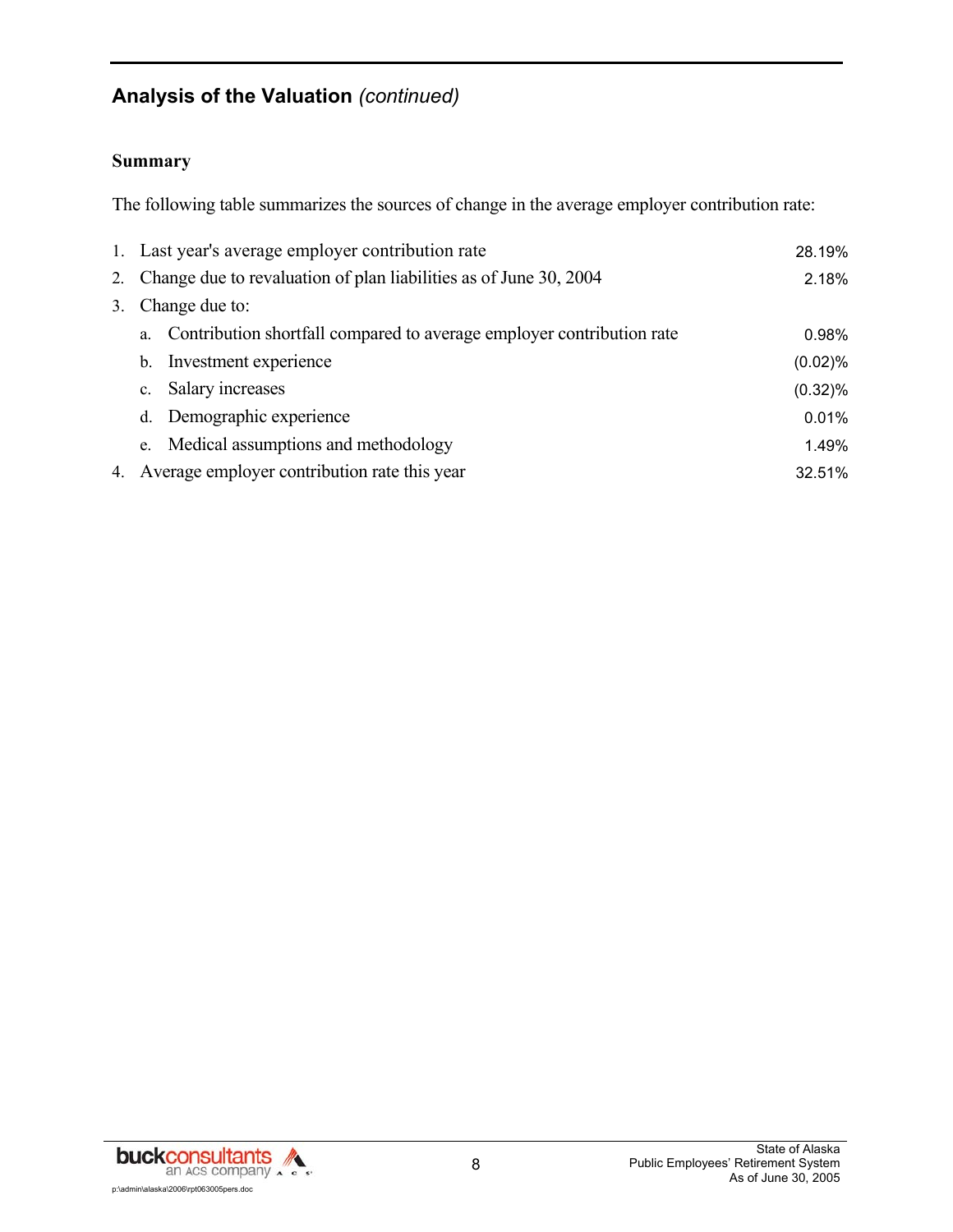### **Section 1**

This section sets forth the results of the actuarial valuation.

- Section 1.1(a) Statement of net assets.
- Section 1.1(b) Statement of changes in net assets during FY05 and investment return during FY05.
- Section 1.1(c) Actuarial value of assets.
- Section 1.2(a) Actuarial present values for Peace Officer/Firefighter.
- Section 1.2(b) Actuarial present values for Others.
- Section 1.2(c) Actuarial present values for All Members.
- Section 1.3(a) Average employer contribution rate for Peace Officer/Firefighter for FY08.
- Section 1.3(b) Average employer contribution rate for Others for FY08.
- Section 1.3(c) Average employer contribution rate for all members for FY08.
- Section 1.4 Development of actuarial gain or loss for FY05.
- Section 1.5(a) Actuarial Projections Projections at Calculated Rate Based on DB Only Payroll After July 1, 2006
- Section 1.5(b) Actuarial Projections –Projections at Calculated Rate Based on Total DB and DC Payroll After July 1, 2006
- Section 1.5(c) Actuarial Projections Projections at Current Rate Based on DB Only Payroll After July 1, 2006
- Section 1.5(d) Actuarial Projections Projections at Current Rate Based on Total DB and DC Payroll After July 1, 2006
- Section 1.5(e) Actuarial Projections Effect of Economic Scenarios Based on DB Only Payroll After July 1, 2006

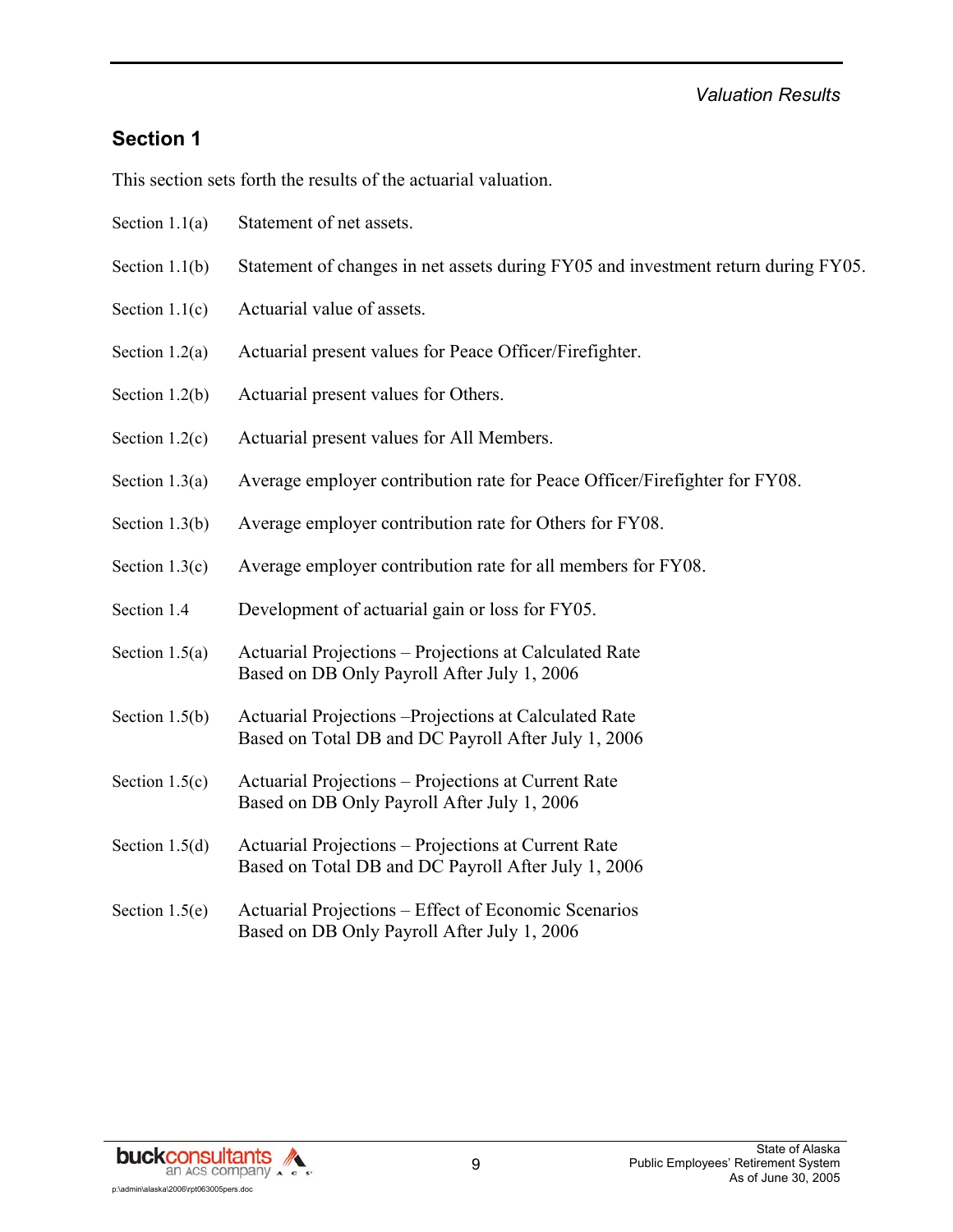## **1.1(a) Statement of Net Assets**

| As of June 30, 2005 (in thousands)    |    |           | Postemployment<br><b>Pension</b><br><b>Healthcare</b> |           | <b>Total</b><br><b>Market Value</b> |           |
|---------------------------------------|----|-----------|-------------------------------------------------------|-----------|-------------------------------------|-----------|
| Cash and Cash Equivalents             | \$ | 407       | \$                                                    | 247       | \$                                  | 654       |
| Domestic Equity Pool                  |    | 2,828,626 |                                                       | 467,654   |                                     | 3,296,280 |
| Domestic Fixed Income Pool            |    | 1,188,353 |                                                       | 722,022   |                                     | 1,910,375 |
| <b>International Equity Pool</b>      |    | 832,084   |                                                       | 505,559   |                                     | 1,337,643 |
| Real Estate Pool                      |    | 514,772   |                                                       | 312,766   |                                     | 827,538   |
| International Fixed Income Pool       |    | 198,622   |                                                       | 120,679   |                                     | 319,301   |
| Private Equity Pool                   |    | 236,282   |                                                       | 143,561   |                                     | 379,843   |
| <b>Emerging Markets Equity Pool</b>   |    | 83,402    |                                                       | 50,674    |                                     | 134,076   |
| Absolute Return Pool                  |    | 131,012   |                                                       | 79,601    |                                     | 210,613   |
| High Yield Pool                       |    | 86,119    |                                                       | 52,325    |                                     | 138,444   |
| Other Investments Pool                |    | 19,758    |                                                       | 12,005    |                                     | 31,763    |
| Loans and Mortgages (Net of Reserves) |    | 8         |                                                       | 4         |                                     | 12        |
| Net Accrued Receivables               |    | 2,619     |                                                       | 1,591     |                                     | 4,210     |
| <b>Net Assets</b>                     | \$ | 6,122,064 | $\mathbb{S}$                                          | 2,468,688 | $\mathbb{S}$                        | 8,590,752 |

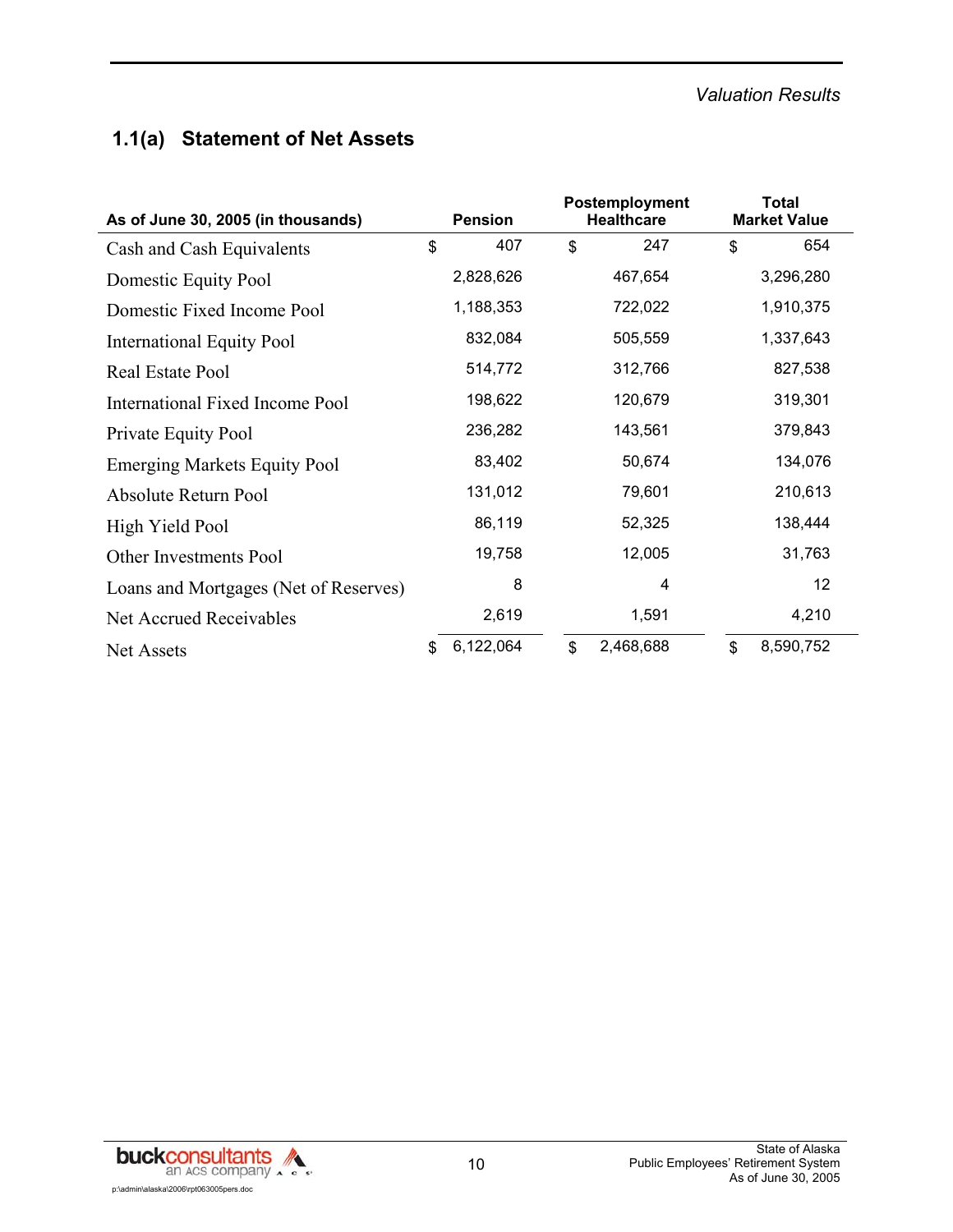## **1.1(b) Statement of Changes in Net Assets**

| Fiscal Year 2005 (in thousands) |                                                                                 | <b>Pension</b> | Postemployment<br><b>Healthcare</b> | <b>Total</b><br><b>Market Value</b> |  |
|---------------------------------|---------------------------------------------------------------------------------|----------------|-------------------------------------|-------------------------------------|--|
| (1)                             | Net Assets, June 30, 2004<br>(market value)                                     | \$5,880,443    | \$2,296,863                         | \$<br>8,177,306                     |  |
| (2)                             | Additions:                                                                      |                |                                     |                                     |  |
|                                 | (a) Plan Member Contributions                                                   | 71,312         | 43,328                              | 114,640                             |  |
|                                 | (b) Employer Contributions                                                      | 110,853        | 67,352                              | 178,205                             |  |
|                                 | (c) Interest and Dividend Income                                                | 164,860        | 100,165                             | 265,025                             |  |
|                                 | (d) Net Appreciation in Fair<br>Value of Investments                            | 285,594        | 173,522                             | 459,116                             |  |
|                                 | (e) Other                                                                       | 9              | $\overline{5}$                      | 14                                  |  |
|                                 | <b>Total Additions</b><br>(f)                                                   | \$<br>632,628  | \$<br>384,372                       | \$<br>1,017,000                     |  |
| (3)                             | Deductions:                                                                     |                |                                     |                                     |  |
|                                 | (a) Medical Benefits                                                            | $\mathbf 0$    | 192,349                             | 192,349                             |  |
|                                 | (b) Retirement Benefits                                                         | 357,763        | 0                                   | 357,763                             |  |
|                                 | (c) Refunds of Contributions                                                    | 10,318         | 6,269                               | 16,587                              |  |
|                                 | (d) Investment Expenses                                                         | 19,812         | 12,037                              | 31,849                              |  |
|                                 | (e) Administrative Expenses                                                     | 3,114          | 1,892                               | 5,006                               |  |
|                                 | (f) Total Deductions                                                            | \$<br>391,007  | \$<br>212,547                       | \$<br>603,554                       |  |
| (4)                             | Net Assets, June 30, 2005<br>(market value)                                     | \$6,122,064    | \$2,468,688                         | \$<br>8,590,752                     |  |
|                                 | Approximate Market Value Investment Return Rate During<br>FY05, Net of Expenses |                |                                     | 8.55%                               |  |

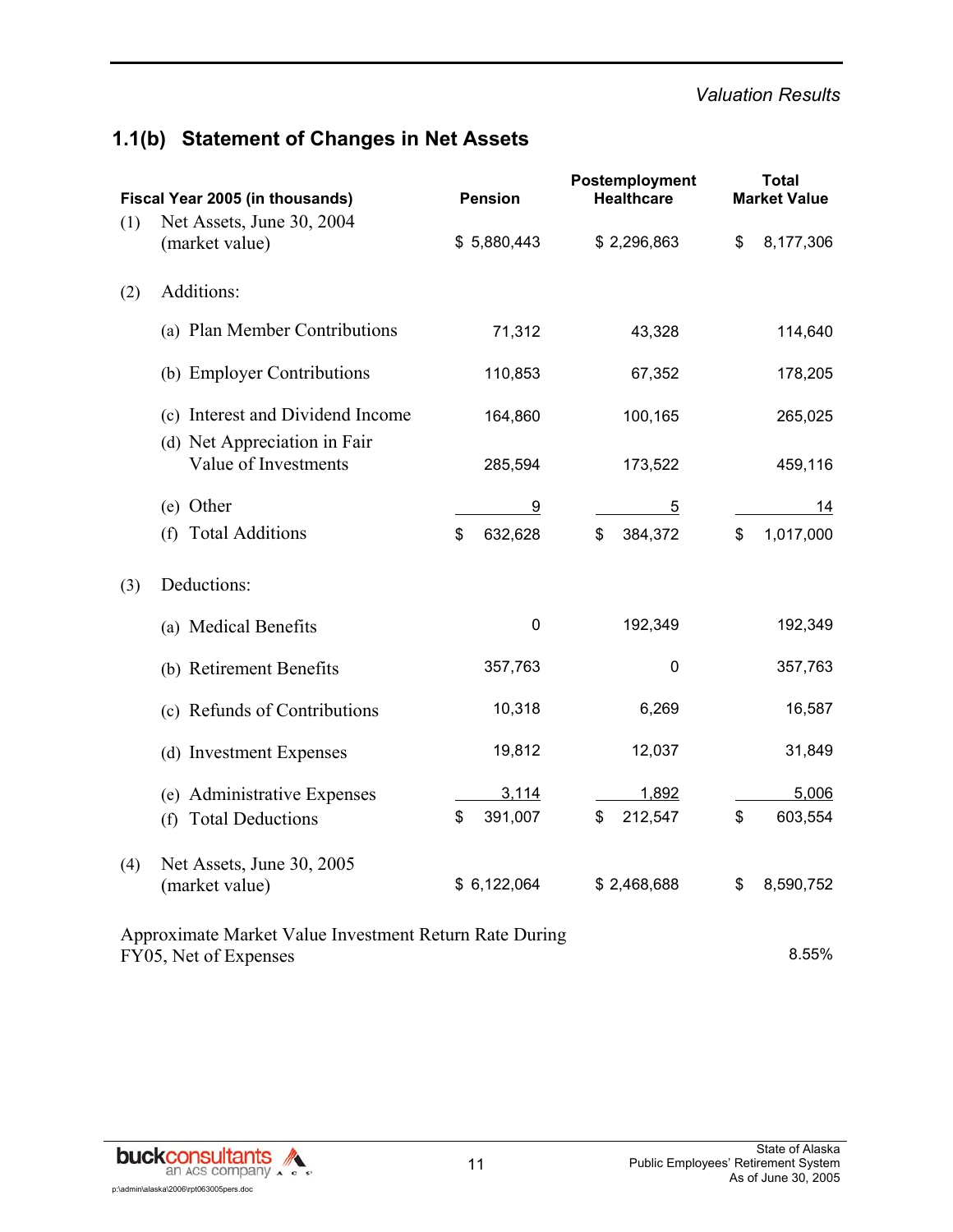## **1.1(c) Actuarial Value of Assets**

The actuarial value of assets was set equal to the market value at June 30, 2002. Future investment gains and losses will be recognized 20% per year over 5 years. In no event may valuation assets be less than 80% or more than 120% of market value as of the current valuation date.

|     |                                                          |    | <b>In Thousands</b> |  |  |
|-----|----------------------------------------------------------|----|---------------------|--|--|
|     | (1) Deferral of Investment Return for FY05               |    |                     |  |  |
| (a) | Market Value, June 30, 2004                              | \$ | 8,177,306           |  |  |
| (b) | Contributions for FY05                                   |    | 292,845             |  |  |
|     | - Weighted for Timing                                    |    | 146,423             |  |  |
| (c) | Benefit Payments for FY05                                |    | 566,699             |  |  |
|     | - Weighted for Timing                                    |    | 283,350             |  |  |
| (d) | Investment Return <i>(net of expenses)</i>               |    | 687,300             |  |  |
| (e) | Expected Return Rate (net of expenses)                   |    | 8.25%               |  |  |
| (f) | Expected Return - Weighted for Timing $[(a + b - c)x e]$ |    | 663,331             |  |  |
| (g) | Investment Gain/(Loss) for the Year $(d. -f.)$           |    | 23,969              |  |  |
| (h) | Deferred Investment Return <sup>2</sup>                  |    | 147,833             |  |  |
|     | (2) Actuarial Value, June 30, 2005                       |    |                     |  |  |
| (a) | Market Value, June 30, 2005                              |    | 8,590,752           |  |  |
| (b) | 2005 Deferred Investment Return                          |    | 147,833             |  |  |
| (c) | Preliminary Actuarial Value, June 30, 2005 $(a. - b.)$   |    | 8,442,919           |  |  |
| (d) | Upper Limit: 120% of Market Value, June 30, 2005         |    | 10,308,902          |  |  |
| (e) | Lower Limit: 80% of Market Value, June 30, 2005          |    | 6,872,602           |  |  |
| (f) | Actuarial Value, June 30, 2005 (c. limited by d. and e.) | \$ | 8,442,919           |  |  |

<sup>2</sup> The table below shows the development of gain/(loss) to be recognized in the current year.

| <b>Plan Year Ended</b> |  | <b>Asset Gain/(Loss)</b> |   | Gain/(Loss) Recognized<br>in Prior Years |    | Gain/(Loss)<br><b>Recognized This Year</b> | Gain/(Loss) Deferred to<br><b>Future Years</b> |            |  |
|------------------------|--|--------------------------|---|------------------------------------------|----|--------------------------------------------|------------------------------------------------|------------|--|
| 6/30/2003              |  | (369, 782)               |   | (147,912)                                |    | (73, 956)                                  |                                                | (147, 914) |  |
| 6/30/2004              |  | 460.952                  |   | 92.190                                   |    | 92.190                                     |                                                | 276.572    |  |
| 6/30/2005              |  | 23.969                   | S |                                          | \$ | 4.794                                      |                                                | 19.175     |  |
| Total                  |  | 115.139                  |   | (55.722)                                 |    | 23.028                                     |                                                | 147.833    |  |



l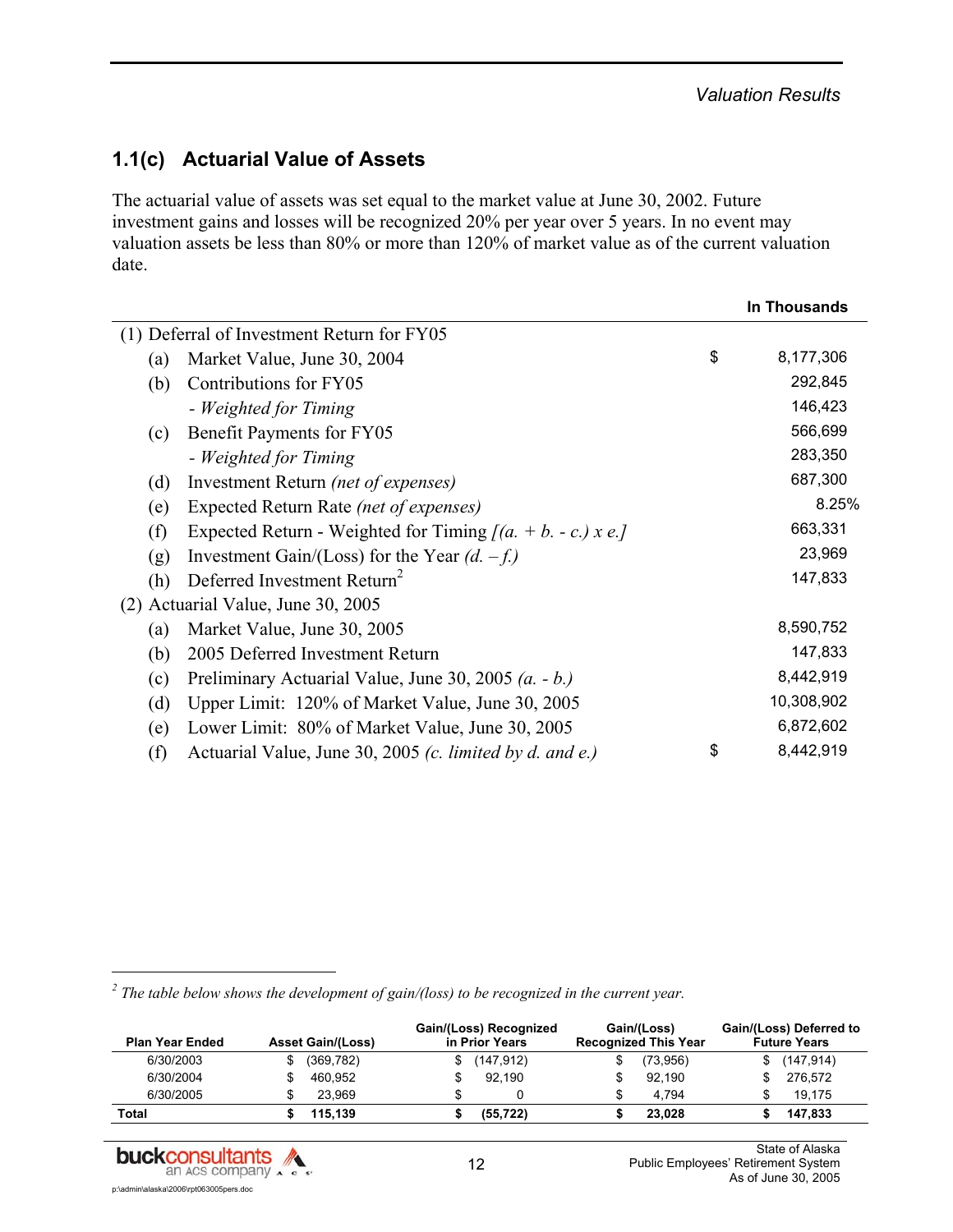| As of June 30, 2005 (in thousands) |                       | <b>Normal</b><br>Cost |    | <b>Accrued</b><br>Liability |
|------------------------------------|-----------------------|-----------------------|----|-----------------------------|
| <b>Active Members</b>              |                       |                       |    |                             |
| <b>Retirement Benefits</b>         |                       | \$<br>20,997          | \$ | 309,889                     |
| <b>Termination Benefits</b>        |                       | 1,589                 |    | 13,791                      |
| <b>Disability Benefits</b>         |                       | 518                   |    | 11,872                      |
| Death Benefits                     |                       | 431                   |    | 11,190                      |
| <b>Return of Contributions</b>     |                       | 585                   |    | 2,597                       |
| <b>Medical Benefits</b>            |                       | 14,804                |    | 181,506                     |
| Indebtedness                       |                       | $\mathbf 0$           |    | (7, 131)                    |
| Subtotal                           |                       | 38,924                |    | 523,714                     |
| <b>Inactive Members</b>            |                       |                       |    |                             |
| Not Vested                         |                       |                       | \$ | 1,288                       |
| <b>Vested Terminations</b>         | - Retirement Benefits |                       |    | 14,742                      |
|                                    | - Medical Benefits    |                       |    | 34,774                      |
|                                    | - Indebtedness        |                       |    | (574)                       |
| Retirees & Beneficiaries           | - Retirement Benefits |                       |    | 873,331                     |
|                                    | - Medical Benefits    |                       |    | 438,132                     |
| Subtotal                           |                       |                       |    | 1,361,693                   |
| <b>Totals</b>                      |                       | \$<br>38,924          | \$ | 1,885,407                   |

## **1.2(a) Actuarial Present Values - Peace Officer/Firefighter**

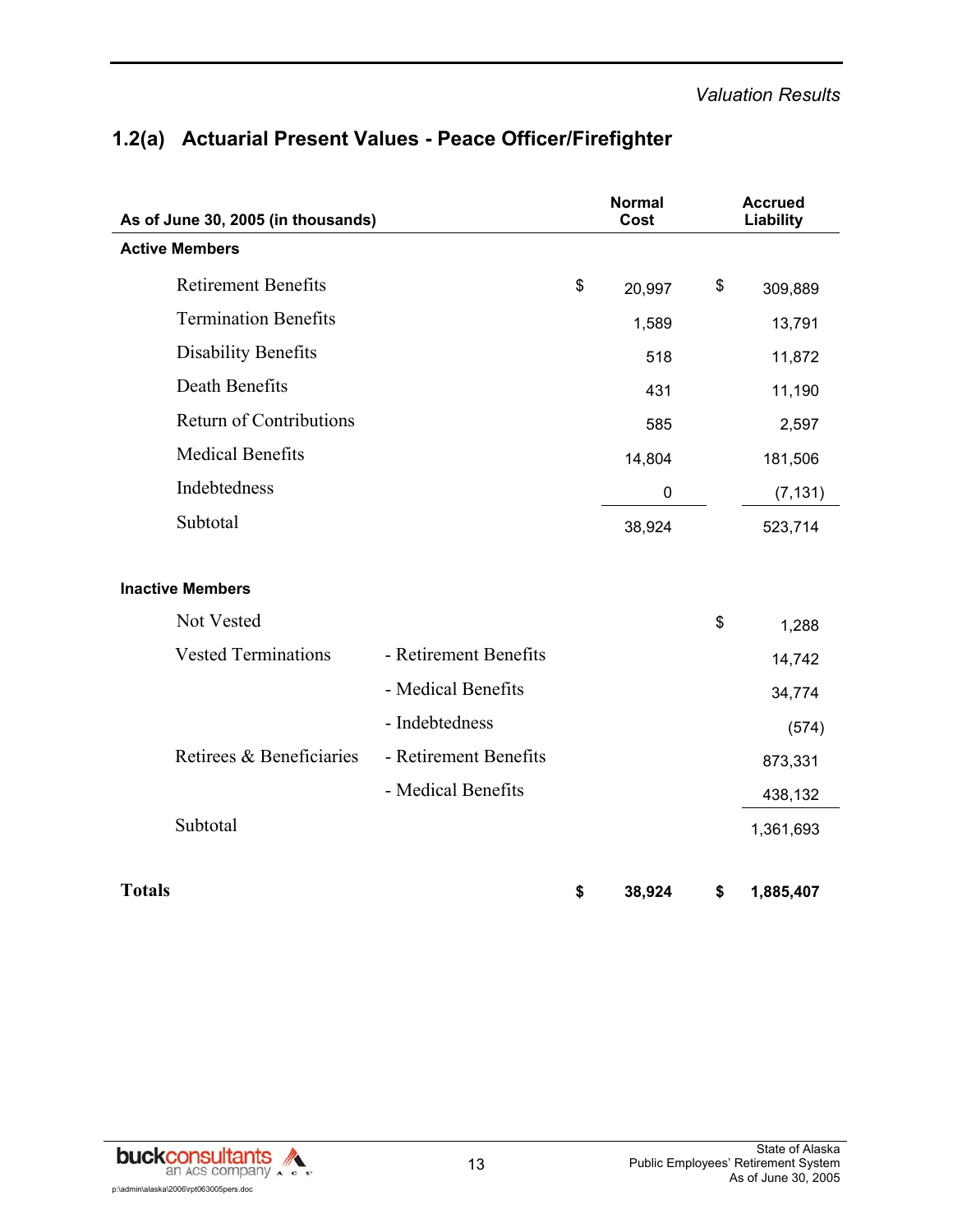## **1.2(b) Actuarial Present Values - Others**

| As of June 30, 2005 (in thousands) |                       | <b>Normal</b><br>Cost | <b>Accrued</b><br>Liability |
|------------------------------------|-----------------------|-----------------------|-----------------------------|
| <b>Active Members</b>              |                       |                       |                             |
| <b>Retirement Benefits</b>         |                       | \$<br>126,298         | \$<br>1,864,780             |
| <b>Termination Benefits</b>        |                       | 18,215                | 197,920                     |
| <b>Disability Benefits</b>         |                       | 2,219                 | 36,589                      |
| Death Benefits                     |                       | 2,601                 | 51,735                      |
| <b>Return of Contributions</b>     |                       | 7,734                 | 28,072                      |
| <b>Medical Benefits</b>            |                       | 142,401               | 1,536,553                   |
| Indebtedness                       |                       | $\pmb{0}$             | (61, 580)                   |
| Subtotal                           |                       | 299,468               | 3,654,069                   |
|                                    |                       |                       |                             |
| <b>Inactive Members</b>            |                       |                       |                             |
| Not Vested                         |                       |                       | \$<br>47,608                |
| <b>Vested Terminations</b>         | - Retirement Benefits |                       | 414,484                     |
|                                    | - Medical Benefits    |                       | 1,035,702                   |
|                                    | - Indebtedness        |                       | (11, 144)                   |
| Retirees & Beneficiaries           | - Retirement Benefits |                       | 3,287,732                   |
|                                    | - Medical Benefits    |                       | 2,530,983                   |
| Subtotal                           |                       |                       | 7,305,365                   |
|                                    |                       |                       |                             |
| <b>Totals</b>                      |                       | \$<br>299,468         | \$<br>10,959,434            |

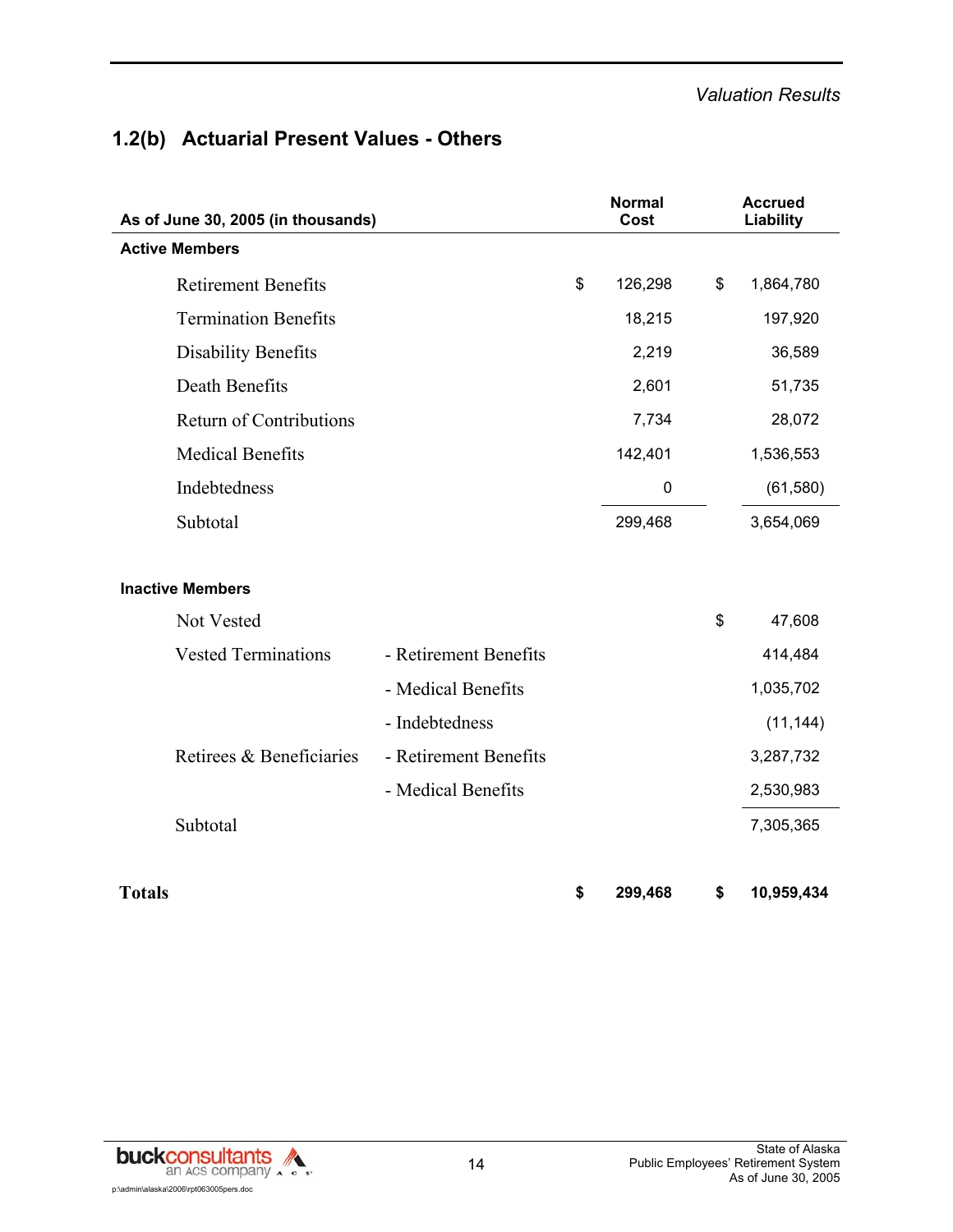## **1.2(c) Actuarial Present Values – All Members**

| As of June 30, 2005 (in thousands) |                       | <b>Normal</b><br>Cost | <b>Accrued</b><br>Liability |
|------------------------------------|-----------------------|-----------------------|-----------------------------|
| <b>Active Members</b>              |                       |                       |                             |
| <b>Retirement Benefits</b>         |                       | \$<br>147,295         | \$<br>2,174,669             |
| <b>Termination Benefits</b>        |                       | 19,804                | 211,711                     |
| <b>Disability Benefits</b>         |                       | 2,737                 | 48,461                      |
| Death Benefits                     |                       | 3,032                 | 62,925                      |
| <b>Return of Contributions</b>     |                       | 8,319                 | 30,669                      |
| <b>Medical Benefits</b>            |                       | 157,205               | 1,718,059                   |
| Indebtedness                       |                       | $\pmb{0}$             | (68, 711)                   |
| Subtotal                           |                       | 338,392               | 4,177,783                   |
|                                    |                       |                       |                             |
| <b>Inactive Members</b>            |                       |                       |                             |
| Not Vested                         |                       |                       | \$<br>48,896                |
| <b>Vested Terminations</b>         | - Retirement Benefits |                       | 429,226                     |
|                                    | - Medical Benefits    |                       | 1,070,476                   |
|                                    | - Indebtedness        |                       | (11, 718)                   |
| Retirees & Beneficiaries           | - Retirement Benefits |                       | 4,161,063                   |
|                                    | - Medical Benefits    |                       | 2,969,115                   |
| Subtotal                           |                       |                       | 8,667,058                   |
|                                    |                       |                       |                             |
| <b>Totals</b>                      |                       | \$<br>338,392         | \$<br>12,844,841            |

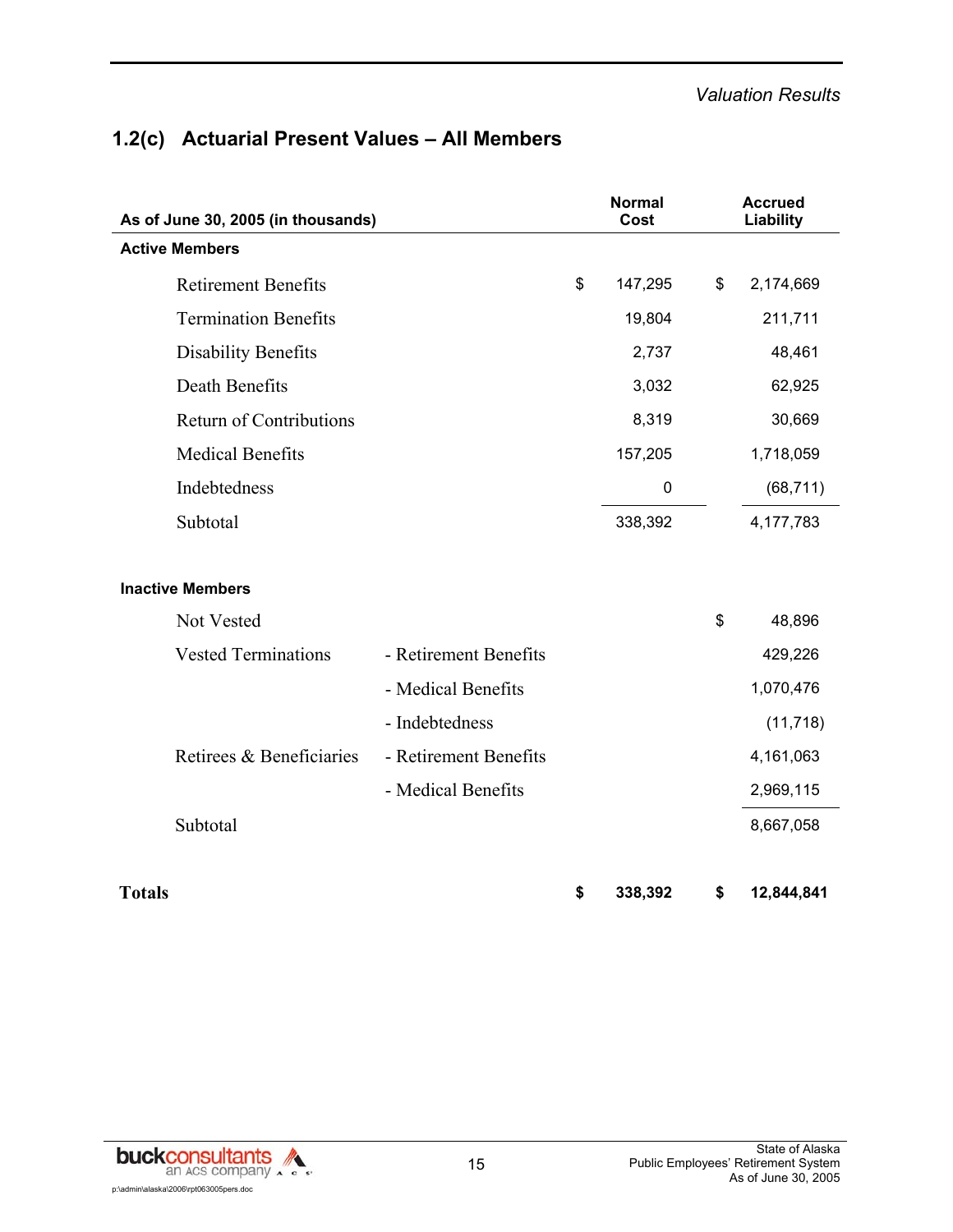## **1.3(a) Average Employer Contribution Rate – FY08 Peace Officer/Firefighter**

|     | <b>Consolidated Normal Cost Rate</b>                                                 | In Thousands |         |  |
|-----|--------------------------------------------------------------------------------------|--------------|---------|--|
| (1) | <b>Total Normal Cost</b>                                                             | \$           | 38,924  |  |
| (2) | <b>Total Salaries</b>                                                                |              | 182,848 |  |
| (3) | Normal Cost Rate for Peace Officer/Firefighter, $(1) \div (2)$                       |              | 21.29%  |  |
| (4) | Member Contribution Rate (Peace Officer/Firefighter)                                 |              | 7.50%   |  |
| (5) | Consolidated Employer Normal Cost Rate<br>For Peace Officer/Firefighter, $(3) - (4)$ |              | 13.79%  |  |

#### **Past Service Rate**

| (1) | <b>Accrued Liability</b>               | \$<br>1,885,407 |
|-----|----------------------------------------|-----------------|
| (2) | <b>Valuation Assets</b>                | $1,239,279^3$   |
| (3) | Unfunded Liability, $(1) - (2)$        | 646,128         |
| (4) | Past Service Cost Amortization Payment | 42,074          |
| (5) | <b>Total Salaries</b>                  | 182,848         |
| (6) | Past Service Rate, $(4) \div (5)$      | 23.01%          |
|     |                                        |                 |

#### **Average Employer Contribution Rate 36.80%**

<sup>&</sup>lt;sup>3</sup> Allocated between Peace Officer/Firefighter and Others in proportion to accrued liability.



l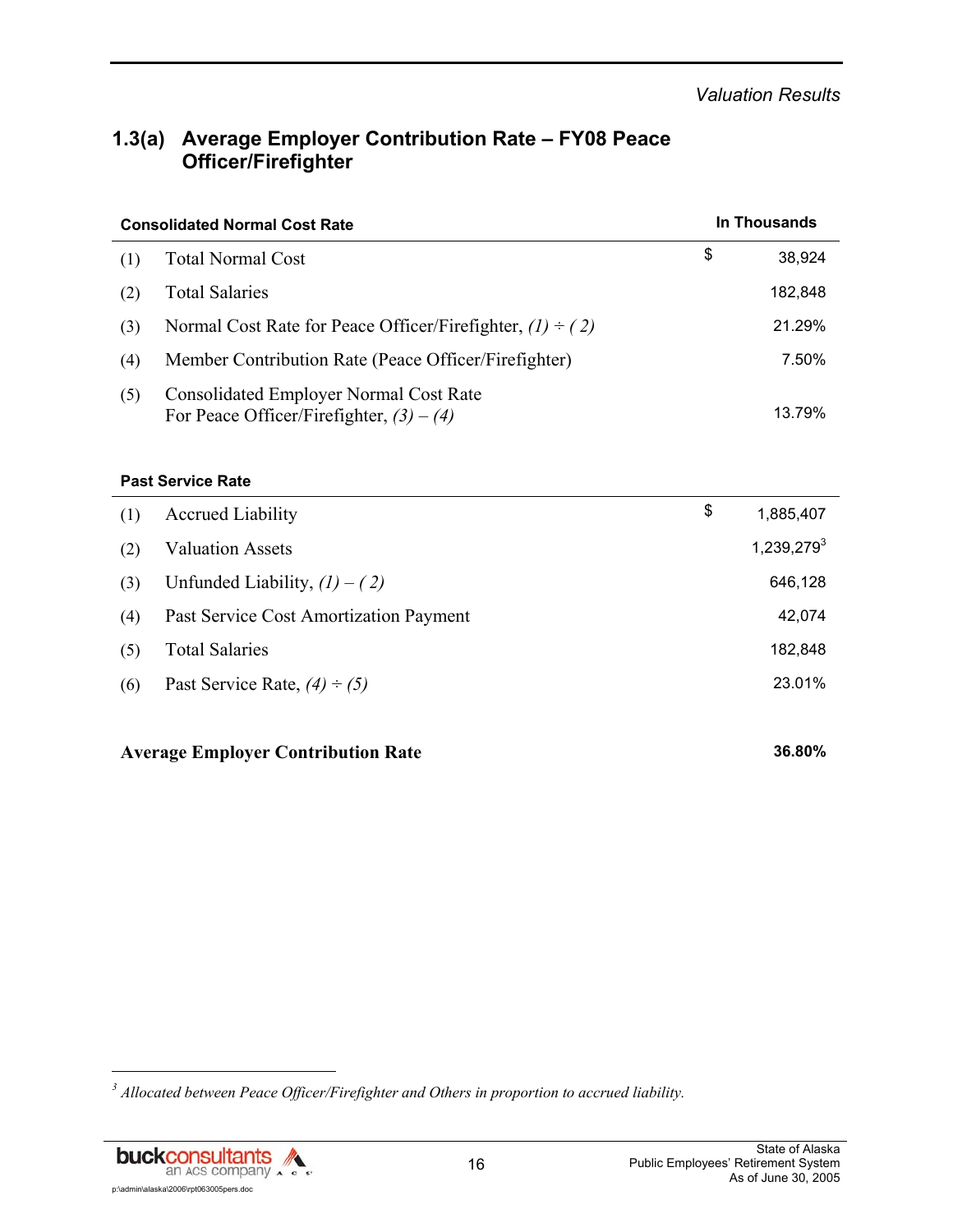## **1.3(a) Average Employer Contribution Rate – FY08 Peace Officer/Firefighter** *(continued)*

|                  | <b>Amortization Period</b> |            |                               | <b>Balances</b> |    |                                            |    |        |
|------------------|----------------------------|------------|-------------------------------|-----------------|----|--------------------------------------------|----|--------|
| Charge           | <b>Date Created</b>        | Years Left | <b>Initial</b><br>Outstanding |                 |    | <b>Beginning-of-Year</b><br><b>Payment</b> |    |        |
| Initial Unfunded |                            |            |                               |                 |    |                                            |    |        |
| Liability        | 6/30/2002                  | 22         | \$                            | 404,908         | \$ | 422,381                                    | \$ | 28.104 |
| FY03 Loss        | 6/30/2003                  | 23         |                               | 17,917          |    | 18,460                                     |    | 1,195  |
| FY04 Loss        | 6/30/2004                  | 24         |                               | 90,690          |    | 92,129                                     |    | 5,810  |
| FY05 Loss        | 6/30/2005                  | 25         |                               | 113,158         |    | 113,158                                    |    | 6,965  |
| <b>Total</b>     |                            |            |                               |                 | \$ | 646,128                                    | \$ | 42,074 |

#### **Schedule of Past Service Cost Amortizations – Peace Officer/Firefighter**

|               |                     | <b>Amortization Period</b> |                | <b>Balances</b> |             |                                            |        |  |  |
|---------------|---------------------|----------------------------|----------------|-----------------|-------------|--------------------------------------------|--------|--|--|
| <b>Credit</b> | <b>Date Created</b> | <b>Years Left</b>          | <b>Initial</b> |                 | Outstanding | <b>Beginning-of-Year</b><br><b>Payment</b> |        |  |  |
| <b>Total</b>  |                     |                            |                | \$              | 0           | S.                                         | 0      |  |  |
| <b>Total</b>  |                     |                            |                | \$              | 646,128     | \$                                         | 42,074 |  |  |

The amortization factor for 25 years is 16.246963. The weighted average amortization factor is 15.356943.

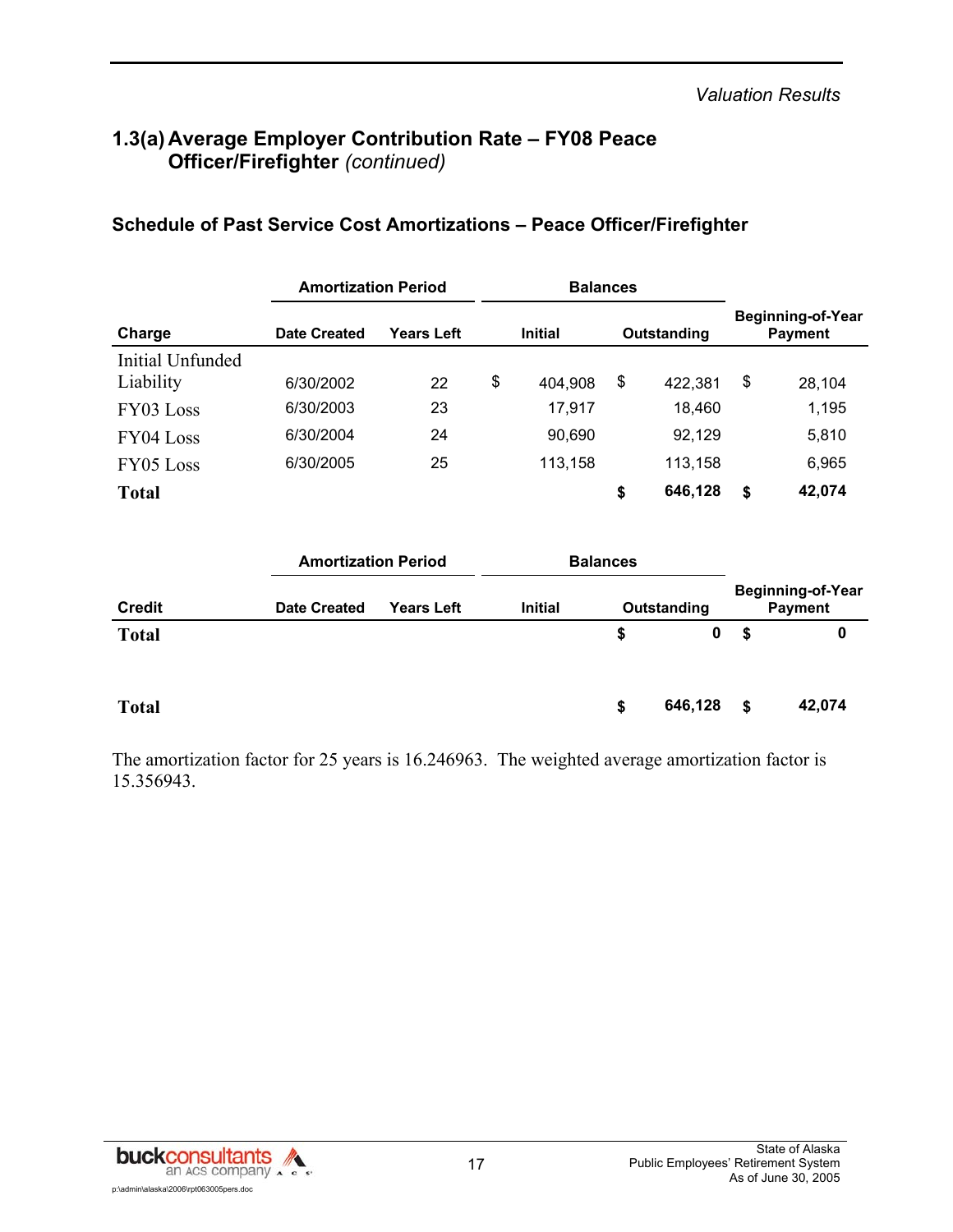## **1.3(b) Average Employer Contribution Rate – FY08 Others**

| <b>Consolidated Normal Cost Rate</b> |                                                                          |    | In Thousands |  |  |
|--------------------------------------|--------------------------------------------------------------------------|----|--------------|--|--|
| (1)                                  | <b>Total Normal Cost</b>                                                 | \$ | 299,469      |  |  |
| (2)                                  | <b>Total Salaries</b>                                                    |    | 1,404,043    |  |  |
| (3)                                  | Normal Cost Rate for Others, $(1) \div (2)$                              |    | 21.33%       |  |  |
| (4)                                  | Member Contribution Rate (Other)                                         |    | 6.75%        |  |  |
| (5)                                  | <b>Consolidated Employer Normal Cost Rate</b><br>For Others, $(3) - (4)$ |    | 14.58%       |  |  |

#### **Past Service Rate**

| (1) | <b>Accrued Liability</b>               | \$<br>10,959,434       |
|-----|----------------------------------------|------------------------|
| (2) | <b>Valuation Assets</b>                | 7,203,640 <sup>4</sup> |
| (3) | Unfunded Liability, $(1) - (2)$        | 3,755,794              |
| (4) | Past Service Cost Amortization Payment | 244,001                |
| (5) | <b>Total Salaries</b>                  | 1,404,043              |
| (6) | Past Service Rate, $(4) \div (5)$      | 17.38%                 |
|     |                                        |                        |

#### **Average Employer Contribution Rate 31.96%**

<sup>&</sup>lt;sup>4</sup> Allocated between Peace Officer/Firefighter and Others in proportion to accrued liability.



l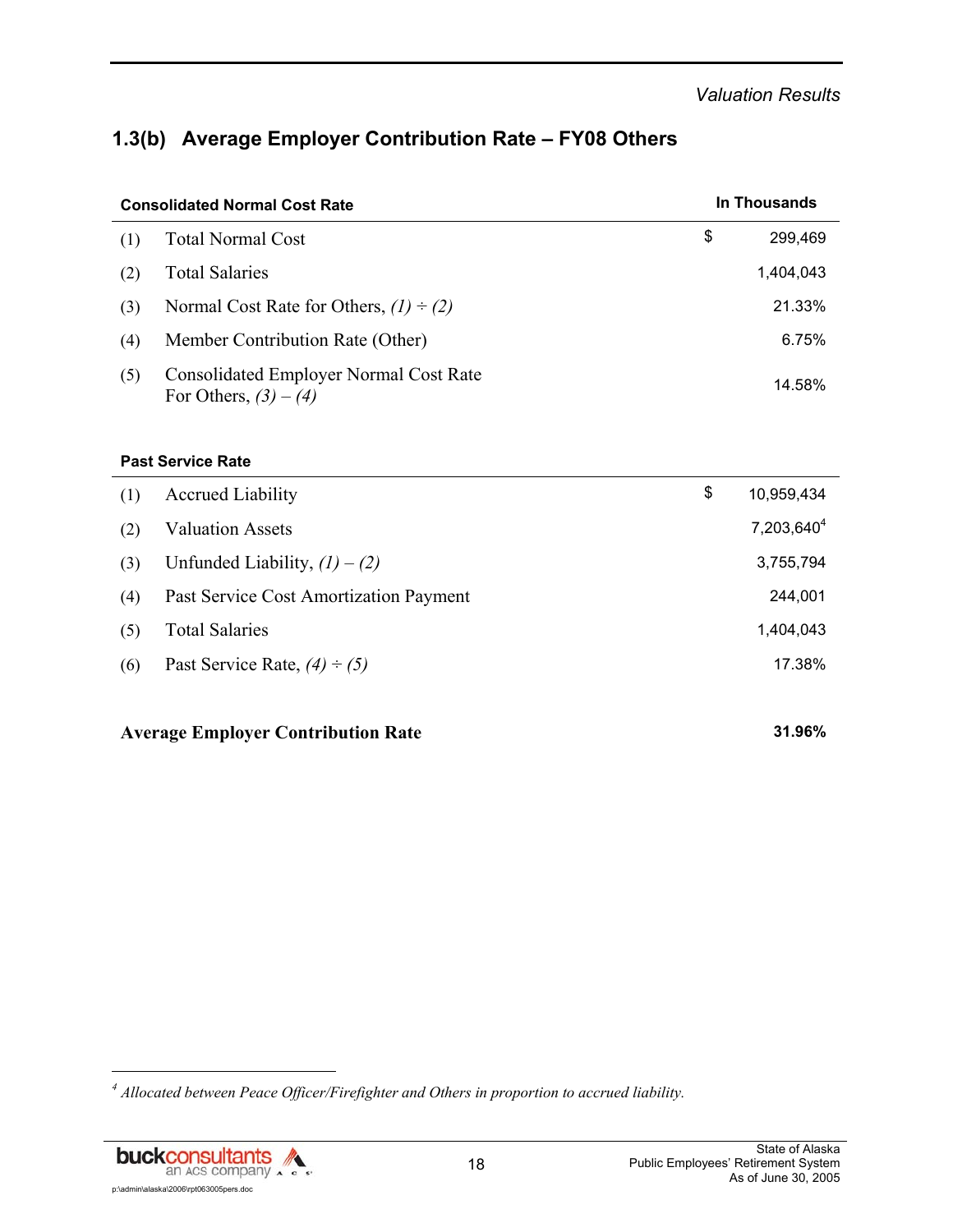## **1.3(b) Average Employer Contribution Rate – FY08 Others** *(continued)*

|                  | <b>Amortization Period</b> |                   |                | <b>Balances</b> |             |           |                                            |                   |
|------------------|----------------------------|-------------------|----------------|-----------------|-------------|-----------|--------------------------------------------|-------------------|
| Charge           | <b>Date Created</b>        | <b>Years Left</b> | <b>Initial</b> |                 | Outstanding |           | <b>Beginning-of-Year</b><br><b>Payment</b> |                   |
| Initial Unfunded |                            |                   |                |                 |             |           |                                            |                   |
| Liability        | 6/30/2002                  | 22                | \$             | 2,239,042       | \$          | 2,335,653 | \$                                         | 155,408           |
| FY03 Loss        | 6/30/2003                  | 23                |                | 170,540         |             | 175,712   |                                            | 11,372            |
| FY04 Loss        | 6/30/2004                  | 24                |                | 407,220         |             | 413,684   |                                            | 26,089            |
| FY05 Loss        | 6/30/2005                  | 25                |                | 830,745         |             | 830,745   |                                            | 51,132            |
| <b>Total</b>     |                            |                   |                |                 | \$          | 3,755,794 | \$                                         | 244,001           |
|                  | <b>Amortization Period</b> |                   |                | <b>Balances</b> |             |           |                                            |                   |
|                  |                            |                   |                |                 |             |           |                                            | Beginning-of-Year |

#### **Schedule of Past Service Cost Amortizations – All Others**

|               | AIIVIUZAUVII I GIVU |                   | Dalahucs       |   |             |    |                                     |
|---------------|---------------------|-------------------|----------------|---|-------------|----|-------------------------------------|
| <b>Credit</b> | <b>Date Created</b> | <b>Years Left</b> | <b>Initial</b> |   | Outstanding |    | <b>Beginning-of-Year</b><br>Payment |
| <b>Total</b>  |                     |                   |                | S | 0           | S. | 0                                   |
| <b>Total</b>  |                     |                   |                | S | 3,755,794   | \$ | 244,001                             |

The amortization factor for 25 years is 16.246963. The weighted average amortization factor is 15.392535.

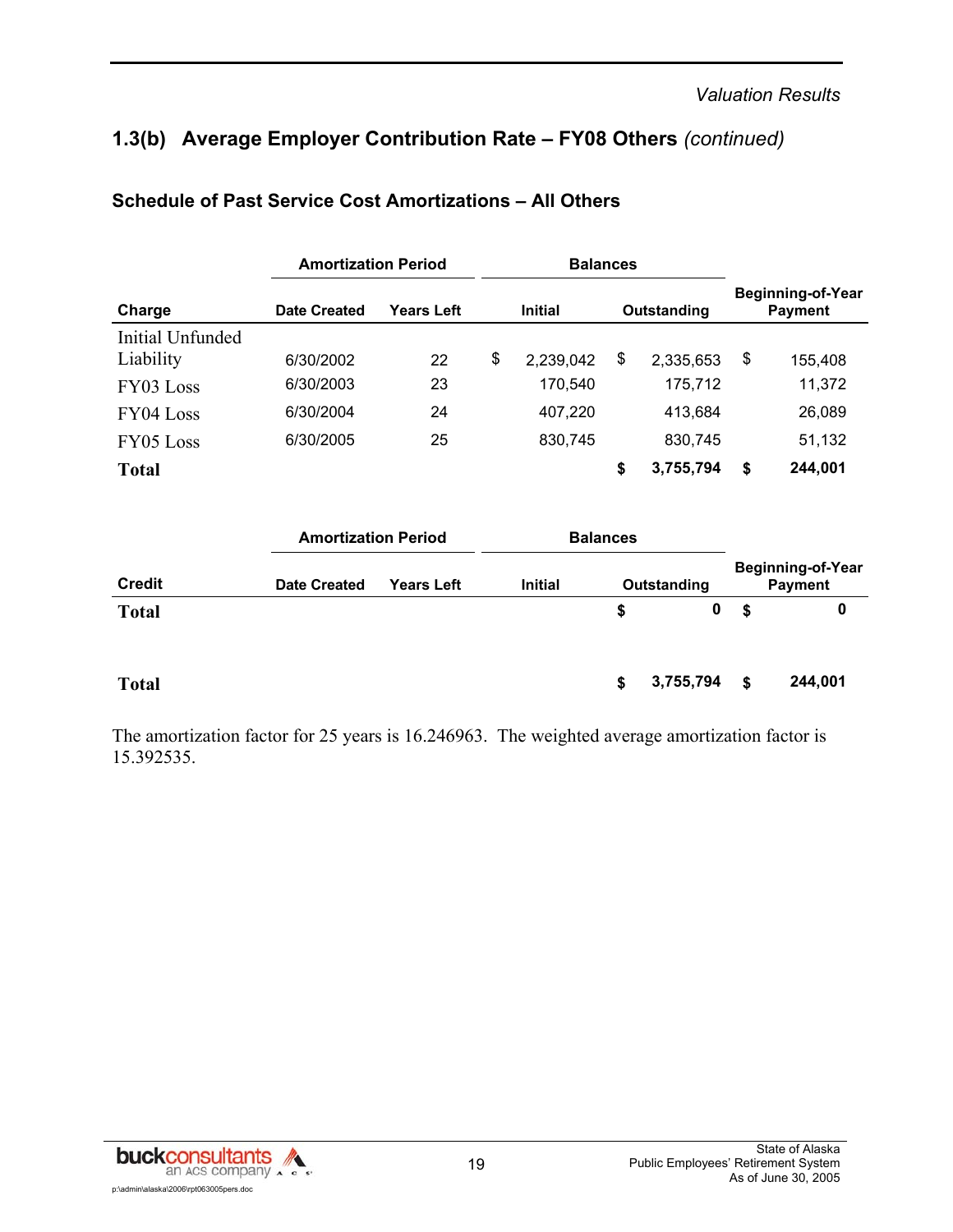## **1.3(c) Average Employer Contribution Rate – FY08 All Members**

| <b>Consolidated Normal Cost Rate</b> | In Thousands                                                                  |               |  |  |
|--------------------------------------|-------------------------------------------------------------------------------|---------------|--|--|
| (1)                                  | <b>Total Normal Cost</b>                                                      | \$<br>338,392 |  |  |
| (2)                                  | <b>Total Salaries</b>                                                         | 1,586,891     |  |  |
| (3)                                  | Normal Cost Rate All Members, $(1) \div (2)$                                  | 21.32%        |  |  |
| (4)                                  | <b>Member Contribution Rate</b>                                               | 6.84%         |  |  |
| (5)                                  | <b>Consolidated Employer Normal Cost Rate</b><br>For All Members, $(3) - (4)$ | 14.48%        |  |  |

#### **Past Service Rate**

| <b>Average Employer Contribution Rate</b> | 32.51%                                 |                  |
|-------------------------------------------|----------------------------------------|------------------|
| (6)                                       | Past Service Rate, $(4) \div (5)$      | 18.03%           |
| (5)                                       | <b>Total Salaries</b>                  | 1,586,891        |
| (4)                                       | Past Service Cost Amortization Payment | 286,075          |
| (3)                                       | Total Unfunded Liability, $(1) - (2)$  | 4,401,922        |
| (2)                                       | <b>Valuation Assets</b>                | 8,442,919        |
| (1)                                       | <b>Accrued Liability</b>               | \$<br>12,844,841 |

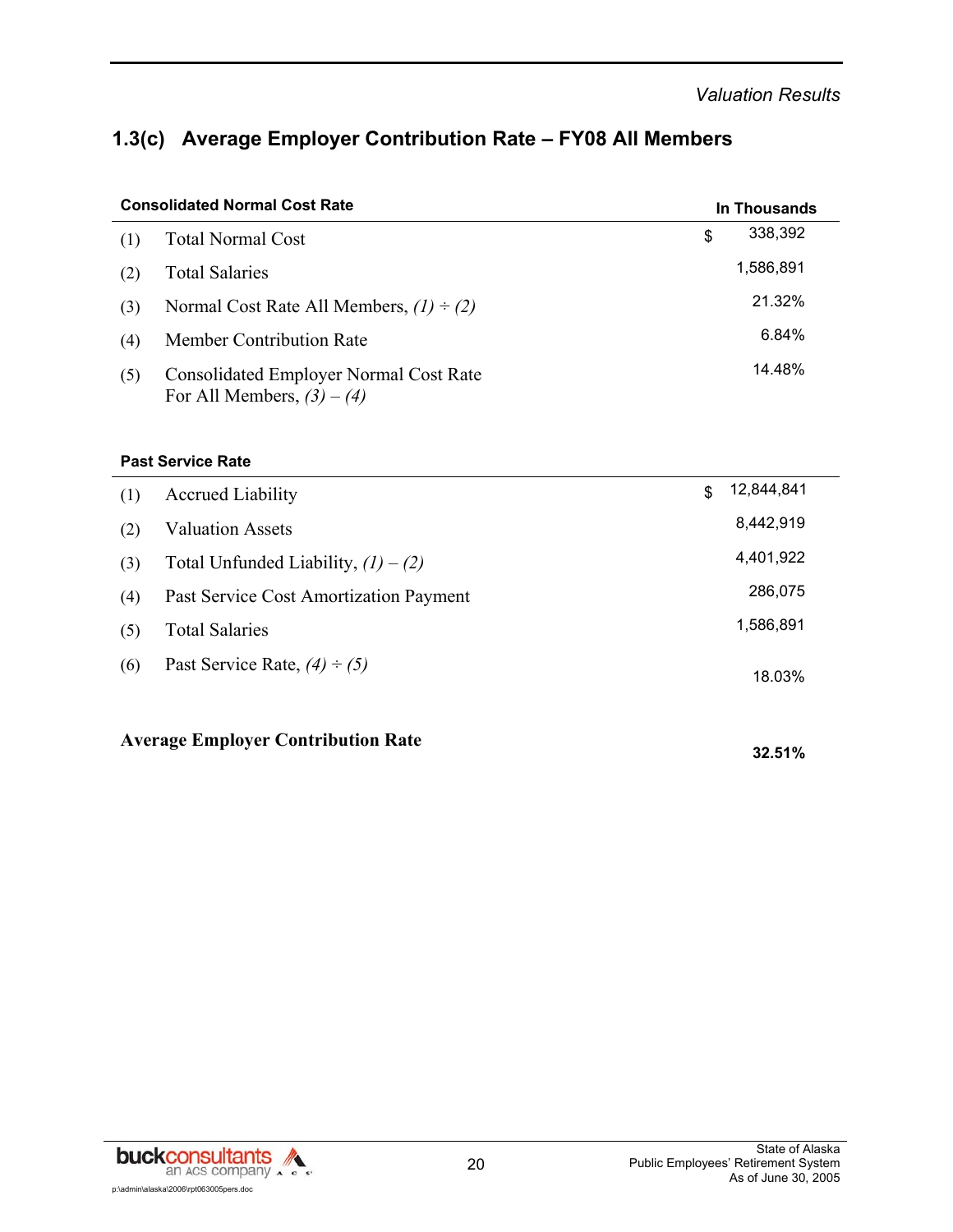## **1.3(c) Average Employer Contribution Rate – FY08 All Members** *(continued)*

|                  | <b>Amortization Period</b> |                            |    | <b>Balances</b> |    |             |                                            |
|------------------|----------------------------|----------------------------|----|-----------------|----|-------------|--------------------------------------------|
| Charge           | <b>Date Created</b>        | <b>Years Left</b>          |    | <b>Initial</b>  |    | Outstanding | <b>Beginning-of-Year</b><br><b>Payment</b> |
| Initial Unfunded |                            |                            |    |                 |    |             |                                            |
| Liability        | 6/30/2002                  | 22                         | \$ | 2,643,950       | \$ | 2,758,034   | \$<br>183,512                              |
| FY03 Loss        | 6/30/2003                  | 23                         |    | 188,457         |    | 194,172     | 12,567                                     |
| FY04 Loss        | 6/30/2004                  | 24                         |    | 497,910         |    | 505,813     | 31,899                                     |
| FY05 Loss        | 6/30/2005                  | 25                         |    | 943,903         |    | 943,903     | 58,097                                     |
| <b>Total</b>     |                            |                            |    |                 | \$ | 4,401,922   | \$<br>286,075                              |
|                  |                            | <b>Amortization Period</b> |    | <b>Balances</b> |    |             |                                            |
| <b>Credit</b>    | <b>Date Created</b>        | <b>Years Left</b>          |    | <b>Initial</b>  |    | Outstanding | Beginning-of-Year<br><b>Payment</b>        |
| <b>Total</b>     |                            |                            |    |                 | \$ | 0           | \$<br>0                                    |

#### **Schedule of Past Service Cost Amortizations – All Members**

**Total \$ 4,401,922 \$ 286,075** 

The amortization factor for 25 years is 16.246963. The weighted average amortization factor is 15.387301.

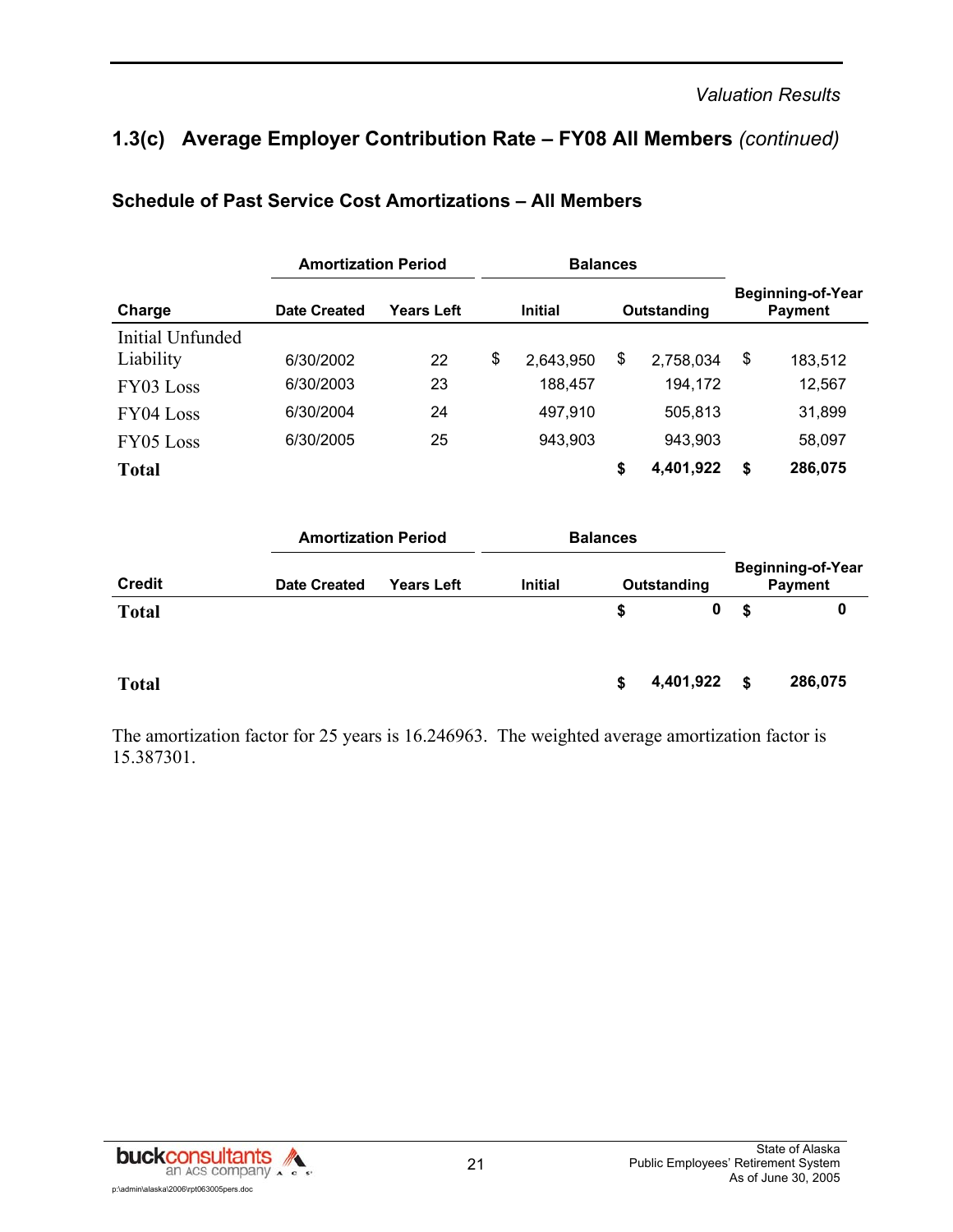|     |     |                                                                                                   | In Thousands |            |  |  |
|-----|-----|---------------------------------------------------------------------------------------------------|--------------|------------|--|--|
| (1) |     | <b>Expected Actuarial Accrued Liability</b>                                                       |              |            |  |  |
|     | (a) | Accrued Liability, June 30, 2004                                                                  | \$           | 11,443,916 |  |  |
|     | (b) | Normal Cost for FY05                                                                              |              | 296,486    |  |  |
|     | (c) | Interest on ( <i>a</i> ) and ( <i>b</i> ) at 8.25%                                                |              | 968,583    |  |  |
|     | (d) | Benefit Payments for FY05                                                                         |              | 550,112    |  |  |
|     | (e) | Refund of Contributions for FY05                                                                  |              | 16,587     |  |  |
|     | (f) | Interest on (d) and (e) at 8.25% for one-half year                                                |              | 23,376     |  |  |
|     | (g) | Expected Accrued Liability as of June 30, 2005,<br>$(a) + (b) + (c) - (d) - (e) - (f)$            |              | 12,118,910 |  |  |
| (2) |     | Actual Accrued Liability, June 30, 2005                                                           |              | 12,844,841 |  |  |
| (3) |     | Liability Gain/(Loss), $(1)(g) - (2)$                                                             | \$           | (725, 931) |  |  |
| (4) |     | <b>Expected Actuarial Asset Value</b>                                                             |              |            |  |  |
|     | (a) | Actuarial Asset Value, June 30, 2004                                                              |              | 8,030,414  |  |  |
|     | (b) | Interest on (a) at $8.25\%$                                                                       |              | 662,509    |  |  |
|     | (c) | <b>Employee Contributions for FY05</b>                                                            |              | 114,640    |  |  |
|     | (d) | <b>Employer Contributions for FY05</b>                                                            |              | 178,205    |  |  |
|     | (e) | Interest on $(c)$ and $(d)$ at 8.25% for one-half year                                            |              | 12,080     |  |  |
|     | (f) | Benefit Payments for FY05                                                                         |              | 550,112    |  |  |
|     | (g) | Refund of Contributions for FY05                                                                  |              | 16,587     |  |  |
|     | (h) | Interest on $(f)$ and $(g)$ at 8.25% for one-half year                                            |              | 23,376     |  |  |
|     | (i) | Expected Actuarial Asset Value, June 30, 2005,<br>$(a) + (b) + (c) + (d) + (e) - (f) - (g) - (h)$ |              | 8,407,773  |  |  |
| (5) |     | Actuarial Asset Value, June 30, 2005                                                              |              | 8,442,919  |  |  |
| (6) |     | Actuarial Asset Gain/(Loss), $(5) - (4)(i)$                                                       | \$           | 35,146     |  |  |
| (7) |     | Actuarial Gain/(Loss), $(3) + (6)$                                                                | \$           | (690, 785) |  |  |
| (8) |     | <b>Shortfall Between Actuarial and Actual Contributions</b>                                       | \$           | (253, 118) |  |  |
| (9) |     | FY05 Gain/(Loss) to be Amortized, $(7) + (8)$                                                     | \$           | (943, 903) |  |  |

## **1.4 Development of Actuarial Gain/(Loss) for FY05**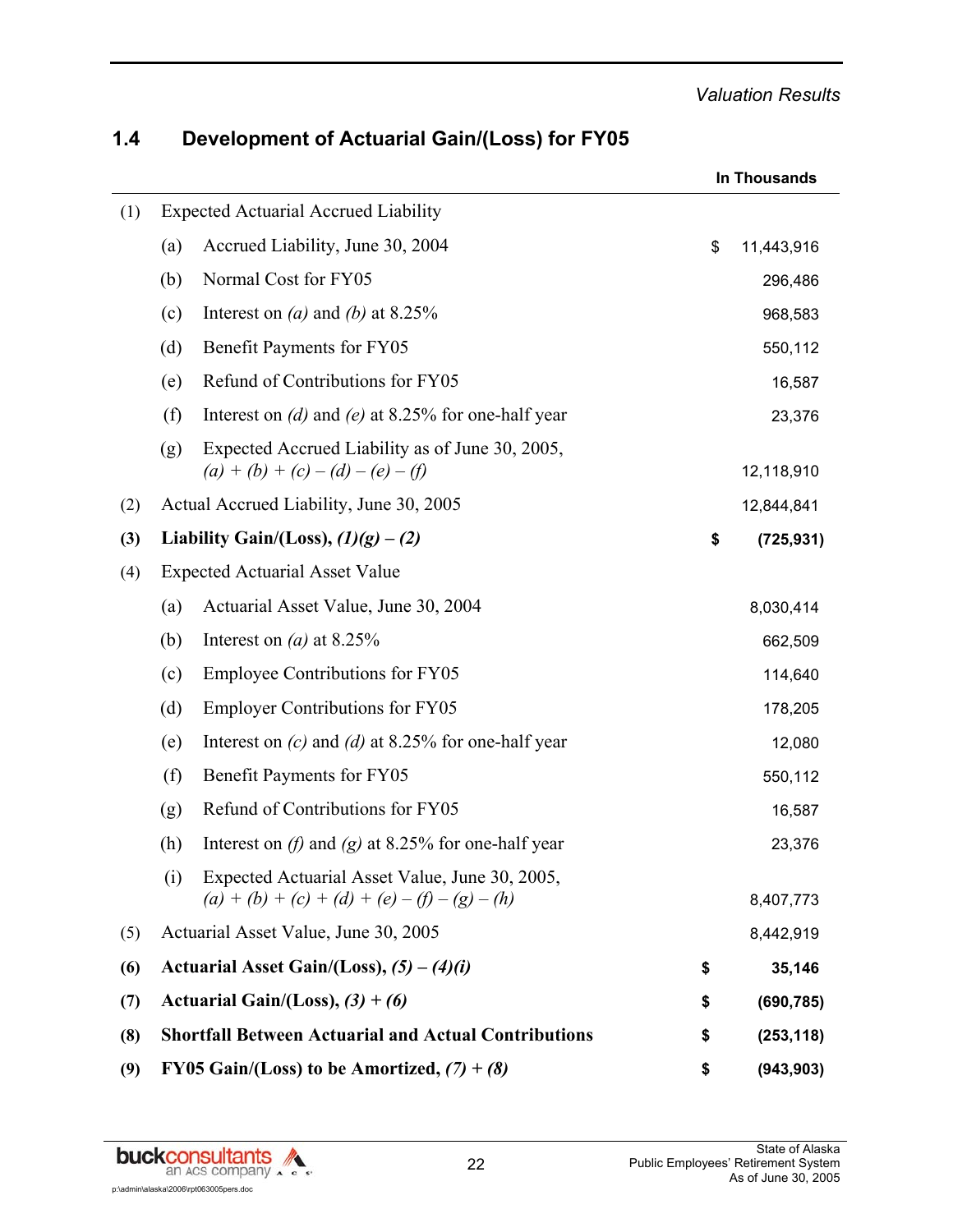## **1.5(a) Actuarial Projections – Projections at Calculated Rate Based on DB Only Payroll After July 1, 2006**

#### **Key Assumptions**

- 8.25% investment return in all years
- Actuarial assumptions and methods as described in Section 2.3, except no payroll growth assumption is used to amortize the unfunded actuarial accrued liability beginning with the June 30, 2006 valuation.
- The actuarially calculated contribution rate with a two-year lag is adopted each year beginning in FY08
- Annual active population increases 1% until July 1, 2006. No new DB Plan entrants into Tiers 1, 2 and 3 after that date
- **Profiles of new entrants to System are based on average new entrant profiles from the prior** year

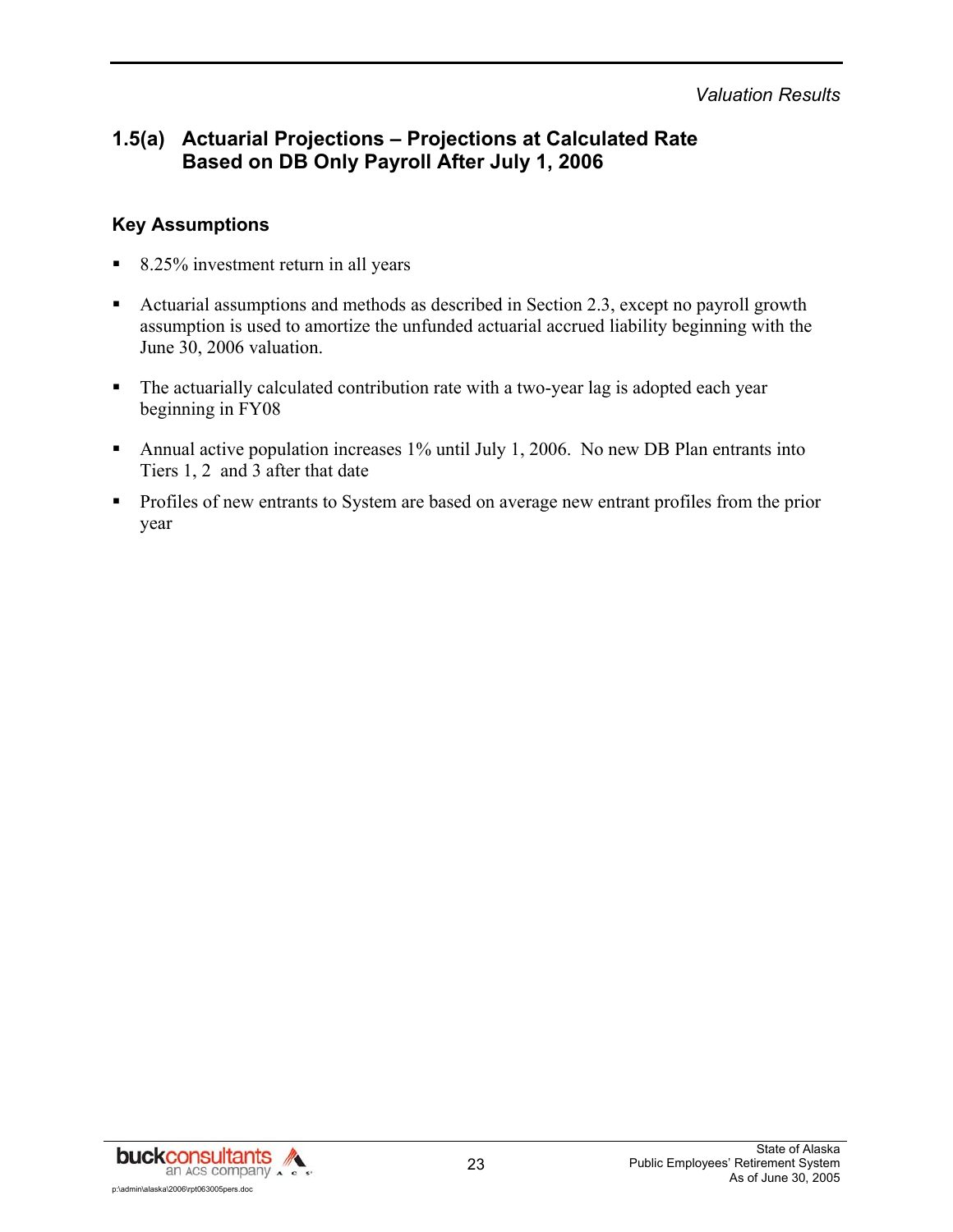## **Projected Active Participant Count**



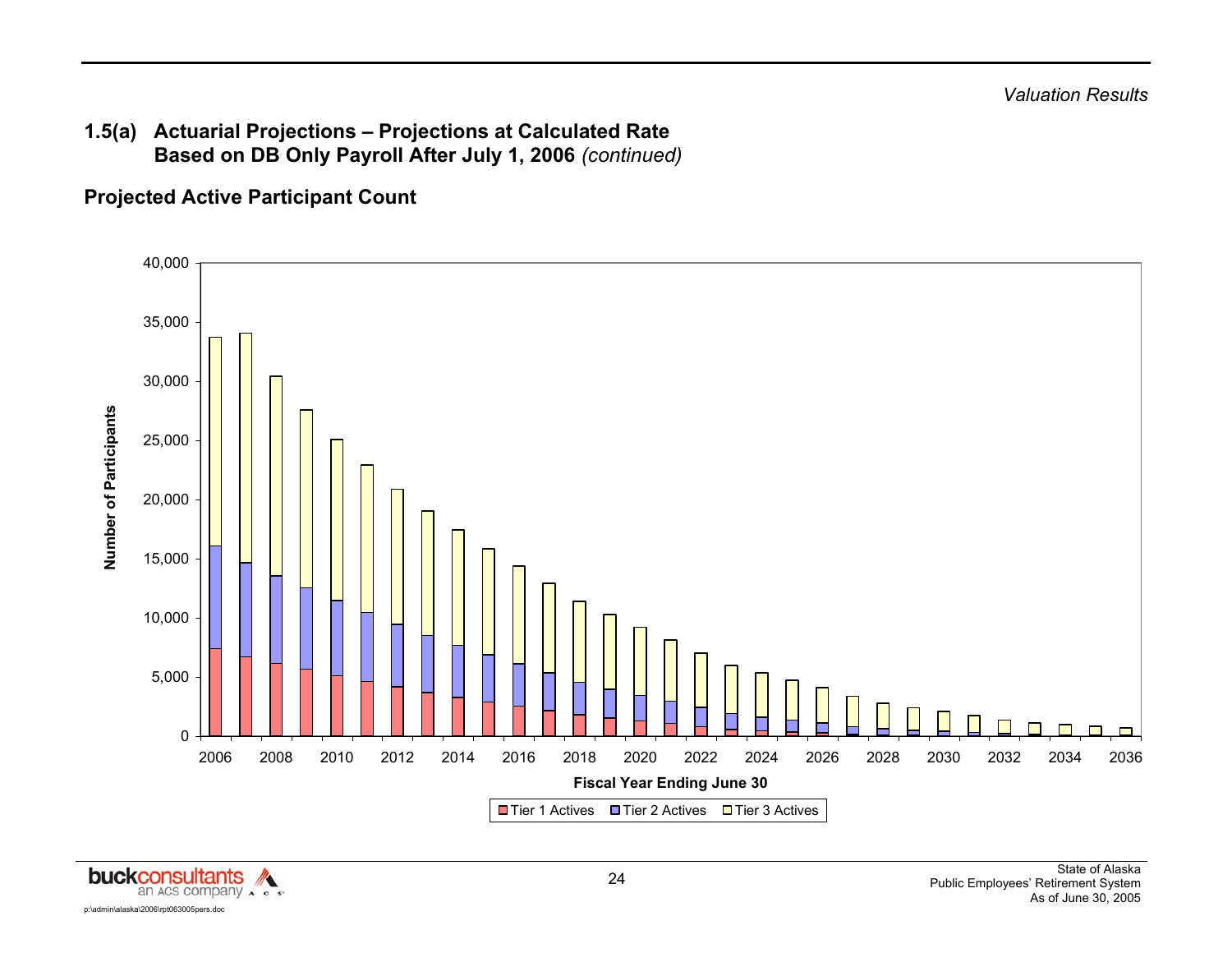

## **Projected Inactive Participant Count**

p:\admin\alaska\2006\rpt063005pers.doc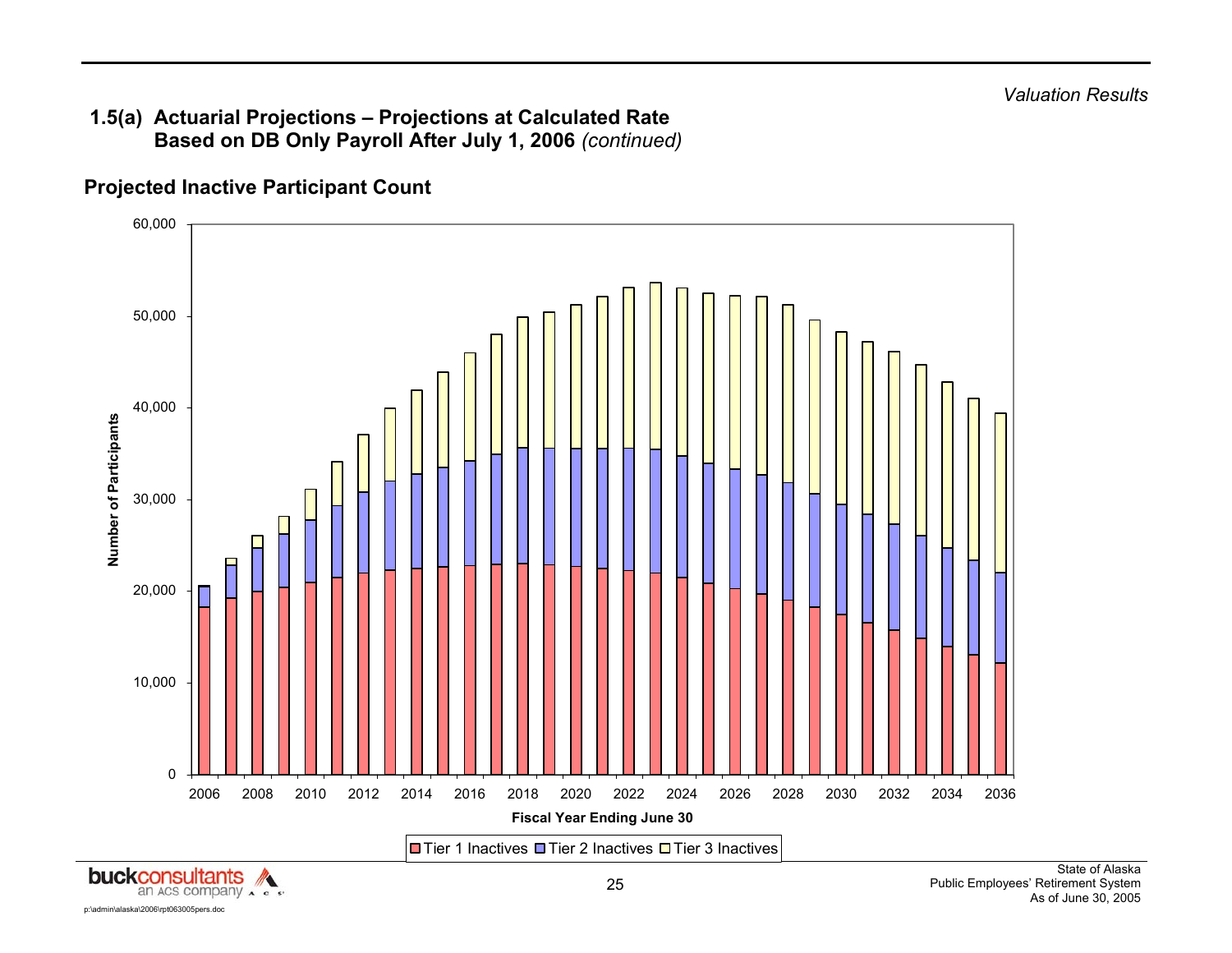## **1.5(a) Actuarial Projections – Projections at Calculated Rate Based on DB Only Payroll After July 1, 2006** *(continued)*

#### **Observations**

- Contribution amounts have been shown instead of rates because as the payroll declines, the rates are many multiples of pay. The actual contribution amount provides a more meaningful illustration of the contributions due
- Contribution amounts increase to over \$600 million by FY09
- Contribution amounts increase through FY14 before declining
- Contribution amounts significantly decline towards end of the projection period upon completion of 25-year amortization of recent losses
- Funding ratios improve if the calculated contribution rate is paid

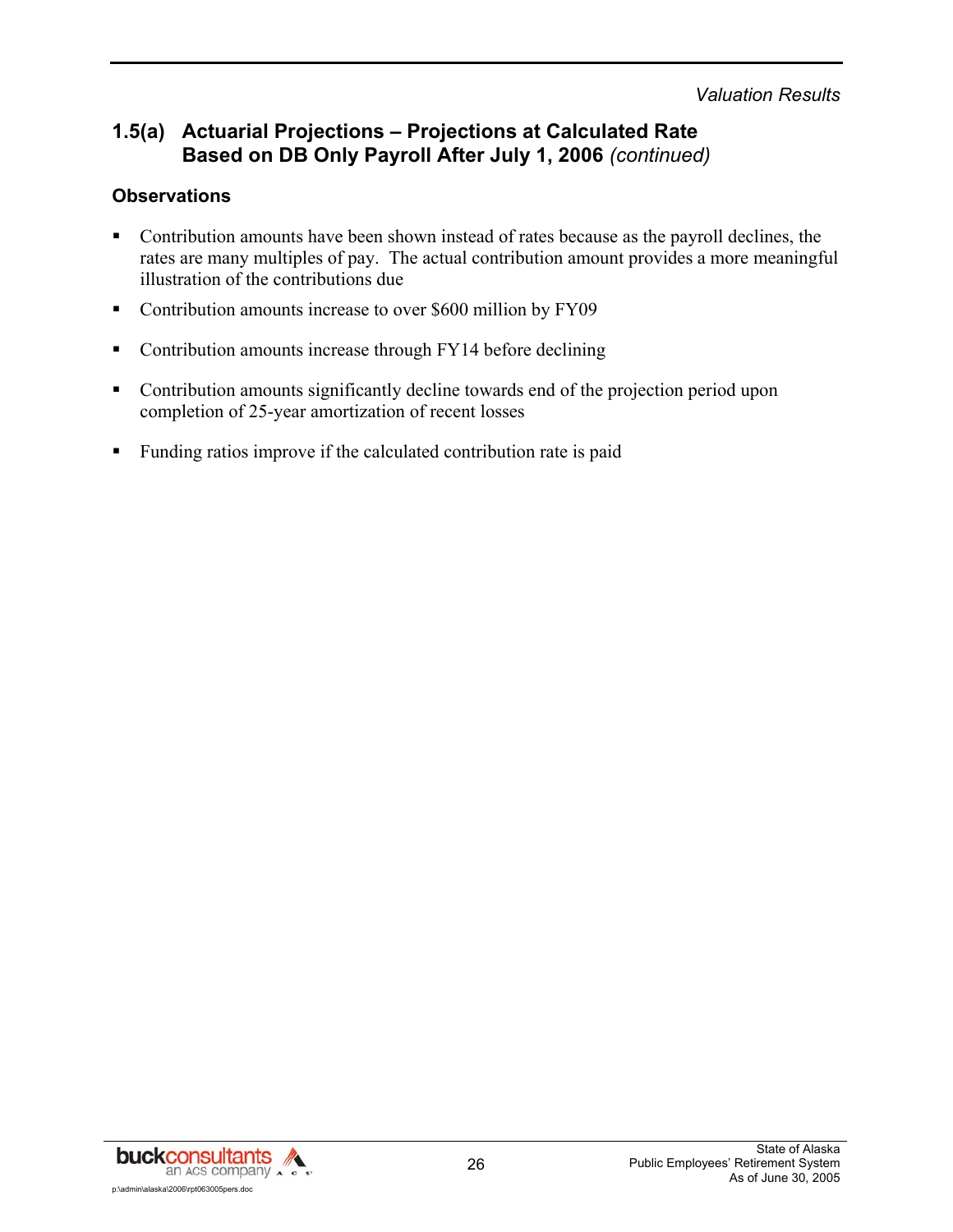## **Projected Contribution Amounts**



**Fiscal Year Ending June 30** 

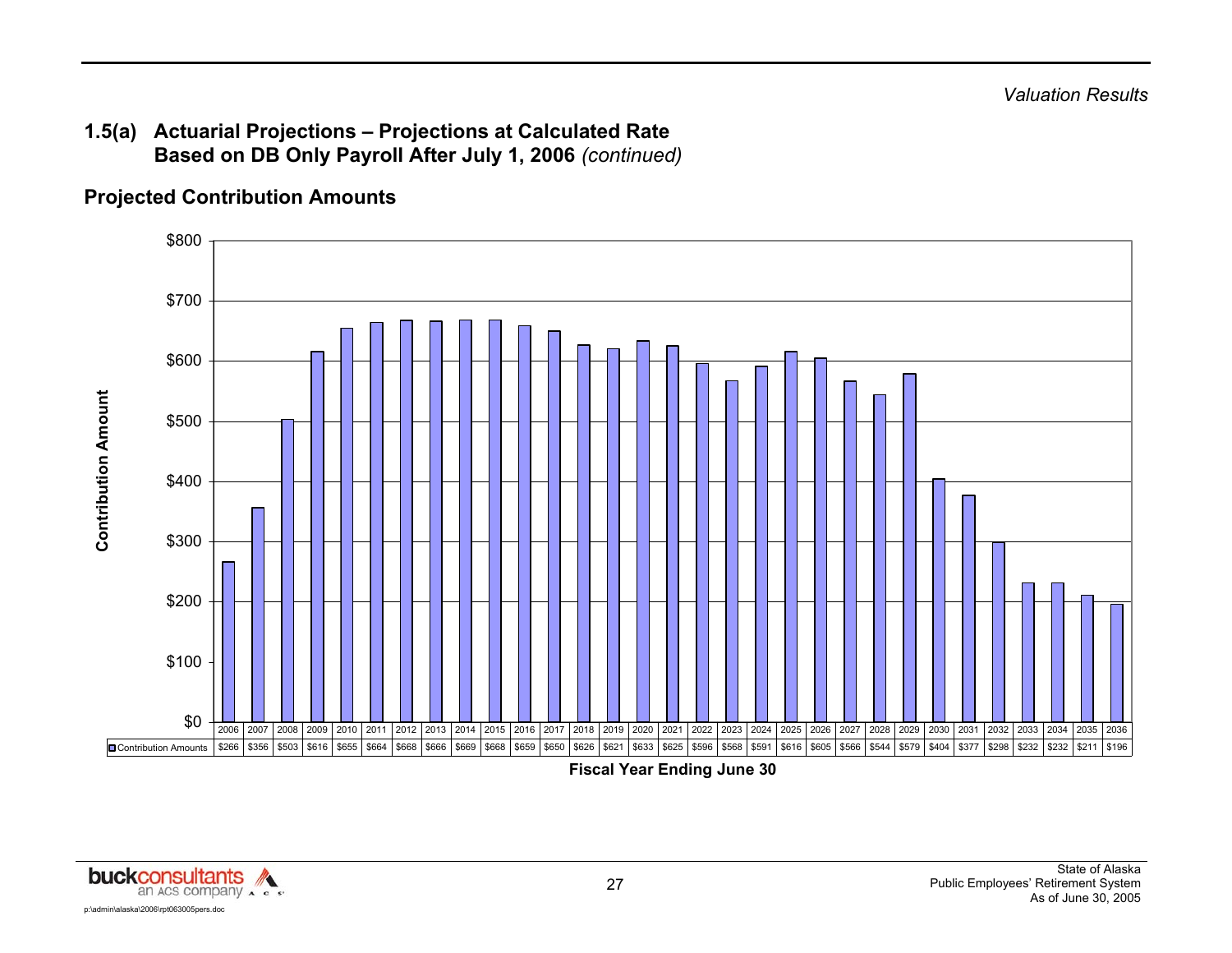## **Projected Funding Ratios**



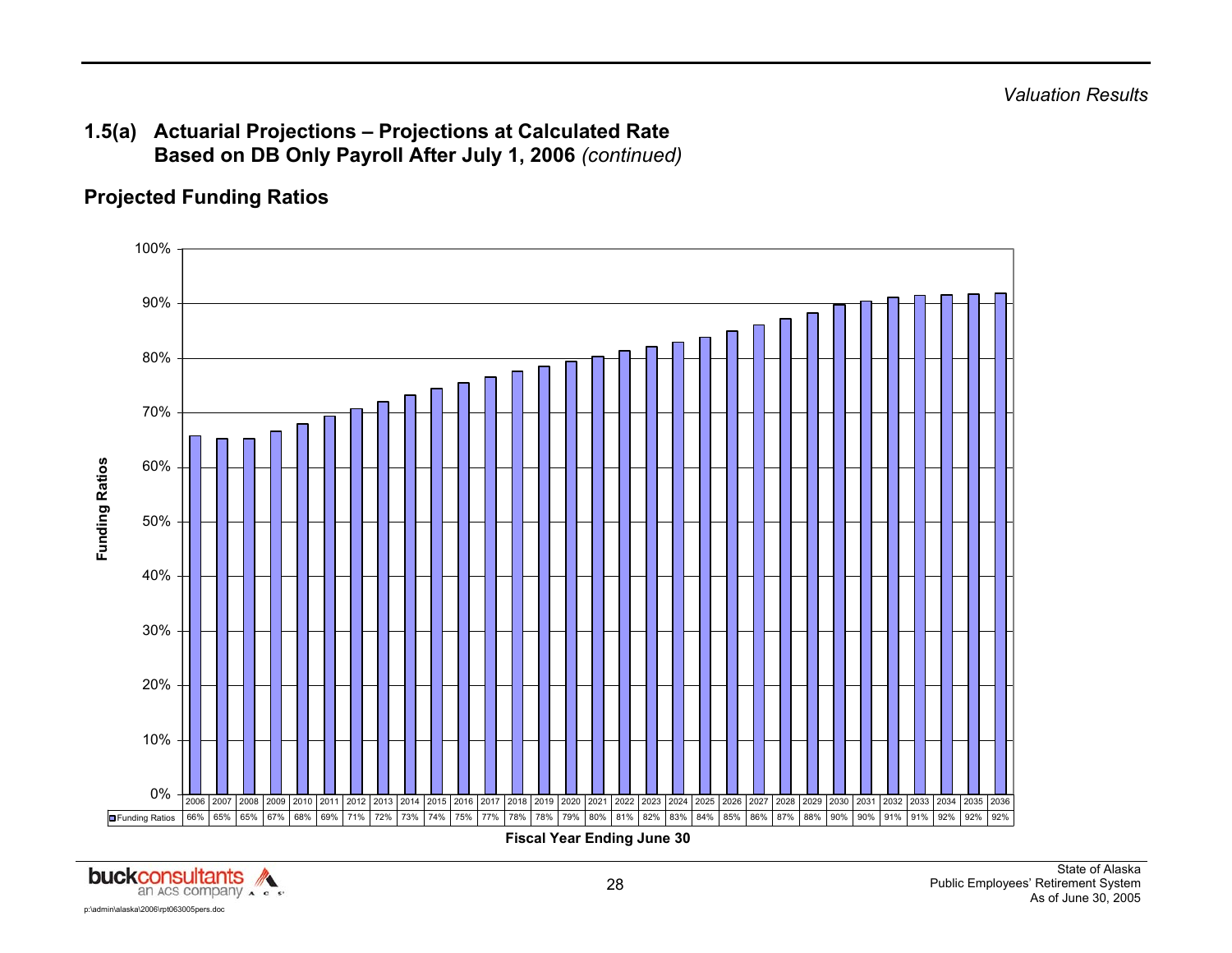#### **State of Alaska PERS Financial Projections (in Thousands)**

|                  | Investment Return: 8.25%<br>Valuation Amounts on July 1 |                        |                    |                             | Flow Amounts During Following 12 Months |                             |                      |                      |                          |                                   |                        |                        | Recognized         | Ending                     |
|------------------|---------------------------------------------------------|------------------------|--------------------|-----------------------------|-----------------------------------------|-----------------------------|----------------------|----------------------|--------------------------|-----------------------------------|------------------------|------------------------|--------------------|----------------------------|
| As of<br>June 30 | Actuarial<br><b>Assets</b>                              | Accrued<br>Liability   | Funding<br>Ratio   | <b>Surplus</b><br>(Deficit) | Total<br><b>Salaries</b>                | Employer<br><b>Ctb Rate</b> | Employer<br>Contribs | Employee<br>Contribs | <b>Total</b><br>Contribs | <b>Benefit</b><br><b>Payments</b> | Net<br>Contribs        | Investment<br>Earnings | Asset<br>Gain      | <b>Actuarial</b><br>Assets |
| --------<br>2006 | --------<br>8,442,919                                   | --------<br>12,844,841 | --------<br>65.73% | --------<br>(4,401,922)     | ---------<br>1,586,891                  | --------<br>16.77%          | --------<br>266,122  | --------<br>108,543  | --------<br>374,664      | --------<br>675,453               | --------<br>(300, 789) | --------<br>684,379    | --------<br>23,028 | --------<br>8,849,537      |
| 2007             | 8,849,537                                               | 13,566,188             | 65.23%             | (4,716,650)                 | 1,635,324                               | 21.77%                      | 356,010              | 111,856              | 467,866                  | 715,217                           | (247, 351)             | 720,086                | 23,028             | 9,345,300                  |
| 2008             | 9,345,301                                               | 14,326,864             | 65.23%             | (4,981,563)                 | 1,547,025                               | 32.51%                      | 502,938              | 105,817              | 608,754                  | 769,590                           | (160, 836)             | 764,484                | 96,984             | 10,045,934                 |
| 2009             | 10,045,934                                              | 15,094,371             | 66.55%             | (5,048,437)                 | 1,478,011                               | 41.68%                      | 616,035              | 101,096              | 717,131                  | 830,574                           | (113, 443)             | 824,203                | 4,794              | 10,761,487                 |
| 2010             | 10,761,487                                              | 15,850,074             | 67.90%             | (5,088,586)                 | 1,412,624                               | 46.35%                      | 654,751              | 96,623               | 751,375                  | 892,196                           | (140, 822)             | 882,129                | U                  | 11,502,794                 |
| 2011             | 11,502,794                                              | 16,592,771             | 69.32%             | (5,089,976)                 | 1,350,899                               | 49.17%                      | 664,237              | 92,401               | 756,639                  | 962,789                           | (206, 150)             | 940,645                | $\Omega$           | 12,237,289                 |
| 2012             | 12,237,289                                              | 17,309,818             | 70.70%             | (5,072,529)                 | 1,285,898                               | 51.93%                      | 667,767              | 87,955               | 755,722                  | 1,036,828                         | (281, 106)             | 998,211                | 0                  | 12,954,394                 |
| 2013             | 12,954,394                                              | 17,993,891             | 71.99%             | (5,039,497)                 | 1,223,927                               | 54.44%                      | 666,306              | 83,717               | 750,022                  | 1,109,038                         | (359, 015)             | 1,054,222              | 0                  | 13,649,601                 |
| 2014             | 13,649,601                                              | 18,649,600             | 73.19%             | (5,000,000)                 | 1,168,933                               | 57.20%                      | 668,630              | 79,955               | 748,585                  | 1,184,839                         | (436, 254)             | 1,108,453              | 0                  | 14,321,800                 |
| 2015             | 14,321,800                                              | 19,263,674             | 74.35%             | (4,941,874)                 | 1,105,656                               | 60.46%                      | 668,480              | 75,627               | 744,106                  | 1,240,975                         | (496, 869)             | 1,161,459              | 0                  | 14,986,390                 |
| 2016             | 14,986,390                                              | 19,855,068             | 75.48%             | (4,868,678)                 | 1,044,006                               | 63.12%                      | 658,977              | 71,410               | 730,387                  | 1,316,089                         | (585, 702)             | 1,212,696              | 0                  | 15,613,383                 |
| 2017             | 15,613,383                                              | 20,399,190             | 76.54%             | (4,785,807)                 | 973,612                                 | 66.73%                      | 649,691              | 66,595               | 716,286                  | 1,400,396                         | (684, 109)             | 1,260,444              | 0                  | 16,189,718                 |
| 2018             | 16,189,718                                              | 20,875,392             | 77.55%             | (4,685,674)                 | 890,139                                 | 70.37%                      | 626,391              | 60,886               | 687,276                  | 1,471,580                         | (784, 303)             | 1,303,940              | <sup>0</sup>       | 16,709,355                 |
| 2019             | 16,709,355                                              | 21,302,457             | 78.44%             | (4,593,102)                 | 832,314                                 | 74.60%                      | 620,906              | 56,930               | 677,837                  | 1,512,105                         | (834, 269)             | 1,344,790              | 0                  | 17,219,876                 |
| 2020             | 17,219,876                                              | 21,706,783             | 79.33%             | (4,486,907)                 | 773,650                                 | 81.86%                      | 633,310              | 52,918               | 686,228                  | 1,581,361                         | (895, 133)             | 1,384,447              | <sup>0</sup>       | 17,709,190                 |
| 2021             | 17,709,190                                              | 22,055,745             | 80.29%             | (4,346,555)                 | 712,411                                 | 87.74%                      | 625,069              | 48,729               | 673,798                  | 1,669,454                         | (995, 655)             | 1,420,751              | $\Omega$           | 18, 134, 286               |
| 2022             | 18,134,286                                              | 22,317,863             | 81.25%             | (4, 183, 577)               | 630,262                                 | 94.59%                      | 596,165              | 43,110               | 639,275                  | 1,758,693                         | (1, 119, 419)          | 1,450,818              | 0                  | 18,465,685                 |
| 2023             | 18,465,685                                              | 22,487,021             | 82.12%             | (4,021,337)                 | 557,005                                 | 101.90%                     | 567,588              | 38,099               | 605,687                  | 1,801,713                         | (1, 196, 026)          | 1,475,061              | 0                  | 18,744,720                 |
| 2024             | 18,744,720                                              | 22,614,968             | 82.89%             | (3,870,249)                 | 515,316                                 | 114.77%                     | 591,428              | 35,248               | 626,676                  | 1,846,503                         | (1,219,828)            | 1,497,119              | 0                  | 19,022,011                 |
| 2025             | 19,022,011                                              | 22,694,378             | 83.82%             | (3,672,368)                 | 468,096                                 | 131.64%                     | 616,202              | 32,018               | 648,219                  | 1,911,463                         | (1,263,243)            | 1,518,240              | 0                  | 19,277,007                 |
| 2026             | 19,277,007                                              | 22,698,295             | 84.93%             | (3,421,287)                 | 419,664                                 | 144.09%                     | 604,694              | 28,705               | 633,399                  | 1,991,764                         | (1,358,365)            | 1,535,431              | 0                  | 19,454,073                 |
| 2027             | 19,454,073                                              | 22,599,174             | 86.08%             | (3, 145, 101)               | 353,981                                 | 160.01%                     | 566,405              | 24,212               | 590,617                  | 2,024,994                         | (1,434,377)            | 1,546,965              | 0                  | 19,566,662                 |
| 2028             | 19,566,662                                              | 22,443,648             | 87.18%             | (2,876,986)                 | 304,767                                 | 178.55%                     | 544,161              | 20,846               | 565,008                  | 2,059,789                         | (1,494,781)            | 1,553,812              | 0                  | 19,625,692                 |
| 2029             | 19,625,692                                              | 22,229,099             | 88.29%             | (2,603,407)                 | 270,752                                 | 213.83%                     | 578,949              | 18,519               | 597,468                  | 2,095,927                         | (1,498,459)            | 1,558,533              | 0                  | 19,685,766                 |
| 2030             | 19,685,766                                              | 21,951,229             | 89.68%             | (2, 265, 463)               | 241,888                                 | 167.12%                     | 404,243              | 16,545               | 420,788                  | 2,130,426                         | (1,709,637)            | 1,554,951              | 0                  | 19,531,079                 |
| 2031             | 19,531,079                                              | 21,605,578             | 90.40%             | (2,074,498)                 | 210,318                                 | 179.02%                     | 376,511              | 14,386               | 390.897                  | 2,170,726                         | (1,779,829)            | 1,539,351              | 0                  | 19,290,601                 |
| 2032             | 19,290,601                                              | 21,176,975             | 91.09%             | (1,886,374)                 | 169,734                                 | 175.60%                     | 298,053              | 11,610               | 309,663                  | 2,182,193                         | (1,872,531)            | 1,515,763              | 0                  | 18,933,834                 |
| 2033             | 18,933,834                                              | 20,694,787             | 91.49%             | (1,760,953)                 | 146,333                                 | 158.26%                     | 231,587              | 10,009               | 241,596                  | 2,190,240                         | (1,948,644)            | 1,483,253              | 0                  | 18,468,442                 |
| 2034             | 18,468,442                                              | 20,159,939             | 91.61%             | (1,691,497)                 | 129,437                                 | 178.99%                     | 231,679              | 8,853                | 240,533                  | 2,185,464                         | (1,944,931)            | 1,445,008              | 0                  | 17,968,519                 |
| 2035             | 17,968,519                                              | 19,581,506             | 91.76%             | (1,612,987)                 | 113,397                                 | 185.89%                     | 210,794              | 7,756                | 218,550                  | 2,180,890                         | (1,962,340)            | 1,403,060              | ŋ                  | 17,409,240                 |
| 2036             | 17,409,240                                              | 18,955,940             | 91.84%             | (1,546,701)                 | 97,864                                  | 200.40%                     | 196,119              | 6,694                | 202,813                  | 2,181,060                         | (1,978,247)            | 1,356,277              | 0                  | 16,787,269                 |

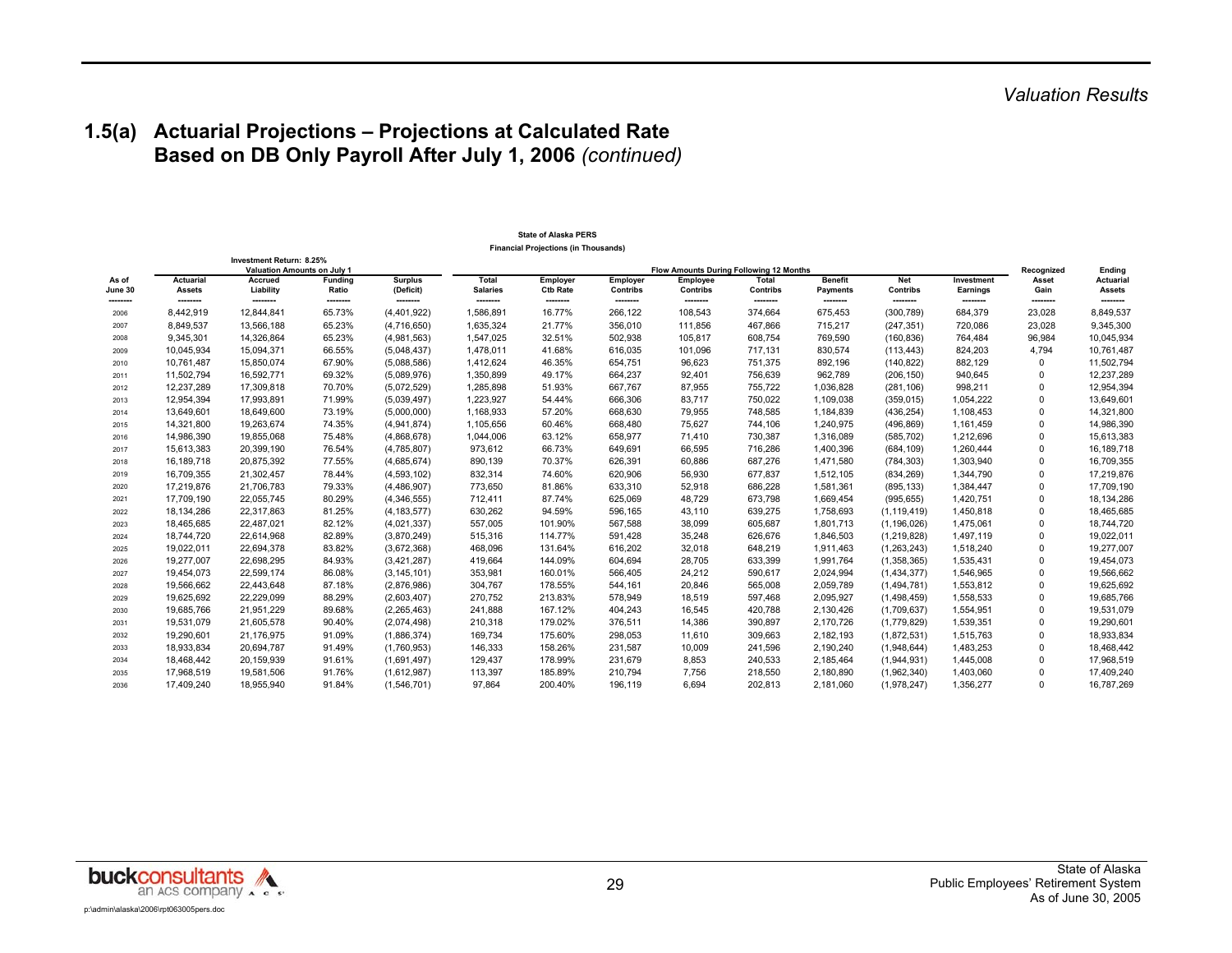## **1.5(b) Actuarial Projections – Projections at Calculated Rate Based on Total DB and DC Payroll After July 1, 2006**

#### **Key Assumptions**

All assumptions and methods are the same as Section 1.5(a), except a payroll growth assumption of 4.25% per year is used to amortize the unfunded actuarial accrued liability throughout the projection period.

#### **Observations**

- Contribution amounts have been shown instead of rates. The actual contribution amount provides a more meaningful illustration of the contributions due
- Contribution amounts increase to almost \$600 million by FY09
- Funded ratios steadily increase
- Contribution amounts only begin to decline towards end of the projection period upon completion of 25-year amortization of recent losses
- Contribution amounts increase to over \$800 million before declining

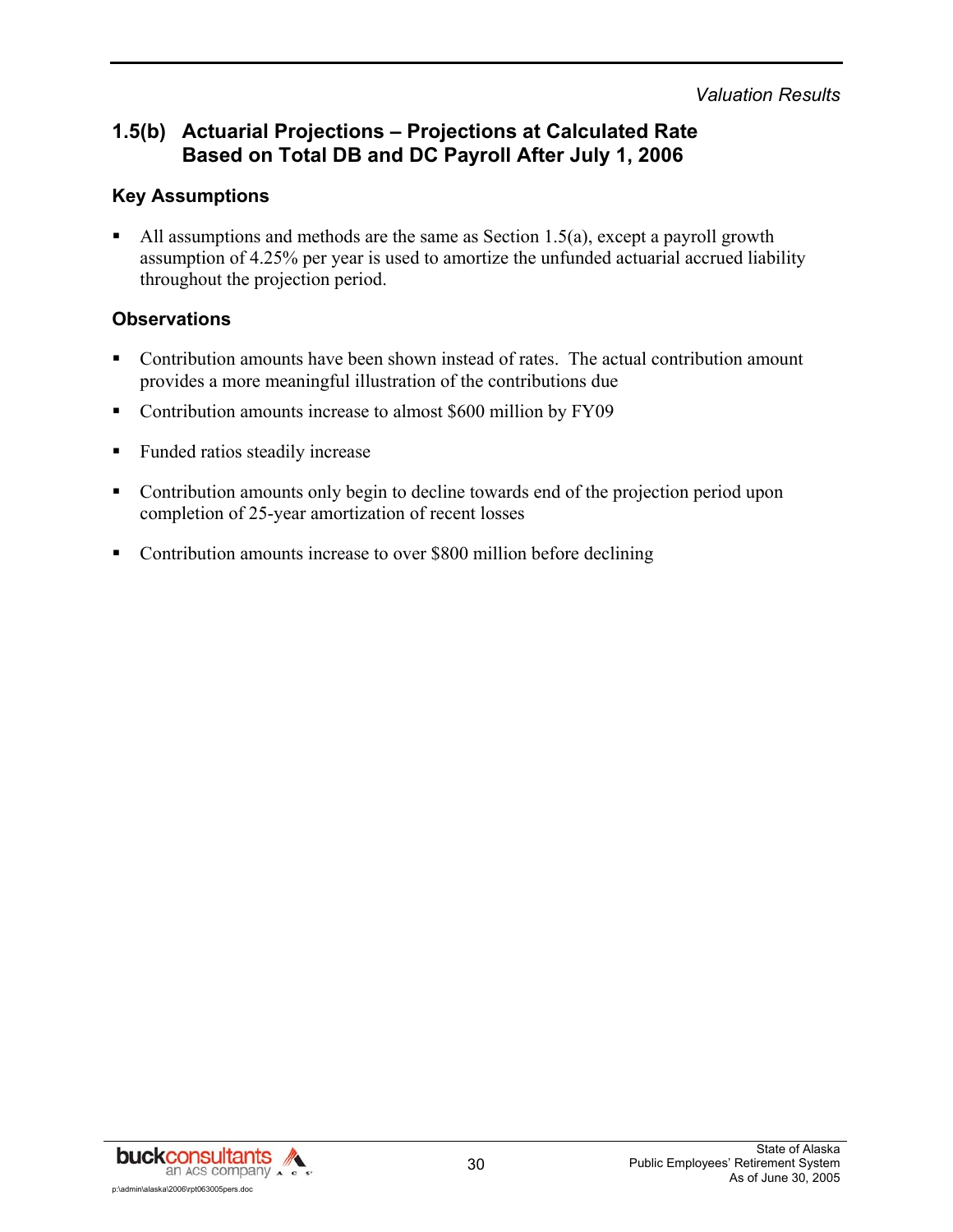## **1.5(b) Actuarial Projections – Projections at Calculated Rate Based on Total DB and DC Payroll After July 1, 2006** *(continued)*

## **Projected Contribution Amounts**



**Fiscal Year Ending June 30** 

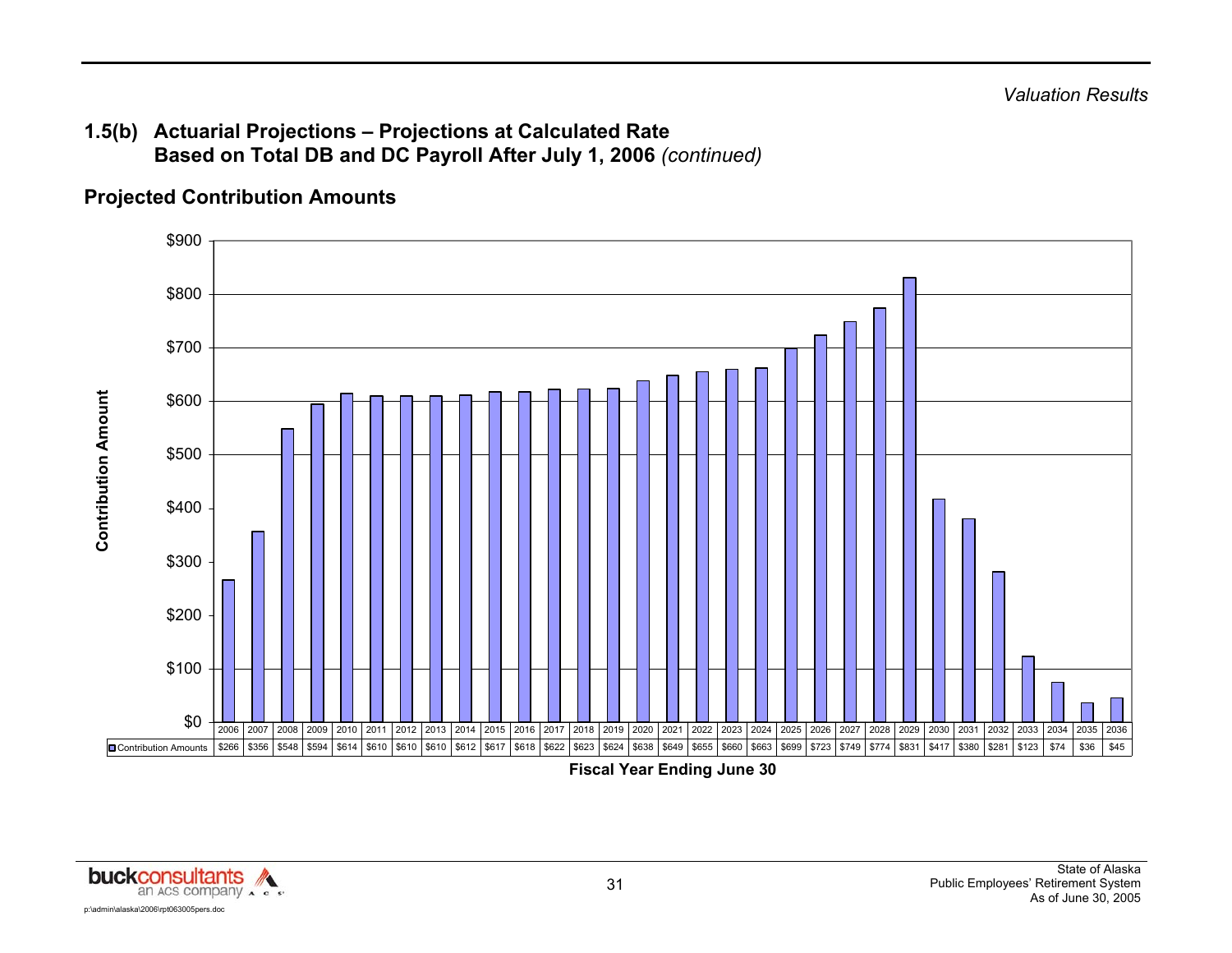*Valuation Results* 

#### **1.5(b) Actuarial Projections – Projections at Calculated Rate Based on Total DB and DC Payroll After July 1, 2006** *(continued)*

## **Projected Funding Ratios**



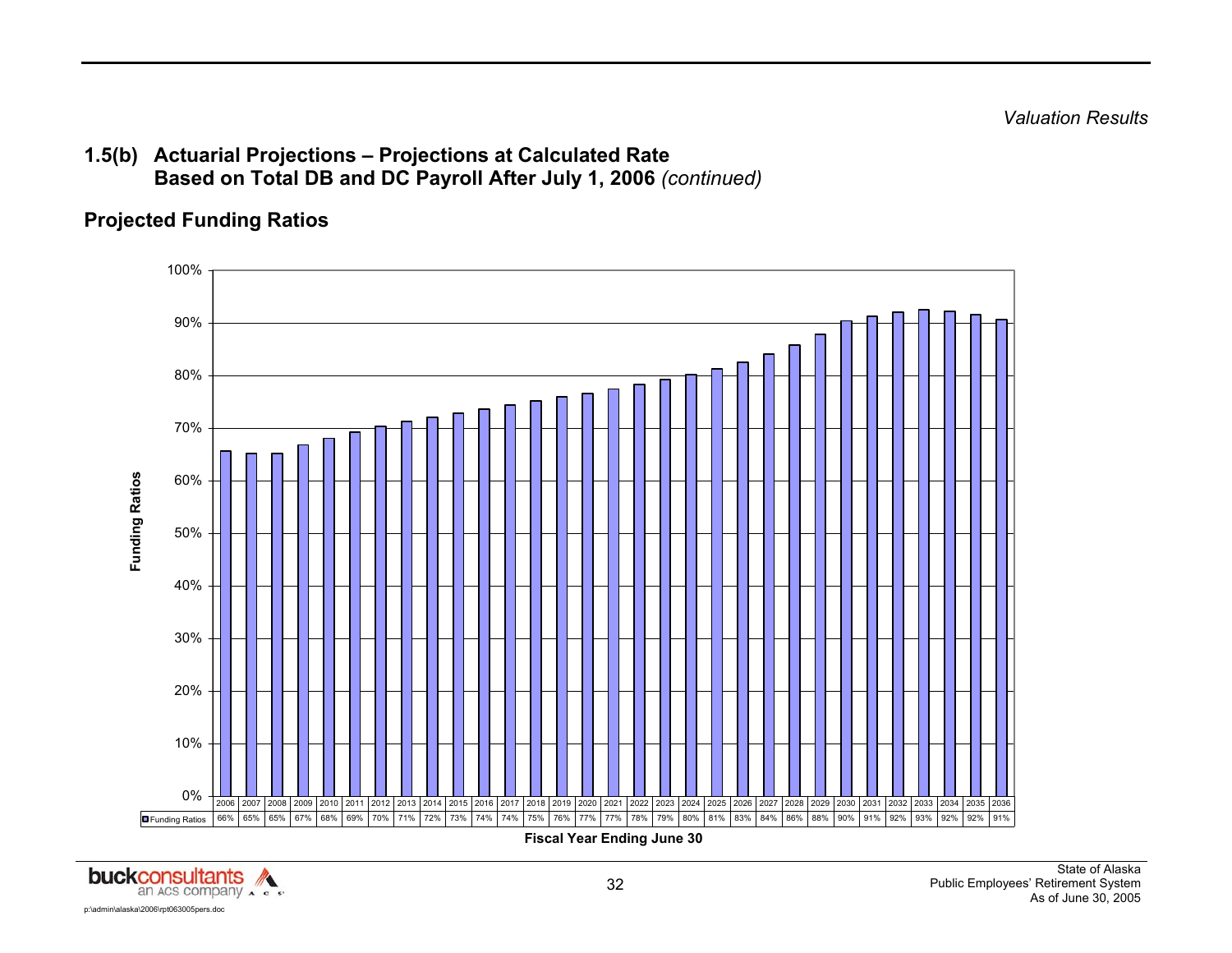## **1.5(b) Actuarial Projections – Projections at Calculated Rate Based on Total DB and DC Payroll After July 1, 2006** *(continued)*

#### **State of Alaska PERS Financial Projections (in Thousands)**

|                  |                                   | Investment Return: 8.25%<br><b>Valuation Amounts on July 1</b> |                         |                             |                          |                             | Recognized                  | Ending               |                          |                                   |                        |                        |                    |                            |
|------------------|-----------------------------------|----------------------------------------------------------------|-------------------------|-----------------------------|--------------------------|-----------------------------|-----------------------------|----------------------|--------------------------|-----------------------------------|------------------------|------------------------|--------------------|----------------------------|
| As of<br>June 30 | <b>Actuarial</b><br><b>Assets</b> | Accrued<br>Liability                                           | <b>Funding</b><br>Ratio | <b>Surplus</b><br>(Deficit) | Total<br><b>Salaries</b> | Employer<br><b>Ctb Rate</b> | Employer<br><b>Contribs</b> | Employee<br>Contribs | Total<br><b>Contribs</b> | <b>Benefit</b><br><b>Payments</b> | Net<br>Contribs        | Investment<br>Earnings | Asset<br>Gain      | <b>Actuarial</b><br>Assets |
| --------<br>2006 | --------<br>8,442,919             | <br>12,844,841                                                 | --------<br>65.73%      | --------<br>(4, 401, 922)   | --------<br>1.586.714    | --------<br>16.77%          | --------<br>266,092         | --------<br>108,543  | --------<br>374,634      | --------<br>675,453               | --------<br>(300, 819) | --------<br>684,378    | --------<br>23,028 | --------<br>8,849,506      |
| 2007             | 8,849,506                         | 13,566,188                                                     | 65.23%                  | (4,716,681)                 | 1,635,324                | 21.77%                      | 356,010                     | 111,856              | 467,866                  | 715,217                           | (247, 351)             | 720,083                | 23,028             | 9,345,267                  |
| 2008             | 9,345,268                         | 14,326,864                                                     | 65.23%                  | (4,981,596)                 | 1,685,926                | 32.51%                      | 548,095                     | 105,817              | 653,911                  | 769,590                           | (115, 679)             | 766,307                | 96,984             | 10,092,880                 |
| 2009             | 10,092,880                        | 15,094,371                                                     | 66.87%                  | (5,001,491)                 | 1,736,522                | 34.22%                      | 594,238                     | 101,096              | 695,334                  | 830,574                           | (135, 241)             | 827,195                | 4,794              | 10,789,628                 |
| 2010             | 10,789,628                        | 15,850,074                                                     | 68.07%                  | (5,060,446)                 | 1,781,807                | 34.46%                      | 614,042                     | 96,623               | 710,666                  | 892,196                           | (181, 531)             | 882,805                | $\mathbf 0$        | 11,490,902                 |
| 2011             | 11,490,902                        | 16,592,771                                                     | 69.25%                  | (5, 101, 869)               | 1,823,999                | 33.44%                      | 610.002                     | 92.401               | 702.404                  | 962,789                           | (260, 385)             | 937,471                | $\Omega$           | 12,167,988                 |
| 2012             | 12,167,988                        | 17,309,818                                                     | 70.30%                  | (5, 141, 830)               | 1,863,922                | 32.74%                      | 610,256                     | 87,955               | 698,212                  | 1,036,828                         | (338, 616)             | 990,168                | $\Omega$           | 12,819,540                 |
| 2013             | 12,819,540                        | 17,993,891                                                     | 71.24%                  | (5, 174, 351)               | 1,904,246                | 32.04%                      | 610,216                     | 83,717               | 693,932                  | 1,109,038                         | (415, 106)             | 1,040,828              | $\Omega$           | 13,445,263                 |
| 2014             | 13,445,263                        | 18,649,600                                                     | 72.09%                  | (5,204,338)                 | 1,945,787                | 31.43%                      | 611,503                     | 79,955               | 691,458                  | 1,184,839                         | (493, 381)             | 1,089,285              | $\Omega$           | 14,041,167                 |
| 2015             | 14,041,167                        | 19,263,674                                                     | 72.89%                  | (5,222,507)                 | 1,981,744                | 31.15%                      | 617.396                     | 75,627               | 693.022                  | 1,240,975                         | (547, 953)             | 1,136,241              | $\Omega$           | 14,629,455                 |
| 2016             | 14,629,455                        | 19,855,068                                                     | 73.68%                  | (5,225,613)                 | 2,017,215                | 30.61%                      | 617,517                     | 71,410               | 688,927                  | 1,316,089                         | (627, 162)             | 1,181,572              | $\Omega$           | 15,183,866                 |
| 2017             | 15,183,866                        | 20,399,190                                                     | 74.43%                  | (5,215,325)                 | 2,049,207                | 30.36%                      | 622.239                     | 66,595               | 688,834                  | 1,400,396                         | (711, 562)             | 1,223,899              | $\Omega$           | 15,696,202                 |
| 2018             | 15,696,202                        | 20,875,392                                                     | 75.19%                  | (5, 179, 190)               | 2,071,796                | 30.07%                      | 622,973                     | 60,886               | 683,859                  | 1,471,580                         | (787, 721)             | 1,263,087              | $\Omega$           | 16,171,568                 |
| 2019             | 16,171,568                        | 21,302,457                                                     | 75.91%                  | (5, 130, 889)               | 2,106,494                | 29.61%                      | 623,654                     | 56,930               | 680,585                  | 1,512,105                         | (831, 520)             | 1,300,534              | $\mathbf 0$        | 16,640,582                 |
| 2020             | 16,640,582                        | 21,706,783                                                     | 76.66%                  | (5,066,202)                 | 2,138,594                | 29.85%                      | 638.447                     | 52,918               | 691,365                  | 1,581,361                         | (889, 996)             | 1,336,863              | $\mathbf 0$        | 17,087,449                 |
| 2021             | 17,087,449                        | 22,055,745                                                     | 77.47%                  | (4,968,297)                 | 2,167,065                | 29.93%                      | 648,560                     | 48,729               | 697,289                  | 1,669,454                         | (972, 164)             | 1,370,407              | $\Omega$           | 17,485,691                 |
| 2022             | 17,485,691                        | 22,317,863                                                     | 78.35%                  | (4,832,172)                 | 2,175,736                | 30.11%                      | 655,222                     | 43,110               | 698,332                  | 1,758,693                         | (1,060,362)            | 1,399,696              | $\Omega$           | 17,825,026                 |
| 2023             | 17,825,026                        | 22,487,021                                                     | 79.27%                  | (4,661,995)                 | 2,189,423                | 30.14%                      | 659,869                     | 38,099               | 697,968                  | 1,801,713                         | (1, 103, 745)          | 1,425,937              | $\Omega$           | 18, 147, 218               |
| 2024             | 18, 147, 218                      | 22,614,968                                                     | 80.24%                  | (4, 467, 750)               | 2,221,388                | 29.83%                      | 662,536                     | 35,248               | 697,784                  | 1,846,503                         | (1, 148, 720)          | 1,450,700              | $\Omega$           | 18,449,198                 |
| 2025             | 18,449,198                        | 22,694,378                                                     | 81.29%                  | (4, 245, 180)               | 2,247,792                | 31.11%                      | 699,181                     | 32,018               | 731,199                  | 1,911,463                         | (1, 180, 264)          | 1,474,338              | $\Omega$           | 18,743,272                 |
| 2026             | 18,743,272                        | 22.698.295                                                     | 82.58%                  | (3,955,022)                 | 2,272,151                | 31.82%                      | 722.988                     | 28,705               | 751,693                  | 1,991,764                         | (1,240,070)            | 1,496,181              | $\Omega$           | 18,999,383                 |
| 2027             | 18,999,383                        | 22,599,174                                                     | 84.07%                  | (3,599,791)                 | 2,288,918                | 32.72%                      | 748,938                     | 24,212               | 773,150                  | 2,024,994                         | (1,251,844)            | 1,516,834              | $\mathbf 0$        | 19,264,372                 |
| 2028             | 19,264,372                        | 22,443,648                                                     | 85.83%                  | (3, 179, 276)               | 2,317,651                | 33.39%                      | 773,962                     | 20,846               | 794,809                  | 2,059,789                         | (1,264,980)            | 1,538,164              | $\mathbf 0$        | 19,537,556                 |
| 2029             | 19,537,556                        | 22,229,099                                                     | 87.89%                  | (2,691,543)                 | 2,354,678                | 35.30%                      | 831.112                     | 18,519               | 849,632                  | 2,095,927                         | (1, 246, 295)          | 1,561,457              | $\Omega$           | 19,852,718                 |
| 2030             | 19,852,718                        | 21,951,229                                                     | 90.44%                  | (2,098,511)                 | 2,390,886                | 17.45%                      | 417,220                     | 16,545               | 433,766                  | 2,130,426                         | (1,696,660)            | 1,569,249              | $\Omega$           | 19,725,307                 |
| 2031             | 19,725,307                        | 21,605,578                                                     | 91.30%                  | (1,880,271)                 | 2,424,089                | 15.69%                      | 380,219                     | 14,386               | 394,605                  | 2,170,726                         | (1,776,122)            | 1,555,525              | $\Omega$           | 19,504,710                 |
| 2032             | 19,504,710                        | 21,176,975                                                     | 92.10%                  | (1,672,265)                 | 2,445,918                | 11.50%                      | 281,363                     | 11,610               | 292,972                  | 2,182,193                         | (1,889,221)            | 1,532,752              | $\Omega$           | 19,148,242                 |
| 2033             | 19,148,242                        | 20,694,787                                                     | 92.53%                  | (1,546,545)                 | 2,479,514                | 4.95%                       | 122,816                     | 10,009               | 132,825                  | 2,190,240                         | (2,057,415)            | 1,496,543              | $\Omega$           | 18,587,370                 |
| 2034             | 18,587,370                        | 20,159,939                                                     | 92.20%                  | (1,572,569)                 | 2,516,606                | 2.96%                       | 74,375                      | 8,853                | 83,229                   | 2,185,464                         | (2, 102, 235)          | 1,448,459              | $\mathbf 0$        | 17,933,595                 |
| 2035             | 17,933,595                        | 19.581.506                                                     | 91.58%                  | (1,647,911)                 | 2,554,358                | 1.41%                       | 36,043                      | 7,756                | 43,800                   | 2,180,890                         | (2, 137, 090)          | 1,393,113              | $\mathbf 0$        | 17,189,618                 |
| 2036             | 17.189.618                        | 18.955.940                                                     | 90.68%                  | (1,766,322)                 | 2,590,907                | 1.75%                       | 45.400                      | 6.694                | 52.094                   | 2,181,060                         | (2, 128, 966)          | 1,332,064              | $\Omega$           | 16,392,716                 |

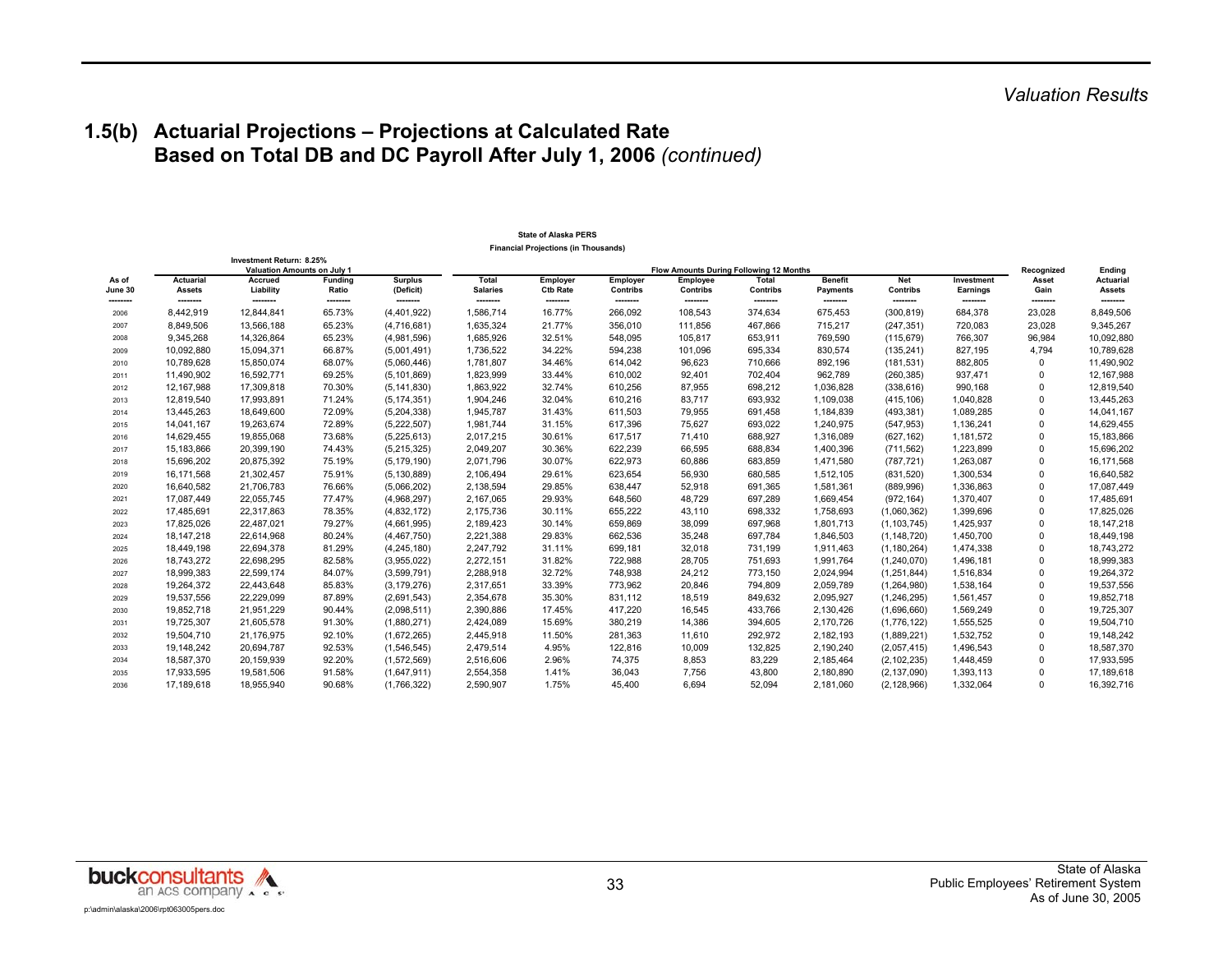*Valuation Results* 

## **1.5(c) Actuarial Projections – Projections at Current Rate Based on DB Only Payroll After July 1, 2006**

#### **Key Assumptions**

All assumptions and methods are the same as Section 1.5(a), except adopted contribution rate is maintained at the FY08 level for all future years

#### **Observations**

- System funding deteriorates rapidly
- System runs out of assets by 2032

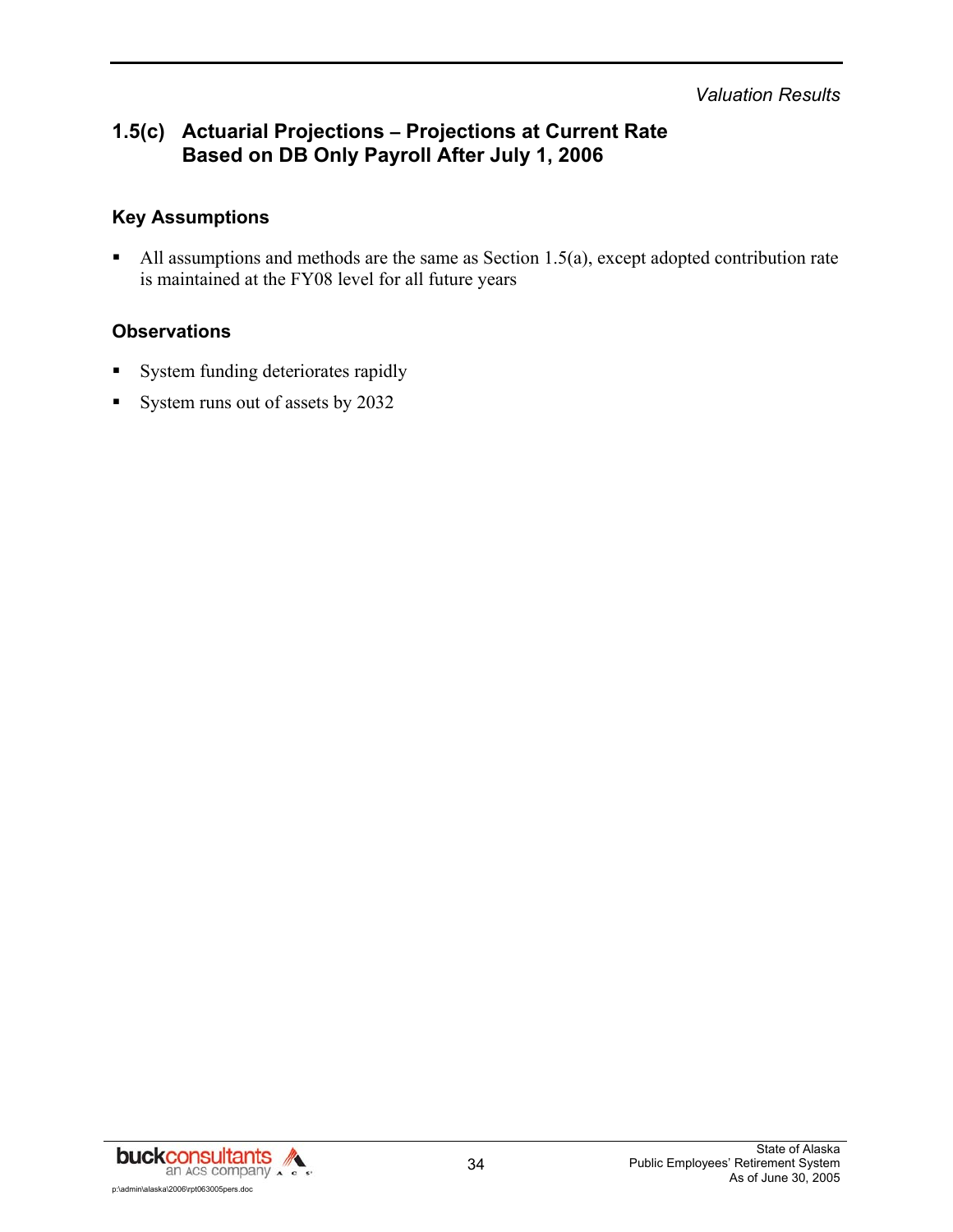## **1.5(c) Actuarial Projections – Projections at Current Rate Based on DB Only Payroll After July 1, 2006** *(continued)*

## **Contribution Amounts**



**Fiscal Year Ending June 30** 

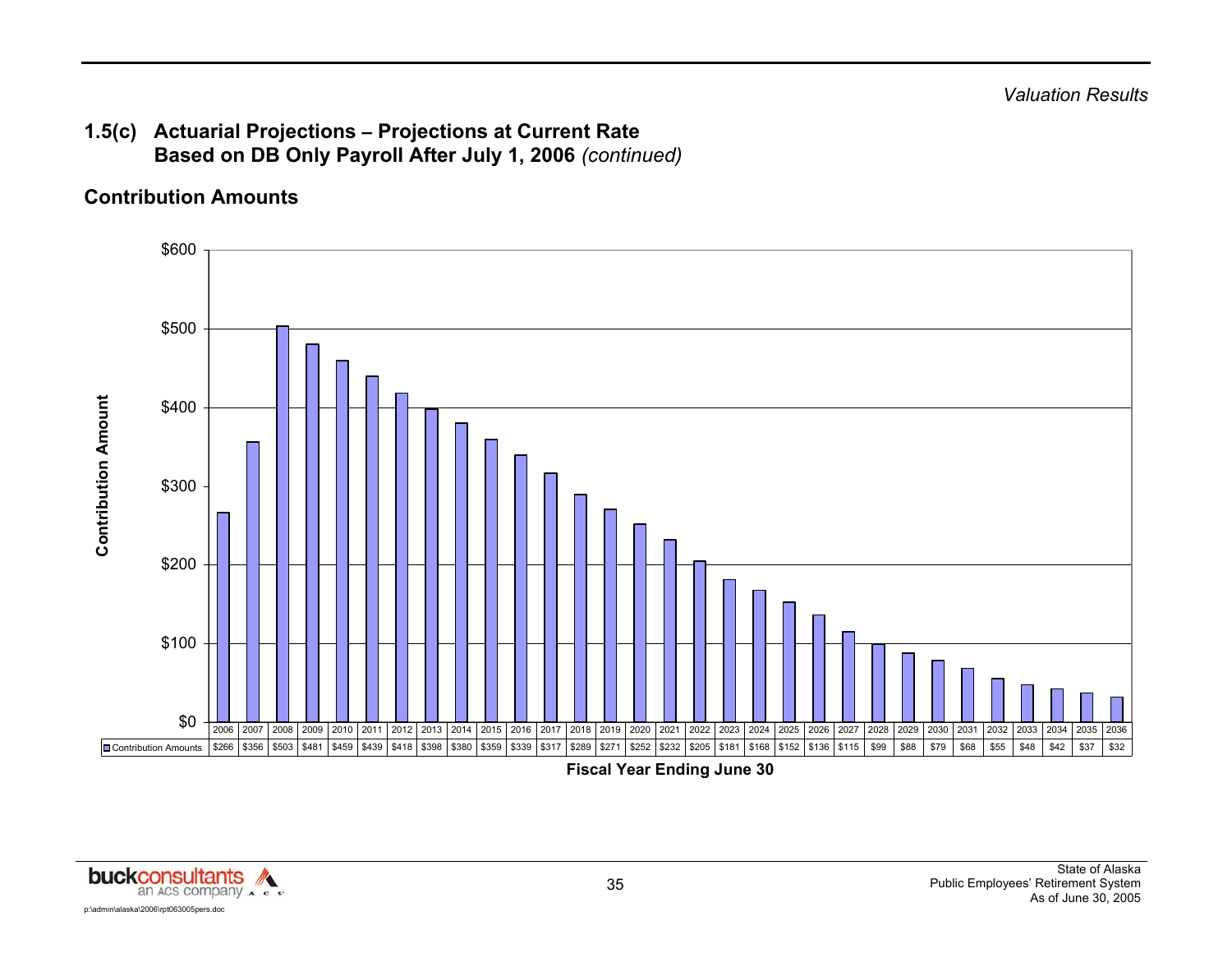## **1.5(c) Actuarial Projections – Projections at Current Rate Based on DB Only Payroll After July 1, 2006** *(continued)*

## **Funding Ratio**



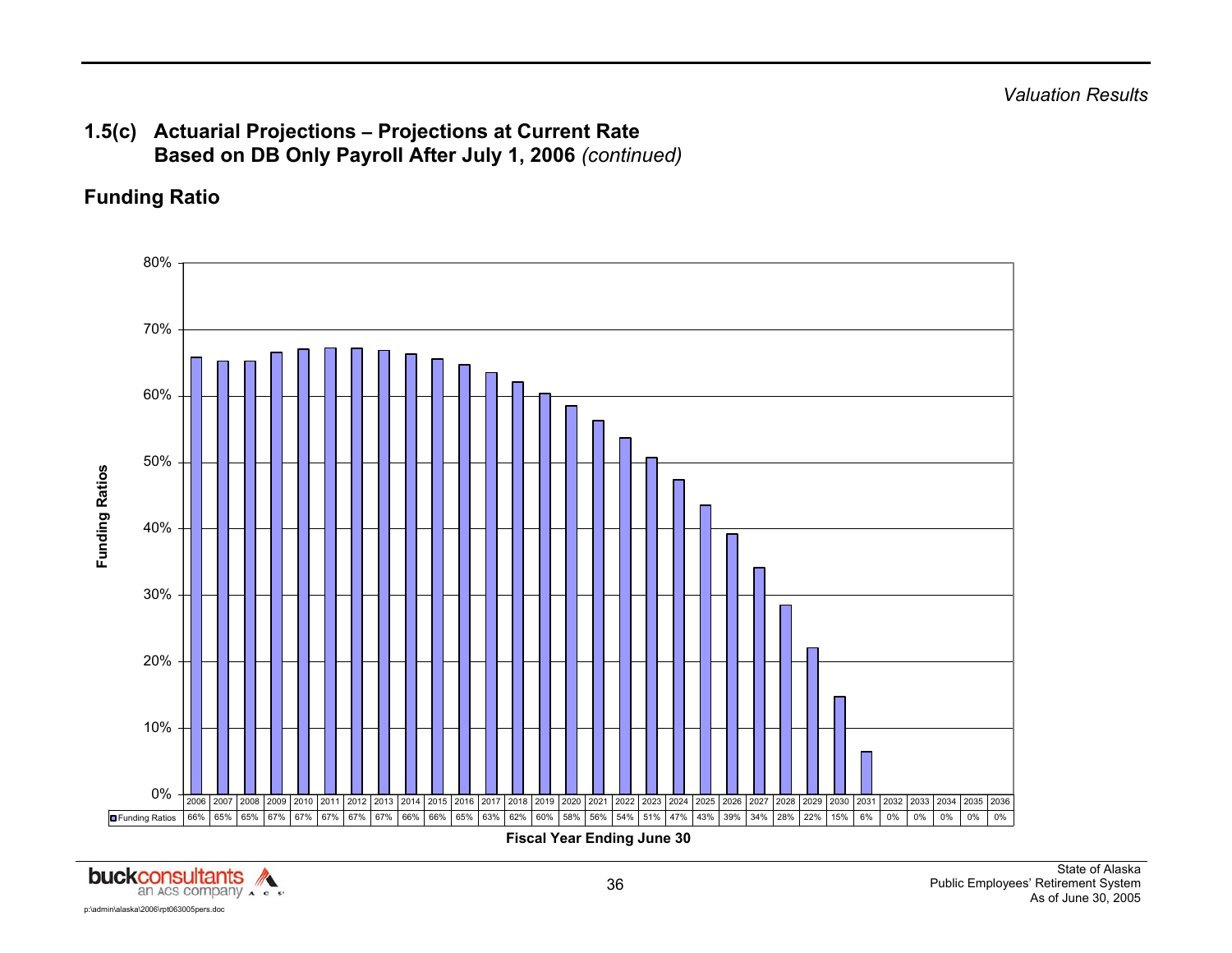### **1.5(c) Actuarial Projections – Projections at Current Rate Based on DB Only Payroll After July 1, 2006** *(continued)*

|                  |                            |                                                                |                                     |                             |                                 | <b>Financial Projections (in Thousands)</b> |                      |                                                                        |                     |                            |                        |                        |                    |                                   |
|------------------|----------------------------|----------------------------------------------------------------|-------------------------------------|-----------------------------|---------------------------------|---------------------------------------------|----------------------|------------------------------------------------------------------------|---------------------|----------------------------|------------------------|------------------------|--------------------|-----------------------------------|
|                  |                            | Investment Return: 8.25%<br><b>Valuation Amounts on July 1</b> |                                     |                             |                                 |                                             | Recognized           | Ending                                                                 |                     |                            |                        |                        |                    |                                   |
| As of<br>June 30 | Actuarial<br><b>Assets</b> | Accrued<br>Liability                                           | <b>Funding</b><br>Ratio<br>-------- | <b>Surplus</b><br>(Deficit) | <b>Total</b><br><b>Salaries</b> | Employer<br><b>Ctb Rate</b>                 | Employer<br>Contribs | Flow Amounts During Following 12 Months<br>Employee<br><b>Contribs</b> | Total<br>Contribs   | <b>Benefit</b><br>Payments | <b>Net</b><br>Contribs | Investment<br>Earnings | Asset<br>Gain      | <b>Actuarial</b><br><b>Assets</b> |
| --------<br>2006 | --------<br>8,442,919      | --------<br>12,844,841                                         | 65.73%                              | --------<br>(4,401,922)     | --------<br>1,586,891           | --------<br>16.77%                          | --------<br>266,122  | --------<br>108,543                                                    | --------<br>374,665 | --------<br>675,453        | --------<br>(300, 788) | --------<br>684,379    | --------<br>23,028 | --------<br>8,849,538             |
| 2007             | 8,849,538                  | 13,566,188                                                     | 65.23%                              | (4,716,650)                 | 1,635,324                       | 21.77%                                      | 356,010              | 111,856                                                                | 467,866             | 715,217                    | (247, 351)             | 720,086                | 23,028             | 9,345,301                         |
| 2008             | 9,345,301                  | 14,326,864                                                     | 65.23%                              | (4,981,563)                 | 1,547,025                       | 32.51%                                      | 502,938              | 105,817                                                                | 608,754             | 769,590                    | (160, 836)             | 764,484                | 96,984             | 10,045,934                        |
| 2009             | 10,045,934                 | 15,094,371                                                     | 66.55%                              | (5,048,437)                 | 1,478,011                       | 32.51%                                      | 480,501              | 101,096                                                                | 581,597             | 830,574                    | (248, 977)             | 818,723                | 4,794              | 10,620,474                        |
| 2010             | 10,620,474                 | 15,850,074                                                     | 67.01%                              | (5,229,600)                 | 1,412,624                       | 32.51%                                      | 459,244              | 96,623                                                                 | 555,868             | 892,196                    | (336, 329)             | 862,590                | $\Omega$           | 11,146,735                        |
| 2011             | 11,146,735                 | 16,592,771                                                     | 67.18%                              | (5,446,035)                 | 1,350,899                       | 32.51%                                      | 439,177              | 92,401                                                                 | 531,579             | 962,789                    | (431, 210)             | 902,171                | $\mathbf 0$        | 11,617,696                        |
| 2012             | 11.617.696                 | 17,309,818                                                     | 67.12%                              | (5,692,122)                 | 1,285,898                       | 32.51%                                      | 418,045              | 87,955                                                                 | 506,001             | 1,036,828                  | (530, 827)             | 936,997                | $\Omega$           | 12,023,866                        |
| 2013             | 12,023,866                 | 17,993,891                                                     | 66.82%                              | (5,970,025)                 | 1,223,927                       | 32.51%                                      | 397,899              | 83,717                                                                 | 481,615             | 1,109,038                  | (627, 423)             | 966,601                | $\Omega$           | 12,363,044                        |
| 2014             | 12,363,044                 | 18,649,600                                                     | 66.29%                              | (6, 286, 556)               | 1,168,933                       | 32.51%                                      | 380,020              | 79,955                                                                 | 459,975             | 1,184,839                  | (724, 864)             | 990,643                | $\mathbf 0$        | 12,628,824                        |
| 2015             | 12,628,824                 | 19,263,674                                                     | 65.56%                              | (6,634,850)                 | 1,105,656                       | 32.51%                                      | 359,449              | 75,627                                                                 | 435,076             | 1,240,975                  | (805, 900)             | 1,009,293              | $\mathbf 0$        | 12,832,217                        |
| 2016             | 12,832,217                 | 19,855,068                                                     | 64.63%                              | (7,022,851)                 | 1,044,006                       | 32.51%                                      | 339,406              | 71,410                                                                 | 410,816             | 1,316,089                  | (905, 272)             | 1,022,055              | $\mathbf 0$        | 12,949,000                        |
| 2017             | 12,949,000                 | 20,399,190                                                     | 63.48%                              | (7,450,190)                 | 973,612                         | 32.51%                                      | 316,521              | 66,595                                                                 | 383,116             | 1,400,396                  | (1,017,279)            | 1,027,161              | $\Omega$           | 12,958,882                        |
| 2018             | 12,958,882                 | 20,875,392                                                     | 62.08%                              | (7,916,510)                 | 890,139                         | 32.51%                                      | 289,384              | 60,886                                                                 | 350,270             | 1,471,580                  | (1, 121, 310)          | 1,023,770              | $\Omega$           | 12,861,342                        |
| 2019             | 12,861,342                 | 21,302,457                                                     | 60.37%                              | (8,441,115)                 | 832,314                         | 32.51%                                      | 270,585              | 56,930                                                                 | 327,516             | 1,512,105                  | (1, 184, 590)          | 1,013,165              | $\Omega$           | 12,689,917                        |
| 2020             | 12,689,917                 | 21,706,783                                                     | 58.46%                              | (9,016,866)                 | 773,650                         | 32.51%                                      | 251,514              | 52,918                                                                 | 304,431             | 1,581,361                  | (1,276,930)            | 995,289                | $\Omega$           | 12,408,277                        |
| 2021             | 12,408,277                 | 22,055,745                                                     | 56.26%                              | (9,647,469)                 | 712,411                         | 32.51%                                      | 231,605              | 48,729                                                                 | 280,334             | 1,669,454                  | (1,389,120)            | 967,517                | $\Omega$           | 11,986,674                        |
| 2022             | 11,986,674                 | 22,317,863                                                     | 53.71%                              | (10, 331, 189)              | 630,262                         | 32.51%                                      | 204,898              | 43,110                                                                 | 248,008             | 1,758,693                  | (1,510,685)            | 927,820                | $\Omega$           | 11,403,808                        |
| 2023             | 11,403,808                 | 22,487,021                                                     | 50.71%                              | (11,083,214)                | 557,005                         | 32.51%                                      | 181,082              | 38,099                                                                 | 219,181             | 1,801,713                  | (1,582,532)            | 876,828                | $\Omega$           | 10,698,105                        |
| 2024             | 10,698,105                 | 22,614,968                                                     | 47.31%                              | (11, 916, 864)              | 515,316                         | 32.51%                                      | 167,529              | 35,248                                                                 | 202,777             | 1,846,503                  | (1,643,727)            | 816,133                | $\Omega$           | 9,870,512                         |
| 2025             | 9,870,512                  | 22,694,378                                                     | 43.49%                              | (12, 823, 867)              | 468,096                         | 32.51%                                      | 152,178              | 32,018                                                                 | 184,196             | 1,911,463                  | (1,727,267)            | 744,479                | $\Omega$           | 8,887,724                         |
| 2026             | 8,887,724                  | 22,698,295                                                     | 39.16%                              | (13,810,570)                | 419,664                         | 32.51%                                      | 136,433              | 28,705                                                                 | 165,138             | 1,991,764                  | (1,826,626)            | 659,382                | $\Omega$           | 7,720,480                         |
| 2027             | 7,720,480                  | 22,599,174                                                     | 34.16%                              | (14, 878, 693)              | 353,981                         | 32.51%                                      | 115,079              | 24,212                                                                 | 139,292             | 2,024,994                  | (1,885,703)            | 560,696                | $\mathbf 0$        | 6,395,473                         |
| 2028             | 6,395,473                  | 22,443,648                                                     | 28.50%                              | (16,048,175)                | 304,767                         | 32.51%                                      | 99,080               | 20,846                                                                 | 119,926             | 2,059,789                  | (1,939,863)            | 449,193                | $\mathbf 0$        | 4,904,803                         |
| 2029             | 4,904,803                  | 22,229,099                                                     | 22.06%                              | (17, 324, 296)              | 270,752                         | 32.51%                                      | 88,021               | 18,519                                                                 | 106,541             | 2,095,927                  | (1,989,386)            | 324,210                | $\mathbf 0$        | 3,239,627                         |
| 2030             | 3,239,627                  | 21,951,229                                                     | 14.76%                              | (18, 711, 602)              | 241,888                         | 32.51%                                      | 78,638               | 16,545                                                                 | 95,183              | 2,130,426                  | (2,035,243)            | 184,979                | $\mathbf 0$        | 1,389,363                         |
| 2031             | 1,389,363                  | 21,605,578                                                     | 6.43%                               | (20, 216, 215)              | 210,318                         | 32.51%                                      | 68,374               | 14,386                                                                 | 82,760              | 2,170,726                  | (2,087,966)            | 30,201                 | $\Omega$           | $\mathbf 0$                       |
| 2032             | 0                          | 21,176,975                                                     | $0.00\%$                            | (21, 176, 975)              | 169,734                         | 32.51%                                      | 55,181               | 11,610                                                                 | 66,790              | 2,182,193                  | (2, 115, 403)          | $\mathbf 0$            | $\Omega$           | $\mathbf 0$                       |
| 2033             | $\Omega$                   | 20,694,787                                                     | 0.00%                               | (20, 694, 787)              | 146,333                         | 32.51%                                      | 47,573               | 10,009                                                                 | 57,582              | 2,190,240                  | (2, 132, 658)          | $\Omega$               | $\Omega$           | $\mathbf 0$                       |
| 2034             | $\Omega$                   | 20,159,939                                                     | $0.00\%$                            | (20, 159, 939)              | 129,437                         | 32.51%                                      | 42,080               | 8,853                                                                  | 50,933              | 2,185,464                  | (2, 134, 530)          | $\Omega$               | $\Omega$           | $\mathbf 0$                       |
| 2035             | $\Omega$                   | 19,581,506                                                     | 0.00%                               | (19,581,506)                | 113,397                         | 32.51%                                      | 36,865               | 7.756                                                                  | 44,622              | 2,180,890                  | (2, 136, 268)          | $\Omega$               | $\Omega$           | $\mathbf 0$                       |
| 2036             | $\Omega$                   | 18,955,940                                                     | 0.00%                               | (18,955,940)                | 97,864                          | 32.51%                                      | 31,816               | 6,694                                                                  | 38,509              | 2,181,060                  | (2, 142, 551)          | $\Omega$               | $\Omega$           | $\Omega$                          |

**State of Alaska PERS**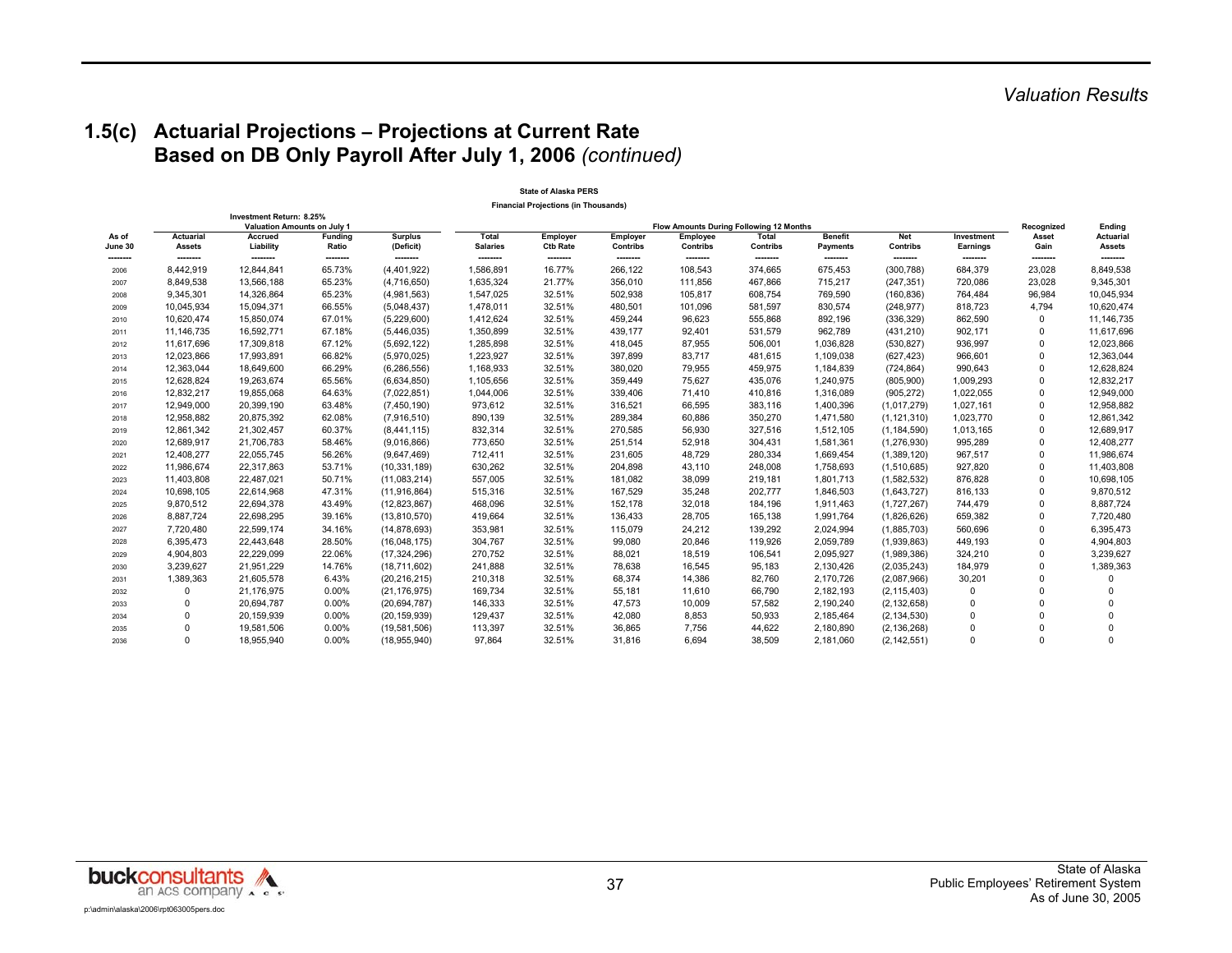## **1.5(d) Actuarial Projections – Projections at Current Rate Based on Total DB and DC Payroll After July 1, 2006**

## **Key Assumptions**

All assumptions and methods are the same as Section 1.5(a), except adopted contribution rate is maintained at the FY08 level for all future years, and a payroll growth assumption of 4.25% per year is used to amortize the unfunded actuarial accrued liability throughout the projection period.

### **Observations**

- Contribution amounts steadily increase throughout the projection period
- Funding ratios improve and full funding is reached by 2032

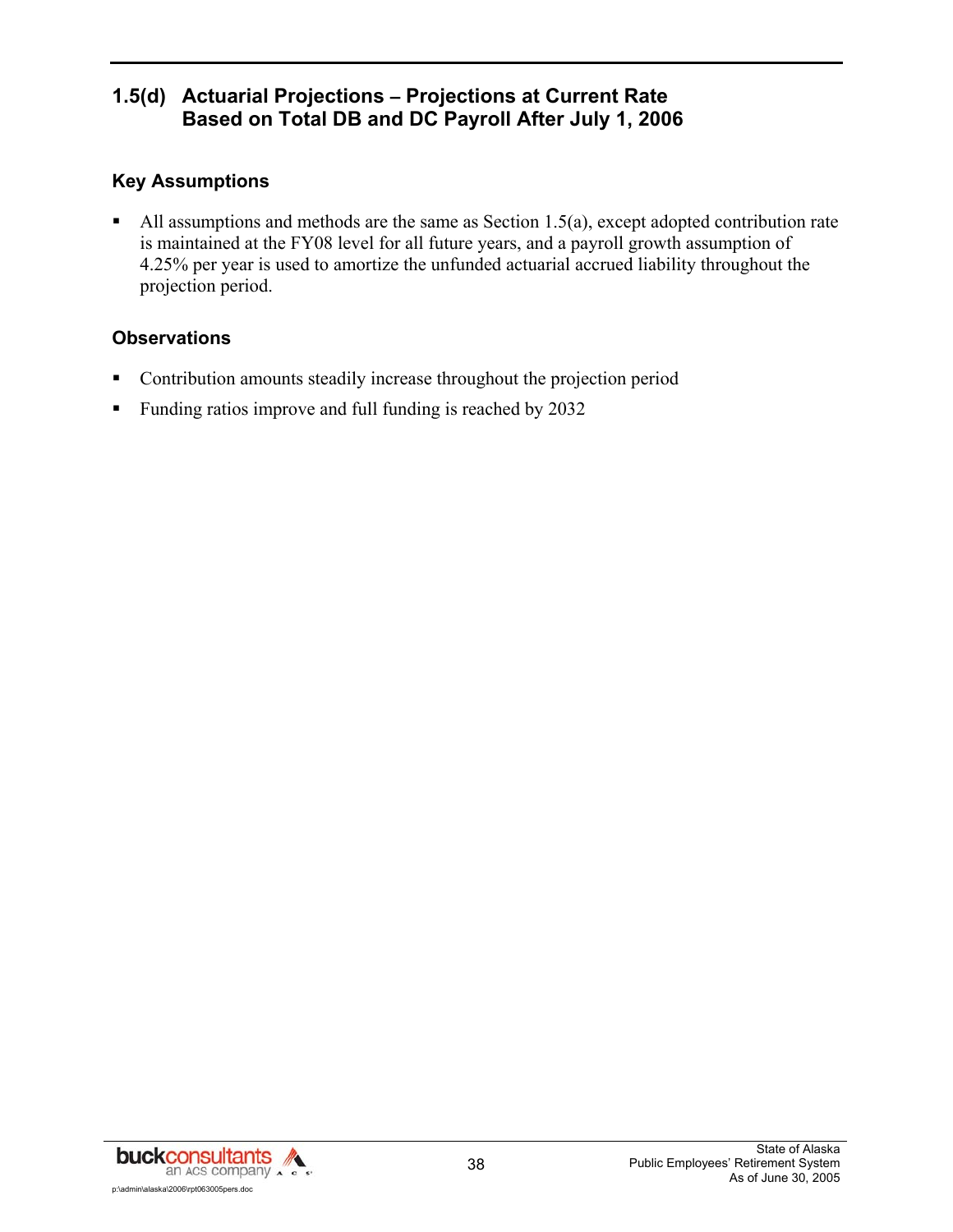## **1.5(d) Actuarial Projections – Projections at Current Rate Based on Total DB and DC Payroll After July 1, 2006** *(continued)*

## **Contribution Amounts**



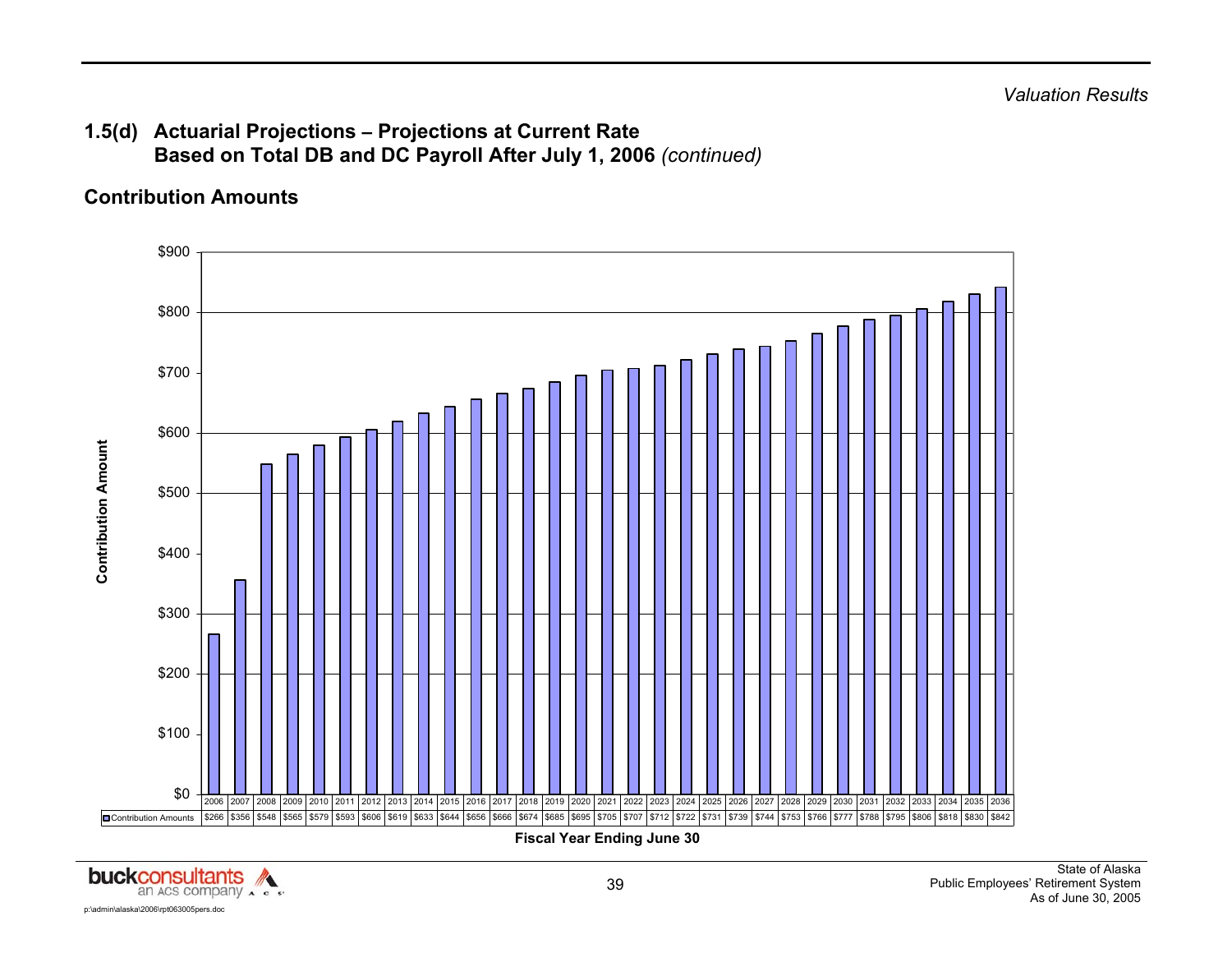## **1.5(d) Actuarial Projections – Projections at Current Rate Based on Total DB and DC Payroll After July 1, 2006** *(continued)*

## **Funding Ratio**



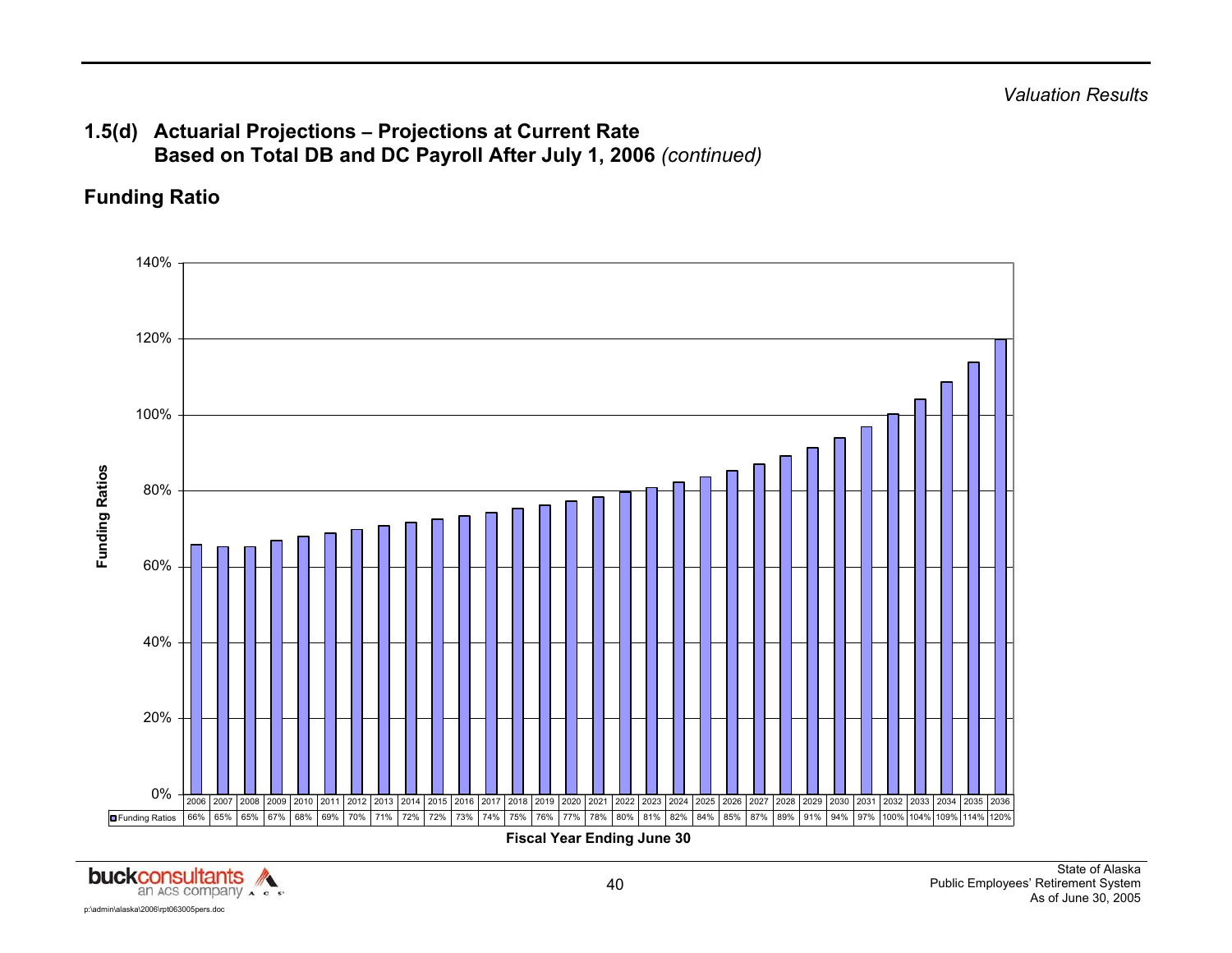#### **1.5(d) Actuarial Projections – Projections at Current Rate Based on Total DB and DC Payroll After July 1, 2006** *(continued)*

|                  |                       |                                                      |                    |                         |                       | <b>State of Alaska PERS</b>                 |                     |                                                     |                     |                     |                        |                     |                     |                            |
|------------------|-----------------------|------------------------------------------------------|--------------------|-------------------------|-----------------------|---------------------------------------------|---------------------|-----------------------------------------------------|---------------------|---------------------|------------------------|---------------------|---------------------|----------------------------|
|                  |                       |                                                      |                    |                         |                       | <b>Financial Projections (in Thousands)</b> |                     |                                                     |                     |                     |                        |                     |                     |                            |
|                  |                       | Investment Return: 8.25%                             |                    |                         |                       |                                             |                     |                                                     |                     |                     |                        |                     |                     |                            |
| As of            | <b>Actuarial</b>      | <b>Valuation Amounts on July 1</b><br><b>Accrued</b> | <b>Funding</b>     | <b>Surplus</b>          | Total                 | <b>Employer</b>                             | Employer            | Flow Amounts During Following 12 Months<br>Employee | Total               | <b>Benefit</b>      | <b>Net</b>             | Investment          | Recognized<br>Asset | Ending<br><b>Actuarial</b> |
| June 30          | <b>Assets</b>         | Liability                                            | Ratio              | (Deficit)               | <b>Salaries</b>       | <b>Ctb Rate</b>                             | Contribs            | Contribs                                            | Contribs            | Payments            | Contribs               | Earnings            | Gain                | <b>Assets</b>              |
| --------<br>2006 | --------<br>8,442,919 | --------<br>12.844.841                               | --------<br>65.73% | --------<br>(4,401,922) | --------<br>1.586.714 | --------<br>16.77%                          | --------<br>266.092 | --------<br>108.543                                 | --------<br>374.635 | --------<br>675.453 | --------<br>(300, 818) | --------<br>684.378 | --------<br>23.028  | --------<br>8,849,507      |
| 2007             | 8,849,507             | 13,566,188                                           | 65.23%             | (4,716,681)             | 1,635,324             | 21.77%                                      | 356,010             | 111,856                                             | 467,866             | 715,217             | (247, 351)             | 720,083             | 23,028              | 9,345,268                  |
| 2008             | 9,345,268             | 14,326,864                                           | 65.23%             | (4,981,596)             | 1,685,926             | 32.51%                                      | 548,095             | 105,817                                             | 653,911             | 769,590             | (115, 679)             | 766,307             | 96,984              | 10,092,880                 |
| 2009             | 10,092,880            | 15,094,371                                           | 66.87%             | (5,001,491)             | 1,736,522             | 32.51%                                      | 564,543             | 101,096                                             | 665,639             | 830,574             | (164, 935)             | 825,994             | 4,794               | 10,758,733                 |
| 2010             | 10,758,733            | 15,850,074                                           | 67.88%             | (5,091,341)             | 1,781,807             | 32.51%                                      | 579,265             | 96,623                                              | 675,889             | 892,196             | (216, 307)             | 878,850             | 0                   | 11,421,275                 |
| 2011             | 11,421,275            | 16,592,771                                           | 68.83%             | (5, 171, 495)           | 1,823,999             | 32.51%                                      | 592,982             | 92,401                                              | 685,384             | 962,789             | (277, 405)             | 931,039             | <sup>0</sup>        | 12,074,909                 |
| 2012             | 12,074,909            | 17,309,818                                           | 69.76%             | (5,234,909)             | 1,863,922             | 32.51%                                      | 605,961             | 87,955                                              | 693,916             | 1,036,828           | (342, 911)             | 982,315             | <sup>0</sup>        | 12,714,313                 |
| 2013             | 12,714,313            | 17,993,891                                           | 70.66%             | (5,279,579)             | 1,904,246             | 32.51%                                      | 619.070             | 83,717                                              | 702,787             | 1,109,038           | (406, 251)             | 1,032,505           | <sup>0</sup>        | 13,340,567                 |
| 2014             | 13,340,567            | 18,649,600                                           | 71.53%             | (5,309,033)             | 1,945,787             | 32.51%                                      | 632,575             | 79.955                                              | 712,530             | 1,184,839           | (472, 308)             | 1,081,500           | <sup>0</sup>        | 13,949,759                 |
| 2015             | 13,949,759            | 19,263,674                                           | 72.41%             | (5,313,915)             | 1,981,744             | 32.51%                                      | 644.265             | 75,627                                              | 719,892             | 1,240,975           | (521, 084)             | 1,129,786           | 0                   | 14,558,461                 |
| 2016             | 14,558,461            | 19,855,068                                           | 73.32%             | (5,296,607)             | 2,017,215             | 32.51%                                      | 655,797             | 71,410                                              | 727,207             | 1,316,089           | (588, 882)             | 1,177,263           | 0                   | 15,146,842                 |
| 2017             | 15,146,842            | 20,399,190                                           | 74.25%             | (5,252,348)             | 2,049,207             | 32.51%                                      | 666,197             | 66,595                                              | 732,792             | 1,400,396           | (667, 604)             | 1,222,622           | 0                   | 15,701,860                 |
| 2018             | 15,701,860            | 20,875,392                                           | 75.22%             | (5, 173, 532)           | 2,071,796             | 32.51%                                      | 673,541             | 60,886                                              | 734,426             | 1,471,580           | (737, 153)             | 1,265,598           | 0                   | 16,230,305                 |
| 2019             | 16,230,305            | 21,302,457                                           | 76.19%             | (5,072,152)             | 2,106,494             | 32.51%                                      | 684,821             | 56,930                                              | 741,751             | 1,512,105           | (770, 354)             | 1,307,853           | 0                   | 16,767,805                 |
| 2020             | 16,767,805            | 21,706,783                                           | 77.25%             | (4,938,979)             | 2,138,594             | 32.51%                                      | 695,257             | 52,918                                              | 748,175             | 1,581,361           | (833, 186)             | 1,349,656           | <sup>0</sup>        | 17,284,274                 |
| 2021             | 17,284,274            | 22,055,745                                           | 78.37%             | (4,771,471)             | 2,167,065             | 32.51%                                      | 704,513             | 48,729                                              | 753,242             | 1,669,454           | (916, 212)             | 1,388,908           | <sup>0</sup>        | 17,756,970                 |
| 2022             | 17,756,970            | 22,317,863                                           | 79.56%             | (4,560,893)             | 2,175,736             | 32.51%                                      | 707,332             | 43,110                                              | 750,442             | 1,758,693           | (1,008,252)            | 1,424,184           | 0                   | 18,172,902                 |
| 2023             | 18,172,902            | 22,487,021                                           | 80.82%             | (4,314,119)             | 2,189,423             | 32.51%                                      | 711,781             | 38,099                                              | 749,881             | 1,801,713           | (1,051,832)            | 1,456,736           | 0                   | 18,577,806                 |
| 2024             | 18,577,806            | 22,614,968                                           | 82.15%             | (4,037,162)             | 2,221,388             | 32.51%                                      | 722,173             | 35,248                                              | 757,421             | 1,846,503           | (1,089,083)            | 1,488,635           | 0                   | 18,977,358                 |
| 2025             | 18,977,358            | 22,694,378                                           | 83.62%             | (3,717,020)             | 2,247,792             | 32.51%                                      | 730,757             | 32,018                                              | 762,775             | 1,911,463           | (1, 148, 688)          | 1,519,188           | 0                   | 19,347,858                 |
| 2026             | 19,347,858            | 22,698,295                                           | 85.24%             | (3,350,437)             | 2,272,151             | 32.51%                                      | 738,676             | 28,705                                              | 767,381             | 1,991,764           | (1,224,382)            | 1,546,693           | 0                   | 19,670,169                 |
| 2027             | 19,670,169            | 22,599,174                                           | 87.04%             | (2,929,005)             | 2,288,918             | 32.51%                                      | 744,127             | 24,212                                              | 768,340             | 2,024,994           | (1, 256, 655)          | 1,571,979           | 0                   | 19,985,493                 |
| 2028             | 19,985,493            | 22,443,648                                           | 89.05%             | (2,458,155)             | 2,317,651             | 32.51%                                      | 753,468             | 20,846                                              | 774,314             | 2,059,789           | (1, 285, 474)          | 1,596,828           | 0                   | 20,296,847                 |
| 2029             | 20,296,847            | 22,229,099                                           | 91.31%             | (1,932,252)             | 2,354,678             | 32.51%                                      | 765,506             | 18,519                                              | 784,025             | 2,095,927           | (1,311,902)            | 1,621,446           | 0                   | 20,606,391                 |
| 2030             | 20,606,391            | 21,951,229                                           | 93.87%             | (1,344,838)             | 2,390,886             | 32.51%                                      | 777,277             | 16,545                                              | 793,822             | 2,130,426           | (1,336,604)            | 1,645,985           | 0                   | 20,915,773                 |
| 2031             | 20,915,773            | 21,605,578                                           | 96.81%             | (689, 805)              | 2,424,089             | 32.51%                                      | 788,071             | 14,386                                              | 802,457             | 2,170,726           | (1,368,269)            | 1,670,229           | 0                   | 21,217,732                 |
| 2032             | 21,217,732            | 21,176,975                                           | 100.19%            | 40,757                  | 2,445,918             | 32.51%                                      | 795,168             | 11,610                                              | 806,778             | 2,182,193           | (1,375,416)            | 1,694,851           | 0                   | 21,537,168                 |
| 2033             | 21,537,168            | 20,694,787                                           | 104.07%            | 842,381                 | 2,479,514             | 32.51%                                      | 806.090             | 10.009                                              | 816,099             | 2,190,240           | (1, 374, 141)          | 1,721,256           | 0                   | 21,884,283                 |
| 2034             | 21,884,283            | 20,159,939                                           | 108.55%            | 1,724,344               | 2,516,606             | 32.51%                                      | 818,149             | 8,853                                               | 827,002             | 2,185,464           | (1,358,461)            | 1,750,527           | 0                   | 22,276,349                 |
| 2035             | 22,276,349            | 19,581,506                                           | 113.76%            | 2,694,843               | 2,554,358             | 32.51%                                      | 830,422             | 7,756                                               | 838,178             | 2,180,890           | (1,342,712)            | 1,783,509           | 0                   | 22,717,146                 |
| 2036             | 22,717,146            | 18,955,940                                           | 119.84%            | 3,761,206               | 2,590,907             | 32.51%                                      | 842,304             | 6,694                                               | 848,998             | 2,181,060           | (1,332,063)            | 1,820,306           | 0                   | 23,205,390                 |

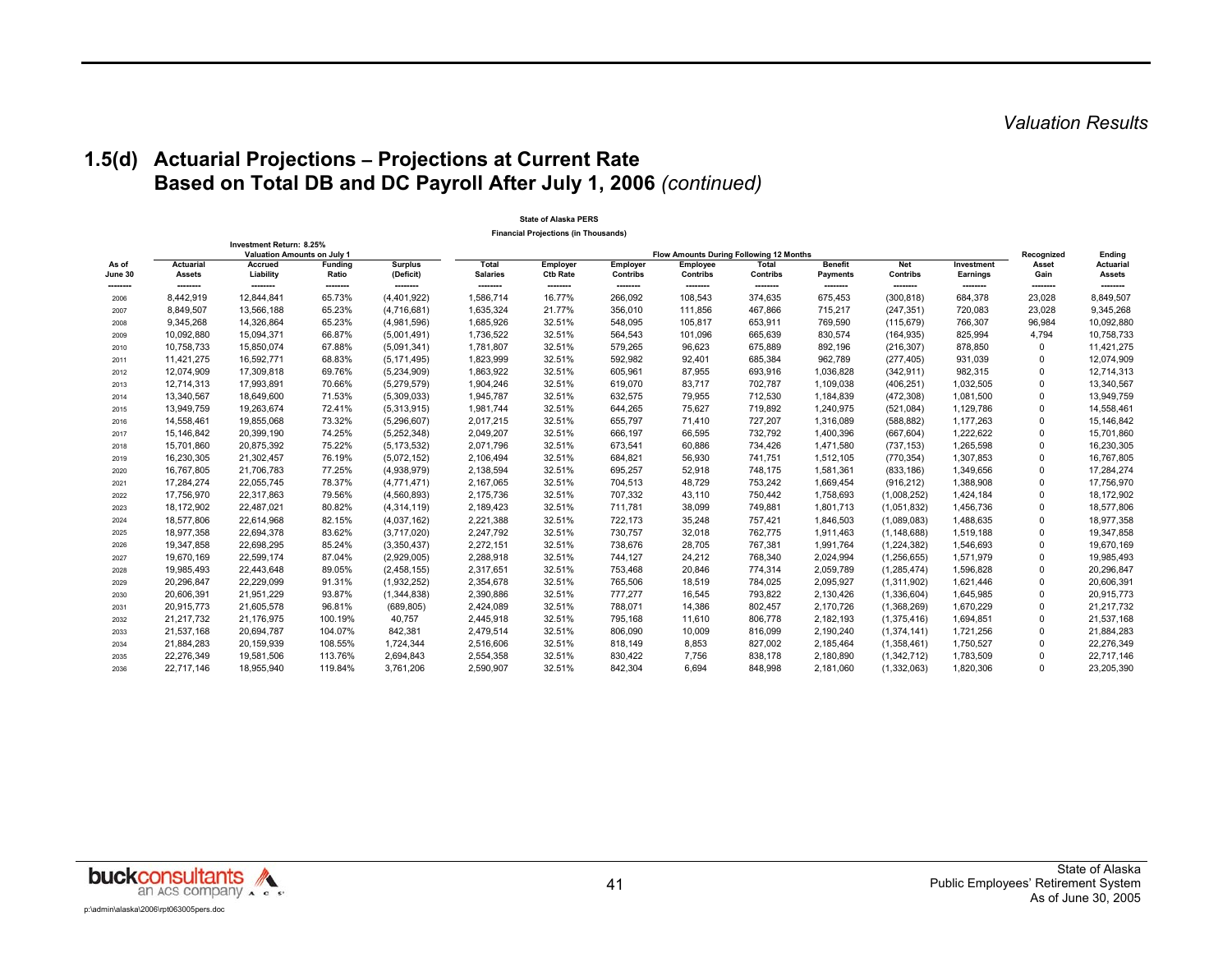*Valuation Results* 

## **1.5(e) Actuarial Projections – Effect of Economic Scenarios Based on DB Only Payroll After July 1, 2006**

#### **Key Assumptions**

- All assumptions and methods are the same as Section 1.5(a) except
	- The actuarially calculated contribution rate with a two-year lag is adopted in each year beginning in FY08
	- Investment returns are assumed as follows:

| Base Case:   | 8.25% for all future years |
|--------------|----------------------------|
| Optimistic:  | 9.00% for all future years |
| Pessimistic: | 7.50% for all future years |

#### **Observations**

 In all cases, liabilities have been projected using 8.25% as the discount rate for future benefit payments. These scenarios are intended to illustrate the impact if investment rates are different than the 8.25% assumed investment return. They do not illustrate the effect of changing the assumed investment return for determining liabilities.

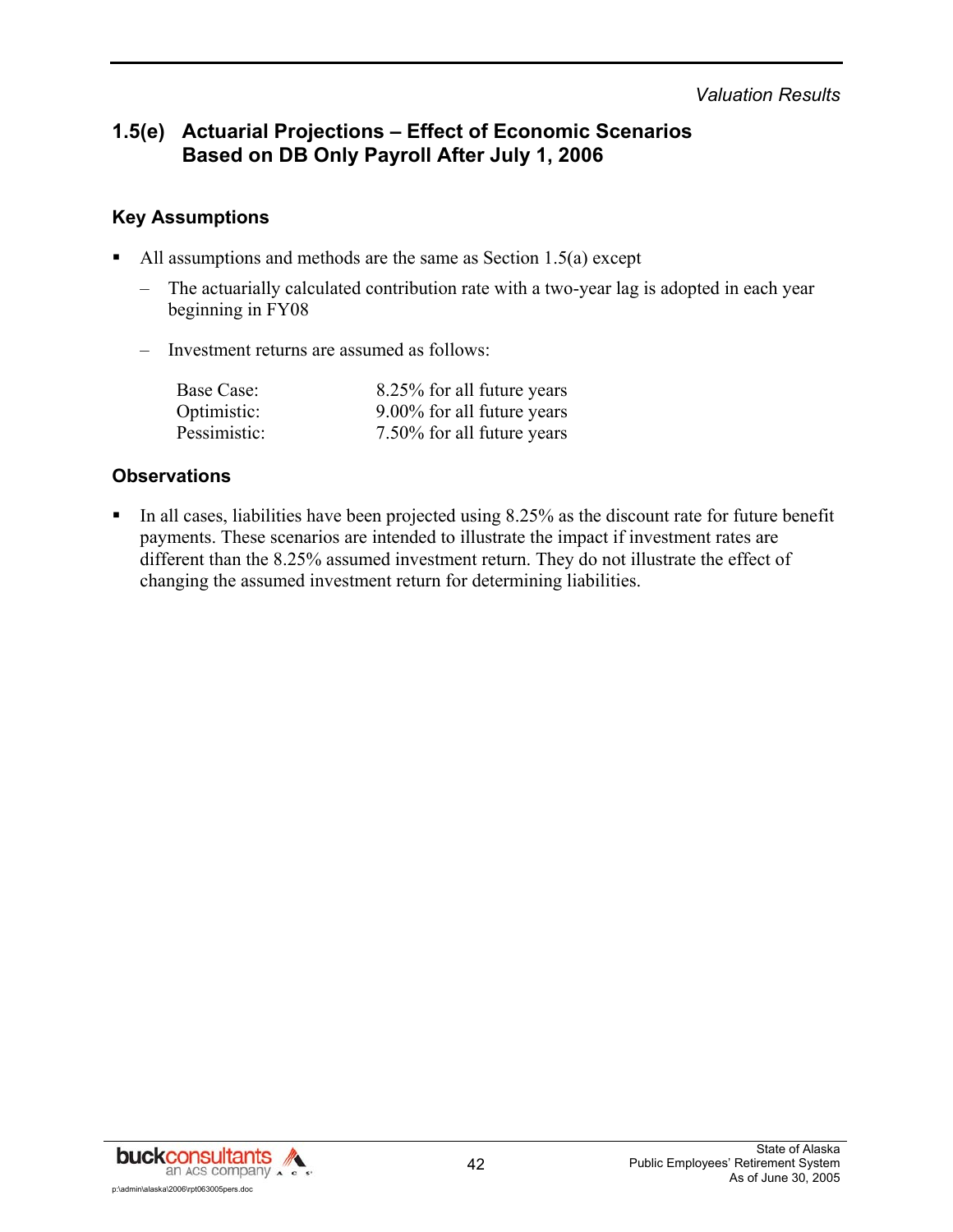**1.5(e) Actuarial Projections – Projections at Calculated Rate Effect of Economic Scenarios Based on DB Only Payroll After July 1, 2006** *(continued)*

#### **Contribution Amounts**



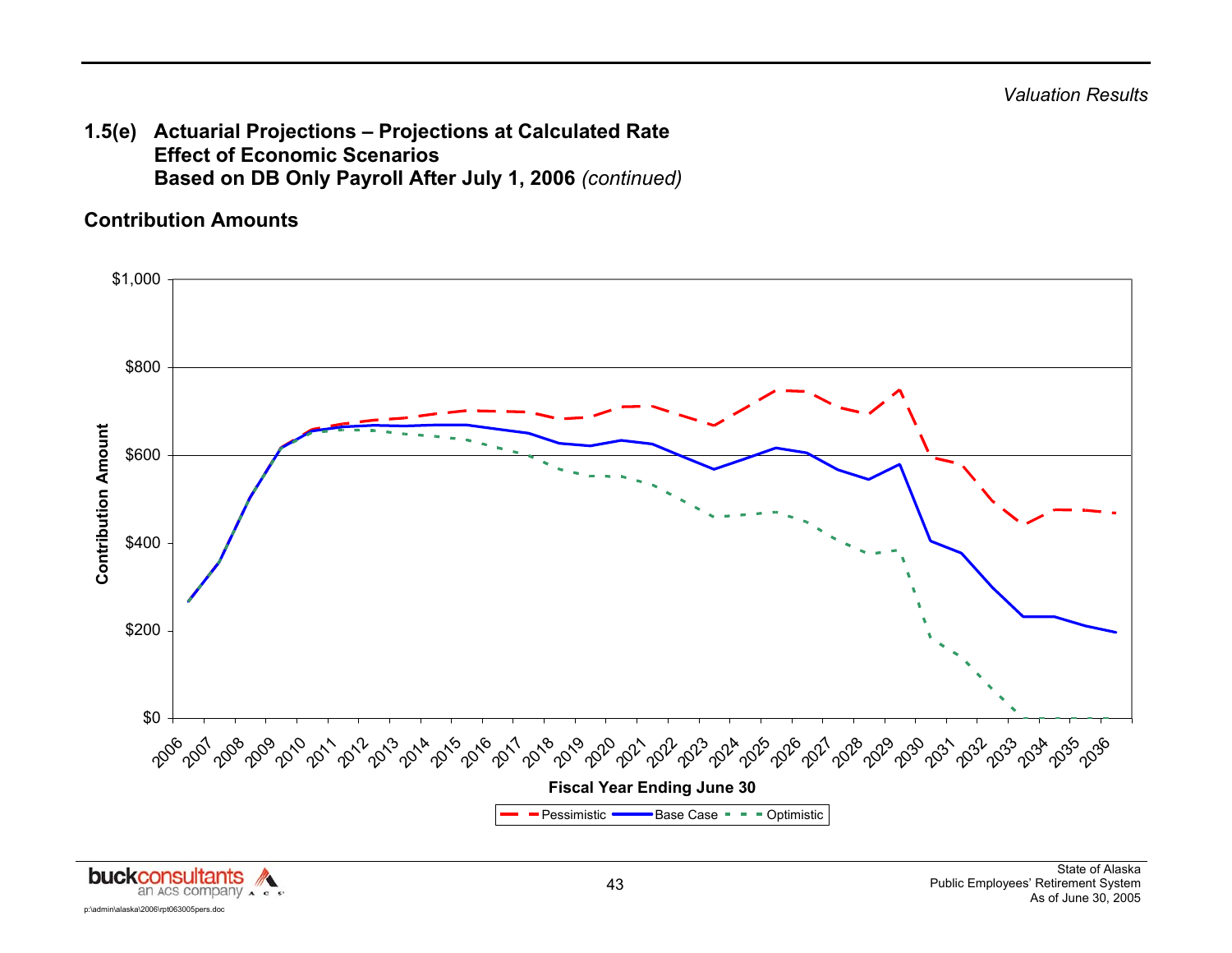## **Section 2**

In this section, the basis of the valuation is presented and described. This information–the provisions of the plan and the census of participants–is the foundation of the valuation, since these are the present facts upon which benefit payments will depend.

A summary of plan provisions is provided in Section 2.1 and participant census information is shown in Section 2.2.

The valuation is based upon the premise that the plan will continue in existence, so that future events must also be considered. These future events are assumed to occur in accordance with the actuarial assumptions and concern such events as the earnings of the fund, the number of participants who will retire, die, terminate their services, their ages at such termination and their expected benefits.

The actuarial assumptions and the actuarial cost method, or funding method, which have been adopted to guide the sponsor in funding the plan in a reasonable and acceptable manner, are described in Section 2.3.

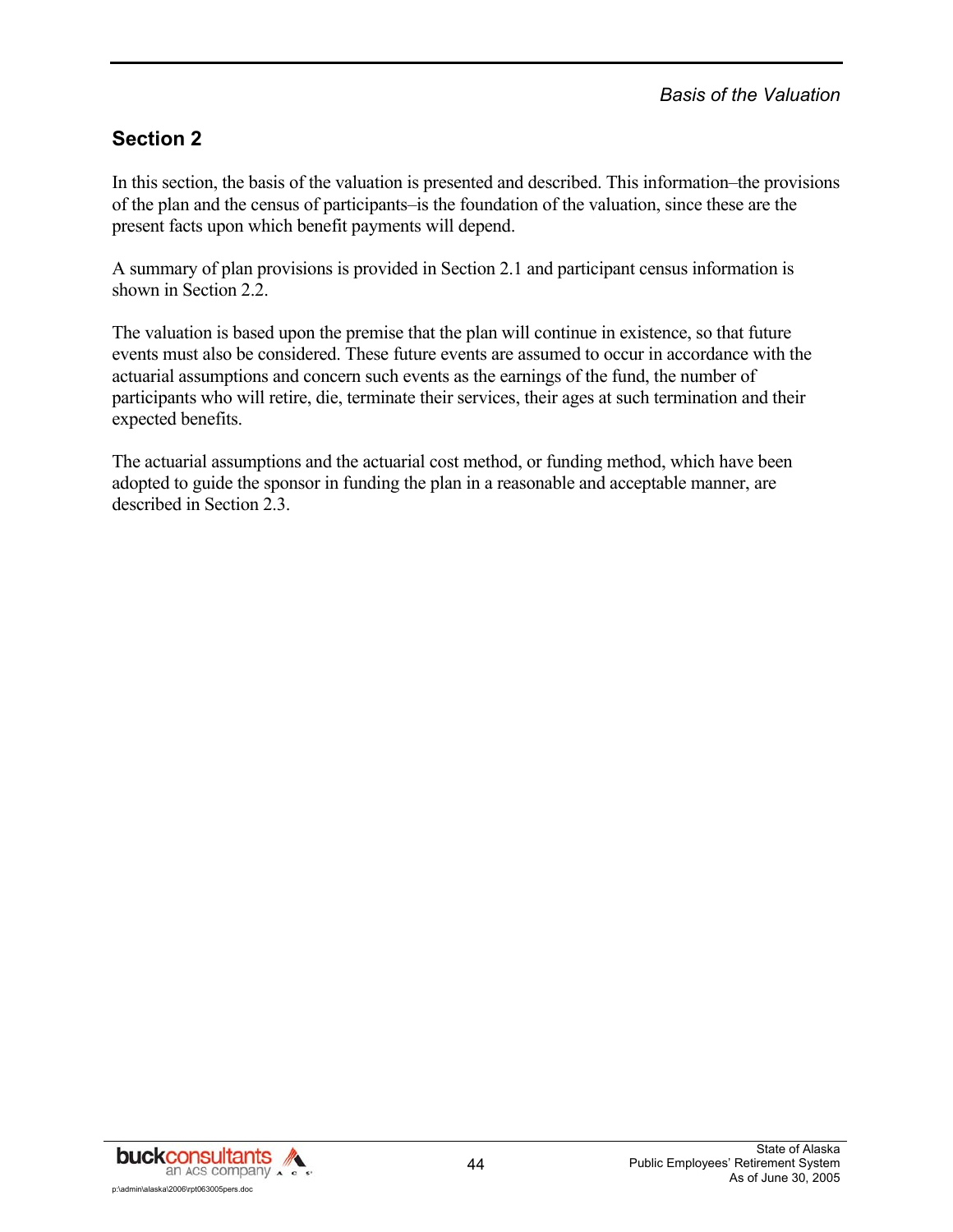### **(1) Effective Date**

January 1, 1961, with amendments through June 30, 2005. Chapter 82, 1986 Session Laws of Alaska, created a two-tier retirement system. Members who were first hired under the PERS before July 1, 1986, are eligible for different benefits than members hired after June 30, 1986. Chapter 4, 1996 Session Laws of Alaska created a third tier. Members who were first hired after June 30, 1996 have a 10-year requirement for system paid health benefits and non-Peace Officer/Firefighter members have a different Final Average Earnings calculation than members from the other tiers.

#### **(2) Administration of Plan**

The Commissioner of Administration is responsible for administering the system. The Attorney General represents the system in legal proceedings.

For the Fiscal Year ending June 30, 2005, the Public Employees' Retirement Board prescribed policies and adopted regulations and performed other activities necessary to carry out the provisions of the system. The Alaska State Pension Investment Board, Department of Revenue, Treasury Division was responsible for investing PERS funds.

Subsequent to the date of this valuation, Senate Bill 141, enacted as Chapter 9, 2005 Session laws of Alaska, replaced the Public Employees' Retirement Board and the Alaska State Pension Investment Board with the Alaska Retirement Management Board.

### **(3) Employers Included**

Currently there are 160 employers participating in the PERS, including the State of Alaska and 159 political subdivisions and public organizations.

### **(4) Membership**

PERS membership is mandatory for all permanent full-time and part-time employees of the State of Alaska and participating political subdivisions and public organizations, unless they are specifically excluded by Alaska Statute or employer participation agreements. Employees participating in the University of Alaska's Optional Retirement Plan or other retirement plans funded by the State are not covered by the PERS. Elected officials may waive PERS membership.

Certain members of the Alaska Teachers' Retirement System (TRS) are eligible for PERS retirement benefits for their concurrent elected public official service with municipalities. In addition, employees who work half-time in the PERS and TRS simultaneously are eligible for half-time PERS and TRS credit.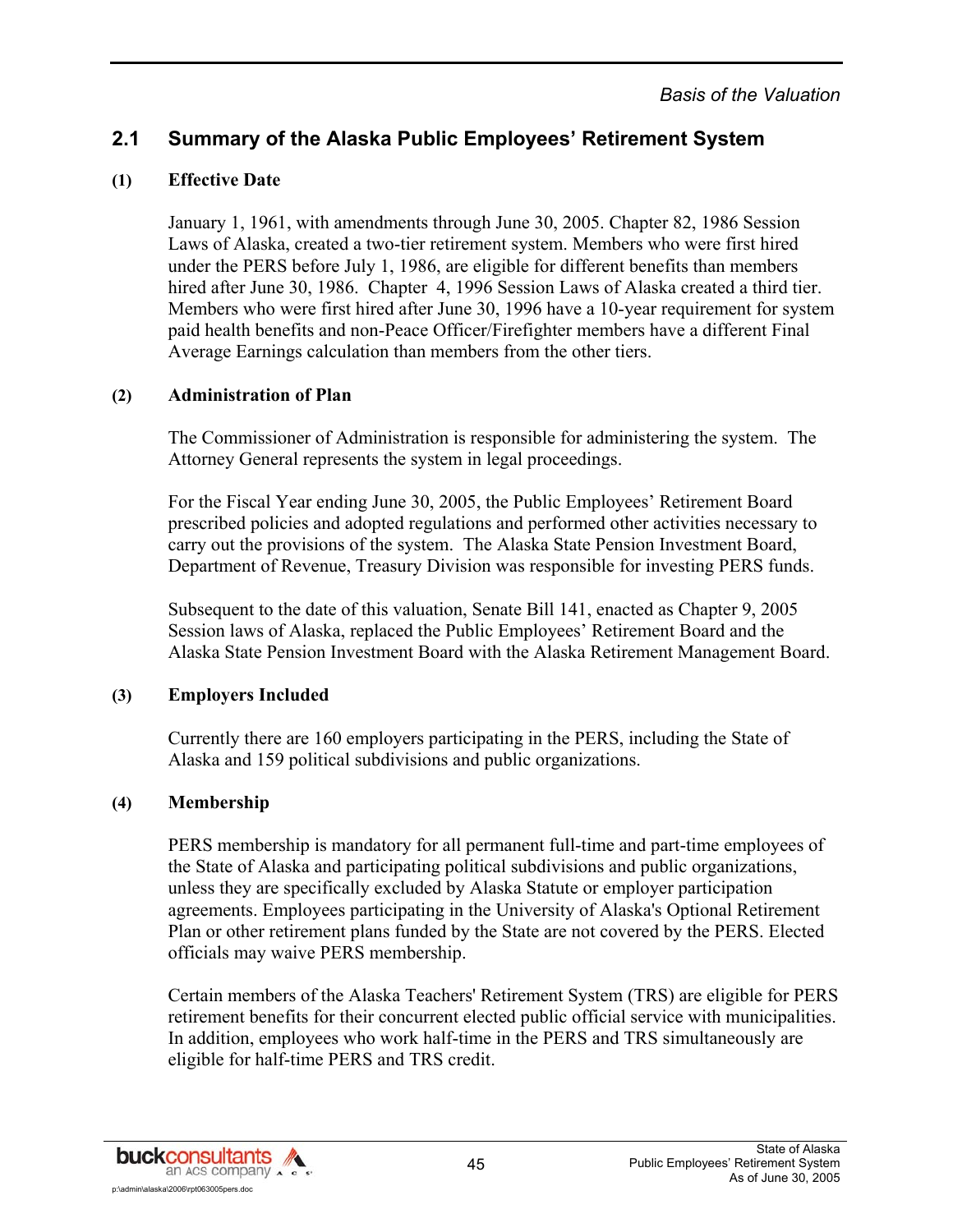#### **(5) Credited Service**

Permanent employees who work at least 30 hours a week earn full-time credit; part-time employees working between 15 and 30 hours a week earn partial credit based upon the number of hours worked. Members receiving PERS occupational disability benefits continue to earn PERS credit while disabled. Members whose survivors are receiving occupational death benefits continue to earn PERS credit while occupational survivor benefits are being paid.

Members may claim other types of service, including:

- **F** part-time State of Alaska service rendered after December 31, 1960, and before January 1, 1976;
- service with the State, former Territory of Alaska, or U.S. Government in Alaska before January 1, 1961;
- past Peace Officer, correctional officer, fire fighter, and special officer service after January 1, 1961;
- military service (not more than five years may be claimed);
- temporary service after December 31, 1960;
- elected official service before January 1, 1981;
- Alaska Bureau of Indian Affairs service;
- past service rendered by employees who worked half-time in the PERS and Teachers' Retirement System (TRS) simultaneously;
- leave without pay service after June 13, 1987, while receiving Workers' Compensation;
- Village Public Safety Officer service; and
- service as a temporary employee of the legislature before July 1, 1979, but this service must have been claimed no later than July 1, 2003, or by the date of retirement, if sooner (not more than 10 years may be claimed).

Except for service before January 1, 1961, with the State, former Territory of Alaska, or U.S. Government in Alaska, contributions are required for all past service.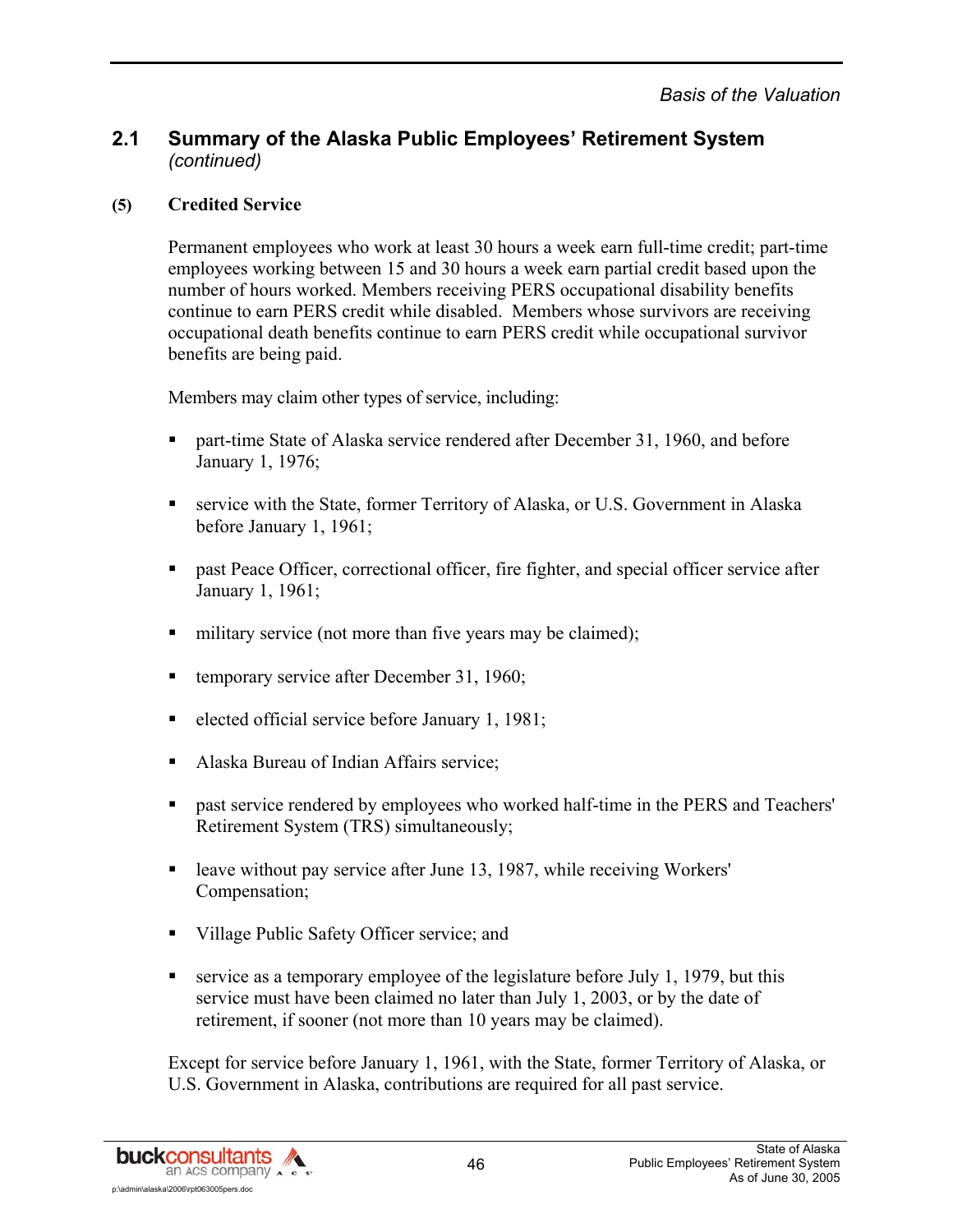Past employment with participating political subdivisions that occurred before the employers joined the PERS is creditable if the employers agree to pay the required contributions.

At the election of certain PERS members, certain service may be credited in the same fashion as members in the State of Alaska Teachers' Retirement System (TRS).

Members employed as dispatchers or within a state correctional facility may, at retirement, elect to convert their dispatcher or correctional facility service from "all other" service to Peace Officer/Firefighter service and retire under the 20 year retirement option. Members pay the full actuarial cost of conversion.

#### **(6) Employer Contributions**

Individual contribution rates are established for PERS employers based on the consolidated normal cost and their past service rates.

The consolidated normal cost rate is a uniform rate for all participating employers (less the value of members' contributions).

The past service rate is determined separately for each employer to amortize their unfunded past service liability with payments that are level as a percentage of pay over fixed 25-year periods.

Employer rates cannot be less than the consolidated normal cost rate.

#### **(7) Member Contributions**

Mandatory Contributions: Peace Officer/Firefighter members are required to contribute 7.5% of their compensation; all Others contribute 6.75%. Those all Others who have elected to have their service calculated under the Teachers' Retirement System rules contribute 9.6% of their compensation. Members' contributions are deducted from gross wages before federal income taxes are withheld.

Contributions for Claimed Service: Member contributions are also required for most of the claimed service described in (5) above.

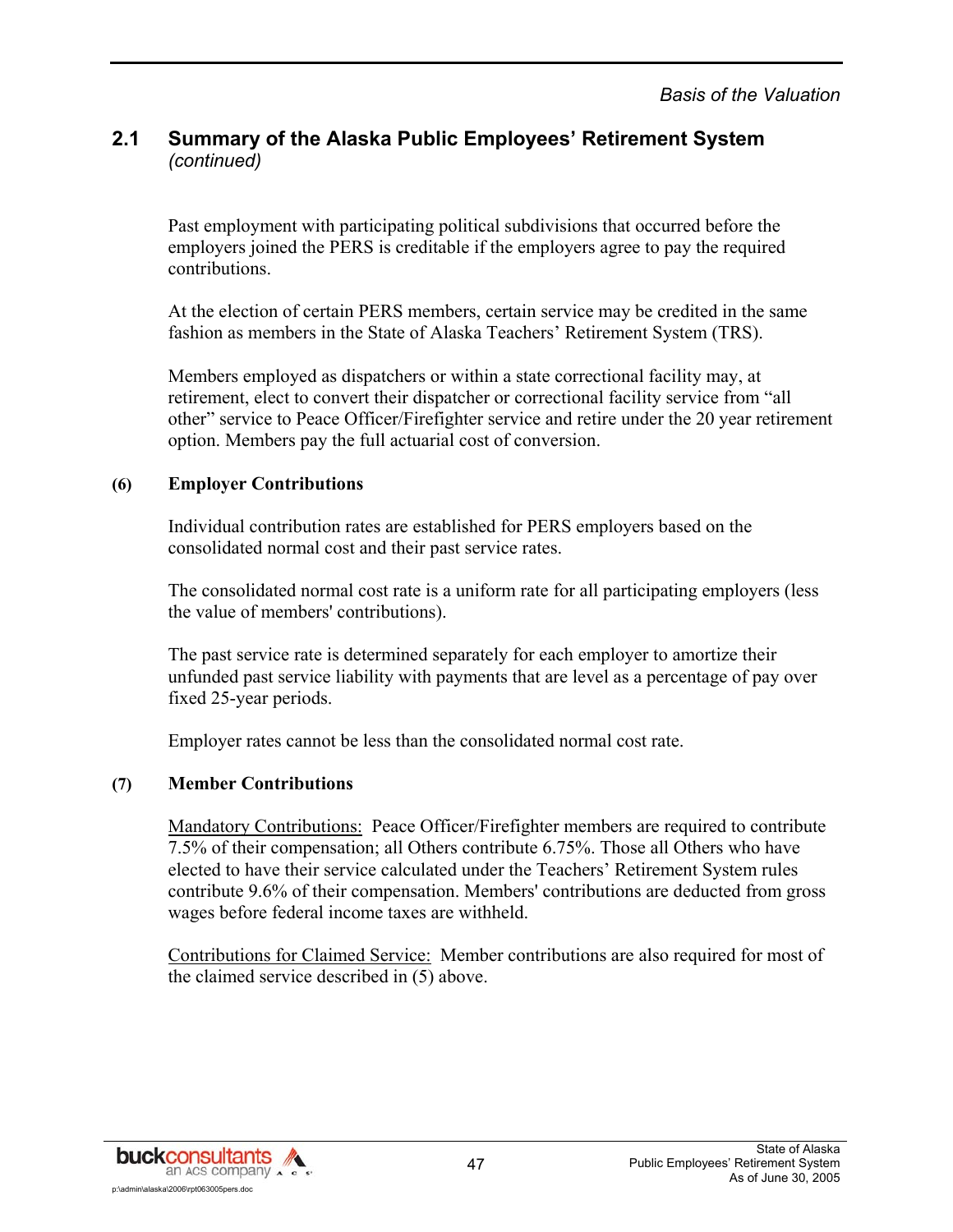Voluntary Contributions: Members may voluntarily contribute up to 5% of their salary on an after-tax basis. Voluntary contributions are recorded in a separate account and are payable to the:

- (a) member in lump sum payment upon termination of employment;
- (b) member's beneficiary if the member dies; or
- (c) member in a lump sum, life annuity, or payments over a designated period of time when the member retires.

Interest: Members' contributions earn 4.5% interest, compounded semiannually on June 30 and December 31.

Refund of Contributions: Terminated members may receive refunds of their member contribution accounts, which includes their mandatory and voluntary contributions, indebtedness payments, and interest earned. Terminated members' accounts may be attached to satisfy claims under Alaska Statute 09.38.065, federal income tax levies, and valid Qualified Domestic Relations Orders.

Reinstatement of Contributions: Refunded accounts and the corresponding PERS service may be reinstated upon reemployment in the PERS prior to July 1, 2010. Accounts attached to satisfy claims under Alaska Statute 09.38.065 or a federal tax levy may be reinstated at any time. Interest accrues on refunds until paid in full or members retire.

#### **(8) Retirement Benefits**

#### Eligibility:

- (a) Members, including deferred vested members, are eligible for normal retirement at age  $60<sup>5</sup>$ , or early retirement at age 55, if they have at least:
	- (i) five years of paid-up PERS service;
	- (ii) 60 days of paid-up PERS service as employees of the legislature during each of five legislative sessions and they were first hired under the PERS before May 30, 1987;

*<sup>5</sup> Members participating before July 1, 1986 are eligible for normal retirement at age 55 or early retirement at age* 



l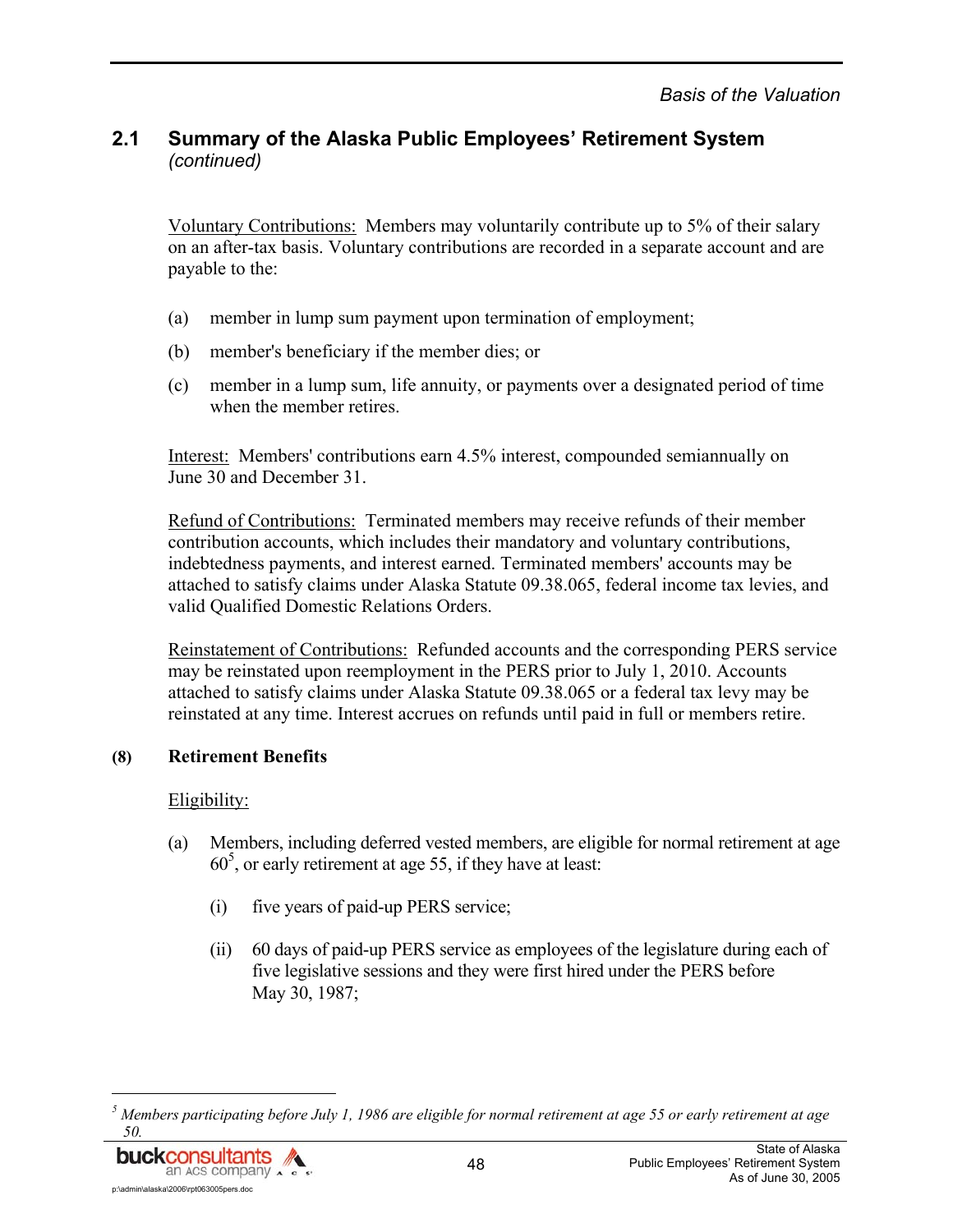- (iii) 80 days of paid-up PERS service as employees of the legislature during each of five legislative sessions and they were first hired under the PERS after May 29, 1987;
- (iv) two years of paid-up PERS service and they are vested in the Teachers' Retirement System; or
- (v) two years of paid-up PERS service and a minimum three years of TRS service to qualify for a public service benefit.
- (b) Members may retire at any age when they have:
	- (i) 20 paid-up years of PERS Peace Officer/Firefighter service; or
	- (ii) 30 paid-up years of PERS "all other" or "elected official" service.

Benefit Type: Lifetime benefits are paid to members. Eligible members may receive normal, unreduced benefits when they (1) reach normal retirement age and complete the service required; or (2) satisfy the minimum service requirements under the "20 and out" or "30 and out" provisions. Members may receive early, actuarially reduced benefits when they reach early retirement age and complete the service required.

Members may elect an early retirement or a joint and survivor option. Members who entered the PERS prior to July 1, 1986 may also select a 66-2/3 last survivor option and a level income option. Under these options and early retirement, benefits are actuarially adjusted so that members receive the actuarial equivalents of their normal benefit amounts.

Benefit Calculations: Retirement benefits are calculated by multiplying the average monthly compensation (AMC) times credited PERS service times the percentage multiplier. The AMC is determined by averaging the salaries earned during the five highest (three highest for Peace Officer/Firefighter members or members hired prior to July 1, 1996) consecutive payroll years. Members must earn at least 115 days of credit in the last year worked to include it in the AMC calculation. The PERS pays a minimum benefit of \$25.00 per month for each year of service when the calculated benefit is less.

The percentage multipliers for Peace Officer/Firefighter members are 2% for the first ten years of service and 2.5% for all service over 10 years.

The percentage multipliers for all Others are 2% for the first ten years, 2.25% for the next ten years, and 2.5% for all remaining service earned on or after July 1, 1986. All service before that date is calculated at 2%.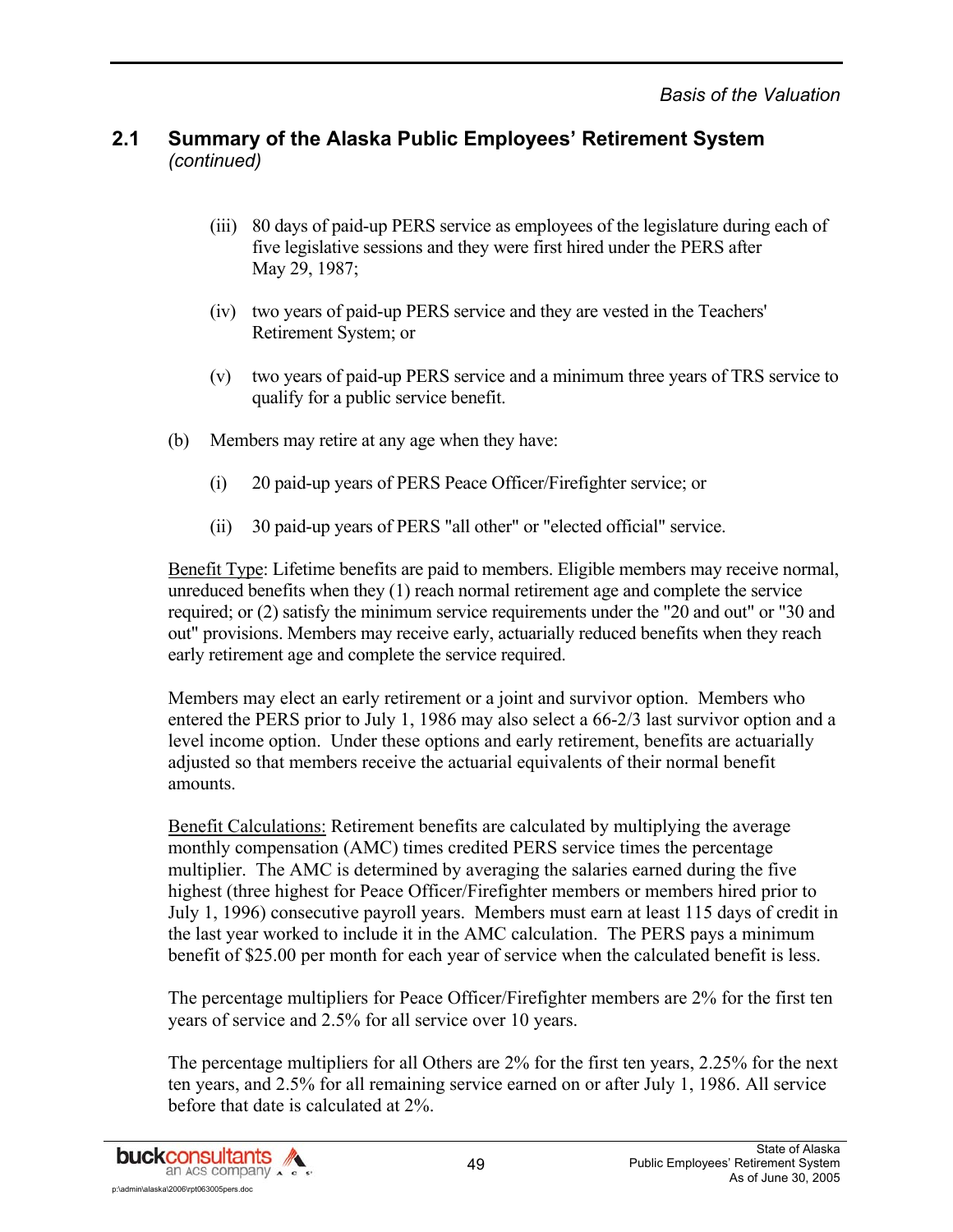Indebtedness: Members who terminate and refund their PERS contributions are not eligible to retire, unless they return to PERS employment and pay back their refunds, plus interest, or accrue additional service which qualifies them for retirement. PERS refunds must be paid in full if the corresponding service is to count toward the minimum service requirements for retirement. Refunded PERS service is included in total service for the purpose of calculating retirement benefits. However, if a member is otherwise eligible to retire, when refunds are not completely paid before retirement, benefits are actuarially reduced for life.

#### **(9) Reemployment of Retired Members**

Retirement and retiree healthcare benefits are suspended while retired members are reemployed under the PERS. During reemployment, members earn additional PERS service and contributions are withheld from their wages. A member who retired with a normal retirement benefit can elect to waive payment of PERS contributions. The waiver allows the member to continue receiving the retirement benefit during the period of reemployment. Members who elect the waiver option do not earn additional PERS service. The Waiver Option first became effective July 1, 2005 and applies to reemployment periods after that date. The Waiver Option is not available to members who retired early or under the Retirement Incentive Programs (RIPs). The Waiver Option is no longer available after June 30, 2009.

Members retired under the Retirement Incentive Programs (RIPs) who return to employment under the PERS, Teachers' Retirement System (TRS), or the University of Alaska's Optional Retirement Plan will:

- (a) forfeit the three years of incentive credits that they received;
- (b) owe the PERS 150% of the benefits that they received for state and political subdivision members, and 110% for school district employees, under the 1996-2000 RIP, which may include costs for health insurance, excluding amounts that they paid to participate for the 1986 and 1989 RIPs. Under prior RIPs, the penalty is 110% of the benefits received; and
- (c) be charged 7% interest from the date that they are reemployed until their indebtedness is paid in full or they retire again. If the indebtedness is not completely paid, future benefits will be actuarially reduced for life.

Employers make contributions to the unfunded liability of the plan on behalf of rehired retired members at the rate the employer is making contributions to the unfunded liability of the plan for other members.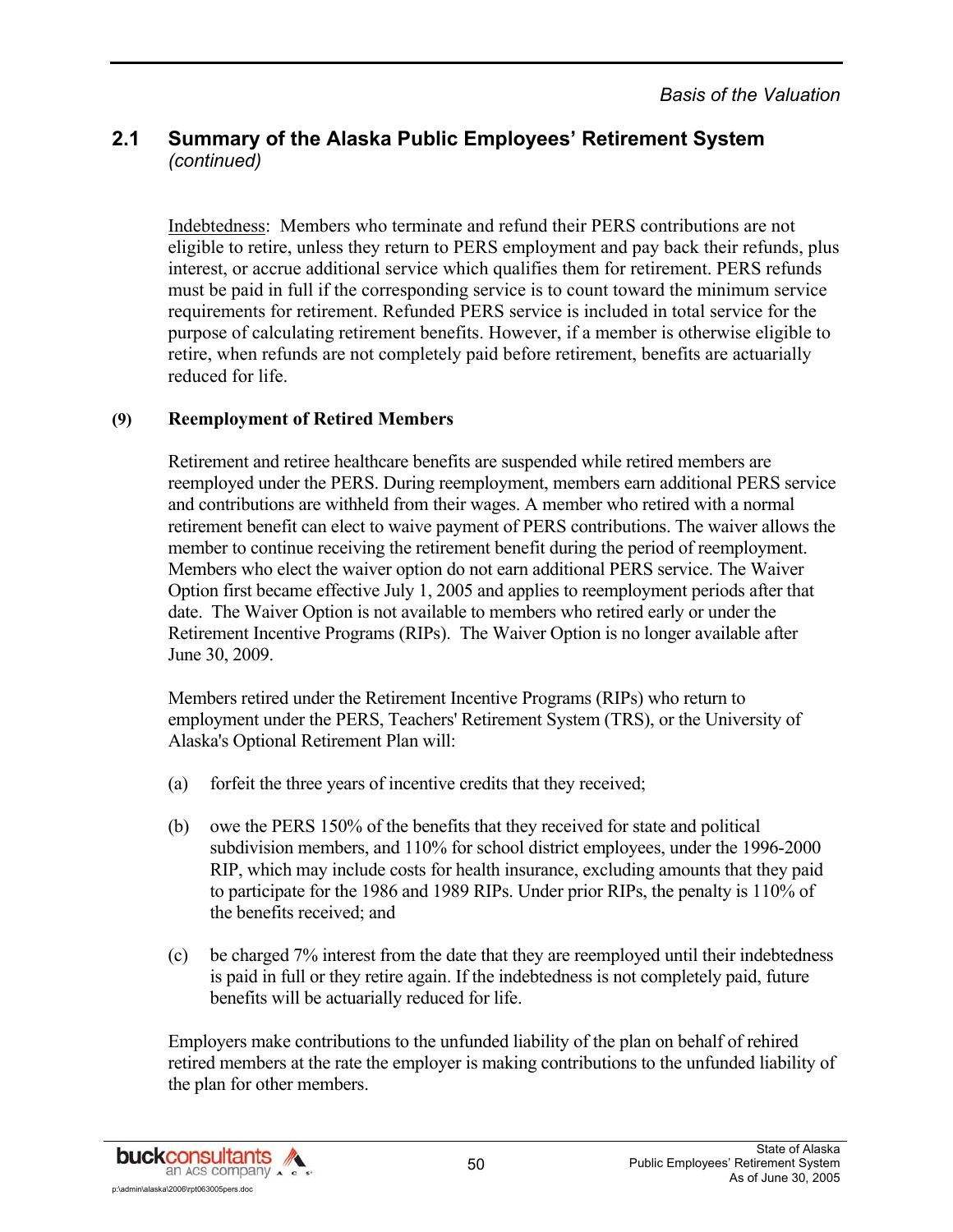#### **(10) Postemployment Healthcare Benefits**

Major medical benefits are provided to retirees by the PERS for all employees hired before July 1, 1986. Employees hired after June 30, 1986 with five years of credited service (or ten years of credited service for those first hired after June 30, 1996) must pay the full monthly premium if they are under age sixty and will receive benefits paid by the PERS if they are over age sixty. In addition, Peace Officers with twenty-five years of Peace Officer service and other employees with thirty years of membership service receive benefits paid by the PERS, regardless of their age or date of hire.

#### **(11) Disability Benefits**

Monthly disability benefits are paid to permanently disabled members until they die, recover or become eligible for normal retirement. Members are appointed to normal retirement on the first of the month after they become eligible.

Occupational Disability: Members are not required to satisfy age or service requirements to be eligible for occupational disability. Monthly benefits are equal to 40% of their gross monthly compensation on the date of their disability. Members on occupational disability continue to earn PERS service until they become eligible for normal retirement. Peace Officer/Firefighter members may elect to retain the disability benefit formula for the calculation of their normal retirement benefits.

Nonoccupational Disability: Members must be vested (five paid-up years of PERS service) to be eligible for nonoccupational disability benefits. Monthly benefits are calculated based on the member's average monthly compensation and PERS service on the date of termination from employment because of disability. Members do not earn PERS service while on nonoccupational disability.

#### **(12) Death Benefits**

Monthly death benefits may be paid to a spouse or dependent children upon the death of a member. If monthly benefits are not payable under the occupational and nonoccupational death provisions, the designated beneficiary receives the lump sum benefit described below.

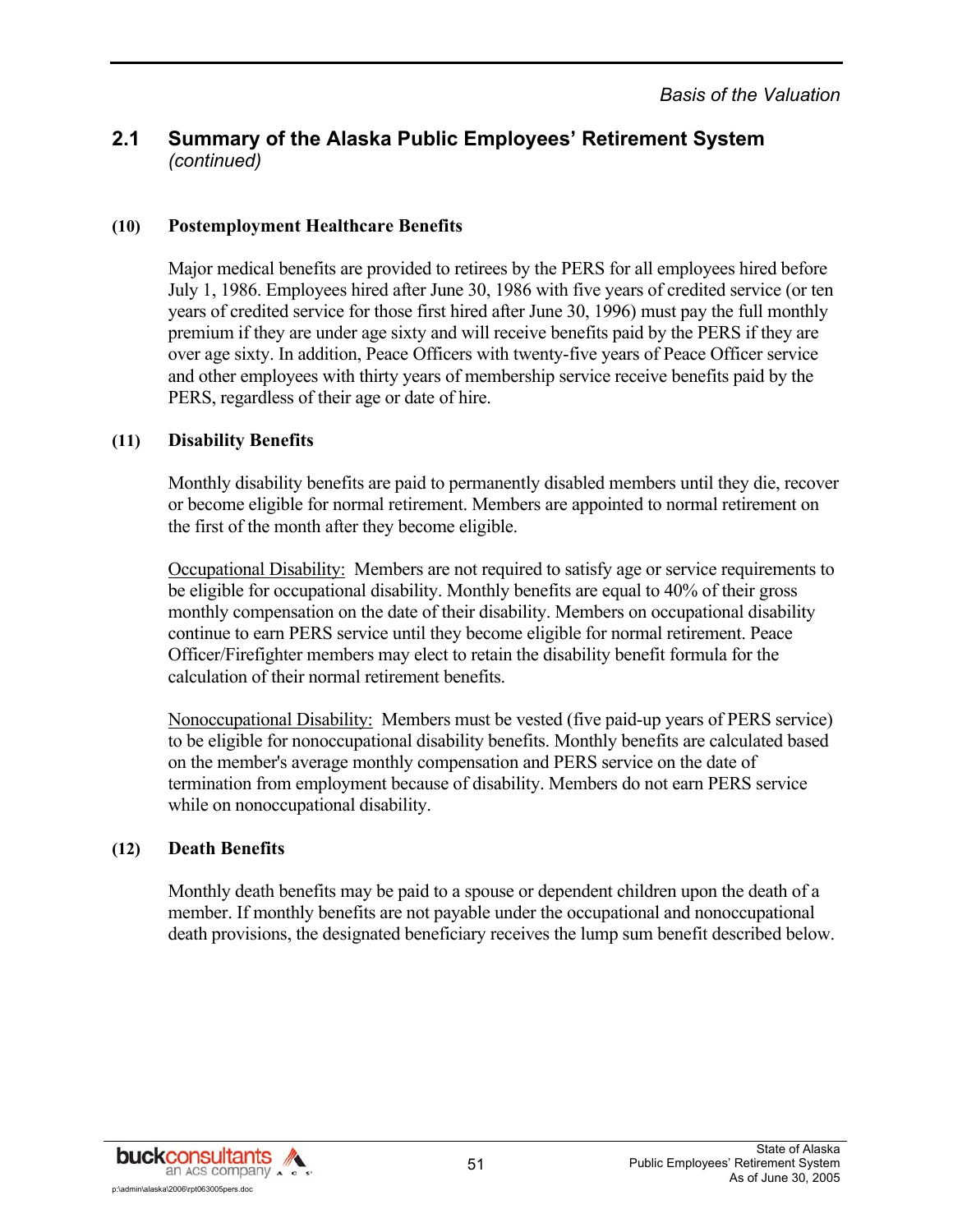Occupational Death: When an active member (vested or nonvested) dies from occupational causes, a monthly survivor's pension may be paid to the spouse. The pension equals 40% of the member's gross monthly compensation on the date of death or disability, if earlier. If there is no spouse, the pension may be paid to the member's dependent children. On the member's normal retirement date, the benefit converts to a normal retirement benefit. The normal benefit is based on the member's salary on the date of death and service, including service accumulated from the date of the member's death to the normal retirement date. Survivors of Peace Officer/Firefighter members receive the greater of 50% of the member's gross monthly compensation on the date of death or disability, or 75% of the member's monthly normal retirement benefit (including service projected to Normal Retirement).

Death after Occupational Disability: When a member dies while occupationally disabled, benefits are paid as described above in Occupational Death.

Nonoccupational Death: When a vested member dies from nonoccupational causes, the surviving spouse may elect to receive a monthly 50% joint and survivor benefit or a lump sum benefit. The monthly benefit is calculated on the member's average monthly compensation and PERS service at the time of termination or death.

Lump Sum Nonoccupational Death Benefit: Upon the death of a member who has less than one year of service, the designated beneficiary receives the member's contribution account, which includes mandatory and voluntary contributions, indebtedness payments, and interest earned. If the member has more than one year of PERS service, the beneficiary also receives \$1,000 and \$100 for each year of PERS service.

Death After Retirement: When a retired member dies, the designated beneficiary receives the member's contribution account, less any benefits already paid and the member's last benefit check. If the member selected a survivor option at retirement, the eligible spouse receives continuing, lifetime monthly benefits.

#### **(13) Post Retirement Pension Adjustments**

Post retirement pension adjustments (PRPAs) are granted annually to eligible benefit recipients when the consumer price index (CPI) increases during the preceding calendar year. PRPAs are calculated by multiplying the recipient's base benefit, including past PRPAs, times:

- (a) 75% of the CPI increase in the preceding calendar year or 9%, whichever is less, if the recipient is at least age 65 or on PERS disability; or
- (b) 50% of the CPI increase in the preceding calendar year or 6%, whichever is less, if the recipient is at least age 60, or has been receiving benefits for at least five years.

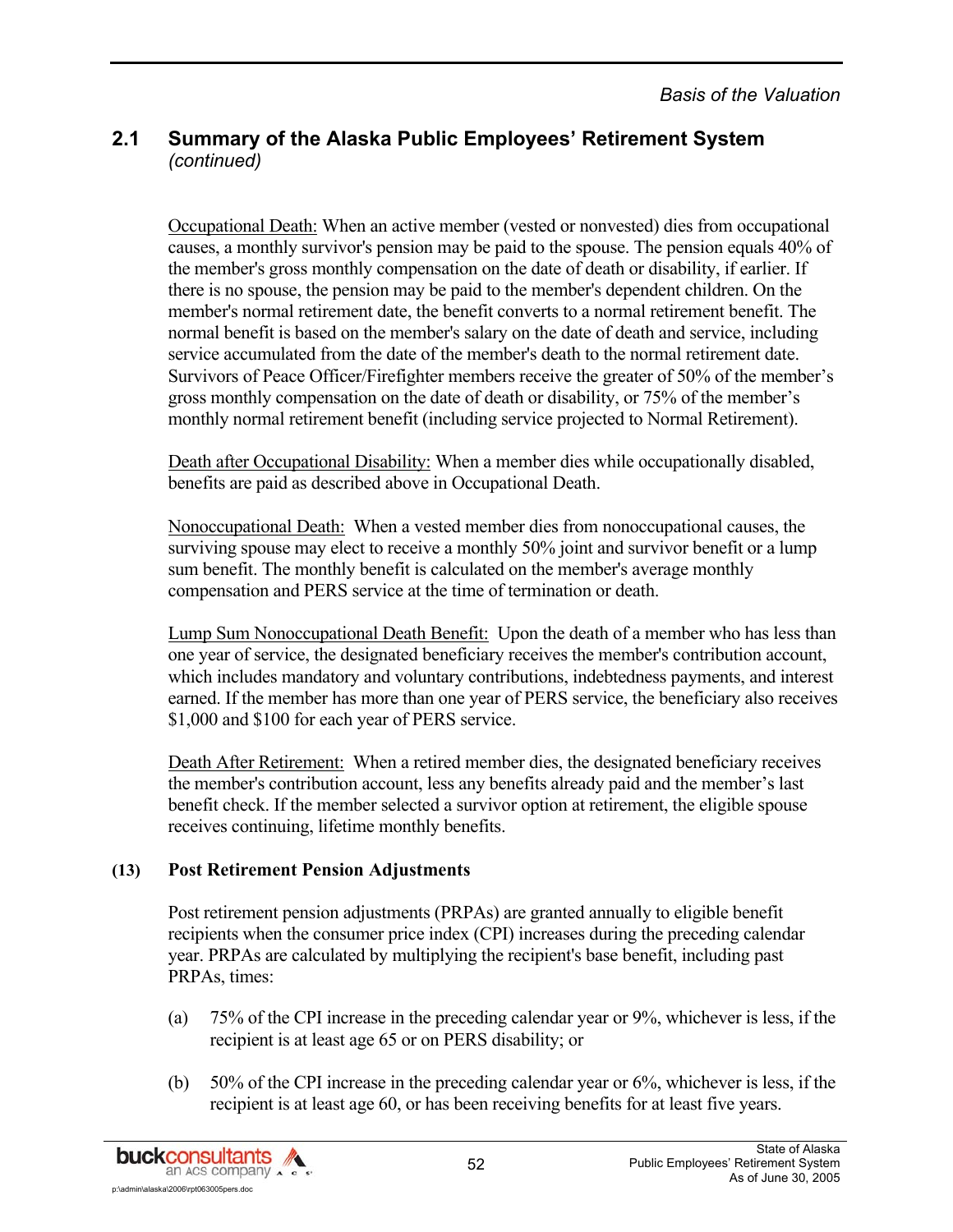Ad hoc PRPAs, up to a maximum of 4%, may be granted to eligible recipients who first entered the PERS before July 1, 1986, if the CPI increases and the funding ratio is at least 105%.

In a year where an ad hoc PRPA is granted, eligible recipients will receive the higher of the two calculations.

#### **(14) Alaska Cost of Living Allowance**

Eligible benefit recipients who reside in Alaska receive an Alaska cost of living allowance (COLA) equal to 10% of their base benefits or \$50, whichever is more. The following benefit recipients are eligible:

- (a) members who first entered the PERS before July 1, 1986, and their survivors;
- (b) members who first entered the PERS after June 30, 1986, and their survivors if they are at least age 65; and
- (c) all disabled members.

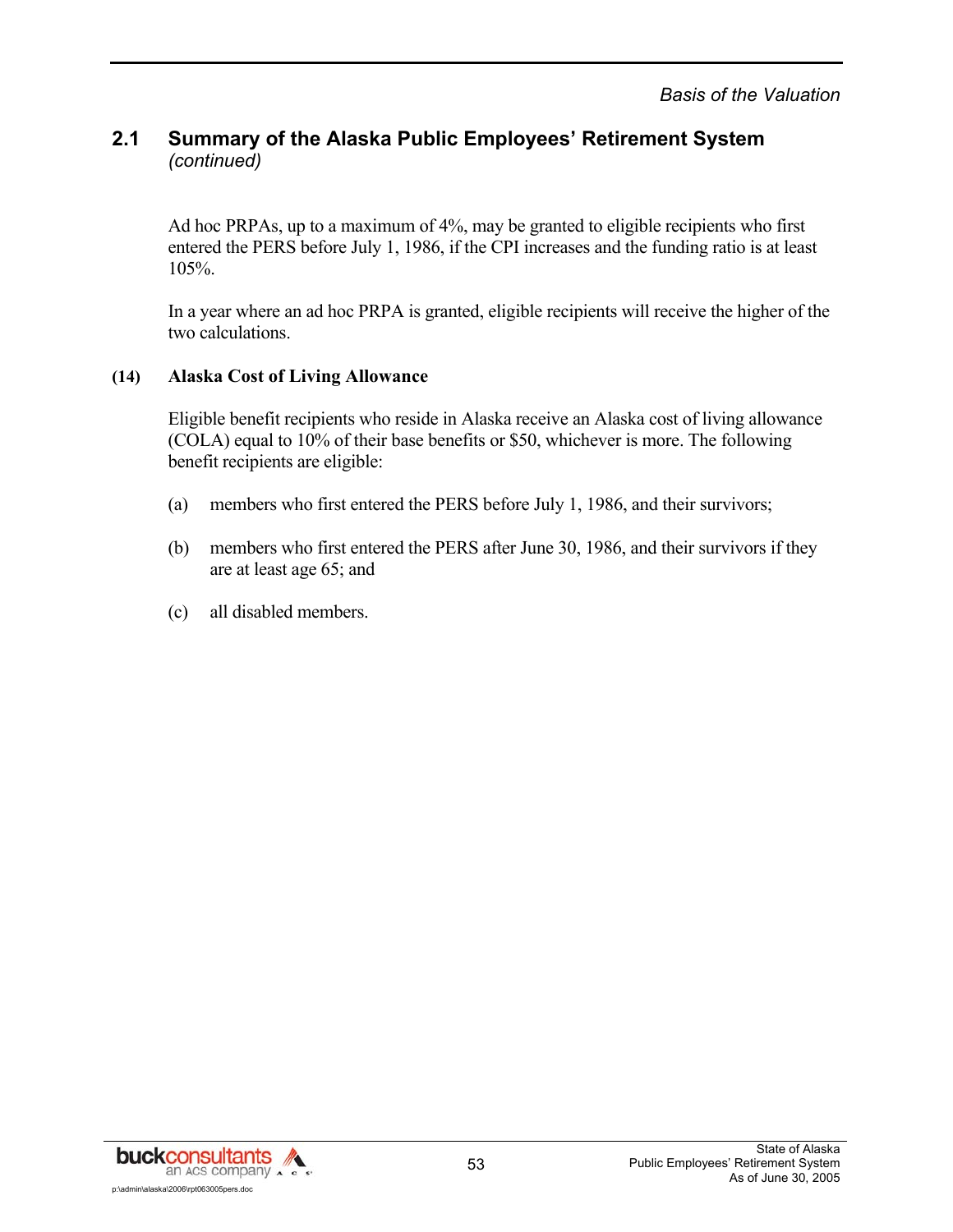# **2.2(a) Participant Census Information – Total PERS**

| As of June 30                                        | 2001         | 2002         | 2003        | 2004        | 2005         |
|------------------------------------------------------|--------------|--------------|-------------|-------------|--------------|
| <b>Active Members</b>                                |              |              |             |             |              |
| $(1)$ Number                                         | 32,441       | 33,242       | 34,065      | 33,612      | 33,730       |
| (2) Average Age                                      | 43.75        | 43.99        | 44.23       | 44.64       | 44.82        |
| (3) Average Credited Service                         | 8.49         | 8.47         | 8.51        | 8.70        | 8.72         |
| (4) Average Annual Earnings                          | \$<br>41,935 | \$<br>42,196 | \$42,882    | \$43,823    | \$<br>44,860 |
| (5) Number Vested                                    | 18,569       | 18,569       | 18,108      | 18,337      | 19,349       |
| (6) Percent Who Are Vested                           | 57.2%        | 56.1%        | 53.2%       | 54.6%       | 57.4%        |
|                                                      |              |              |             |             |              |
| <b>Retirees and Beneficiaries</b>                    |              |              |             |             |              |
| $(1)$ Number                                         | 16,274       | 17,215       | 18,431      | 19,572      | 20,703       |
| (2) Average Age                                      | 64.55        | 64.70        | 64.81       | 64.99       | 65.21        |
| (3) Average Monthly Benefit:                         |              |              |             |             |              |
| Base                                                 | \$<br>1,083  | \$<br>1,110  | \$<br>1,139 | \$<br>1,163 | \$<br>1,193  |
| <b>COLA</b>                                          | 76           | 77           | 79          | 80          | 82           |
| P.R.P.A.                                             | 214          | 231          | 221         | 224         | 221          |
| Adjustment                                           | 1            | 1            | 1           | 1           | 1            |
| Total                                                | 1,374        | 1,419        | 1,440       | 1,468       | 1,497        |
| <b>Vested Terminations</b>                           |              |              |             |             |              |
| Number<br>(1)                                        | 6,187        | 5,702        | 5,841       | 5,965       | 6,105        |
| Average Age<br>(2)                                   | 47.54        | 47.86        | 47.85       | 48.13       | 48.46        |
| <b>Average Monthly Benefit</b><br>(3)                | \$<br>867    | \$<br>796    | \$<br>772   | \$<br>779   | \$<br>582    |
| <b>Non-Vested Terminations With Account Balances</b> |              |              |             |             |              |
| $(1)$ Number <sup>6</sup>                            | 11,403       | 11,301       | 10,798      | 11,860      | 12,761       |
| (2) Average Account Balance                          | \$<br>2,649  | \$<br>4,188  | \$<br>3,618 | \$<br>3,766 | \$<br>3,832  |

*6 Includes deceased participants with account balances.* 

l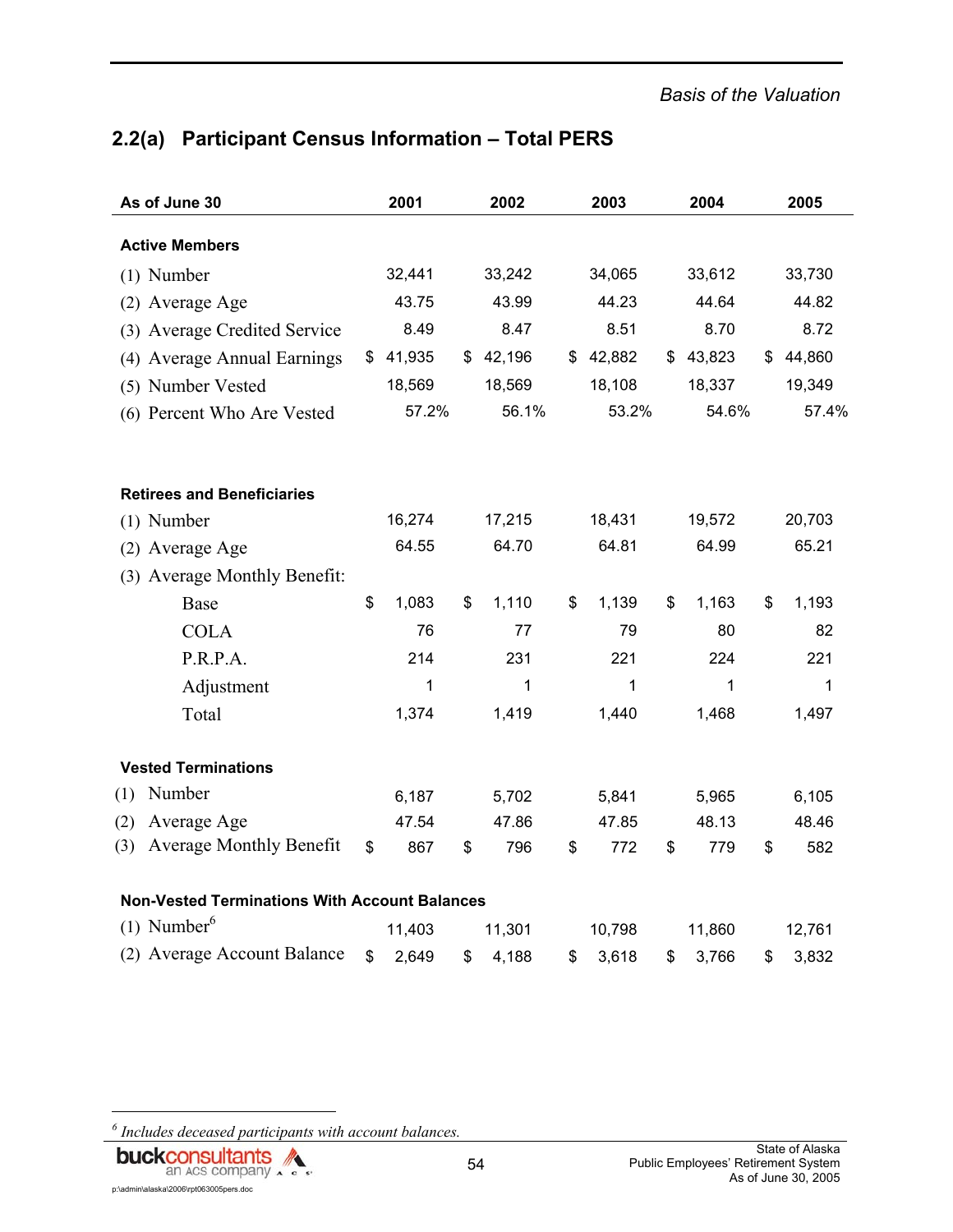# **2.2(a) Participant Census Information – Total PERS** *(continued)*

| As of June 30, 2005               |        | Tier 1 |       | Tier 2 |     | Tier 3 | Total |        |  |
|-----------------------------------|--------|--------|-------|--------|-----|--------|-------|--------|--|
| <b>Retirees and Beneficiaries</b> |        |        |       |        |     |        |       |        |  |
| $(1)$ Number                      | 18,262 |        | 2,303 |        | 138 |        |       | 20,703 |  |
| (2) Average Age                   |        | 65.41  |       | 63.62  |     | 60.26  |       | 65.18  |  |
| (3) Average Monthly Benefit:      |        |        |       |        |     |        |       |        |  |
| Base                              | \$     | 1,259  | \$    | 699    | \$  | 646    | \$    | 1.193  |  |
| <b>COLA</b>                       |        | 89     |       | 24     |     | 29     |       | 82     |  |
| P.R.P.A.                          |        | 246    |       | 37     |     | 14     |       | 221    |  |
| Adjustment                        |        | 1      |       | 0      |     | 0      |       | 1      |  |
| Total                             |        | 1.595  |       | 760    |     | 689    |       | 1.497  |  |

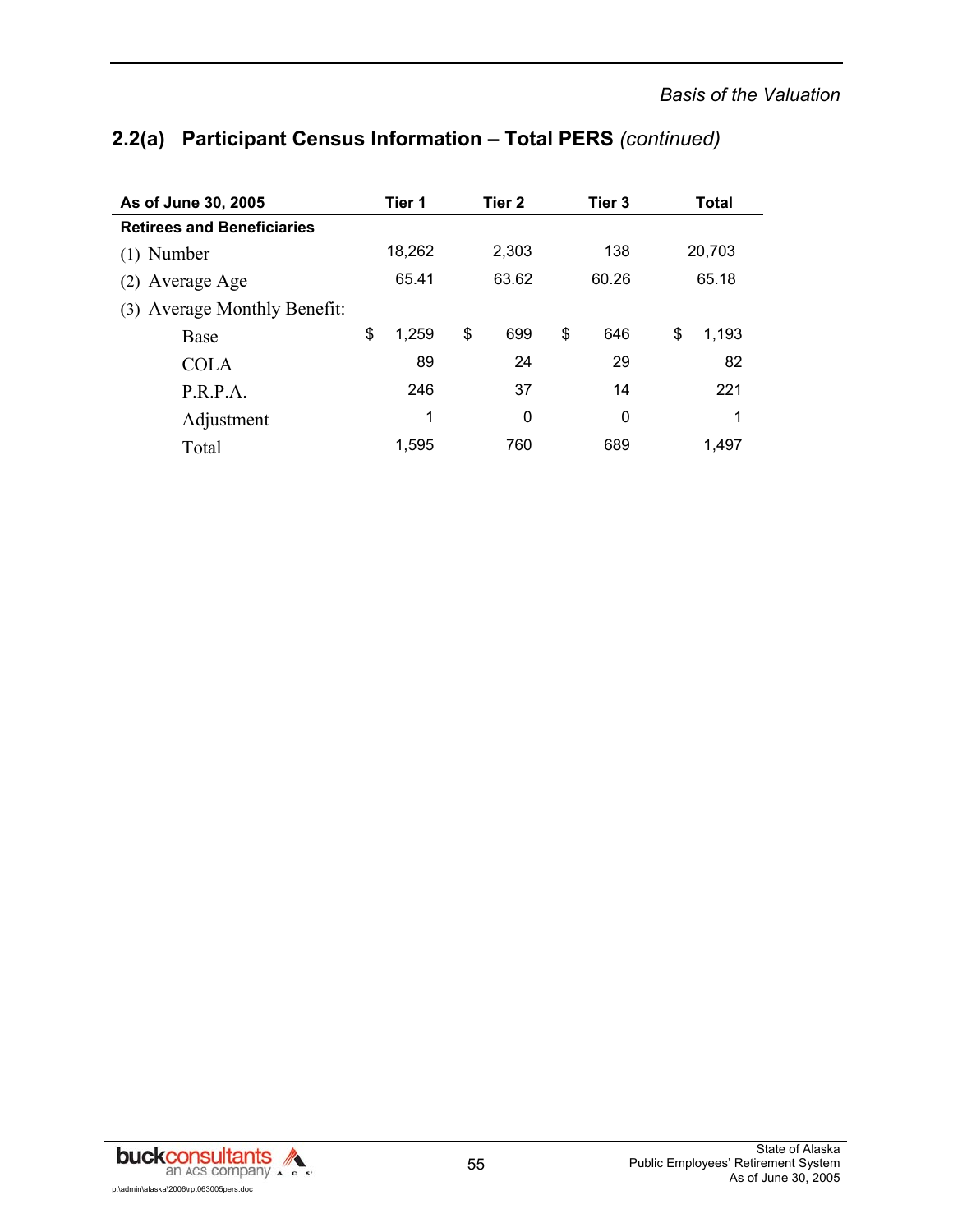-

# **2.2(b) Additional Information – Active Participants**

| As of June 30                    | 2001     | 2002     | 2003     | 2004     | 2005     |
|----------------------------------|----------|----------|----------|----------|----------|
| <b>Peace Officer/Firefighter</b> |          |          |          |          |          |
| $(1)$ Number                     | 2,683    | 2,695    | 2,727    | 2,705    | 2,733    |
| (2) Average Age                  | 41.11    | 40.77    | 40.72    | 40.89    | 40.82    |
| (3) Average Credited Service     | 10.26    | 9.60     | 9.70     | 9.68     | 9.46     |
| (4) Average Annual Earnings      | \$56,542 | \$58,490 | \$58,945 | \$61,855 | \$63,723 |
| (5) Number Vested                | 1,814    | 1,715    | 1,739    | 1,730    | 1,799    |
| (6) Percent Who Are Vested       | 67.6%    | 63.6%    | 63.8%    | 64.0%    | 65.8%    |
|                                  |          |          |          |          |          |
|                                  |          |          |          |          |          |
| <b>Others</b>                    |          |          |          |          |          |
| $(1)$ Number                     | 29,758   | 30,547   | 31,338   | 30,907   | 30,997   |
| (2) Average Age                  | 43.99    | 44.27    | 44.53    | 44.97    | 45.17    |
| (3) Average Credited Service     | 8.33     | 8.37     | 8.41     | 8.61     | 8.65     |
| (4) Average Annual Earnings      | \$40,618 | \$40,759 | \$41,484 | \$42,245 | \$43,197 |
| (5) Number Vested                | 16,755   | 16,944   | 16,369   | 16,607   | 17,550   |
| (6) Percent Who Are Vested       | 56.3%    | 55.5%    | 52.2%    | 53.7%    | 56.62%   |

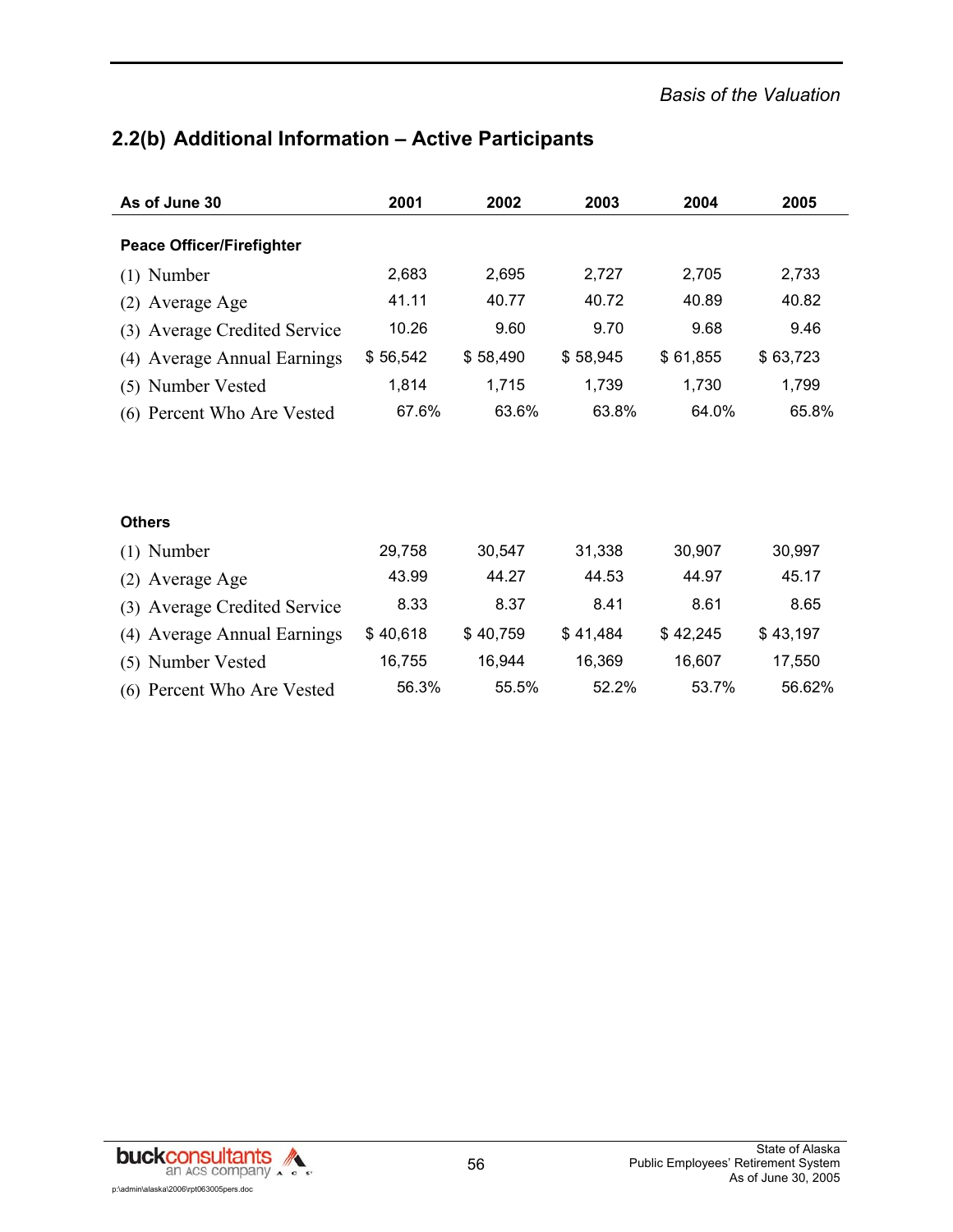

#### **2.2(b) Additional Information – Active Participants** *(continued)*

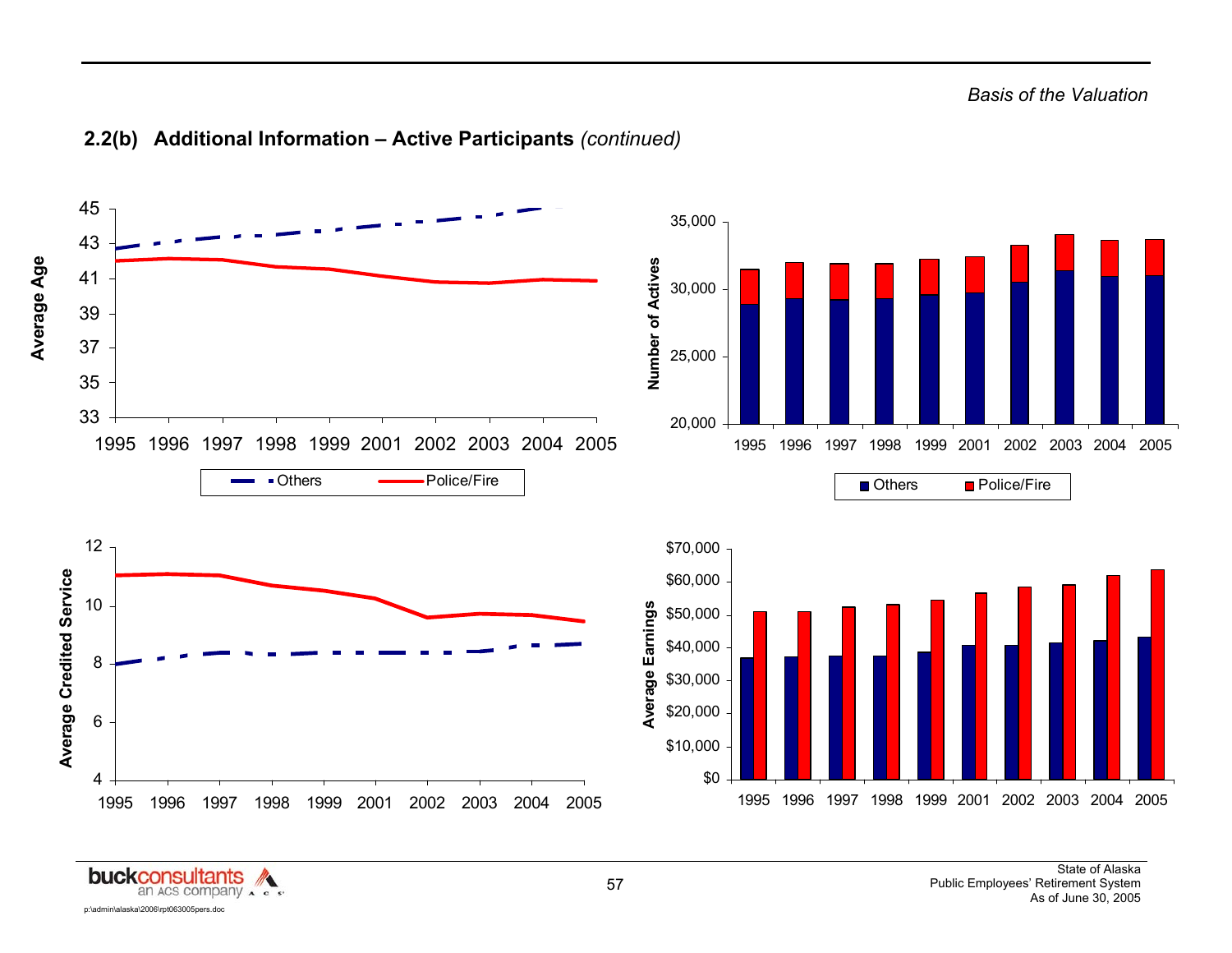## **2.2(c) Distribution of Active Participants** – **Peace Officer/Firefighter**

|           | <b>Number</b><br>of | Total<br>Annual    | Average<br>Annual | Years<br>οf | <b>Number</b><br>οf | Total<br>Annual  | Average<br>Annual |
|-----------|---------------------|--------------------|-------------------|-------------|---------------------|------------------|-------------------|
| Age       | People              | Earnings           | Earnings          | Service     | People              | Earnings         | Earnings          |
| $0 - 19$  | 0                   | \$<br>$\mathbf{0}$ | \$<br>0           | 0           | 222                 | \$<br>10,672,337 | \$<br>48,074      |
| $20 - 24$ | 75                  | 3,725,713          | 49,676            |             | 139                 | 7,449,076        | 53,590            |
| $25 - 29$ | 289                 | 16,991,391         | 58,794            | 2           | 174                 | 9,544,970        | 54,856            |
| $30 - 34$ | 489                 | 30,539,041         | 62,452            | 3           | 227                 | 13,514,244       | 59,534            |
| $35 - 39$ | 514                 | 33.777.051         | 65,714            | 4           | 172                 | 10,066,235       | 58,525            |
| $40 - 44$ | 434                 | 28.693.340         | 66,114            | $0 - 4$     | 934                 | 51,246,862       | 54,868            |
| $45 - 49$ | 399                 | 26,266,910         | 65,832            | $5 - 9$     | 703                 | 46,463,126       | 66,093            |
| $50 - 54$ | 316                 | 20,205,879         | 63,943            | $10 - 14$   | 455                 | 31,455,286       | 69,132            |
| $55 - 59$ | 174                 | 11,307,111         | 64,983            | $15 - 19$   | 370                 | 25,741,429       | 69,571            |
| $60 - 64$ | 41                  | 2,503,673          | 61,065            | $20 - 24$   | 196                 | 13,927,472       | 71,059            |
| $65 - 69$ | 2                   | 145,321            | 72.661            | $25 - 29$   | 62                  | 4,352,897        | 70,208            |
| $70 - 74$ | 0                   | 0                  | 0                 | $30 - 34$   | 11                  | 800,169          | 72,743            |
| $75+$     | 0                   | 0                  | 0                 | $35 - 39$   | 2                   | 168,189          | 84,095            |
|           |                     |                    |                   | $40+$       | 0                   | 0                | 0                 |
| Total     | 2,733               | \$174,155,430      | 63,723<br>\$.     | Total       | 2,733               | \$174,155,430    | \$<br>63,723      |

#### Annual Earnings by Age **Annual Earnings by Credited Service**

#### **Years of Credited Service by Age**

| <b>Years of Service</b> |         |       |           |           |           |       |       |       |       |       |  |
|-------------------------|---------|-------|-----------|-----------|-----------|-------|-------|-------|-------|-------|--|
| Age                     | $0 - 4$ | $5-9$ | $10 - 14$ | $15 - 19$ | $20 - 24$ | 25-29 | 30-34 | 35-39 | $40+$ | Total |  |
| $0 - 19$                | 0       | ი     | ი         | 0         | O         | 0     | 0     |       |       |       |  |
| $20 - 24$               | 75      |       |           |           |           |       |       |       |       | 75    |  |
| $25 - 29$               | 221     | 68    |           |           |           |       |       |       | 0     | 289   |  |
| $30 - 34$               | 217     | 217   | 55        |           |           |       |       |       | 0     | 489   |  |
| $35 - 39$               | 158     | 174   | 129       | 53        |           |       |       |       |       | 514   |  |
| $40 - 44$               | 117     | 103   | 98        | 96        | 20        |       |       |       |       | 434   |  |
| $45 - 49$               | 77      | 69    | 72        | 94        | 72        | 15    |       |       |       | 399   |  |
| $50 - 54$               | 46      | 42    | 61        | 62        | 72        | 29    |       |       |       | 316   |  |
| $55 - 59$               | 16      | 23    | 33        | 56        | 22        | 17    | 6     |       |       | 174   |  |
| $60 - 64$               | 6       |       |           | 9         | 9         |       |       |       |       | 41    |  |
| $65 - 69$               |         |       |           |           |           |       |       |       |       | 2     |  |
| $70 - 74$               |         |       |           |           |           |       |       |       |       |       |  |
| $75+$                   | 0       | 0     | 0         | 0         | 0         | 0     | 0     | 0     | 0     | 0     |  |
|                         |         |       |           |           |           |       |       |       |       |       |  |
| Total                   | 934     | 703   | 455       | 370       | 196       | 62    | 11    | 2     | 0     | 2,733 |  |

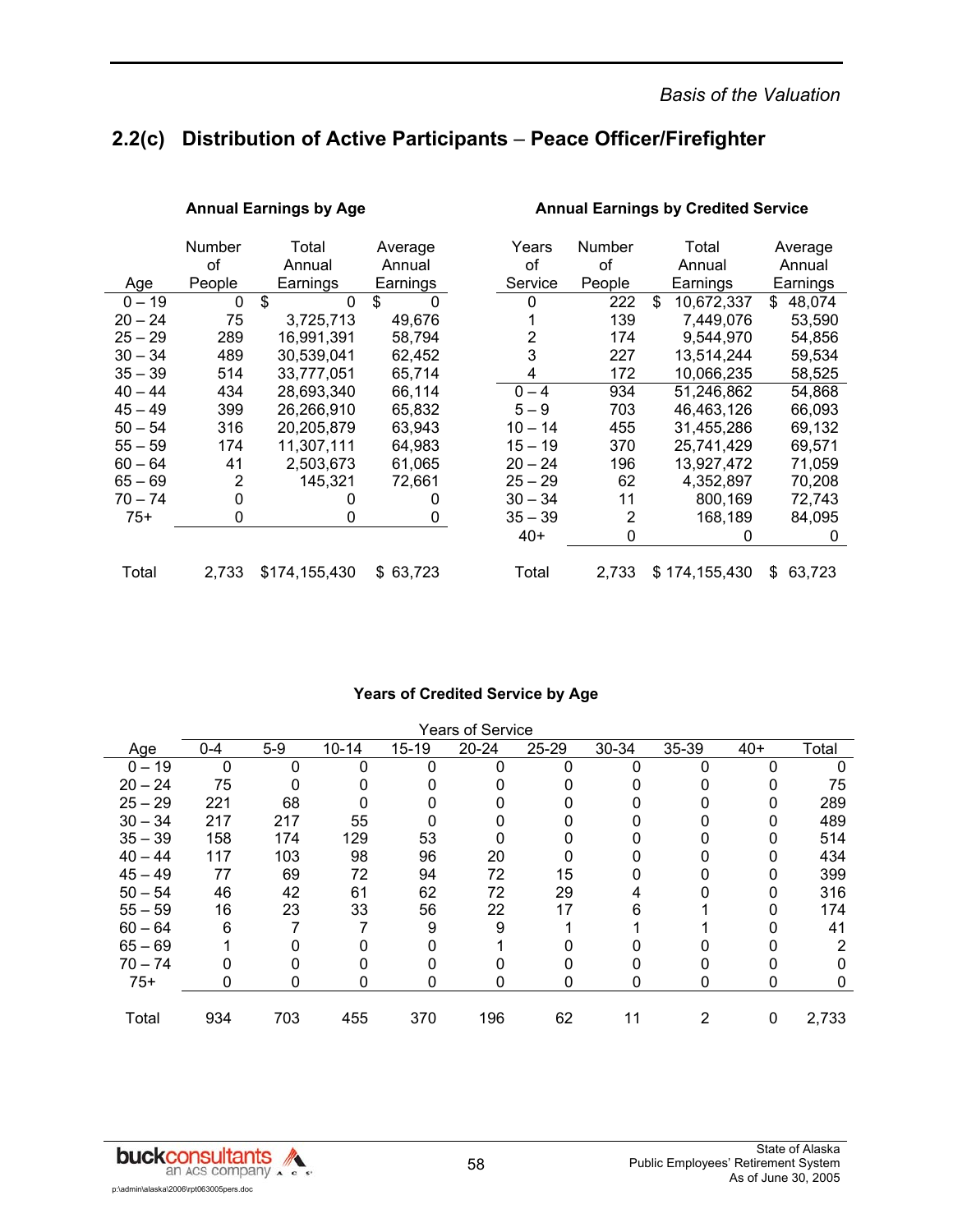| <b>Valuation</b><br><b>Date</b> | <b>Number</b> | Annual<br><b>Earnings</b><br>(000's) |    | Annual<br>Average<br><b>Earnings</b> | <b>Percent</b><br>Increase/<br>(Decrease)<br>in Average<br><b>Earnings</b> | Number of<br>Participating<br><b>Employers</b> |
|---------------------------------|---------------|--------------------------------------|----|--------------------------------------|----------------------------------------------------------------------------|------------------------------------------------|
| June 30, 2005                   | 2,733         | \$<br>174,155                        | \$ | 63,723                               | $3.0\%$                                                                    | 160                                            |
| June 30, 2004                   | 2,705         | 167,317                              |    | 61,855                               | 4.9%                                                                       | 161                                            |
| June 30, 2003                   | 2,727         | 160,743                              |    | 58,945                               | 0.8%                                                                       | 160                                            |
| June 30, 2002                   | 2,695         | 157,632                              |    | 58,490                               | 3.4%                                                                       | 161                                            |
| June 30, 2001                   | 2,683         | 151,701                              |    | 56,542                               | 3.9%                                                                       | 158                                            |
| June 30, 1999                   | 2,624         | 142,843                              |    | 54,437                               | 2.7%                                                                       | 148                                            |
| June 30, 1998                   | 2,617         | 138,653                              |    | 52,982                               | $1.0\%$                                                                    | 148                                            |
| June 30, 1997                   | 2,587         | 135,702                              |    | 52,455                               | 2.8%                                                                       | 156                                            |
| June 30, 1996                   | 2,634         | 134,362                              |    | 51,011                               | 0.2%                                                                       | 156                                            |
| June 30, 1995                   | 2,557         | 130,204                              |    | 50,921                               | (1.7)%                                                                     | 153                                            |

## **2.2(d) Schedule of Active Member Valuation Data – Peace Officer/Firefighter**

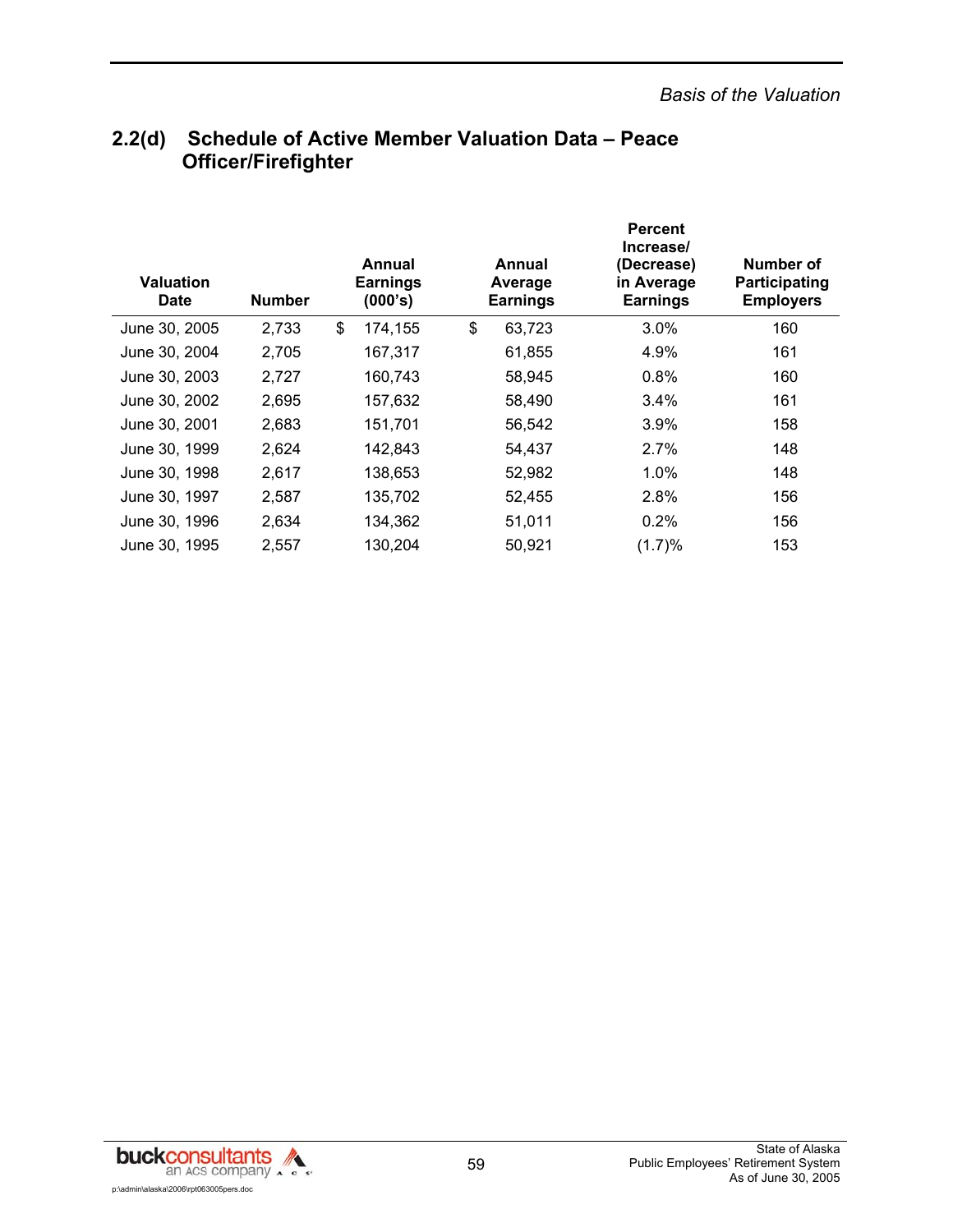## **2.2(e) Distribution of Active Participants** – **Others**

|           | Number | Total           | Average       | Years     | Number | Total             | Average      |
|-----------|--------|-----------------|---------------|-----------|--------|-------------------|--------------|
|           | οf     | Annual          | Annual        | οf        | of     | Annual            | Annual       |
| Age       | People | Earnings        | Earnings      | Service   | People | Earnings          | Earnings     |
| $0 - 19$  | 83     | \$<br>1,893,293 | \$<br>22,811  | 0         | 3,642  | \$<br>106,523,600 | \$<br>29,249 |
| $20 - 24$ | 967    | 27,051,576      | 27.975        |           | 2,680  | 87,536,365        | 32,663       |
| $25 - 29$ | 2.046  | 71.268.327      | 34.833        | 2         | 2.597  | 93.880.818        | 36,150       |
| $30 - 34$ | 2,664  | 104,679,045     | 39,294        | 3         | 2,396  | 90.894.472        | 37,936       |
| $35 - 39$ | 3.210  | 129.449.533     | 40,327        | 4         | 2,132  | 84,964,428        | 39,852       |
| $40 - 44$ | 4.835  | 202.261.058     | 41.833        | $0 - 4$   | 13.447 | 463.799.684       | 34.491       |
| $45 - 49$ | 6,077  | 273,586,748     | 45,020        | $5 - 9$   | 6,691  | 288,432,360       | 43,108       |
| $50 - 54$ | 6,076  | 292,264,476     | 48,101        | $10 - 14$ | 4,380  | 214,682,055       | 49,014       |
| $55 - 59$ | 3.417  | 163,613,362     | 47.882        | $15 - 19$ | 3.172  | 169.770.450       | 53,522       |
| $60 - 64$ | 1,254  | 57,749,269      | 46,052        | $20 - 24$ | 2,124  | 126,819,602       | 59,708       |
| $65 - 69$ | 282    | 12,064,540      | 42.782        | $25 - 29$ | 1.030  | 65.075.653        | 63,180       |
| $70 - 74$ | 67     | 2,613,461       | 39,007        | $30 - 34$ | 136    | 9,080,476         | 66,768       |
| $75+$     | 19     | 467,752         | 24,619        | $35 - 39$ | 17     | 1,302,161         | 76,598       |
|           |        |                 |               | $40+$     | 0      | $\Omega$          | 0            |
| Total     | 30.997 | \$1,338,962,440 | 43,197<br>\$. | Total     | 30,997 | \$1,338,962,440   | \$<br>43,197 |

#### **Annual Earnings by Age Annual Earnings by Credited Service**

#### **Years of Credited Service by Age**

|           | <b>Years of Service</b> |       |           |           |           |       |       |       |       |        |  |
|-----------|-------------------------|-------|-----------|-----------|-----------|-------|-------|-------|-------|--------|--|
| Age       | $0 - 4$                 | $5-9$ | $10 - 14$ | $15 - 19$ | $20 - 24$ | 25-29 | 30-34 | 35-39 | $40+$ | Total  |  |
| $0 - 19$  | 83                      | 0     | 0         | $\Omega$  | 0         | 0     | 0     | 0     | 0     | 83     |  |
| $20 - 24$ | 955                     | 12    | 0         |           | 0         | 0     | 0     | 0     | 0     | 967    |  |
| $25 - 29$ | 1,849                   | 195   | 2         | 0         | 0         | 0     | 0     | 0     | 0     | 2,046  |  |
| $30 - 34$ | 1,863                   | 695   | 104       |           | 0         |       | 0     | 0     | 0     | 2,664  |  |
| $35 - 39$ | 1.765                   | 903   | 403       | 130       | 9         |       | 0     | 0     | 0     | 3,210  |  |
| $40 - 44$ | 2,126                   | 1,193 | 784       | 535       | 187       | 11    | 0     | 0     | 0     | 4,836  |  |
| $45 - 49$ | 1,945                   | 1,334 | 1,090     | 820       | 635       | 247   | 6     | 0     | 0     | 6,077  |  |
| $50 - 54$ | 1,484                   | 1,309 | 1,016     | 885       | 821       | 512   | 48    |       | 0     | 6,076  |  |
| $55 - 59$ | 892                     | 712   | 682       | 562       | 331       | 176   | 54    |       | 0     | 3,416  |  |
| $60 - 64$ | 362                     | 272   | 230       | 184       | 117       | 64    | 20    | 5     | 0     | 1,254  |  |
| $65 - 69$ | 85                      | 52    | 57        | 45        | 19        | 16    | 4     | 4     | 0     | 282    |  |
| $70 - 74$ | 28                      | 11    | 9         | 8         | 3         | 4     | 4     | 0     | 0     | 67     |  |
| $75+$     | 10                      | 3     | 3         |           | 2         | 0     | 0     | 0     | 0     | 19     |  |
| Total     | 13,447                  | 6,691 | 4,380     | 3,172     | 2,124     | 1,030 | 136   | 17    | 0     | 30,997 |  |

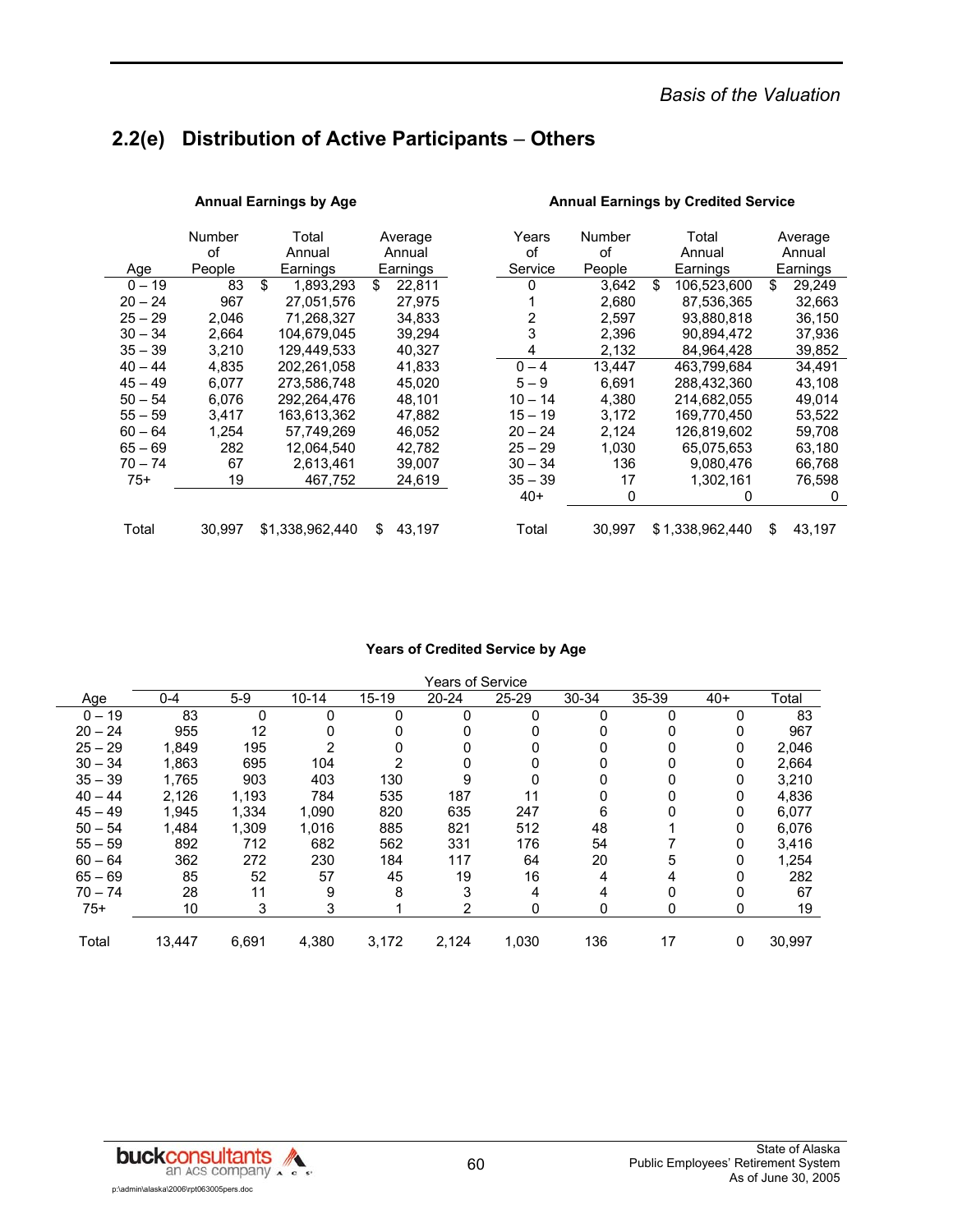## **2.2(f) Schedule of Active Member Valuation Data – Others**

| Valuation<br><b>Date</b> | <b>Number</b> | Annual<br><b>Earnings</b><br>(000's) | Annual<br>Average<br><b>Earnings</b> | <b>Percent</b><br>Increase/<br>(Decrease)<br>in Average<br><b>Earnings</b> | Number of<br>Participating<br><b>Employers</b> |
|--------------------------|---------------|--------------------------------------|--------------------------------------|----------------------------------------------------------------------------|------------------------------------------------|
| June 30, 2005            | 30,997        | \$1,338,962                          | \$<br>43,197                         | 2.3%                                                                       | 160                                            |
| June 30, 2004            | 30,907        | 1,305,670                            | 42,245                               | 1.8%                                                                       | 161                                            |
| June 30, 2003            | 31,338        | 1,300,041                            | 41,484                               | 1.8%                                                                       | 160                                            |
| June 30, 2002            | 30,547        | 1,245,055                            | 40,759                               | 0.3%                                                                       | 161                                            |
| June 30, 2001            | 29,758        | 1,208,700                            | 40,618                               | 5.4%                                                                       | 158                                            |
| June 30, 1999            | 29,590        | 1,140,706                            | 38,550                               | 3.0%                                                                       | 148                                            |
| June 30, 1998            | 29,293        | 1,096,786                            | 37,442                               | 0.2%                                                                       | 148                                            |
| June 30, 1997            | 29,267        | 1,093,433                            | 37,361                               | 0.7%                                                                       | 156                                            |
| June 30, 1996            | 29,326        | 1,087,504                            | 37,083                               | 1.3%                                                                       | 156                                            |
| June 30, 1995            | 28,893        | 1,057,840                            | 36,612                               | 0.9%                                                                       | 153                                            |

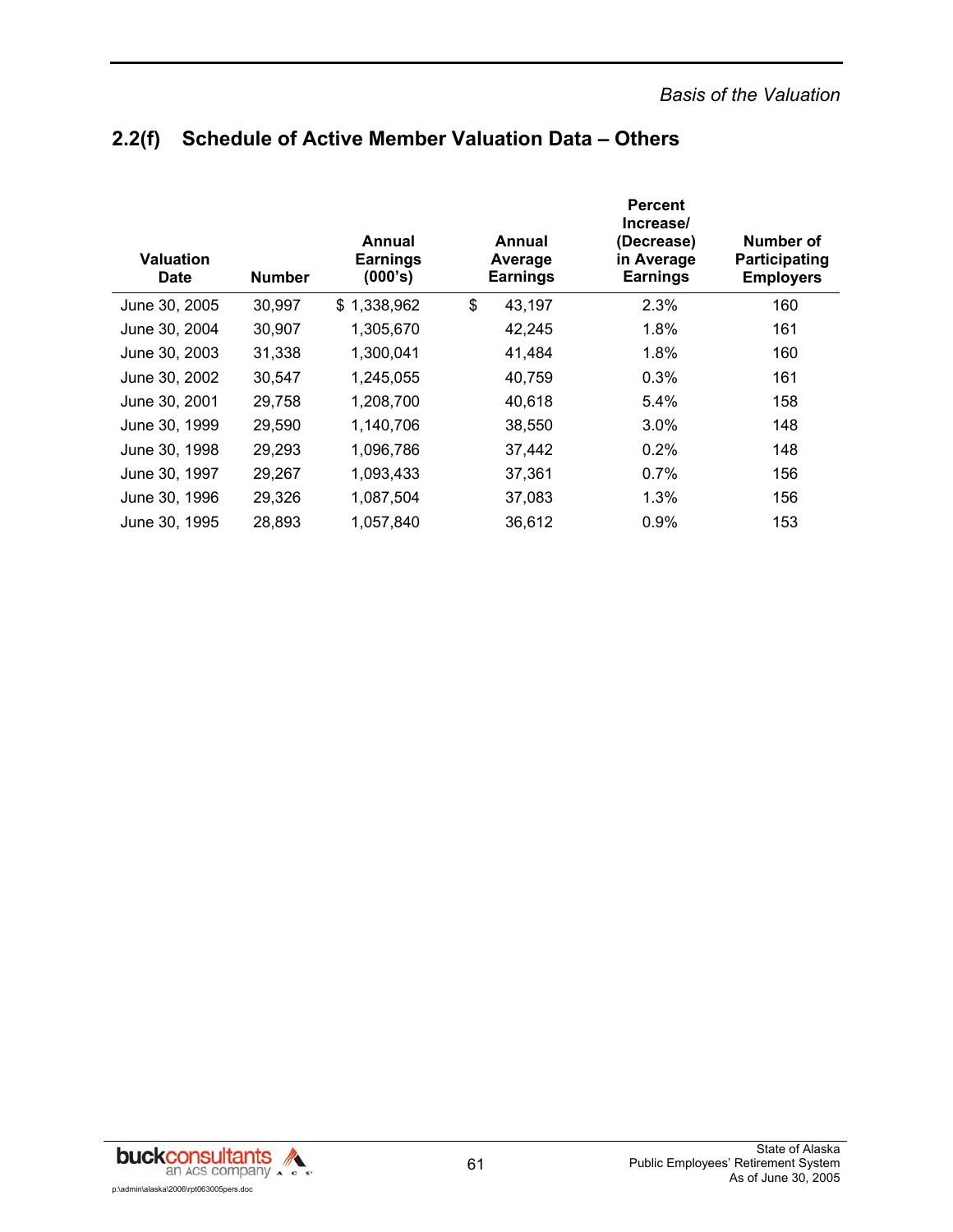# **2.2(g) Statistics on New Benefit Recipients – Peace Officer/Firefighter**

| During the Year Ending June 30                  | 2001        | 2002        | 2003        | 2004        | 2005        |
|-------------------------------------------------|-------------|-------------|-------------|-------------|-------------|
| <b>Service</b>                                  |             |             |             |             |             |
| $(1)$ Number                                    | 275         | 128         | 114         | 150         | 121         |
| (2) Average Age at<br>Commencement              | 51.49       | 51.17       | 51.72       | 52.43       | 52.98       |
| (3) Average Monthly Benefit                     | \$<br>2,562 | \$<br>2,681 | \$<br>2,835 | \$<br>2,761 | \$<br>2,435 |
| Survivor (including surviving spouse and QDROs) |             |             |             |             |             |
| $(1)$ Number                                    | 36          | 26          | 19          | 19          | $12*$       |
| (2) Average Age at<br>Commencement              | 52.79       | 52.78       | 56.54       | 57.46       | 49.41       |
| (3) Average Monthly Benefit                     | \$<br>1,256 | \$<br>1,435 | \$<br>1,265 | \$<br>1,544 | \$<br>876   |
| <b>Disability</b>                               |             |             |             |             |             |
| $(1)$ Number                                    | 17          | 3           | 10          | 5           | 12          |
| (2) Average Age at<br>Commencement              | 48.90       | 43.30       | 49.86       | 47.50       | 47.42       |
| (3) Average Monthly Benefit                     | \$<br>1,697 | \$<br>1,684 | \$<br>1,945 | \$<br>1,938 | \$<br>1,691 |
|                                                 |             |             |             |             |             |
| <b>Total</b>                                    |             |             |             |             |             |
| $(1)$ Number                                    | 328         | 157         | 143         | 174         | 145         |
| (2) Average Age at<br>Commencement              | 51.50       | 51.28       | 52.23       | 52.84       | 52.23       |
| (3) Average Monthly Benefit                     | \$<br>2,374 | \$<br>2,456 | \$<br>2,564 | \$<br>2,604 | \$<br>2,244 |

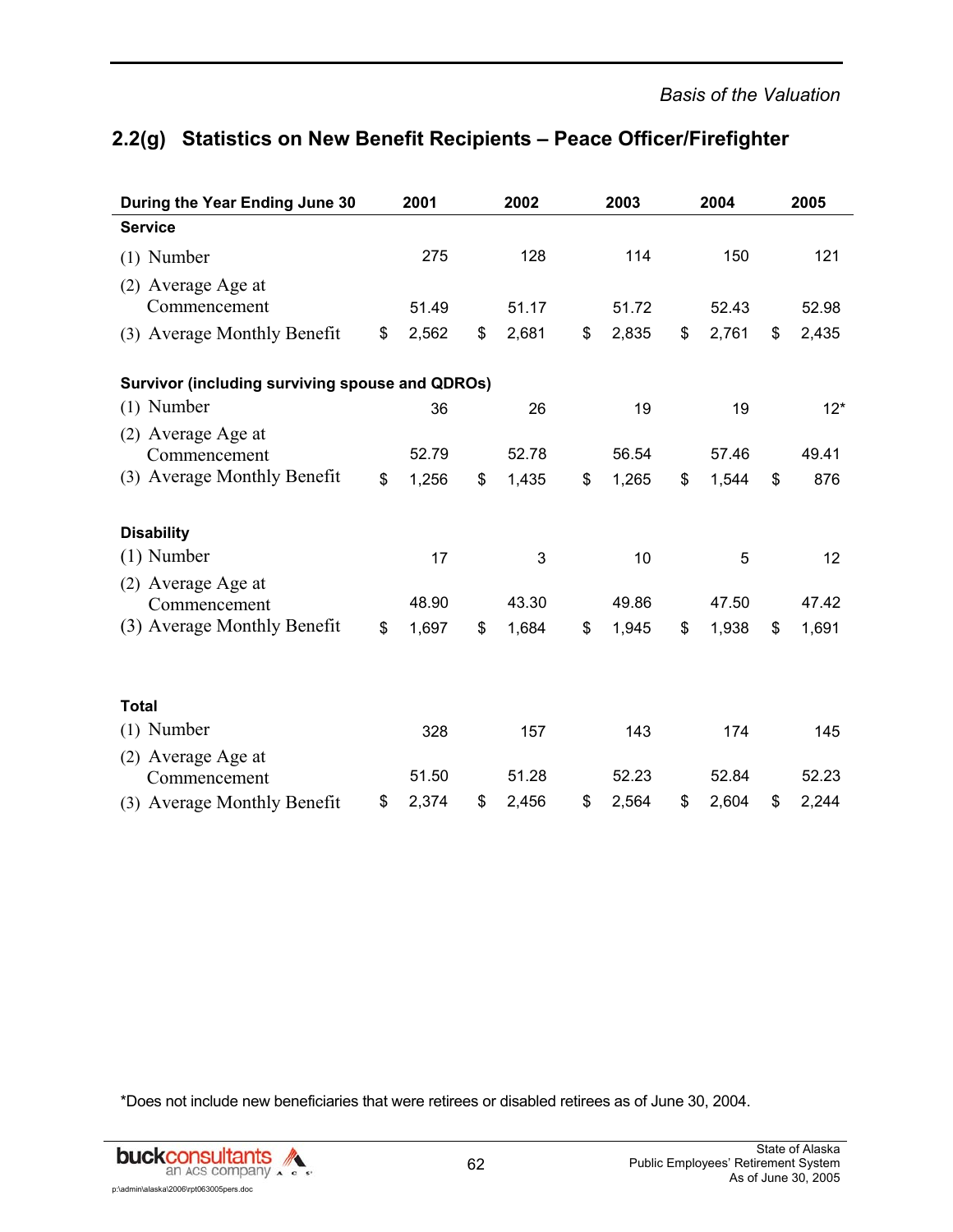|                                                                                    | <b>Years of Credited Service</b> |                         |    |             |    |             |    |             |    |              |                   |                   |
|------------------------------------------------------------------------------------|----------------------------------|-------------------------|----|-------------|----|-------------|----|-------------|----|--------------|-------------------|-------------------|
|                                                                                    |                                  | $0 - 4$                 |    | $5 - 9$     |    | $10 - 14$   |    | $15 - 19$   |    | $20 - 24$    | $25 - 29$         | $30+$             |
| Period 7/1/04 - 6/30/05: *<br>Average Monthly Benefit<br>Number of Recipients      | \$                               | 277<br>1                | \$ | 700<br>14   | \$ | 1,209<br>20 | \$ | 1,823<br>23 | \$ | 2,852<br>66  | \$<br>3,804<br>13 | \$<br>3,846<br>3  |
| Period 7/1/03 - 6/30/04:<br>Average Monthly Benefit<br>Number of Recipients        | \$                               | 1,644<br>4              | \$ | 2,392<br>78 | \$ | 2,298<br>46 | \$ | 2,093<br>43 | \$ | 2,435<br>61  | \$<br>2,895<br>30 | \$<br>2,546<br>8  |
| Period 7/1/02 - 6/30/03:<br>Average Monthly Benefit<br>Number of Recipients        | \$                               | 1,594                   | \$ | 697<br>9    | \$ | 1,131<br>20 | \$ | 2,043<br>20 | \$ | 3,013<br>79  | \$<br>4,079<br>11 | \$<br>4,313<br>3  |
| Period 7/1/01 - 6/30/02:<br>Average Monthly Benefit<br>Number of Recipients        | \$                               | 1,903<br>1              | \$ | 466<br>6    | \$ | 1,056<br>12 | \$ | 1,561<br>19 | \$ | 2,567<br>85  | \$<br>3,447<br>32 | \$<br>5,996<br>2  |
| Period 7/1/00 - 6/30/01:<br>Average Monthly Benefit<br>Number of Recipients        | \$                               | 1,416<br>$\overline{2}$ | \$ | 927<br>13   | \$ | 1,249<br>34 | \$ | 1,704<br>61 | \$ | 2,824<br>143 | \$<br>2,892<br>57 | \$<br>2,702<br>18 |
| Period 7/1/98 - 6/30/99:<br>Average Monthly Benefit<br>Number of Recipients        | \$                               | 1,879<br>22             | \$ | 698<br>8    | \$ | 1,214<br>23 | \$ | 1,808<br>29 | \$ | 2,849<br>61  | \$<br>3,713<br>17 | \$<br>4,097<br>3  |
| Period 7/1/97 - 6/30/98:<br>Average Monthly Benefit<br>Number of Recipients        | \$                               | 1,472<br>13             | \$ | 723<br>8    | \$ | 1,177<br>13 | \$ | 2,091<br>40 | \$ | 3,199<br>64  | \$<br>3,548<br>22 | \$<br>3,380<br>4  |
| Period 7/1/96 - 6/30/97:<br><b>Average Monthly Benefit</b><br>Number of Recipients | \$                               | 1,263<br>10             | \$ | 592<br>12   | \$ | 957<br>18   | \$ | 1,719<br>40 | \$ | 2,811<br>68  | \$<br>3,545<br>15 | \$<br>4,733<br>3  |
| Period 7/1/95 - 6/30/96:<br><b>Average Monthly Benefit</b><br>Number of Recipients | \$                               | 1,938<br>3              | \$ | 757<br>6    | \$ | 1,708<br>5  | \$ | 1,852<br>11 | \$ | 2,916<br>39  | \$<br>3,375<br>10 | \$<br>3,870<br>2  |

#### **2.2(h) Schedule of Average Benefit Payments – New Benefit Recipients – Peace Officer/Firefighter**

"Average Monthly Benefit" includes post-retirement pension adjustments and cost-of-living increases.

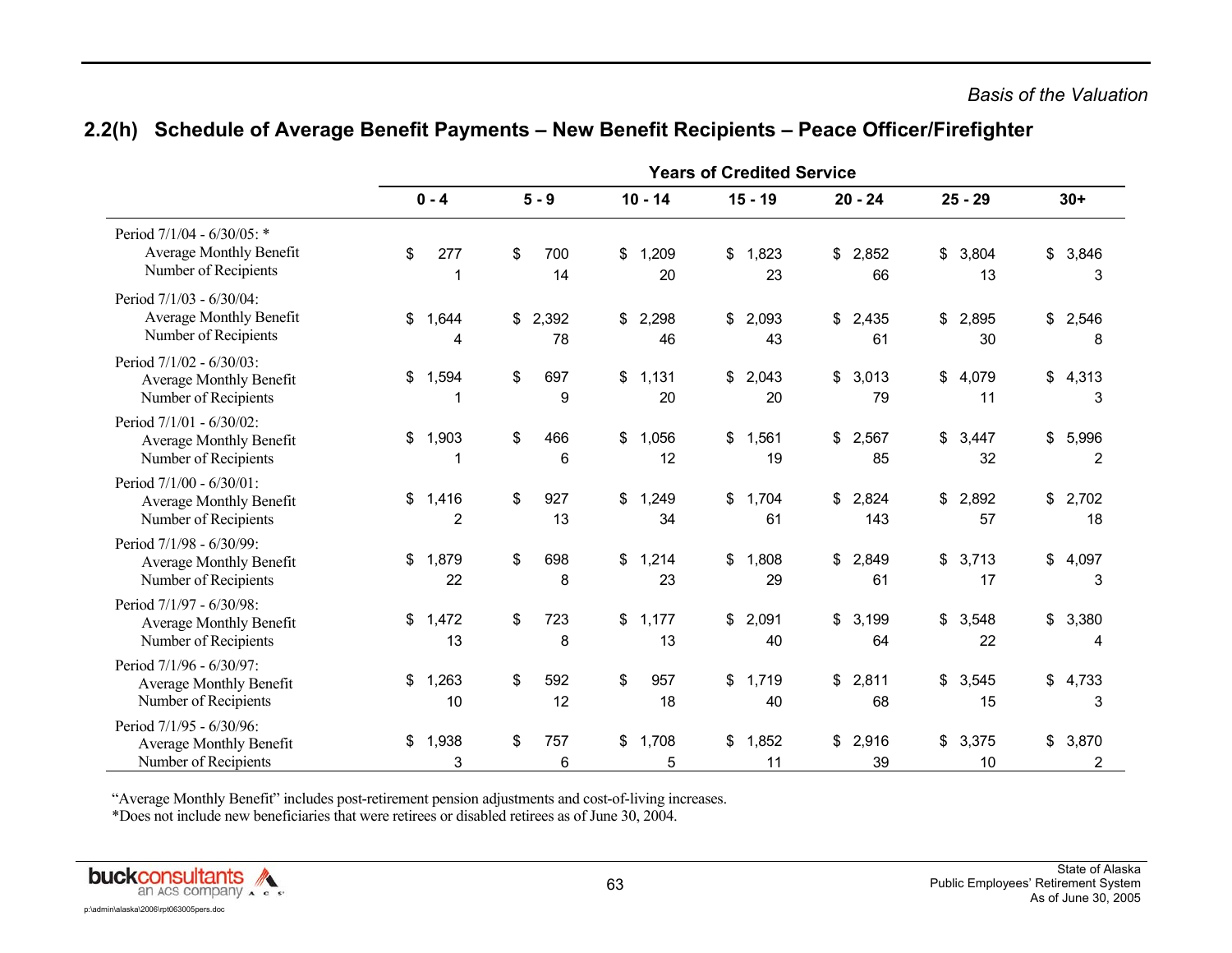## **2.2(i) Statistics on New Benefit Recipients – Others**

| During the Year Ending June 30                         | 2001        | 2002        | 2003        | 2004        | 2005        |
|--------------------------------------------------------|-------------|-------------|-------------|-------------|-------------|
| <b>Service</b>                                         |             |             |             |             |             |
| $(1)$ Number                                           | 2,031       | 942         | 1,247       | 1,155       | 1,200       |
| (2) Average Age at<br>Commencement                     | 56.20       | 56.58       | 56.85       | 57.16       | 57.09       |
| (3) Average Monthly Benefit                            | \$<br>1,389 | \$<br>1,481 | \$<br>1,525 | \$<br>1,526 | \$<br>1,524 |
| <b>Survivor (including surviving spouse and QDROs)</b> |             |             |             |             |             |
| $(1)$ Number                                           | 214         | 144         | 136         | 151         | 43*         |
| (2) Average Age at<br>Commencement                     | 61.10       | 62.12       | 63.24       | 60.54       | 55.11       |
| (3) Average Monthly Benefit                            | \$<br>845   | \$<br>842   | \$<br>879   | \$<br>758   | \$<br>602   |
| <b>Disability</b>                                      |             |             |             |             |             |
| $(1)$ Number                                           | 97          | 49          | 62          | 40          | 44          |
| (2) Average Age at<br>Commencement                     | 48.31       | 49.55       | 49.53       | 43.22       | 50.26       |
| (3) Average Monthly Benefit                            | \$<br>1,258 | \$<br>1,445 | \$<br>1,396 | \$<br>1,268 | \$<br>1,354 |
|                                                        |             |             |             |             |             |
| <b>Total</b>                                           |             |             |             |             |             |
| $(1)$ Number                                           | 2,342       | 1,135       | 1,445       | 1,346       | 1,287       |
| (2) Average Age at<br>Commencement                     | 56.32       | 56.98       | 57.10       | 57.12       | 56.79       |
| (3) Average Monthly Benefit                            | \$<br>1,334 | \$<br>1,398 | \$<br>1,457 | \$<br>1,432 | \$<br>1,487 |

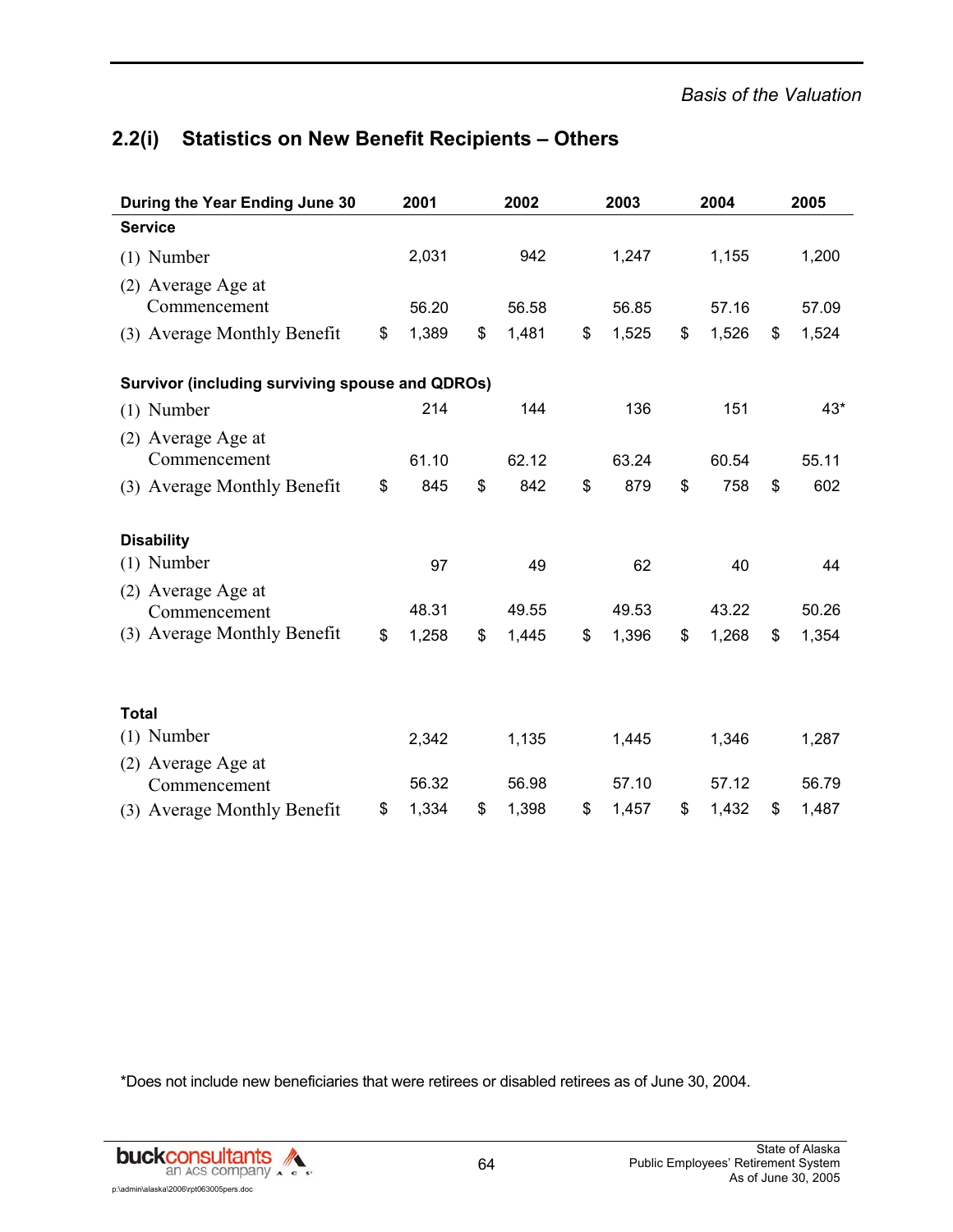|                                                                                    | <b>Years of Credited Service</b> |            |    |            |    |              |    |              |    |              |                    |                    |
|------------------------------------------------------------------------------------|----------------------------------|------------|----|------------|----|--------------|----|--------------|----|--------------|--------------------|--------------------|
|                                                                                    |                                  | $0 - 4$    |    | $5 - 9$    |    | $10 - 14$    |    | $15 - 19$    |    | $20 - 24$    | $25 - 29$          | $30+$              |
| Period 7/1/04 - 6/30/05: *<br>Average Monthly Benefit<br>Number of Recipients      | \$                               | 423<br>40  | \$ | 516<br>363 | \$ | 1,008<br>266 | \$ | 1,571<br>211 | \$ | 2,249<br>213 | \$<br>3,176<br>118 | \$<br>3,369<br>76  |
| Period 7/1/03 - 6/30/04:<br>Average Monthly Benefit<br>Number of Recipients        | \$                               | 659<br>28  | \$ | 745<br>300 | \$ | 806<br>231   | \$ | 968<br>218   | \$ | 917<br>234   | \$<br>1,163<br>109 | \$<br>1,488<br>58  |
| Period 7/1/02 - 6/30/03:<br><b>Average Monthly Benefit</b><br>Number of Recipients | \$                               | 984<br>202 | \$ | 678<br>379 | \$ | 1,022<br>290 | \$ | 1,601<br>219 | \$ | 2,201<br>179 | \$<br>3,116<br>99  | \$<br>4,004<br>77  |
| Period 7/1/01 - 6/30/02:<br>Average Monthly Benefit<br>Number of Recipients        | \$                               | 488<br>15  | \$ | 500<br>283 | \$ | 886<br>246   | \$ | 1,428<br>227 | \$ | 2,020<br>198 | \$<br>2,663<br>94  | \$<br>3,653<br>72  |
| Period 7/1/00 - 6/30/01:<br>Average Monthly Benefit<br>Number of Recipients        | \$                               | 602<br>8   | \$ | 577<br>174 | \$ | 791<br>289   | \$ | 1,129<br>594 | \$ | 1,392<br>542 | \$<br>1,771<br>438 | \$<br>1,949<br>297 |
| Period 7/1/98 - 6/30/99:<br><b>Average Monthly Benefit</b><br>Number of Recipients | $\sqrt[6]{3}$                    | 653<br>55  | \$ | 518<br>237 | \$ | 894<br>249   | \$ | 1,477<br>225 | \$ | 2,129<br>157 | \$<br>2,853<br>86  | \$<br>3,813<br>44  |
| Period 7/1/97 - 6/30/98:<br>Average Monthly Benefit<br>Number of Recipients        | \$                               | 943<br>107 | \$ | 511<br>246 | \$ | 935<br>281   | \$ | 1,512<br>282 | \$ | 2,090<br>175 | \$<br>3,007<br>86  | \$<br>3,700<br>42  |
| Period 7/1/96 - 6/30/97:<br>Average Monthly Benefit<br>Number of Recipients        | \$                               | 905<br>43  | \$ | 481<br>254 | \$ | 872<br>223   | \$ | 1,507<br>191 | \$ | 2,086<br>112 | \$<br>2,821<br>54  | \$<br>3,308<br>27  |
| Period 7/1/95 - 6/30/96:<br>Average Monthly Benefit<br>Number of Recipients        | \$                               | 652<br>46  | \$ | 483<br>179 | \$ | 855<br>188   | \$ | 1,385<br>143 | \$ | 1,920<br>87  | \$<br>2,624<br>35  | \$<br>3,473<br>24  |

# **2.2(j) Schedule of Average Benefit Payments – New Benefit Recipients – Others**

"Average Monthly Benefit" includes post-retirement pension adjustments and cost-of-living increases.

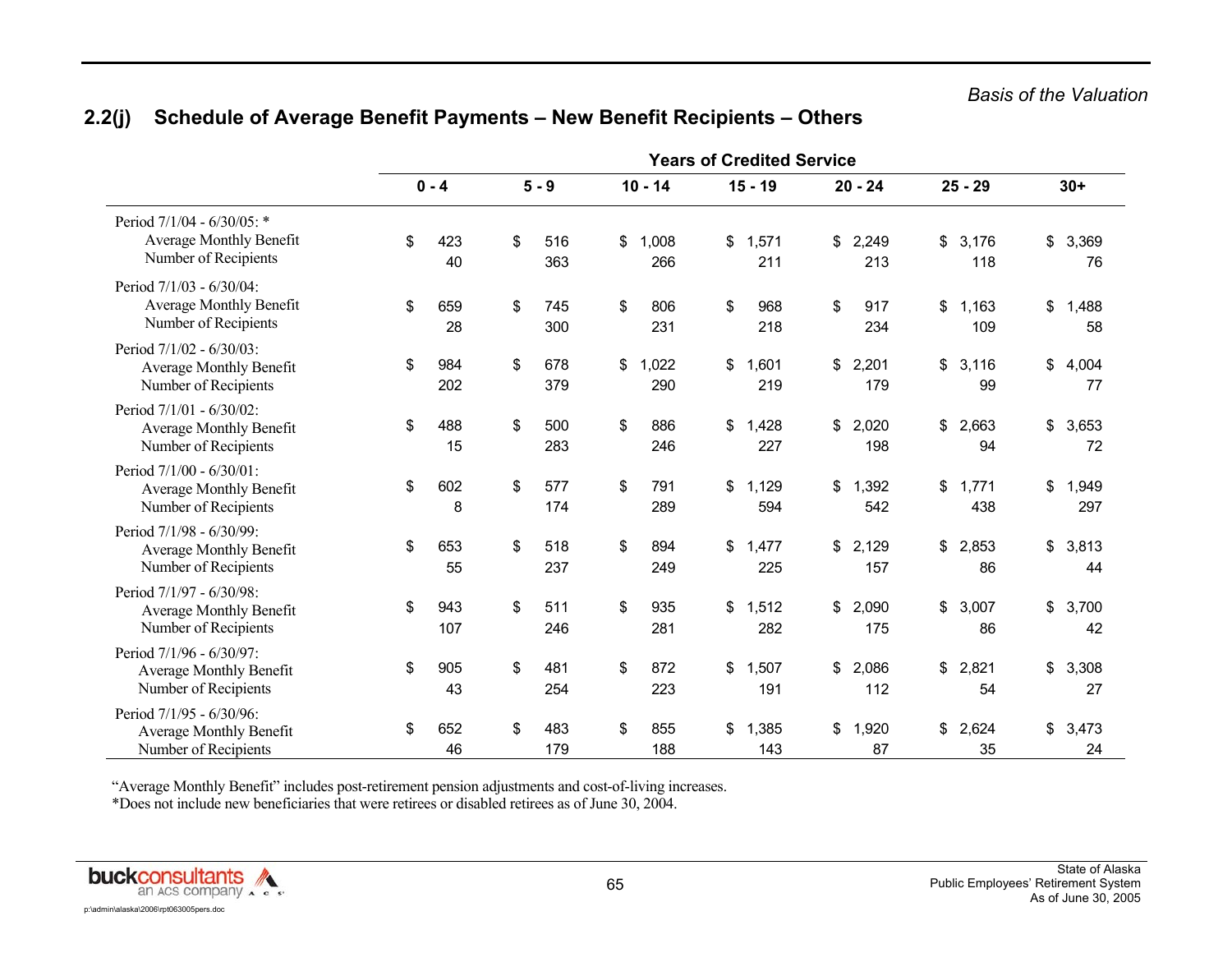#### *Basis of the Valuation*

## **2.2(k) Statistics on All Benefit Recipients**

|                                                   | Peace<br>Officer/Firefighter | <b>Others</b> |
|---------------------------------------------------|------------------------------|---------------|
| <b>Service Retirements</b>                        |                              |               |
| (1) Number, June 30, 2004                         | 1,877                        | 15,520        |
| (2) Net Change During FY05                        | 118                          | 918           |
| (3) Number, June 30, 2005                         | 1,995                        | 16,438        |
| (3) Average Age At<br>Commencement                | 51.19                        | 56.57         |
| (4) Average Current Age                           | 60.15                        | 66.05         |
| (5) Average Monthly Benefit                       | \$<br>2,608                  | \$<br>1,328   |
| Survivors (including surviving spouses and QDROs) |                              |               |
| (1) Number, June 30, 2004                         | 202                          | 1,531         |
| (2) Net Change During FY05                        | 20                           | 89            |
| (3) Number, June 30, 2005                         | 222                          | 1,620         |
| (4) Average Age At                                |                              |               |
| Commencement                                      | 50.83                        | 57.62         |
| (5) Average Current Age                           | 58.26                        | 67.17         |
| (6) Average Monthly Benefit                       | \$<br>1,400                  | \$<br>819     |
| <b>Disabilities</b>                               |                              |               |
| (1) Number, June 30, 2004                         | 61                           | 381           |
| (2) Net Change During FY05                        | $\overline{2}$               | (16)          |
| (3) Number, June 30, 2005                         | 63                           | 365           |
| (4) Average Age At                                |                              |               |
| Commencement                                      | 44.50                        | 45.36         |
| (5) Average Current Age                           | 50.87                        | 51.46         |
| (6) Average Monthly Benefit                       | \$<br>1,721                  | \$<br>1,368   |
| <b>Total Number of Benefit Recipients</b>         | 2,280                        | 18,423        |

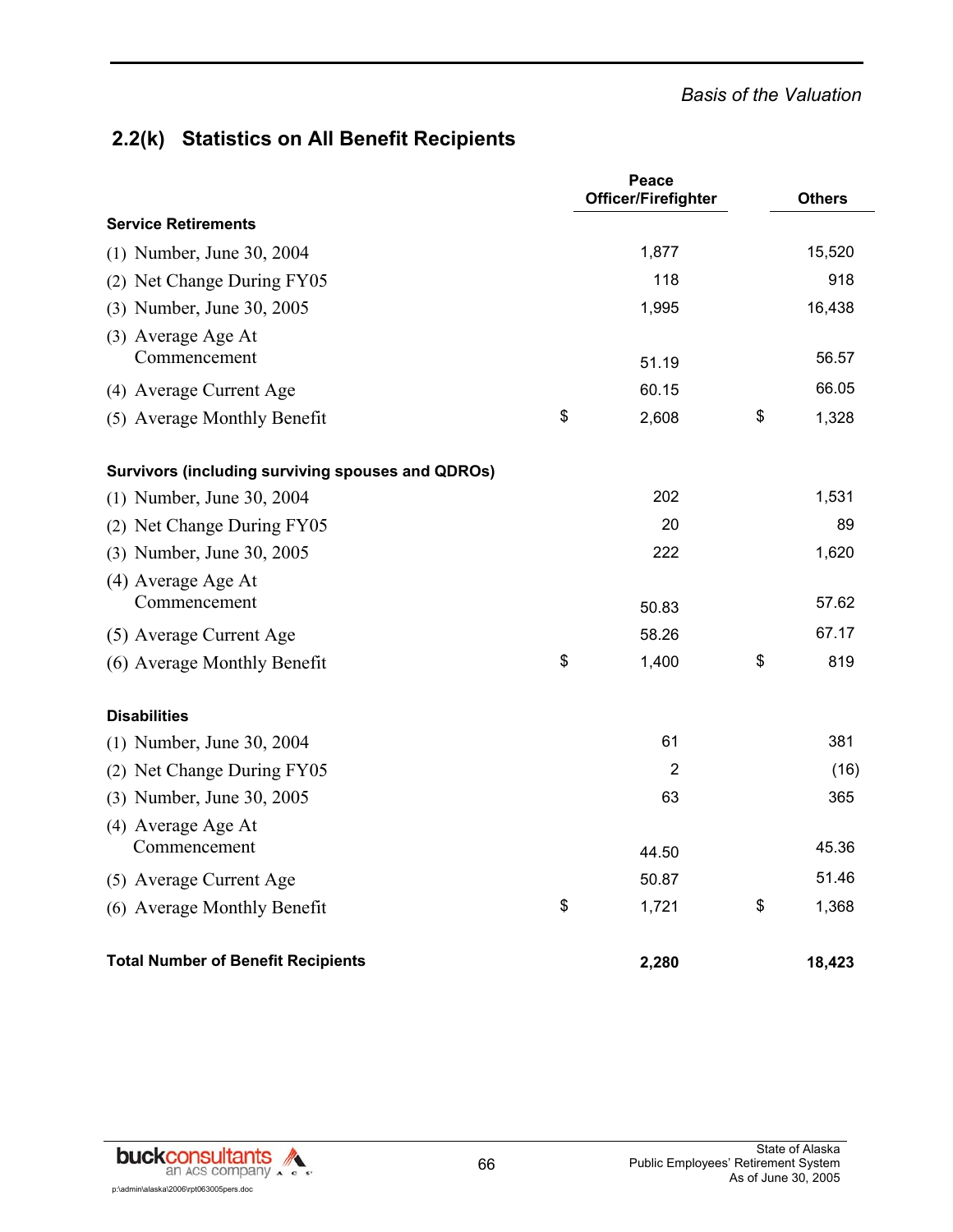## **2.2(k) Statistics on All Benefit Recipients** *(continued)*



#### **Peace Officer/Firefighter**

**buckconsultants** p:\admin\alaska\2006\rpt063005pers.doc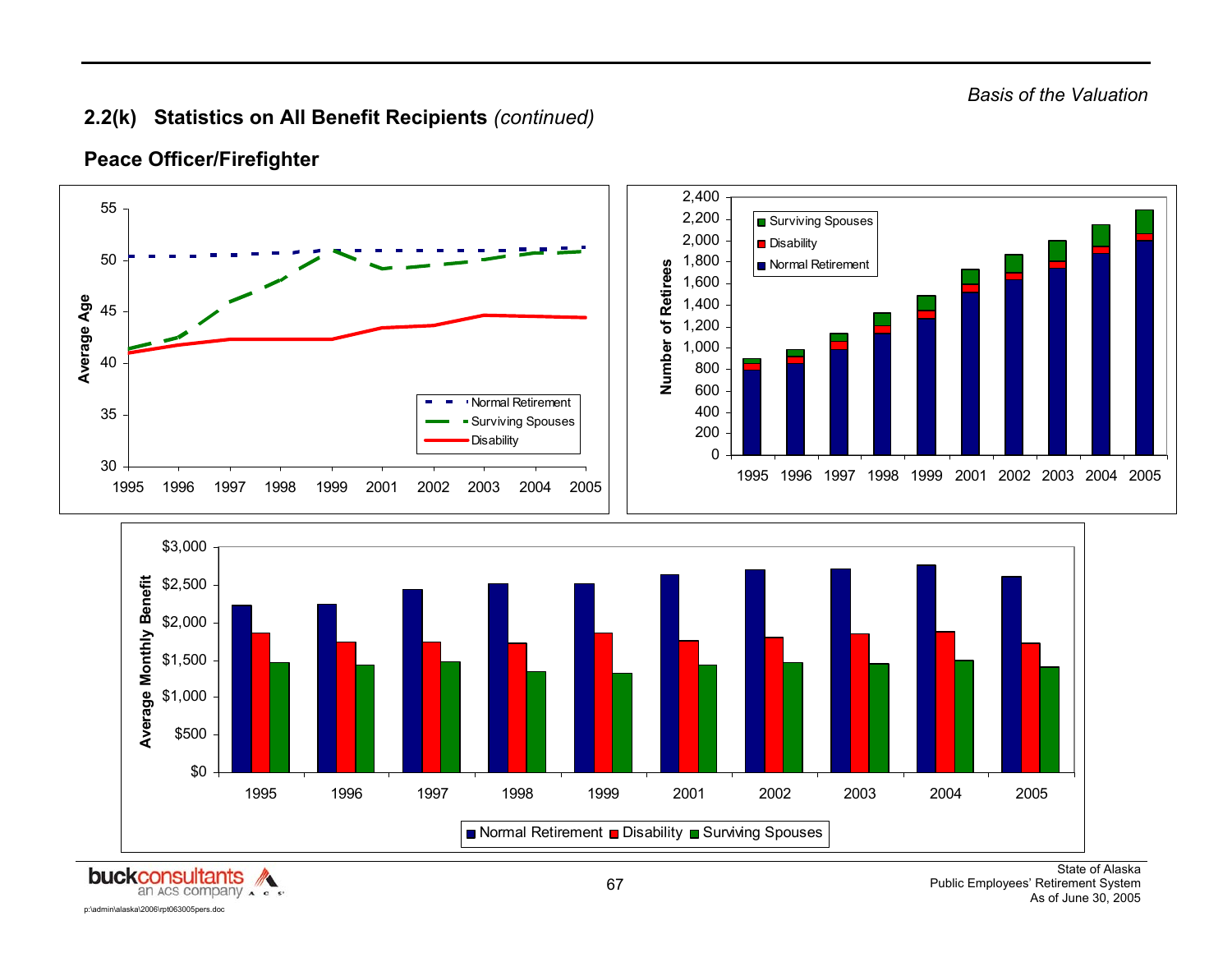*Basis of the Valuation* 

## **2.2(k) Statistics on All Benefit Recipients** *(continued)*



Normal Retirement **□** Disability ■ Surviving Spouses

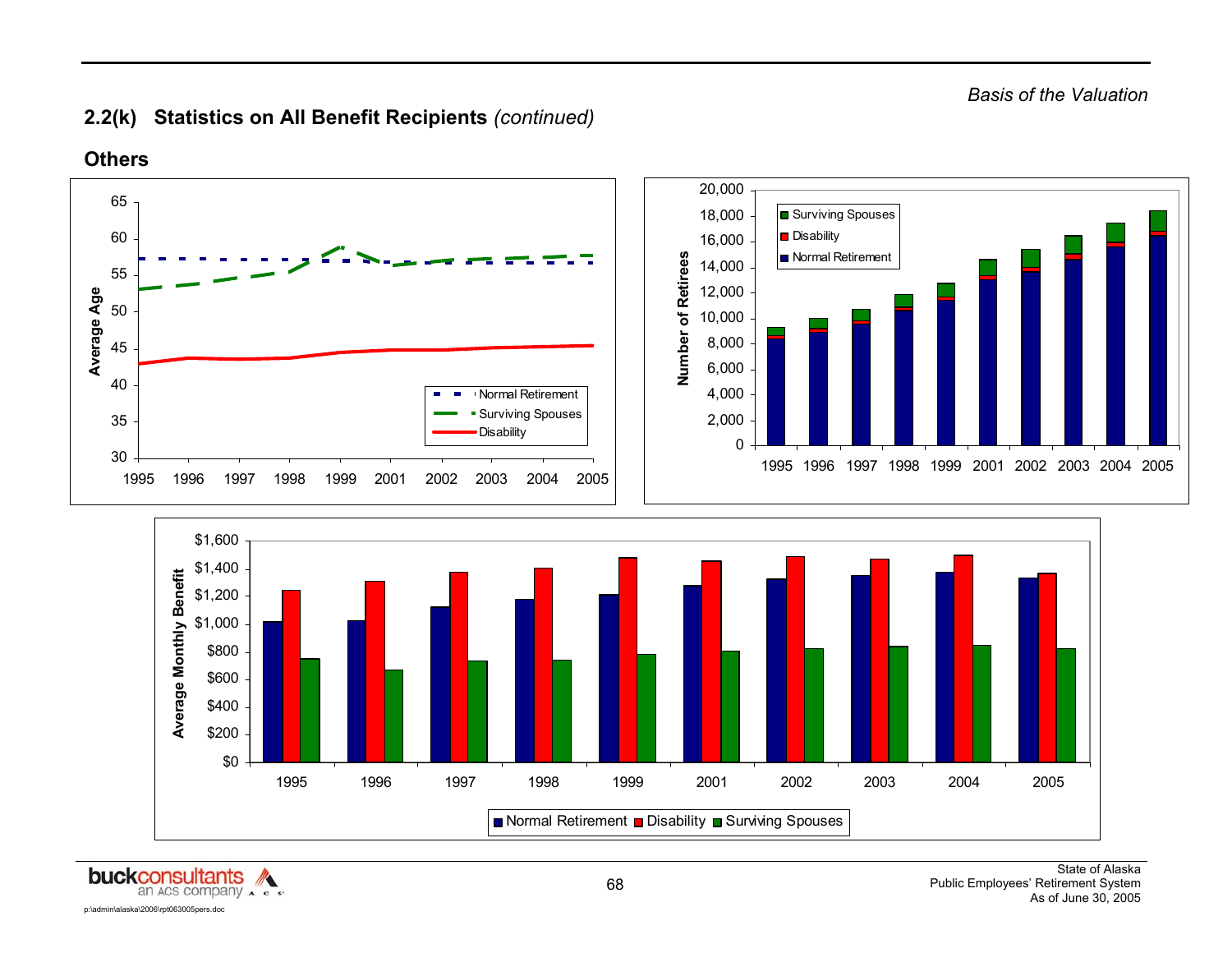*Basis of the Valuation* 

## **2.2(l) Distribution of Annual Benefits for Benefit Recipients – Peace Officer/Firefighter**

|           | <b>Number</b> | Total               |    | Average        |  | Years        | Number | Total           |    | Average        |
|-----------|---------------|---------------------|----|----------------|--|--------------|--------|-----------------|----|----------------|
|           | οf            | Annual              |    | Annual         |  | Since        | οf     | Annual          |    | Annual         |
| Age       | People        | <b>Benefit</b>      |    | <b>Benefit</b> |  | Commencement | People | <b>Benefit</b>  |    | <b>Benefit</b> |
| $0 - 19$  | 0             | $\mathfrak{S}$<br>0 | \$ | 0              |  | 0            | 157    | \$<br>4,190,058 | \$ | 26,688         |
| $20 - 24$ | 0             | 0                   |    |                |  |              | 182    | 5,160,798       |    | 28,356         |
| $25 - 29$ | 0             |                     |    |                |  |              | 133    | 3,765,448       |    | 28,312         |
| $30 - 34$ | 2             | 40,395              |    | 20,197         |  | 3            | 166    | 4,450,213       |    | 26,809         |
| $35 - 39$ | 3             | 56,835              |    | 18,945         |  | 4            | 153    | 4,419,060       |    | 28,883         |
| $40 - 44$ | 36            | 862,873             |    | 23.969         |  | $0 - 4$      | 791    | 21,985,578      |    | 27,795         |
| $45 - 49$ | 196           | 5,963,184           |    | 30,424         |  | $5 - 9$      | 718    | 20,854,352      |    | 29,045         |
| $50 - 54$ | 427           | 13.371.631          |    | 31,315         |  | $10 - 14$    | 330    | 9.890.363       |    | 29,971         |
| $55 - 59$ | 589           | 18,597,969          |    | 31,575         |  | $15 - 19$    | 288    | 10,210,053      |    | 35,452         |
| $60 - 64$ | 499           | 14.112.359          |    | 28,281         |  | $20 - 24$    | 85     | 2,815,212       |    | 33,120         |
| $65 - 69$ | 286           | 7,914,791           |    | 27,674         |  | $25 - 29$    | 56     | 1,384,553       |    | 24,724         |
| $70 - 74$ | 131           | 3.754.312           |    | 28.659         |  | 30 - 34      | 12     | 323.085         |    | 26.924         |
| $75+$     | 111           | 2,788,846           |    | 25,125         |  | $35 - 39$    | 0      |                 |    | 0              |
|           |               |                     |    |                |  | $40+$        | 0      | 0               |    | 0              |
| Total     | 2,280         | \$67,463,195        | \$ | 29,589         |  | Total        | 2,280  | \$67,463,195    | S  | 29,589         |

Annual Benefit by Age **Annual Benefit by Years Since Commencement** 

#### **Years Since Benefit Commencement by Age**

|           | <b>Years Since Commencement</b> |       |           |           |           |       |       |       |       |       |  |  |
|-----------|---------------------------------|-------|-----------|-----------|-----------|-------|-------|-------|-------|-------|--|--|
| Age       | $0 - 4$                         | $5-9$ | $10 - 14$ | $15 - 19$ | $20 - 24$ | 25-29 | 30-34 | 35-39 | $40+$ | Total |  |  |
| $0 - 19$  | 0                               |       |           | 0         |           |       |       |       | n     |       |  |  |
| $20 - 24$ |                                 |       |           |           |           |       |       |       |       |       |  |  |
| $25 - 29$ |                                 |       |           |           |           |       |       | O     |       |       |  |  |
| $30 - 34$ |                                 |       |           |           |           |       |       |       |       |       |  |  |
| $35 - 39$ |                                 |       |           |           |           |       |       |       |       |       |  |  |
| $40 - 44$ | 31                              |       | 2         |           |           |       |       |       |       | 36    |  |  |
| $45 - 49$ | 149                             | 39    | 6         |           |           |       |       |       |       | 196   |  |  |
| $50 - 54$ | 257                             | 142   | 23        |           |           |       |       |       |       | 427   |  |  |
| $55 - 59$ | 223                             | 232   | 83        | 42        | 4         |       | 2     |       |       | 589   |  |  |
| $60 - 64$ | 91                              | 208   | 112       | 79        |           |       |       |       |       | 499   |  |  |
| $65 - 69$ | 26                              | 71    | 77        | 89        | 16        | 5     | 2     |       |       | 286   |  |  |
| $70 - 74$ | 4                               | 14    | 24        | 49        | 32        |       |       |       |       | 131   |  |  |
| $75+$     |                                 |       | 3         | 24        | 25        | 40    | 5     | 0     |       | 111   |  |  |
|           |                                 |       |           |           |           |       |       |       |       |       |  |  |
| Total     | 791                             | 718   | 330       | 288       | 85        | 56    | 12    | 0     | 0     | 2,280 |  |  |

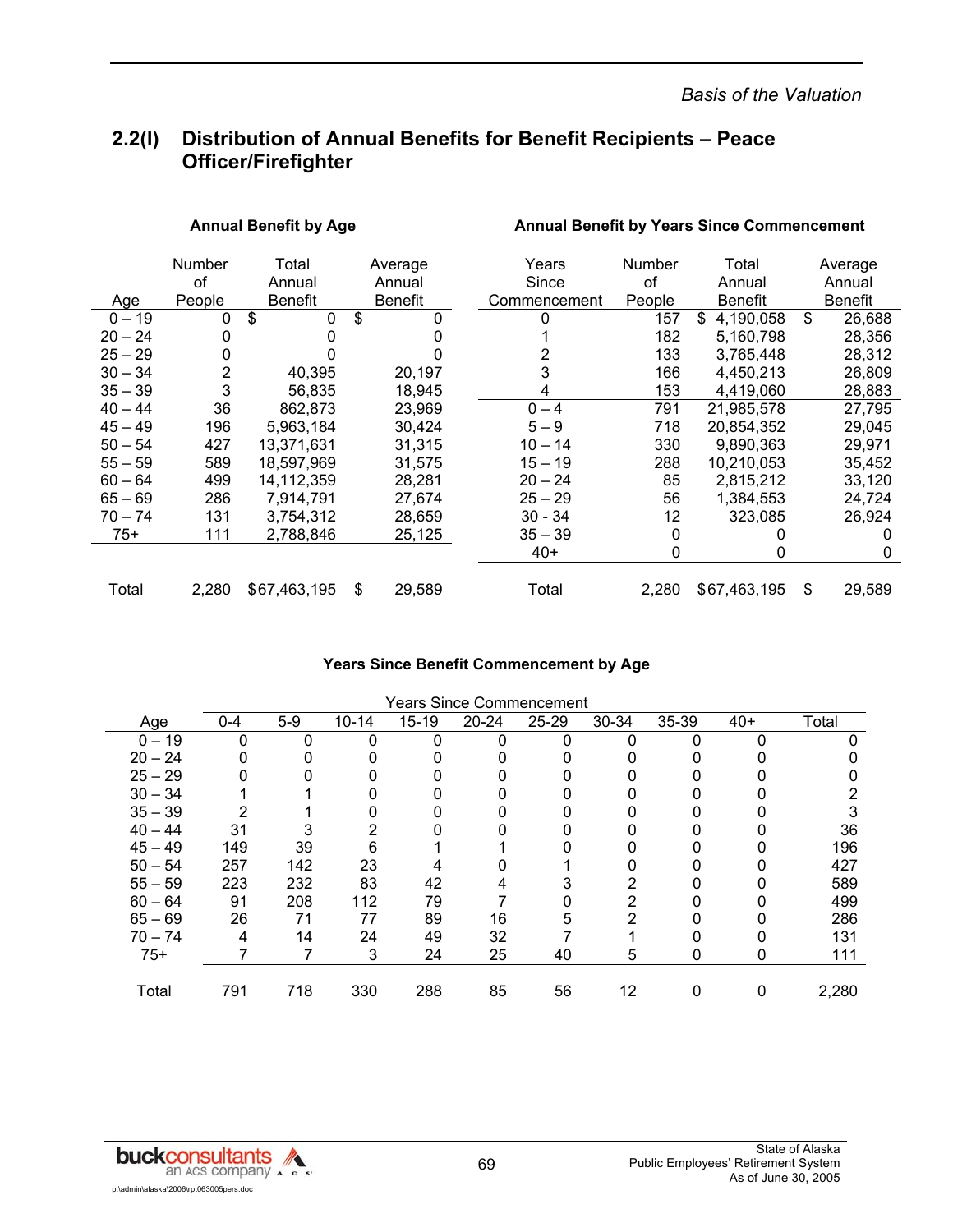## **2.2(m) Schedule of Benefit Recipients by Type of Benefit and Option Selected – Peace Officer/Firefighter**

| <b>Amount of</b> |                                       |       | <b>Number of</b>  |       | <b>Type of Benefit</b> |    | <b>Option Selected</b> |              |                |     |                |  |
|------------------|---------------------------------------|-------|-------------------|-------|------------------------|----|------------------------|--------------|----------------|-----|----------------|--|
|                  | <b>Monthly Benefit</b>                |       | <b>Recipients</b> |       | 2                      | 3  |                        | $\mathbf{2}$ | 3              | 4   | $5\phantom{1}$ |  |
| \$               | \$                                    | 300   | 37                | 23    | 14                     | 0  | 17                     | 9            | $\overline{2}$ |     | 8              |  |
|                  | 301<br>-                              | 600   | 123               | 89    | 31                     | 3  | 48                     | 36           | 17             | 9   | 13             |  |
|                  | 601                                   | 900   | 113               | 72    | 36                     | 5  | 68                     | 28           | 5              | 8   | 4              |  |
|                  | 901                                   | 1,200 | 144               | 109   | 31                     | 4  | 61                     | 31           | 21             | 8   | 23             |  |
|                  | 1,201<br>$\overline{\phantom{m}}$     | 1,500 | 147               | 119   | 22                     | 6  | 58                     | 38           | 16             | 19  | 16             |  |
|                  | 1,501<br>$\overline{\phantom{m}}$     | 1,800 | 141               | 111   | 19                     | 11 | 54                     | 35           | 23             | 15  | 14             |  |
|                  | 1,801<br>$\overline{\phantom{m}}$     | 2,100 | 186               | 142   | 25                     | 19 | 76                     | 69           | 18             | 13  | 10             |  |
|                  | 2,101<br>$\hspace{0.05cm}$            | 2,400 | 194               | 170   | 15                     | 9  | 54                     | 84           | 29             | 12  | 15             |  |
|                  | 2,401<br>$\overline{\phantom{m}}$     | 2,700 | 244               | 230   | 9                      | 5  | 52                     | 123          | 36             | 21  | 12             |  |
|                  | 2,701<br>$\overline{\phantom{m}}$     | 3,000 | 197               | 188   | 8                      |    | 43                     | 100          | 27             | 17  | 10             |  |
|                  | 3,001<br>$\qquad \qquad \blacksquare$ | 3,300 | 180               | 177   | 3                      | 0  | 35                     | 93           | 23             | 18  | 11             |  |
|                  | 3,301<br>$\qquad \qquad$              | 3,600 | 156               | 154   | 2                      |    | 37                     | 75           | 22             | 12  | 10             |  |
|                  | 3,601<br>$\overline{\phantom{m}}$     | 3,900 | 144               | 142   | 2                      |    | 22                     | 80           | 15             | 15  | 12             |  |
|                  | 3,901<br>$\hspace{0.05cm}$            | 4,200 | 89                | 86    | 3                      |    | 13                     | 54           | 10             |     | 5              |  |
|                  | Over \$4,200                          |       | 185               | 183   | 2                      |    | 41                     | 102          | 22             | 13  |                |  |
|                  | Totals                                |       | 2,280             | 1,995 | 222                    | 63 | 679                    | 957          | 286            | 188 | 170            |  |

#### **Type of Benefit Christian Coption Selected**

- *1.*
- *2.*
- *3.*
- *Normal retirement 1. Whole Life Annuity Survivor payment 2. 75% Joint and Contingent Annuity* 
	- *Disability 3. 50% Joint and Contingent Annuity*
	- *4. 66 2/3% Joint and Survivor Annuity*
	- *5. Level Income Option*

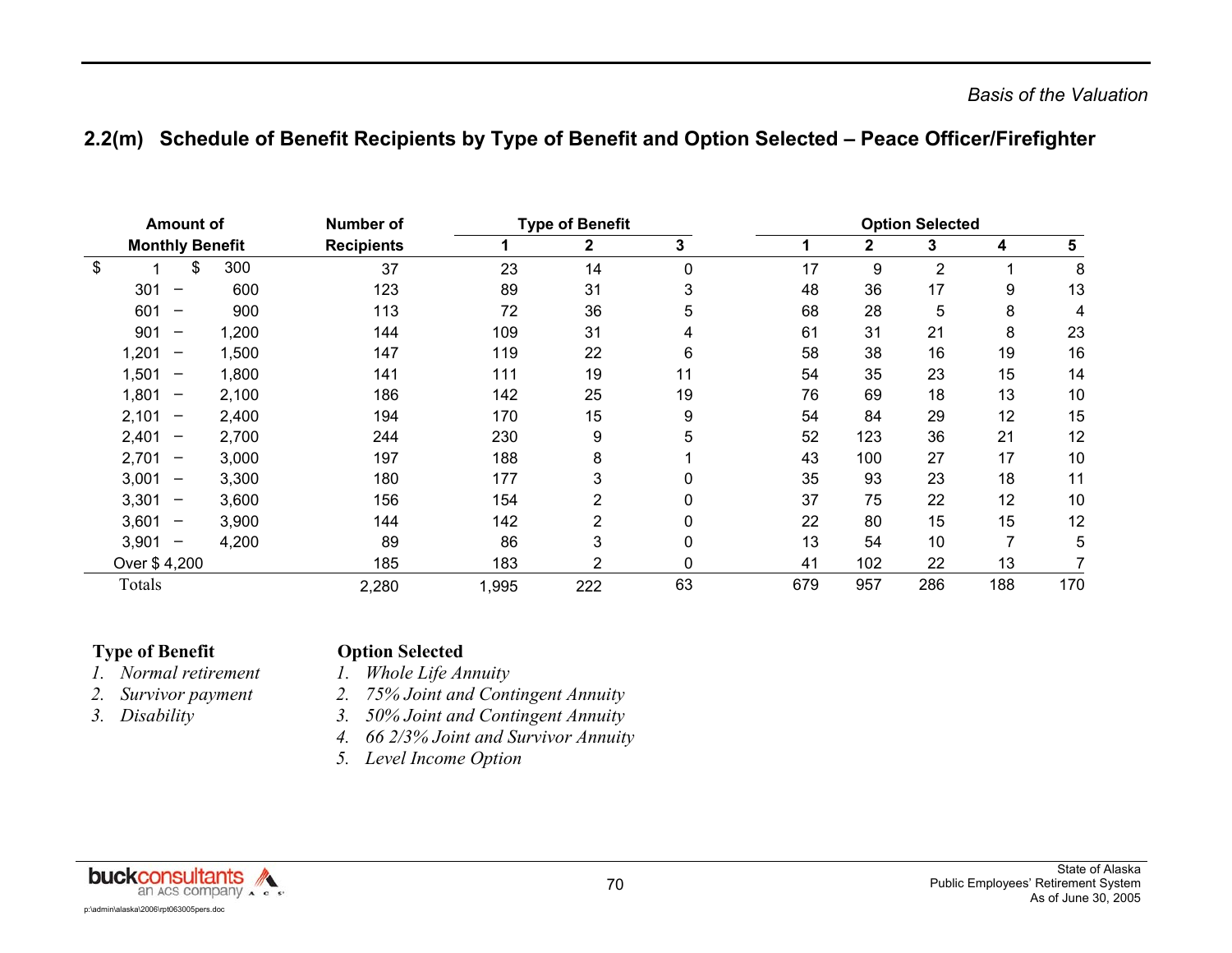*Basis of the Valuation* 

## **2.2(n) Distribution of Annual Benefits for Benefit Recipients** – **Others**

|           | Number | Total          | Average        | Years        | Number         | Total            | Average      |
|-----------|--------|----------------|----------------|--------------|----------------|------------------|--------------|
|           | οf     | Annual         | Annual         | Since        | of             | Annual           | Annual       |
| Age       | People | <b>Benefit</b> | <b>Benefit</b> | Commencement | People         | <b>Benefit</b>   | Benefit      |
| $0 - 19$  |        | \$<br>24,692   | \$<br>24,692   | O            | 1,352          | 23,864,565<br>\$ | \$<br>17,651 |
| $20 - 24$ | 0      |                |                |              | 1,346          | 22,173,131       | 16,473       |
| $25 - 29$ | 0      |                |                |              | 1,342          | 21,521,627       | 16,037       |
| $30 - 34$ | 4      | 46.998         | 11.750         |              | 1,166          | 18,492,149       | 15,859       |
| $35 - 39$ | 14     | 136.710        | 9.765          | 4            | 1,014          | 14,993,818       | 14,787       |
| $40 - 44$ | 48     | 557.583        | 11.616         | $0 - 4$      | 6,220          | 101,045,290      | 16,245       |
| $45 - 49$ | 166    | 2.382.952      | 14.355         | $5 - 9$      | 5.162          | 83,542,867       | 16,184       |
| $50 - 54$ | 1,237  | 18,914,707     | 15,291         | $10 - 14$    | 2,729          | 37,611,273       | 13,782       |
| $55 - 59$ | 3,956  | 69,629,313     | 17.601         | $15 - 19$    | 2,497          | 37,127,662       | 14,869       |
| $60 - 64$ | 4,197  | 67.828.191     | 16.161         | $20 - 24$    | 1,119          | 15,595,770       | 13,937       |
| $65 - 69$ | 3,238  | 46,456,156     | 14,347         | $25 - 29$    | 607            | 7,831,498        | 12,902       |
| $70 - 74$ | 2.427  | 35.038.263     | 14.437         | $30 - 34$    | 87             | 1,132,914        | 13,022       |
| $75+$     | 3,135  | 42,931,373     | 13,694         | $35 - 39$    | $\overline{2}$ | 59,664           | 29,832       |
|           |        |                |                | $40+$        | 0              | 0                | 0            |
|           |        |                |                |              |                |                  |              |
| Total     | 18,423 | \$283,946,938  | \$<br>15,413   | Total        | 18,423         | \$283,946,938    | \$<br>15,413 |

Annual Benefit by Age **Annual Benefit by Years Since Commencement** 

#### **Years Since Benefit Commencement by Age**

|  | <b>Years Since Commencement</b> |
|--|---------------------------------|
|  |                                 |

| Age       | 0-4   | $5-9$ | $10 - 14$ | $15 - 19$ | $20 - 24$ | $25 - 29$ | 30-34 | 35-39 | $40+$ | Total  |
|-----------|-------|-------|-----------|-----------|-----------|-----------|-------|-------|-------|--------|
| $0 - 19$  |       |       | 0         | 0         |           |           |       |       | O     |        |
| $20 - 24$ |       |       |           |           |           |           |       |       |       |        |
| $25 - 29$ |       |       |           |           |           |           |       |       |       |        |
| $30 - 34$ |       |       |           |           |           |           |       |       |       |        |
| $35 - 39$ | 8     |       |           |           |           |           |       |       |       | 14     |
| $40 - 44$ | 22    | 16    | 8         |           |           |           |       |       |       | 48     |
| $45 - 49$ | 97    | 45    | 15        |           |           |           |       |       |       | 166    |
| $50 - 54$ | 1,023 | 144   | 45        | 22        | 3         |           |       |       | Ω     | 1,237  |
| $55 - 59$ | 2,766 | 1,136 | 28        | 14        |           | 5         |       |       |       | 3,956  |
| $60 - 64$ | 1,395 | 2.044 | 636       | 101       | 11        | 10        |       |       |       | 4,197  |
| $65 - 69$ | 563   | 1,004 | 991       | 644       | 22        | 10        |       |       |       | 3,238  |
| $70 - 74$ | 194   | 553   | 582       | 857       | 216       | 18        | 5     |       | 0     | 2,427  |
| $75+$     | 147   | 216   | 423       | 849       | 858       | 564       | 78    | 0     | 0     | 3,135  |
|           |       |       |           |           |           |           |       |       |       |        |
| Total     | 6,220 | 5,162 | 2,729     | 2,497     | 1,119     | 607       | 87    | 2     | 0     | 18,423 |
|           |       |       |           |           |           |           |       |       |       |        |

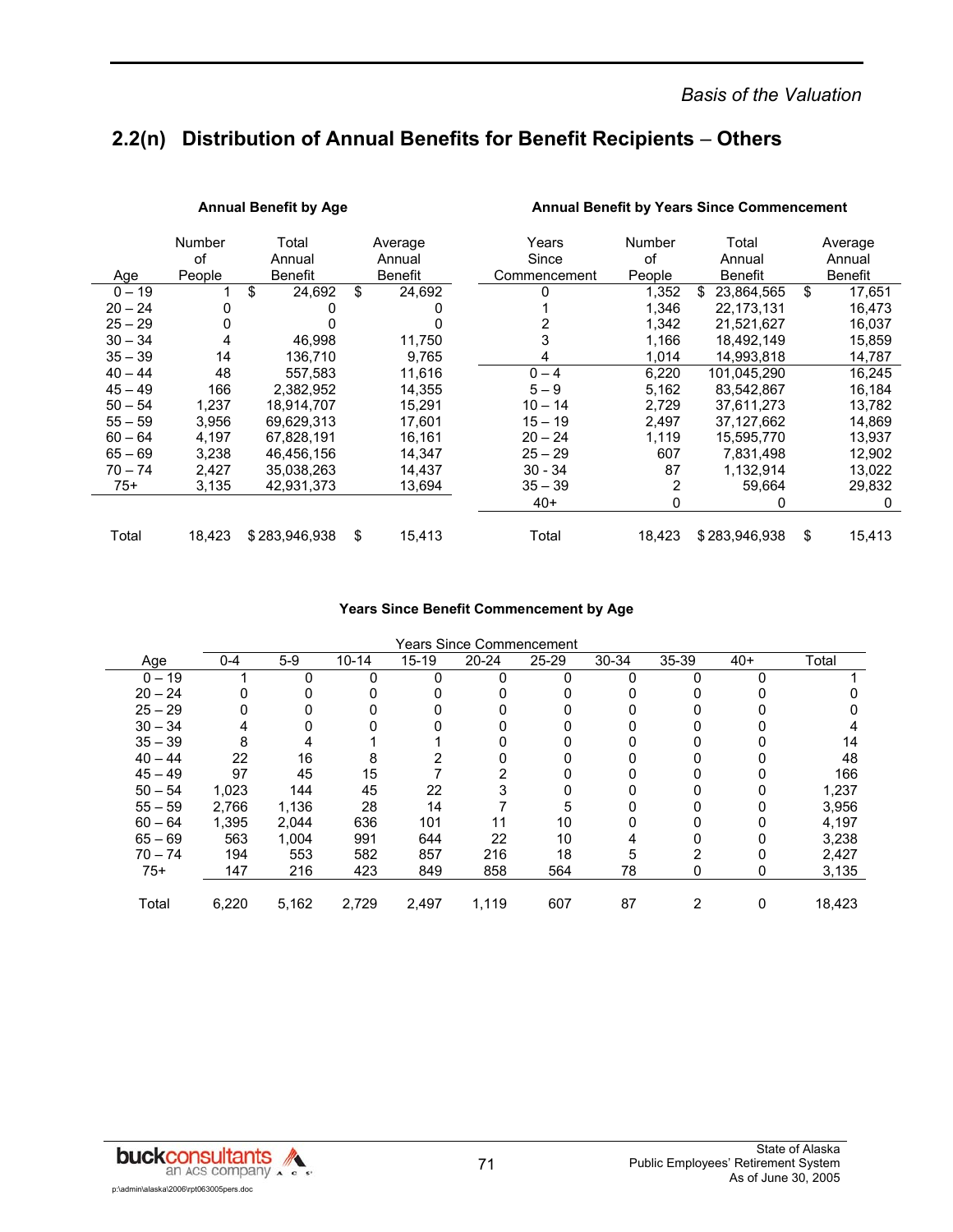|  |  | 2.2(o) Schedule of Benefit Recipients by Type of Benefit and Option Selected - Others |  |
|--|--|---------------------------------------------------------------------------------------|--|
|--|--|---------------------------------------------------------------------------------------|--|

| Amount of |                                       | Number of |                   | <b>Type of Benefit</b> |                |     |       | <b>Option Selected</b> |       |       |       |
|-----------|---------------------------------------|-----------|-------------------|------------------------|----------------|-----|-------|------------------------|-------|-------|-------|
|           | <b>Monthly Benefit</b>                |           | <b>Recipients</b> |                        | 2              | 3   | 1     | 2                      | 3     | 4     | 5     |
| \$        | \$                                    | 300       | 1,884             | 1,531                  | 341            | 12  | 839   | 396                    | 257   | 83    | 309   |
|           | 301<br>$\qquad \qquad$                | 600       | 3,540             | 3,081                  | 409            | 50  | 1,688 | 849                    | 538   | 213   | 252   |
|           | 601<br>$\qquad \qquad \blacksquare$   | 900       | 2,952             | 2,593                  | 310            | 49  | 1,391 | 722                    | 419   | 221   | 199   |
|           | 901<br>$\qquad \qquad \blacksquare$   | 1,200     | 2,441             | 2,181                  | 210            | 50  | 1,092 | 640                    | 364   | 174   | 171   |
|           | 1,201<br>$\qquad \qquad \blacksquare$ | 1,500     | 1,770             | 1,567                  | 142            | 61  | 720   | 499                    | 273   | 104   | 174   |
|           | 1,501<br>$\overline{\phantom{m}}$     | 1,800     | 1,450             | 1,320                  | 84             | 46  | 533   | 431                    | 236   | 125   | 125   |
|           | 1,801<br>$\overline{\phantom{m}}$     | 2,100     | 1,094             | 1,001                  | 45             | 48  | 391   | 363                    | 169   | 75    | 96    |
|           | 2,101<br>$\overline{\phantom{m}}$     | 2,400     | 796               | 746                    | 29             | 21  | 267   | 255                    | 137   | 62    | 75    |
|           | 2,401<br>$\qquad \qquad \blacksquare$ | 2,700     | 626               | 594                    | 22             | 10  | 209   | 210                    | 108   | 43    | 56    |
|           | 2,701<br>$\overline{\phantom{0}}$     | 3,000     | 512               | 491                    | 15             | 6   | 147   | 190                    | 95    | 42    | 38    |
|           | 3,001<br>$\qquad \qquad \blacksquare$ | 3,300     | 353               | 342                    | 5              | 6   | 116   | 122                    | 52    | 31    | 32    |
|           | 3,301<br>$\qquad \qquad \blacksquare$ | 3,600     | 290               | 283                    | 3              | 4   | 82    | 129                    | 44    | 16    | 19    |
|           | 3,601<br>$\overline{\phantom{m}}$     | 3,900     | 199               | 196                    | 2              |     | 52    | 90                     | 32    | 16    | 9     |
|           | 3,901<br>$\overline{\phantom{m}}$     | 4,200     | 154               | 153                    |                | 0   | 37    | 73                     | 26    | 11    |       |
|           | Over \$4,200                          |           | 362               | 359                    | $\overline{2}$ |     | 105   | 146                    | 56    | 33    | 22    |
|           | Totals                                |           | 18,423            | 16,438                 | 1,620          | 365 | 7,669 | 5,115                  | 2,806 | 1,249 | 1,584 |

#### **Type of Benefit Change Option Selected**

- *1. Normal retirement 1. Whole Life Annuity*
- 
- 
- *2. Survivor payment 2. 75% Joint and Contingent Annuity*
- *3. Disability 3. 50% Joint and Contingent Annuity* 
	- *4. 66 2/3% Joint and Survivor Annuity*
	- *5. Level Income Option*

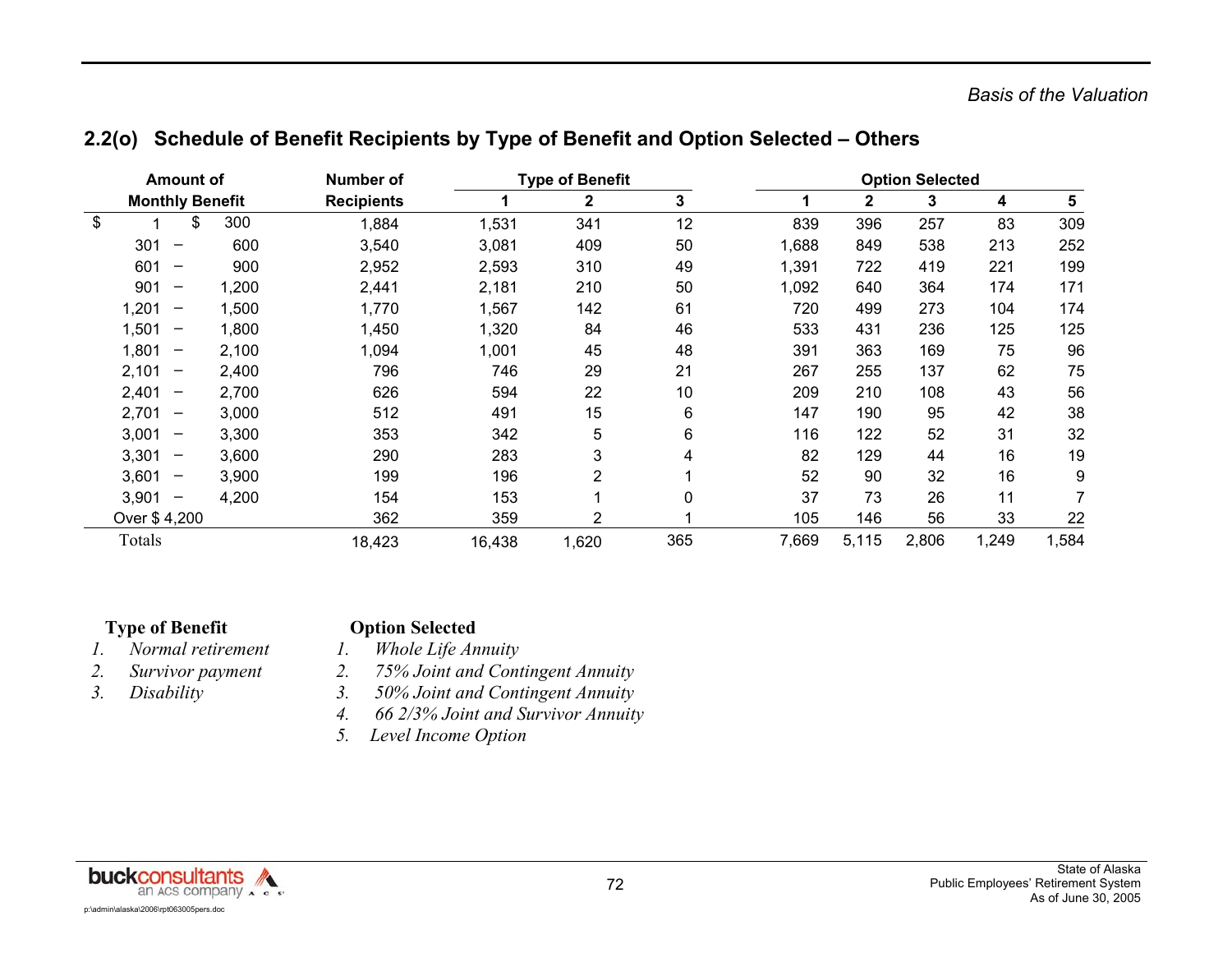|                      |                  | <b>Added to Rolls</b>           |                  | <b>Removed from Rolls</b>       | <b>Rolls - End of Year</b> |                           | <b>Percent</b>                                  |                                     |  |
|----------------------|------------------|---------------------------------|------------------|---------------------------------|----------------------------|---------------------------|-------------------------------------------------|-------------------------------------|--|
| Year<br><b>Ended</b> | No. <sup>7</sup> | Annual<br>Benefits <sup>7</sup> | No. <sup>7</sup> | Annual<br>Benefits <sup>7</sup> | No.                        | Annual<br><b>Benefits</b> | Increase in<br><b>Annual</b><br><b>Benefits</b> | Average<br>Annual<br><b>Benefit</b> |  |
| June 30, 2005        | 145              | \$3,904,737                     | 5                | \$3,332,357                     |                            | 2,280 \$ 67,463,195       | 0.9%                                            | \$29,589                            |  |
| June 30, 2004        | 174              | 6,388,270                       | 25               | 904,310                         | 2,140                      | 66,890,815                | 8.9%                                            | 31,257                              |  |
| June 30, 2003        | 143              | 4,923,581                       | 21               | 802,499                         | 1,991                      | 61,406,855                | 7.2%                                            | 30,842                              |  |
| June 30, 2002        | 157              | 6,155,365                       | 19               | 744,917                         | 1,869                      | 57,285,773                | 10.4%                                           | 30,650                              |  |
| June 30, 2001        | 328              | 12,637,854                      | 75               | 2,889,753                       | 1,731                      | 51,875,325                | 23.1%                                           | 29,968                              |  |
| June 30, 1999        | 163              | 4,761,117                       | 8                | 233,673                         | 1,478                      | 42, 127, 224              | 12.0%                                           | 28,503                              |  |
| June 30, 1998        | 195              | 6,096,918                       | $\overline{2}$   | 62,532                          | 1,323                      | 37,599,780                | 19.1%                                           | 28,420                              |  |
| June 30, 1997        | 161              | $6,672,261^8$                   | 9                | $372,984^8$                     | 1,130                      | 31,565,394                | 24.9%                                           | 27,934                              |  |
| June 30, 1996        | 88               | 2,217,256                       | $\overline{2}$   | 50,392                          | 978                        | 25,266,117                | 9.4%                                            | 25,834                              |  |
| June 30, 1995        | 95               | 2,697,924                       | 3                | 85,198                          | 892                        | 23,099,253                | 12.8%                                           | 25,896                              |  |

## **2.2(p) Schedule of Benefit Recipients Added to and Removed from Rolls – Peace Officer/Firefighter**

*<sup>8</sup> Includes additional benefits to current retirees from a one time retroactive ad hoc Post-Retirement Pension Adjustment* 



*<sup>7</sup> Numbers are estimated, and include other internal transfers.*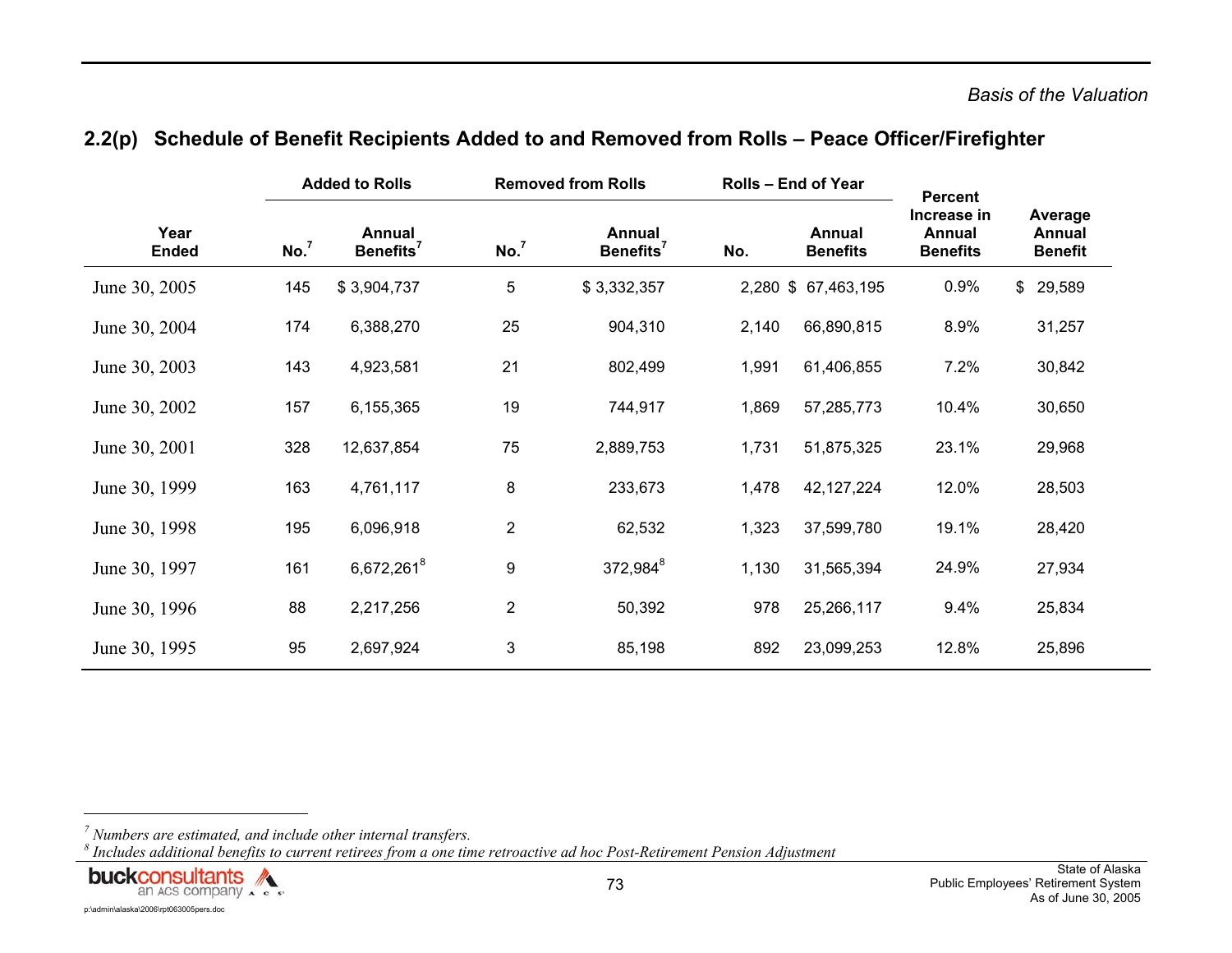|                      |                  | <b>Added to Rolls</b>                  |                  | <b>Removed from Rolls</b>              |        | <b>Rolls - End of Year</b> | <b>Percent</b>                           |               |                                     |
|----------------------|------------------|----------------------------------------|------------------|----------------------------------------|--------|----------------------------|------------------------------------------|---------------|-------------------------------------|
| Year<br><b>Ended</b> | No. <sup>9</sup> | Annual<br><b>Benefits</b> <sup>9</sup> | No. <sup>9</sup> | Annual<br><b>Benefits</b> <sup>9</sup> | No.    | Annual<br><b>Benefits</b>  | Increase in<br>Annual<br><b>Benefits</b> |               | Average<br>Annual<br><b>Benefit</b> |
| June 30, 2005        | 1,287            | \$22,966,842                           | 296              | \$<br>17,019,851                       | 18,423 | \$283,946,938              | 2.1%                                     | $\mathcal{S}$ | 15,413                              |
| June 30, 2004        | 1,346            | 27,617,383                             | 354              | 6,823,010                              | 17,432 | 277,999,947                | 8.1%                                     |               | 15,948                              |
| June 30, 2003        | 1,445            | 27,802,265                             | 351              | 6,507,821                              | 16,440 | 257,205,574                | $9.0\%$                                  |               | 15,645                              |
| June 30, 2002        | 1,135            | 27,484,388                             | 332              | 8,039,486                              | 15,346 | 235,911,130                | 9.0%                                     |               | 15,373                              |
| June 30, 2001        | 2,342            | 46,880,694                             | 506              | 10,128,792                             | 14,543 | 216,466,228                | 20.5%                                    |               | 15,071                              |
| June 30, 1999        | 1,053            | 19,402,623                             | 124              | 2,284,829                              | 12,707 | 179,714,326                | 10.5%                                    |               | 14,143                              |
| June 30, 1998        | 1,219            | 25,116,364                             | 113              | 2,328,260                              | 11,778 | 162,596,532                | 16.3%                                    |               | 13,805                              |
| June 30, 1997        | 830              | 23,255,08110                           | 101              | 2,829,83510                            | 10,672 | 139,808,955                | 7.2%                                     |               | 13,100                              |
| June 30, 1996        | 702              | 8,803,872                              | 40               | 501,645                                | 9,943  | 119,383,182                | 7.5%                                     |               | 12,007                              |
| June 30, 1995        | 561              | 8,327,484                              | 123              | 850,316                                | 9,281  | 111,080,955                | 7.2%                                     |               | 11,969                              |

### **2.2(q) Schedule of Benefit Recipients Added to and Removed from Rolls – Others**

*9 Numbers are estimated, and include other internal transfers.* 

*10 Includes additional benefits to current retirees from a one-time retroactive ad hoc Post-Retirement Pension Adjustment.* 

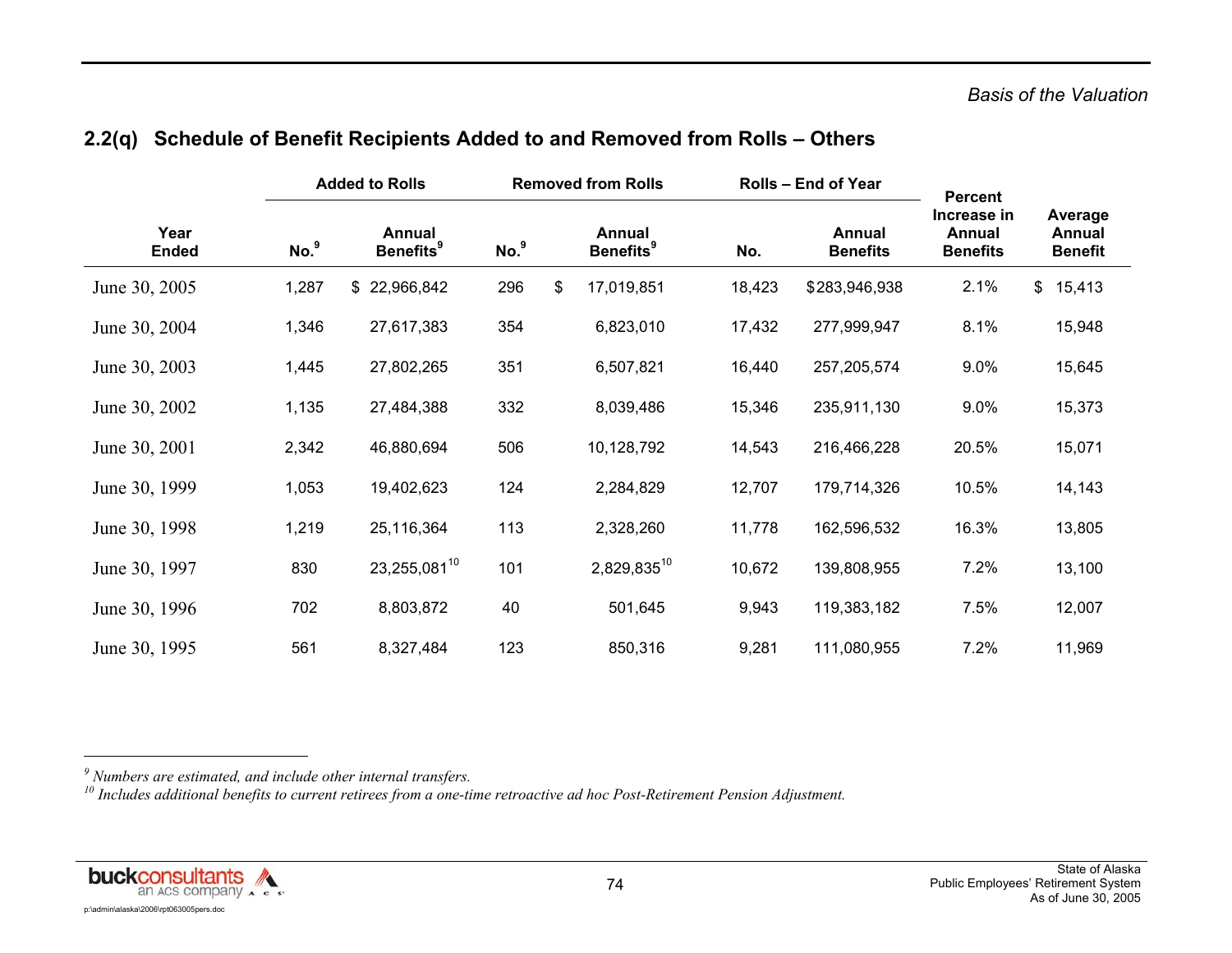### *Basis of the Valuation*

## **2.3 Summary of Actuarial Assumptions, Methods and Procedures**

The demographic and non-health economic assumptions used in the June 30, 2005 valuation are described below. Unless noted otherwise, these assumptions were recommended by Mercer Human Resource Consulting and were adopted at the Fall 2000 PERS Board Meeting. These assumptions were the result of an experience study performed in the Fall of 2000. For this valuation, Buck is recommending changes to the assumptions and methods used to value medical benefit liabilities. The funding method used in this valuation was adopted June 30, 1985 and last reviewed by the Board in January 2003. The asset smoothing method used to determine valuation assets was changed effective June 30, 2002.

Benefits valued are those delineated in Alaska State statutes as of the valuation date. Changes in State statutes effective after the valuation date are not taken into consideration in setting the assumptions and methods.

#### **Valuation of Liabilities**

#### **(A) Actuarial Method** – Projected Unit Credit

Liabilities and contributions shown in the report are computed using the Projected Unit Credit method of funding. The initial unfunded accrued liability and future gains/losses are amortized over a 25-year fixed period as a level percentage of pay based on a 4.25% payroll growth assumption. The payroll growth assumption will be reviewed next year to reflect plan changes that become effective after the valuation date. However, in keeping with GASB requirements, the net amortization period for all gains and losses will not exceed 30 years.

The objective under this method is to fund each participant's benefits under the plan as they accrue. Thus, each participant's total pension projected to retirement with salary scale is broken down into units, each associated with a year of past or future service. The principle underlying the method is that each unit is funded in the year for which it is credited. Typically, when the method is introduced there will be an initial liability for benefits credited for service prior to the date, and to the extent that this liability is not covered by assets of the plan there is an unfunded liability to be funded over a chosen period in accordance with an amortization schedule.

An Accrued Liability is calculated at the valuation date as the present value of benefits credited with respect to service to that date.

The Unfunded Liability at the valuation date is the excess of the accrued liability over the assets of the plan. The annual payment to be made over a stipulated number of years to amortize the unfunded liability is the Past Service Cost.

The Normal Cost is the present value of those benefits which are expected to be credited with respect to service during the year beginning on the valuation date.

Under this method, differences between the actual experience and that assumed in the determination of costs and liabilities will emerge as adjustments in the unfunded liability, subject to amortization.

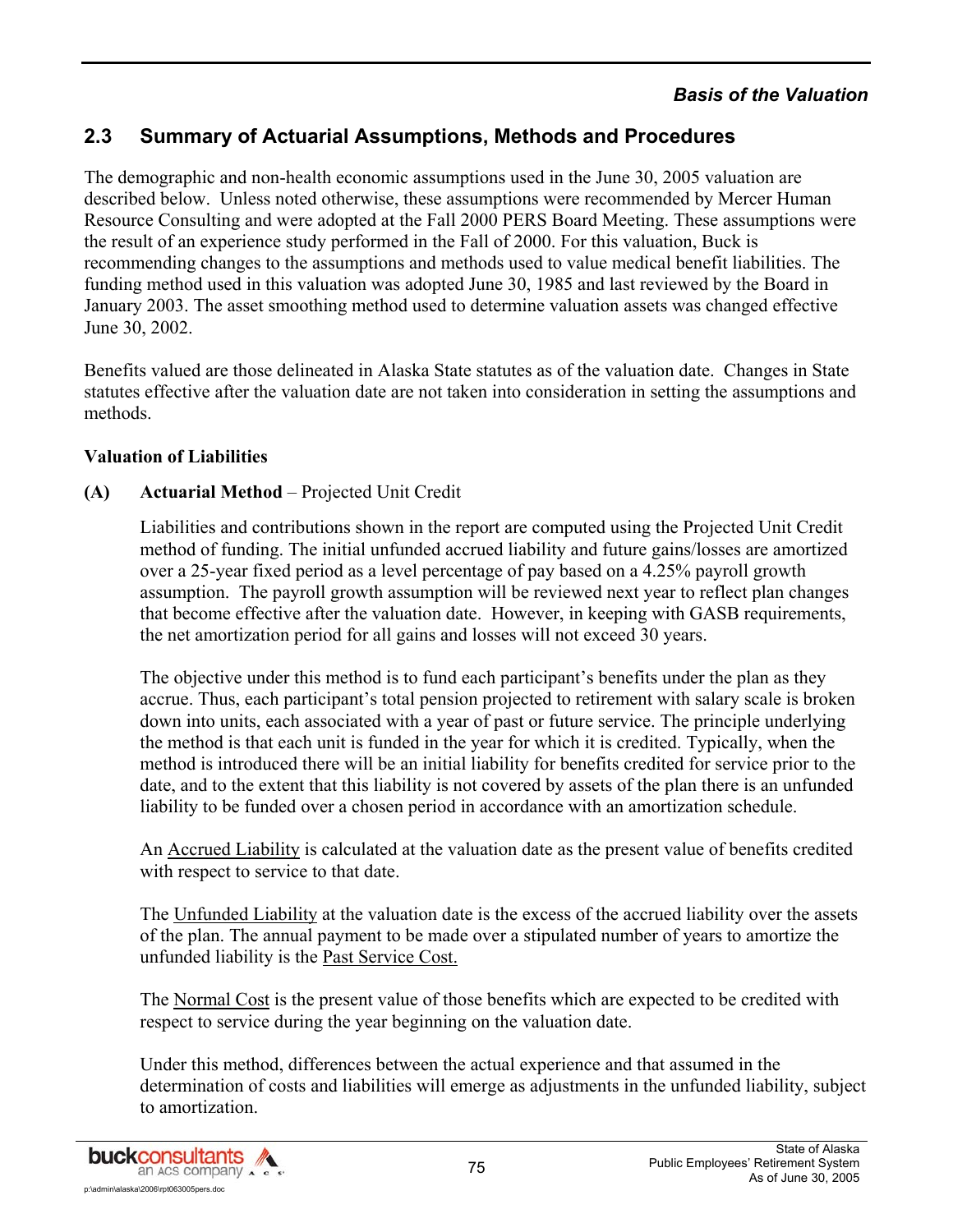## **(B) Actuarial Assumptions**

| <b>Investment Return / Discount Rate</b> | 8.25% per year, compounded annually, net of expenses.                                                                                                                                                                                                                                                                                                                                                                                   |
|------------------------------------------|-----------------------------------------------------------------------------------------------------------------------------------------------------------------------------------------------------------------------------------------------------------------------------------------------------------------------------------------------------------------------------------------------------------------------------------------|
| <b>Salary Scale</b>                      | Inflation $-3.5%$ per year                                                                                                                                                                                                                                                                                                                                                                                                              |
|                                          | Peace Officer/Firefighter:<br>Merit (first 5 years of employment) $-1.5\%$ per year.<br>Productivity $-1.0\%$ per year                                                                                                                                                                                                                                                                                                                  |
|                                          | Others:<br>Merit (first 10 years of employment) $-1.5\%$ per year.<br>Productivity $-0.5\%$ per year                                                                                                                                                                                                                                                                                                                                    |
| <b>Total Inflation</b>                   | Total inflation as measured by the Consumer Price Index for<br>urban and clerical workers for Anchorage is assumed to<br>increase 3.5% annually.                                                                                                                                                                                                                                                                                        |
| Mortality                                | 1994 Group Annuity Mortality Basic Table for males and<br>females, 1994 Base Year. Deaths are assumed to be<br>occupational 85% of the time for Peace Officer/Firefighter,<br>35% of the time for Others.                                                                                                                                                                                                                               |
| <b>Total Turnover</b>                    | Based upon the 1997-99 actual withdrawal experience. (See<br>Table 1).                                                                                                                                                                                                                                                                                                                                                                  |
| Disability                               | Incidence rates based upon the 1991-95 actual experience, in<br>accordance with Table 2. Post-disability mortality in<br>accordance with the 1974 Pension Benefit Guaranty<br>Corporation Disability Mortality Table to reflect mortality of<br>those receiving disability benefits under Social Security.<br>Disabilities are assumed to be occupational 85% of the time<br>for Peace Officer/Firefighter, 35% of the time for Others. |
| Retirement                               | Retirement rates based upon the 1997-99 actual experience in<br>accordance with Table 3. Deferred vested members are<br>assumed to retire at their earliest retirement date.                                                                                                                                                                                                                                                            |
| Spouse's Age                             | Wives are assumed to be four years younger than husbands.                                                                                                                                                                                                                                                                                                                                                                               |
| Dependent Children                       | Benefits to dependent children have been valued assuming<br>members who are married have one dependent child.                                                                                                                                                                                                                                                                                                                           |
| <b>Contribution Refunds</b>              | 100% of those terminating after age 35 who are vested will<br>leave their contributions in the fund and thereby retain their<br>deferred vested benefit. All others who terminate are assumed<br>to have their contributions refunded.                                                                                                                                                                                                  |

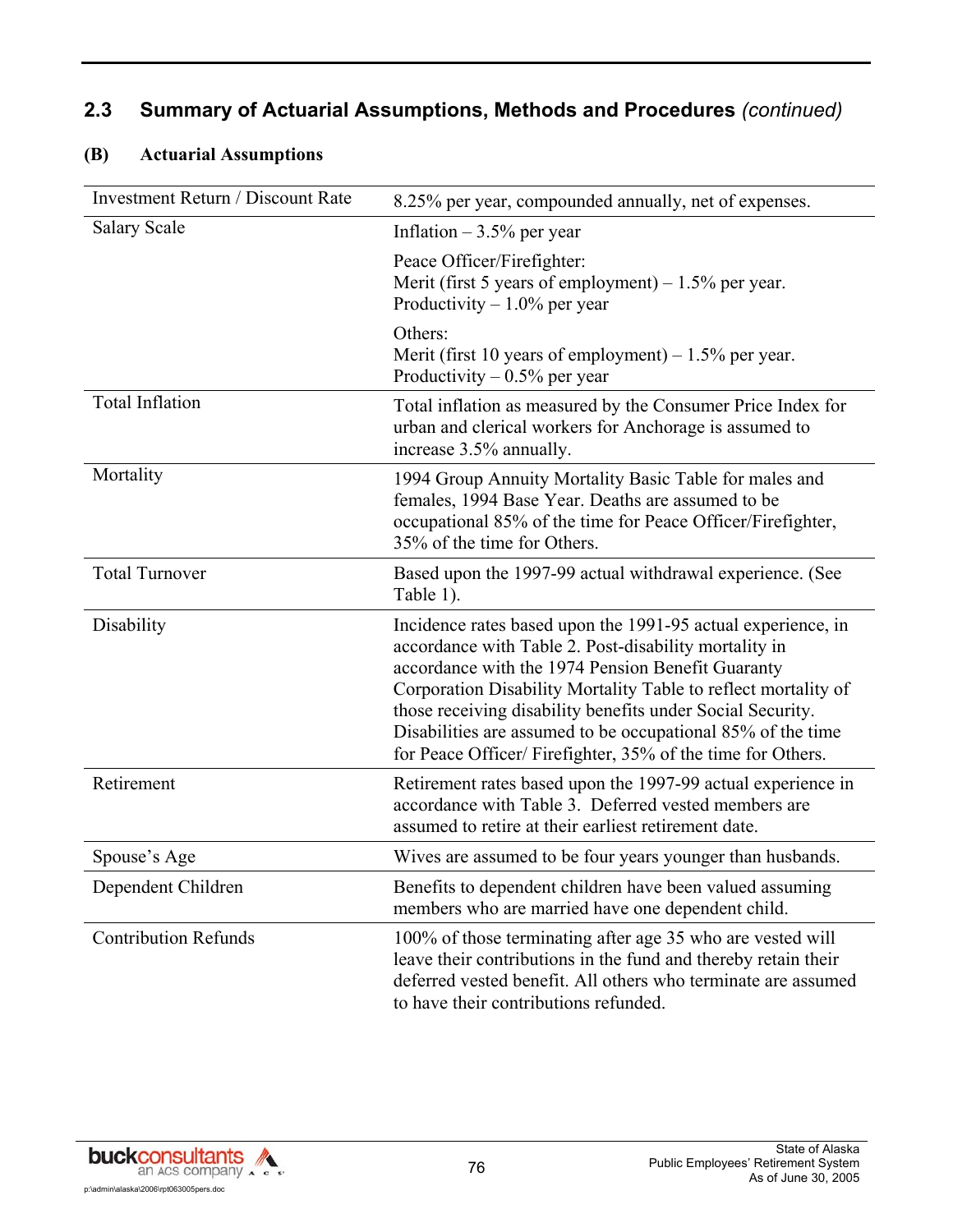| <b>COLA</b>                        | Of those benefit recipients who are eligible for the COLA,<br>68% are assumed to remain in Alaska and receive the COLA<br>50% and 75% of assumed inflation, or 1.75% and 2.625% |                            |                                                                                                                             |           |          |  |  |
|------------------------------------|---------------------------------------------------------------------------------------------------------------------------------------------------------------------------------|----------------------------|-----------------------------------------------------------------------------------------------------------------------------|-----------|----------|--|--|
| Post-Retirement Pension Adjustment | statute.                                                                                                                                                                        |                            | respectively, is valued for the annual automatic Post-<br>Retirement Pension Adjustment (PRPA) as specified in the          |           |          |  |  |
| Expenses                           |                                                                                                                                                                                 |                            | Expenses are covered in the investment return assumption.                                                                   |           |          |  |  |
| Part-Time Status                   |                                                                                                                                                                                 | credited service per year. | Part-time employees are assumed to earn 0.600 years of                                                                      |           |          |  |  |
| Per Capita Claims Cost             | are shown below:                                                                                                                                                                |                            | Sample claims cost rates for FY06 medical and prescription                                                                  |           |          |  |  |
|                                    |                                                                                                                                                                                 | <b>Medical</b>             |                                                                                                                             | <b>Rx</b> |          |  |  |
|                                    |                                                                                                                                                                                 | Total                      | Medicare                                                                                                                    | Total     | Medicare |  |  |
|                                    | Age 65                                                                                                                                                                          | \$8,328                    | \$6,821                                                                                                                     | \$1,936   | $$414*$  |  |  |
|                                    | until then.                                                                                                                                                                     |                            | *Represents FY06 value of Medicare Part D subsidy. Rate is<br>not applied until January 1, 2006 as subsidy is not available |           |          |  |  |
| <b>Health Cost Trend</b>           |                                                                                                                                                                                 |                            | <b>Medical</b>                                                                                                              | <b>Rx</b> |          |  |  |
|                                    |                                                                                                                                                                                 | <b>FY06</b>                | 9.5%                                                                                                                        | 14%       |          |  |  |
|                                    |                                                                                                                                                                                 | <b>FY07</b>                | $9.0\%$                                                                                                                     | 13%       |          |  |  |
|                                    |                                                                                                                                                                                 | <b>FY08</b>                | 8.5%                                                                                                                        | 12%       |          |  |  |
|                                    |                                                                                                                                                                                 | <b>FY09</b>                | 8.0%                                                                                                                        | 11%       |          |  |  |
|                                    |                                                                                                                                                                                 | <b>FY10</b>                | 7.5%                                                                                                                        | 10%       |          |  |  |
|                                    |                                                                                                                                                                                 | <b>FY11</b>                | 7.0%                                                                                                                        | 9%        |          |  |  |
|                                    |                                                                                                                                                                                 | <b>FY12</b>                | 6.5%                                                                                                                        | 8%        |          |  |  |
|                                    |                                                                                                                                                                                 | <b>FY13</b>                | 6.0%                                                                                                                        | 7%        |          |  |  |
|                                    |                                                                                                                                                                                 | <b>FY14</b>                | 5.5%                                                                                                                        | 6%        |          |  |  |
|                                    |                                                                                                                                                                                 | <b>FY15</b>                | 5.0%                                                                                                                        | $5\%$     |          |  |  |
|                                    |                                                                                                                                                                                 | FY16 and later             | 5.0%                                                                                                                        | 5%        |          |  |  |

**(B) Actuarial Assumptions** 

Note, graded Health Cost Trend Rates were reinitialized for the June 30, 2005 valuation such that FY05 trend used in the June 30, 2004 valuation (9.5% for Medical and 14% for Rx) is assumed for FY06 in the current valuation. FY06 trend used in the prior valuation (9.0% for Medical and 13% for Rx) is assumed for FY07 in the current valuation, and so on. This conservative adjustment addresses concerns regarding claim costs and past trend rates derived from analysis of aggregate claim data versus potential results obtained if data disaggregated into pre-Medicare, Medicare A &B and Medicare B only categories were available.

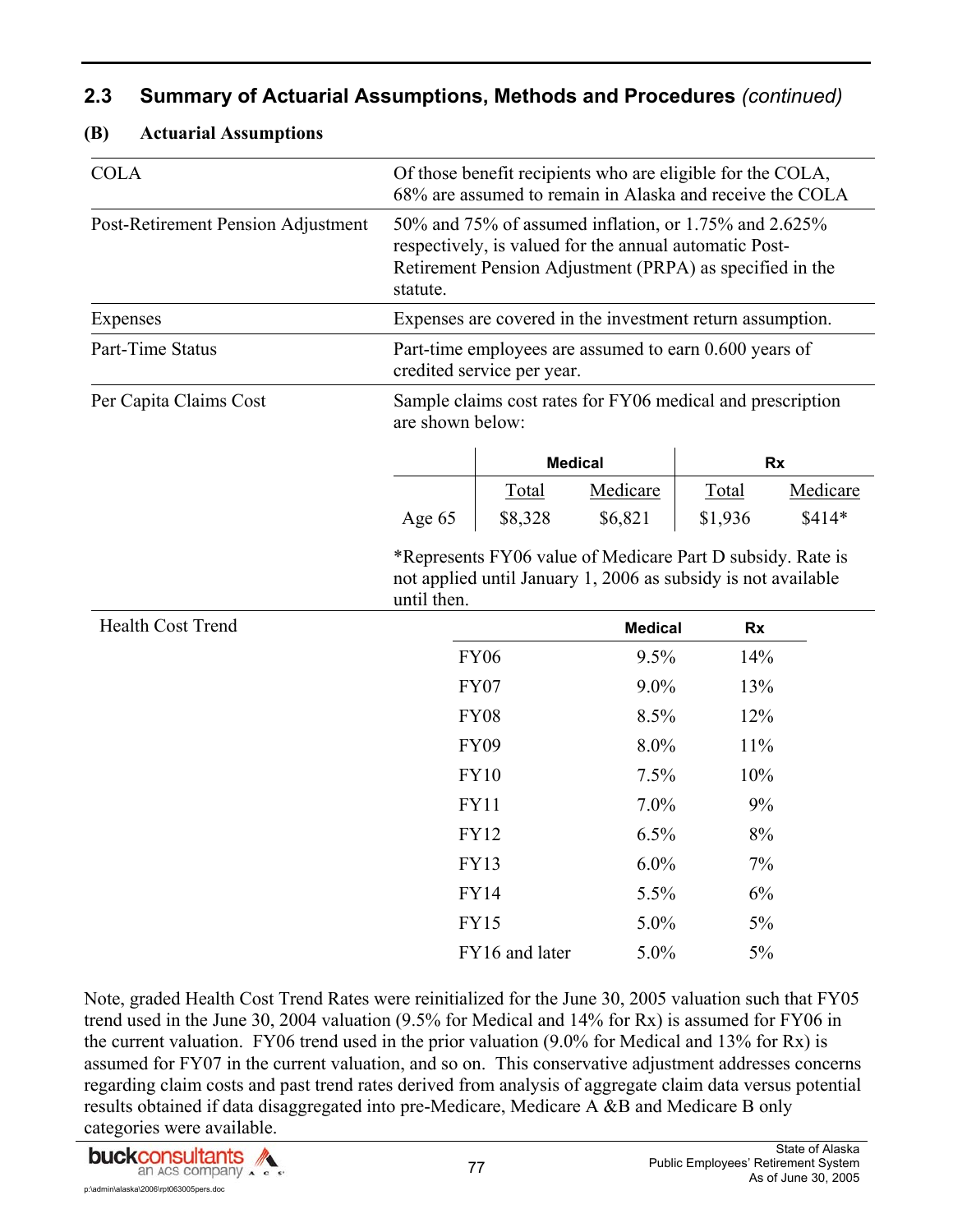| <b>Aging Factors</b>                                        | <u>Age</u>                  | Medical      | Rx                                                                                                                                                                                                                                                                                                                                                                                            |
|-------------------------------------------------------------|-----------------------------|--------------|-----------------------------------------------------------------------------------------------------------------------------------------------------------------------------------------------------------------------------------------------------------------------------------------------------------------------------------------------------------------------------------------------|
|                                                             | $0 - 44$<br>$45 - 54$       | 2.0%<br>2.5% | 4.5%<br>3.5%                                                                                                                                                                                                                                                                                                                                                                                  |
|                                                             | 55-64                       | 3.5%         | $3.0\%$                                                                                                                                                                                                                                                                                                                                                                                       |
|                                                             | 65-74                       | 4.0%         | 1.5%                                                                                                                                                                                                                                                                                                                                                                                          |
|                                                             | 75-84                       | 1.5%         | 0.5%                                                                                                                                                                                                                                                                                                                                                                                          |
|                                                             | $85+$                       | 0.5%         | $0.0\%$                                                                                                                                                                                                                                                                                                                                                                                       |
| <b>Retired Member Contributions</b><br>for Medical Benefits | for calendar 2005 and 2006. |              | Currently contributions are required for PERS<br>members who are under age 60 and have less than 30<br>years of service (25 for Peace Officer/Firefighter).<br>Eligible Tier 1 members are exempt from contribution<br>requirements. An annual contribution of \$10,356 for<br>FY06 is assumed to be paid for those required, equal<br>to the annualized average of \$850 and \$876 per month |
| <b>Trend Rate for Retired Member</b>                        | <b>FY06</b>                 | 6.9%         |                                                                                                                                                                                                                                                                                                                                                                                               |
| <b>Medical Contributions</b>                                | <b>FY07</b>                 | 10.2%        |                                                                                                                                                                                                                                                                                                                                                                                               |
|                                                             | <b>FY08</b>                 | 9.6%         |                                                                                                                                                                                                                                                                                                                                                                                               |
|                                                             | <b>FY09</b>                 | 8.9%         |                                                                                                                                                                                                                                                                                                                                                                                               |
|                                                             | <b>FY10</b>                 | 8.3%         |                                                                                                                                                                                                                                                                                                                                                                                               |
|                                                             | <b>FY11</b>                 | 7.6%         |                                                                                                                                                                                                                                                                                                                                                                                               |
|                                                             | <b>FY12</b>                 | 7.0%         |                                                                                                                                                                                                                                                                                                                                                                                               |
|                                                             | <b>FY13</b>                 | 6.3%         |                                                                                                                                                                                                                                                                                                                                                                                               |
|                                                             | <b>FY14</b>                 | 5.7%         |                                                                                                                                                                                                                                                                                                                                                                                               |
|                                                             | <b>FY15</b>                 | 5.0%         |                                                                                                                                                                                                                                                                                                                                                                                               |
|                                                             | FY16 and later              | 5.0%         |                                                                                                                                                                                                                                                                                                                                                                                               |

#### **(B) Actuarial Assumptions**

Note, graded Trend Rates for Retired Member Medical Contributions were reinitialized for the June 30, 2005 valuation such that FY05 trend of 6.9% used in the June 30, 2004 valuation is assumed for FY06 in the current valuation. FY06 trend of 10.2% used in the prior valuation is assumed for FY07 in the current valuation, and so on. This conservative adjustment addresses concerns described above regarding aggregated claims data and also better reflects recent Retired Member Medical Contribution increases.

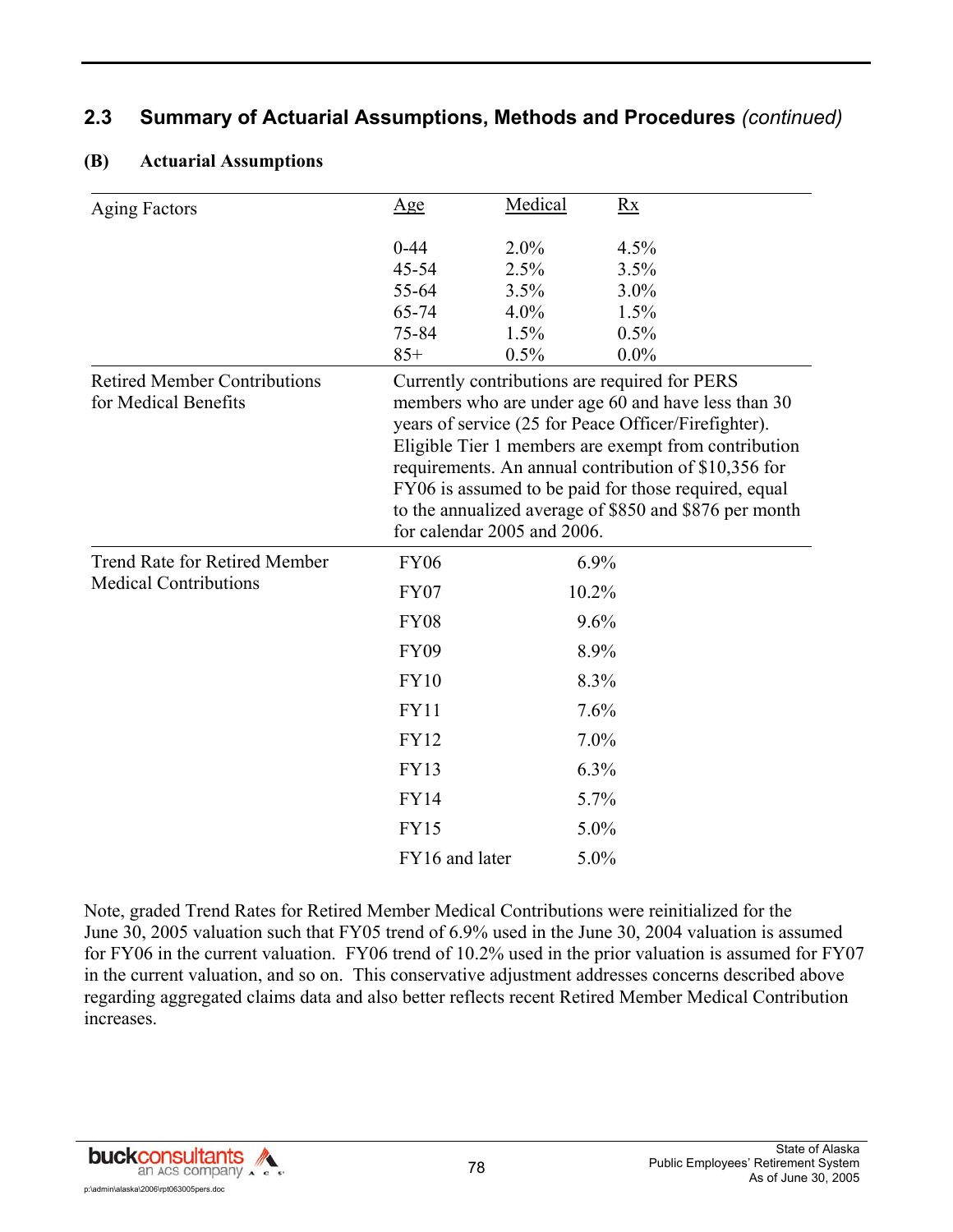#### **(C) Valuation of Assets**

Effective June 30, 2002, the asset valuation method recognizes 20% of the investment gain or loss in each of the current and preceding four years. This method will be phased in over the next five years. All assets are valued at market value. Assets are accounted for on an accrued basis and are taken directly from financial statements audited by KPMG LLP. Valuation assets are constrained to a range of 80% to 120% of the market value of assets.

#### **(D) Valuation of Medical Benefits**

This section outlines the detailed methodology used to develop the initial per capita claims cost for the State of Alaska Public Employees' Retirement System postemployment healthcare benefits.

The analysis is separated into two phases:

- Development of total projected claims cost; and
- Development of the distribution of per capita claims cost by age.

To determine total projected costs for the valuation period, an analysis of claims experience for the State of Alaska PERS and TRS was completed based on information provided by its administrators. This analysis is presented on the following page, "Detailed Development of Claims Cost."

Paid claims for the period from June 2002 through May 2005 were tabulated and an average annual amount determined. Next, three adjustments were applied:

- A participation adjustment to account for differences in exposures between the experience period and the current census.
- A factor to trend historical claims from the midpoint of the experience period to the midpoint of the valuation period.
- An adjustment to restate paid claims on an incurred basis, assuming that claims are paid on average three months after the date incurred for medical and vision benefits.

To this, estimated administrative costs were added. The result is total projected costs for the period July 1, 2005 to June 30, 2006.

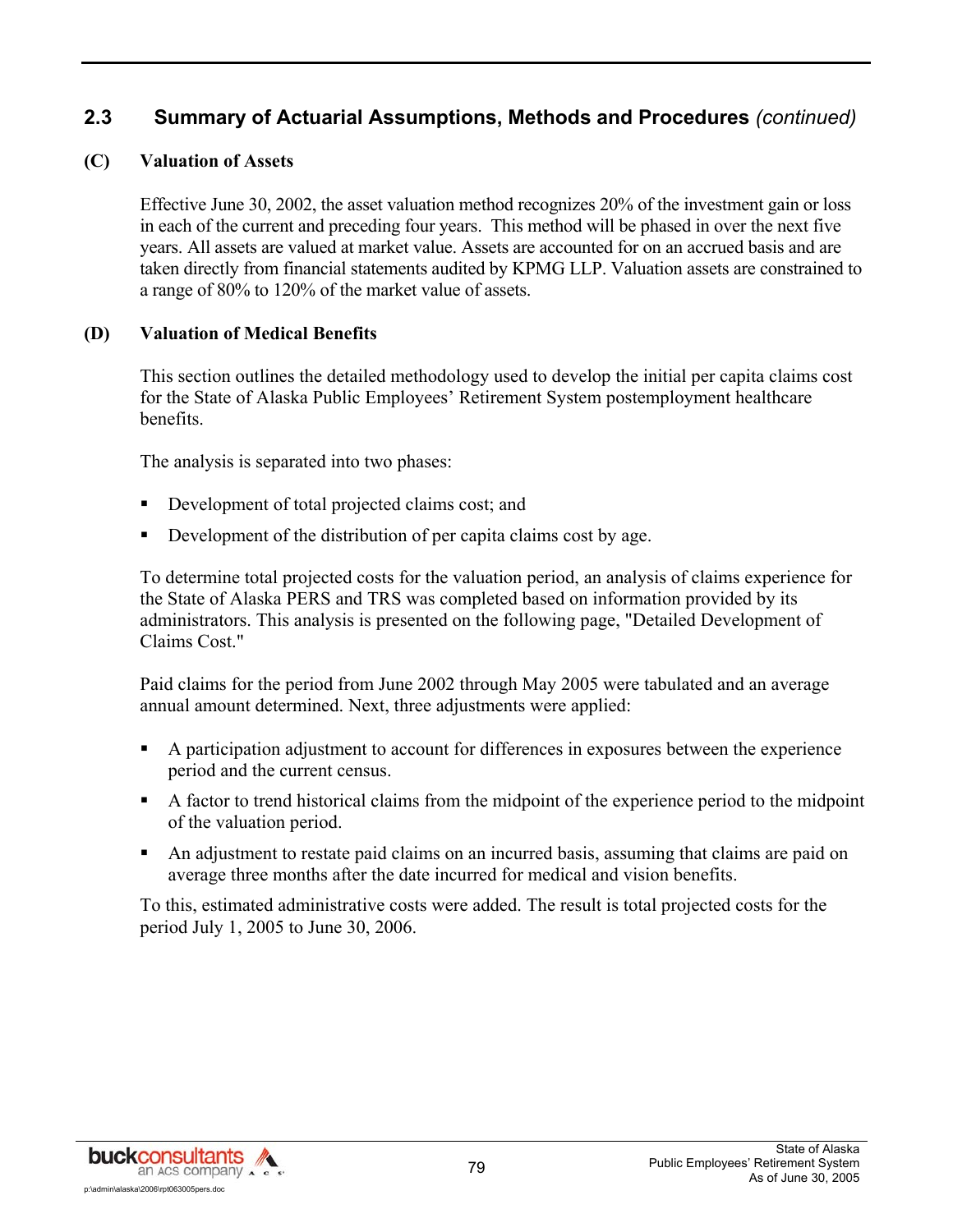|                                             | <b>Medical</b> | $\mathbf{R} \mathbf{x}$ |
|---------------------------------------------|----------------|-------------------------|
| Paid Claims $(6/02 - 5/03)$                 | \$133,794,131  | \$49,761,201            |
| Paid Claims $(6/03 - 5/04)$                 | 143,042,729    | 61,583,420              |
| Paid Claims $(6/04 - 5/05)$                 | 163,039,365    | 73,932,659              |
| Estimated annual paid claims                | \$146,625,408  | \$61,759,093            |
| Population Adjustment <sup>11</sup>         | 1.0935         | 1.0803                  |
| Trend Adjustment $(25 \text{ months})^{12}$ | 1.2081         | 1.3139                  |
| Incurred Adjustment <sup>12</sup>           | 1.0229         | 1.0000                  |
| Projected incurred claims                   | \$198,146,866  | \$87,657,508            |
| Administrative costs <sup>13</sup>          | 9,685,363      | $\boldsymbol{0}$        |
| <b>Projected Plan Costs</b>                 | \$207,832,229  | \$87,657,508            |

**Detailed Development of Claims Cost For the Period July 1, 2005 through June 30, 2006**

*11 Adjusts for exposure differences between the current census and the experience period from which the claims were derived. To calculate an appropriate per capita claims cost, the number of employees used below includes all actives, not just those eligible for retiree health care benefits* 

| Current census; retirees:                    | 28,310  | 28,310 |
|----------------------------------------------|---------|--------|
| Average enrollment during experience period: | 25.890  | 26,206 |
| $12$ Trend:                                  | 9.5%    | 14.0%  |
| Months of Trend:                             | 25.0    | 25.0   |
| Incurred Adjustment:                         | 3.0     | 0.0    |
| $\frac{13}{13}$ Administrative Fees:         | \$28.51 | \$0.00 |



l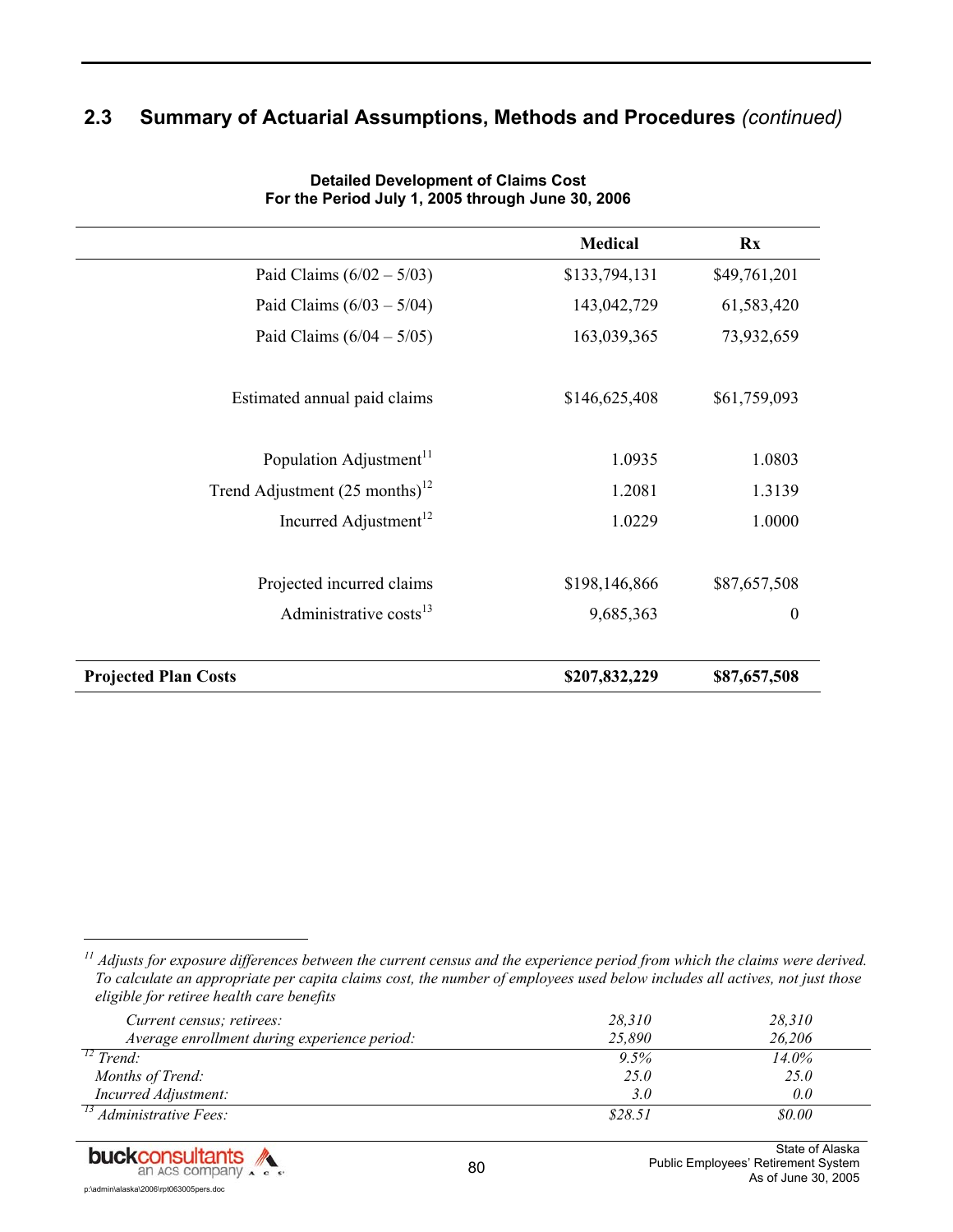Following the development of total projected costs, a distribution of per capita claims cost was developed. This was accomplished by allocating total projected costs to the population census used in the valuation. The allocation was done separately for each of prescription drugs and medical costs for the Medicare eligible and pre-Medicare populations. The allocation weights were developed using participant counts by age and assumed morbidity and aging factors. Results were tested for reasonableness based on historical trend and external benchmarks for costs paid by Medicare.

Below are the results of this analysis:

| Age | <b>Medical</b> | Prescription<br>Drug |
|-----|----------------|----------------------|
| 45  | \$4,612        | \$1,021              |
| 50  | 5,218          | 1,213                |
| 55  | 5,904          | 1,441                |
| 60  | 7,012          | 1,670                |
| 65  | 1,507          | 1,936                |
| 70  | 1,833          | 2,086                |
| 75  | 2,231          | 2,247                |
| 80  | 2,403          | 2,304                |

#### **Distribution of Per Capita Claims Cost by Age for the Period July 1, 2005 through June 30, 2006**

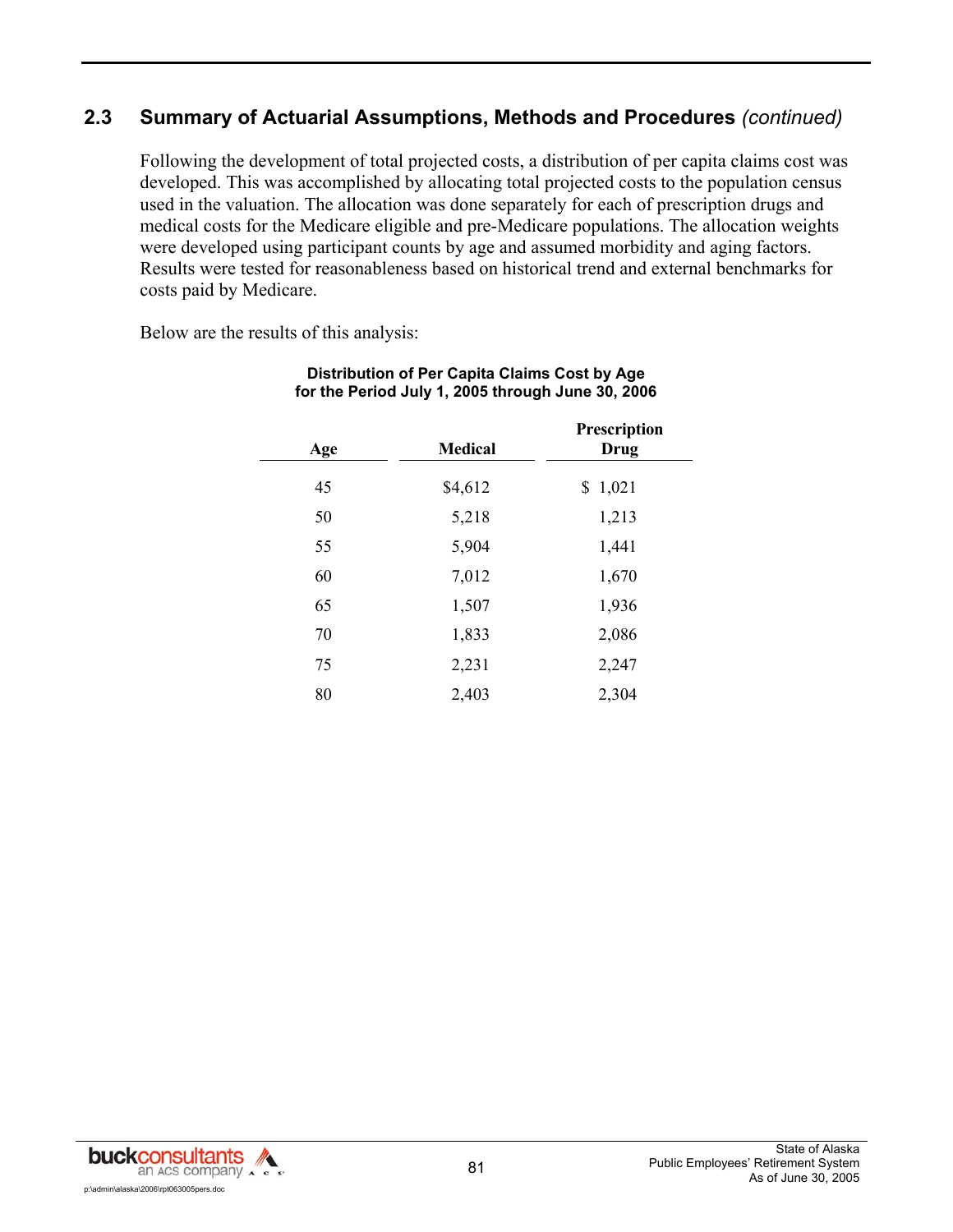## **Table 1 Alaska PERS Total Turnover Assumptions**

|                                   | <b>Select Rates of Turnover</b><br>During the First 5 Years of Employment | <b>Ultimate Rates of Turnover</b><br>After the First 5 Years of Employment |      |
|-----------------------------------|---------------------------------------------------------------------------|----------------------------------------------------------------------------|------|
| <b>Peace Officer/Firefighter:</b> |                                                                           |                                                                            |      |
| Year of<br>Employment             | <u>Rate</u>                                                               | Age                                                                        | Rate |
|                                   | .12                                                                       | $20+$                                                                      | .03  |
| 2                                 | .10                                                                       |                                                                            |      |
| 3                                 | .08                                                                       |                                                                            |      |
| 4                                 | .07                                                                       |                                                                            |      |
| 5                                 | .06                                                                       |                                                                            |      |

#### **Others:**

| Year of    | ----Age at Hire---- |       |       |      |
|------------|---------------------|-------|-------|------|
| Employment | 20-34               | $35+$ | Age   | Rate |
|            | .25                 | .15   | 20-34 | .11  |
| 2          | .23                 | .15   | 35-39 | .08  |
| 3          | .20                 | .13   | 40-44 | .06  |
| 4          | .16                 | .12   | $45+$ | .05  |
|            | .15                 |       |       |      |

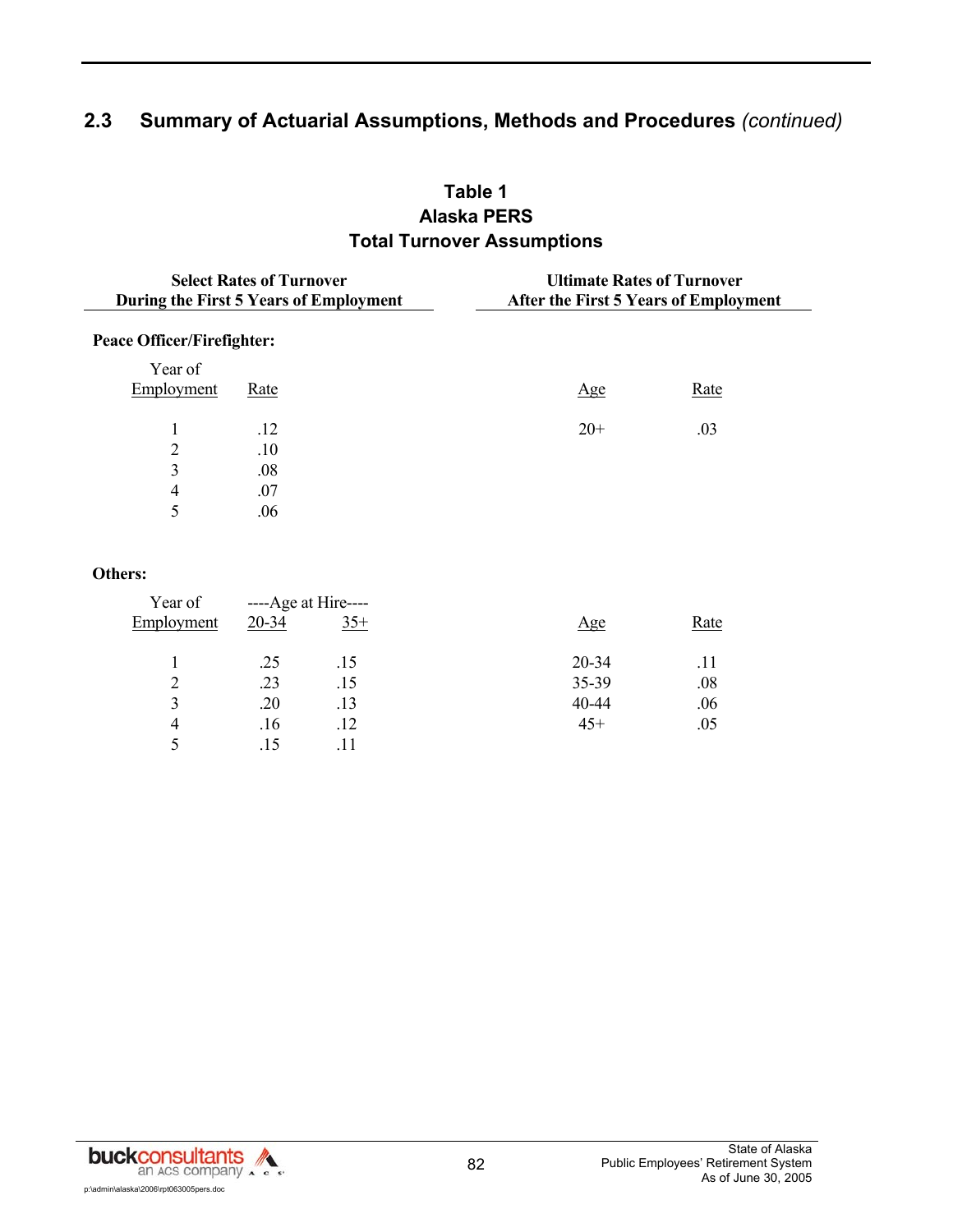## **Table 2 Alaska PERS Disability Rates Annual Rates Per 1,000 Employees**

| $\underline{Age}$ | Peace Officer/Firefighter Rate | Other Member Rate |
|-------------------|--------------------------------|-------------------|
| $20\,$            | $.88\,$                        | $.28\,$           |
| 21                | .89                            | .28               |
| $22\,$            | .90                            | .29               |
| 23                | .91                            | .29               |
| 24                | .93                            | .30               |
| $25\,$            | .94                            | .30               |
| 26                | .95                            | .30               |
| 27                | .98                            | .31               |
| $28\,$            | $1.00\,$                       | .32               |
| 29                | 1.03                           | .33               |
| $30\,$            | 1.05                           | .34               |
| 31                | 1.08                           | .34               |
| 32                | 1.10                           | .35               |
| 33                | 1.13                           | .36               |
| 34                | 1.16                           | .37               |
| 35                | 1.20                           | .38               |
| 36                | 1.24                           | .40               |
| 37                | 1.29                           | .41               |
| 38                | 1.34                           | .43               |
| 39                | 1.39                           | .44               |
| $40\,$            | 1.44                           | .46               |
| 41                | 1.50                           | .48               |
| 42                | 1.59                           | .51               |
| 43                | 1.70                           | .54               |
| 44                | 1.85                           | .59               |
| 45                | 2.03                           | .65               |
| 46                | 2.20                           | .70               |
| 47                | 2.39                           | .76               |
| 48                | 2.59                           | .83               |
| 49                | 2.79                           | .89               |
| $50\,$            | 3.00                           | .96               |
| 51                | 3.25                           | 1.04              |
| 52                | 3.58                           | 1.14              |
| 53                | 3.98                           | 1.27              |
| 54                | 4.44                           | 1.42              |
| 55                | 5.00                           | 1.60              |
| 56                | 5.74                           | 1.84              |
| 57                | 6.68                           | 2.14              |
| 58                | 7.63                           | 2.44              |
| 59                | 9.00                           | 2.88              |
| 60                | 10.54                          | 3.37              |

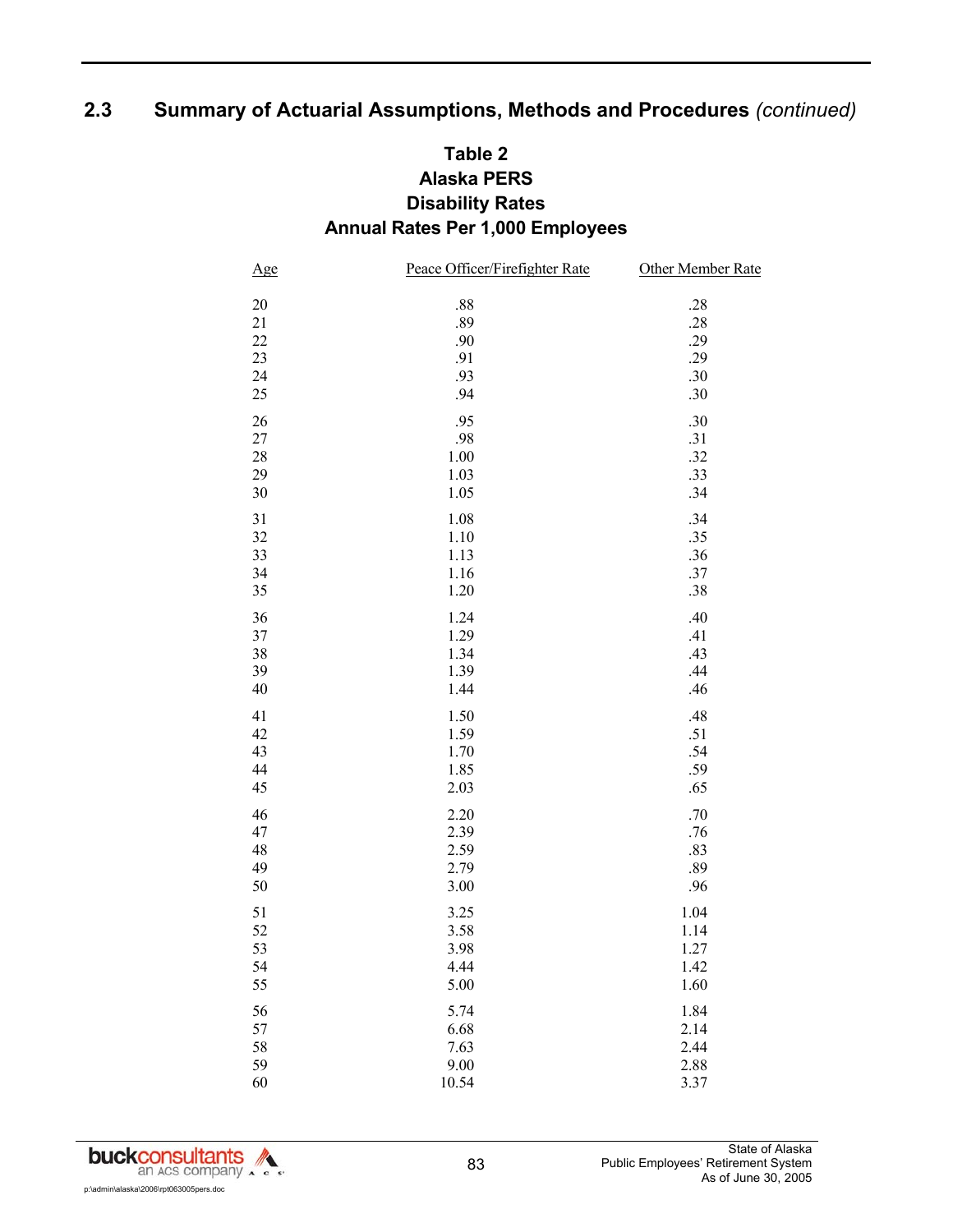### **Table 3 Alaska PERS Retirement Rates**

| Age     | Peace Officer/Firefighter Rate Other Member Rate |      |
|---------|--------------------------------------------------|------|
|         |                                                  |      |
| 50      | .10                                              | .05  |
| 51      | .10                                              | .05  |
| 52      | .10                                              | .05  |
| 53      | .05                                              | .06  |
| 54      | .05                                              | .06  |
|         |                                                  |      |
| 55      | .20                                              | .10  |
| 56      | .13                                              | .10  |
| 57      | .13                                              | .10  |
| 58      | .13                                              | .10  |
| 59      | .13                                              | .10  |
| 60      | .20                                              | .10  |
| 61      | .25                                              | .10  |
| 62      | .25                                              | .15  |
| 63      | .25                                              | .15  |
| 64      | .25                                              | .15  |
|         |                                                  |      |
| 65      | 1.00                                             | .20  |
| 66      | 1.00                                             | .20  |
| 67      | 1.00                                             | .20  |
| 68 & Up | 1.00                                             | 1.00 |

Peace Officer/Firefighter members retiring at ages under 50 are assumed to retire immediately upon attaining 21 years of service.

Others members retiring at ages under 50 are assumed to retire immediately upon attaining 31 years of service.

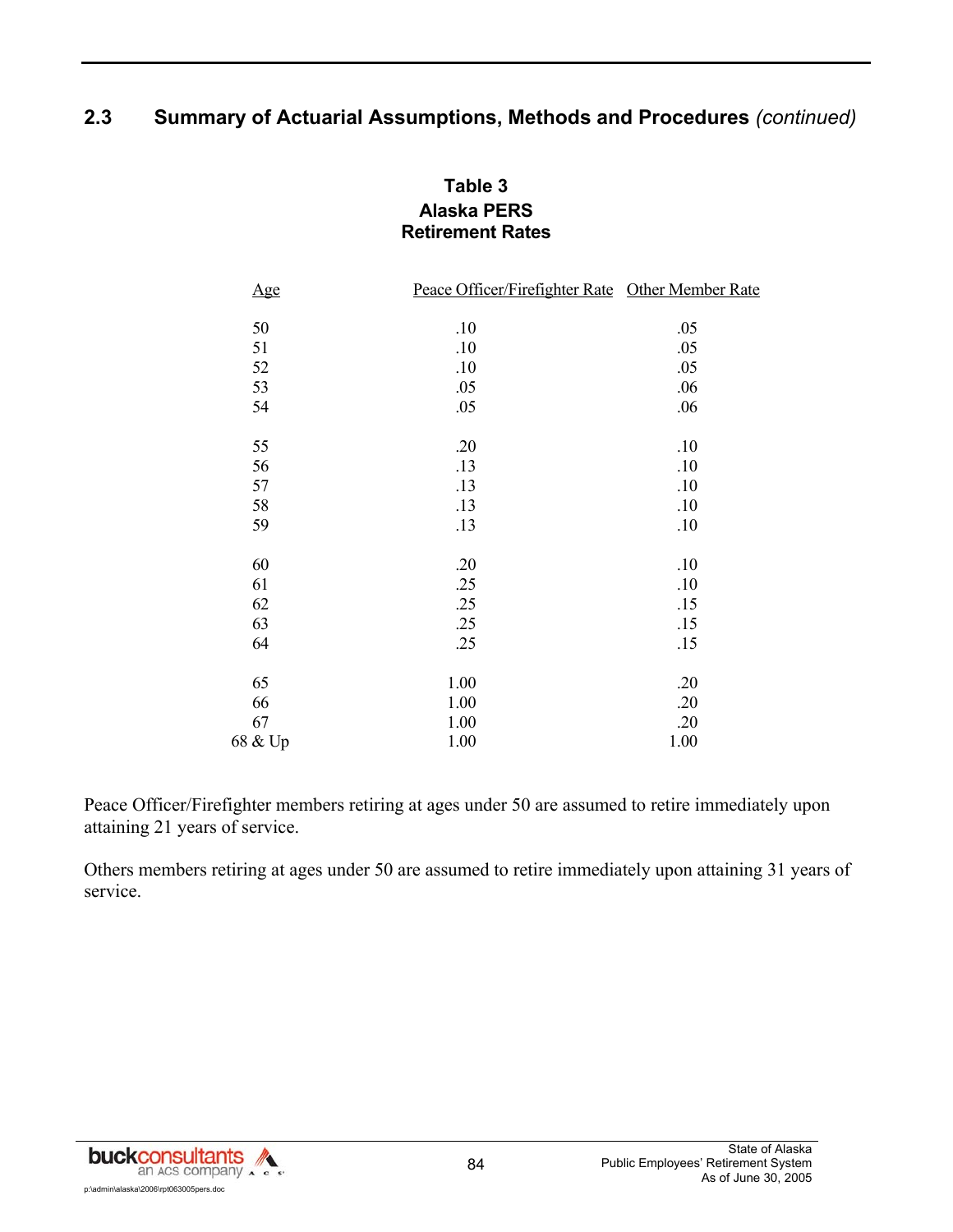## *Other Historical Information*

# **Section 3**

| Section 3.1      | Analysis of financial experience.                                                     |
|------------------|---------------------------------------------------------------------------------------|
| Section $3.2(a)$ | Summary of accrued and unfunded accrued liabilities for Peace<br>Officer/Firefighter. |
| Section $3.2(b)$ | Summary of accrued and unfunded accrued liabilities for Others.                       |
| Section $3.2(c)$ | Schedule of Employer Contributions.                                                   |
| Section $3.2(d)$ | Actuarial Assumptions, Method and Additional Information.                             |
| Section 3.3      | Solvency test.                                                                        |

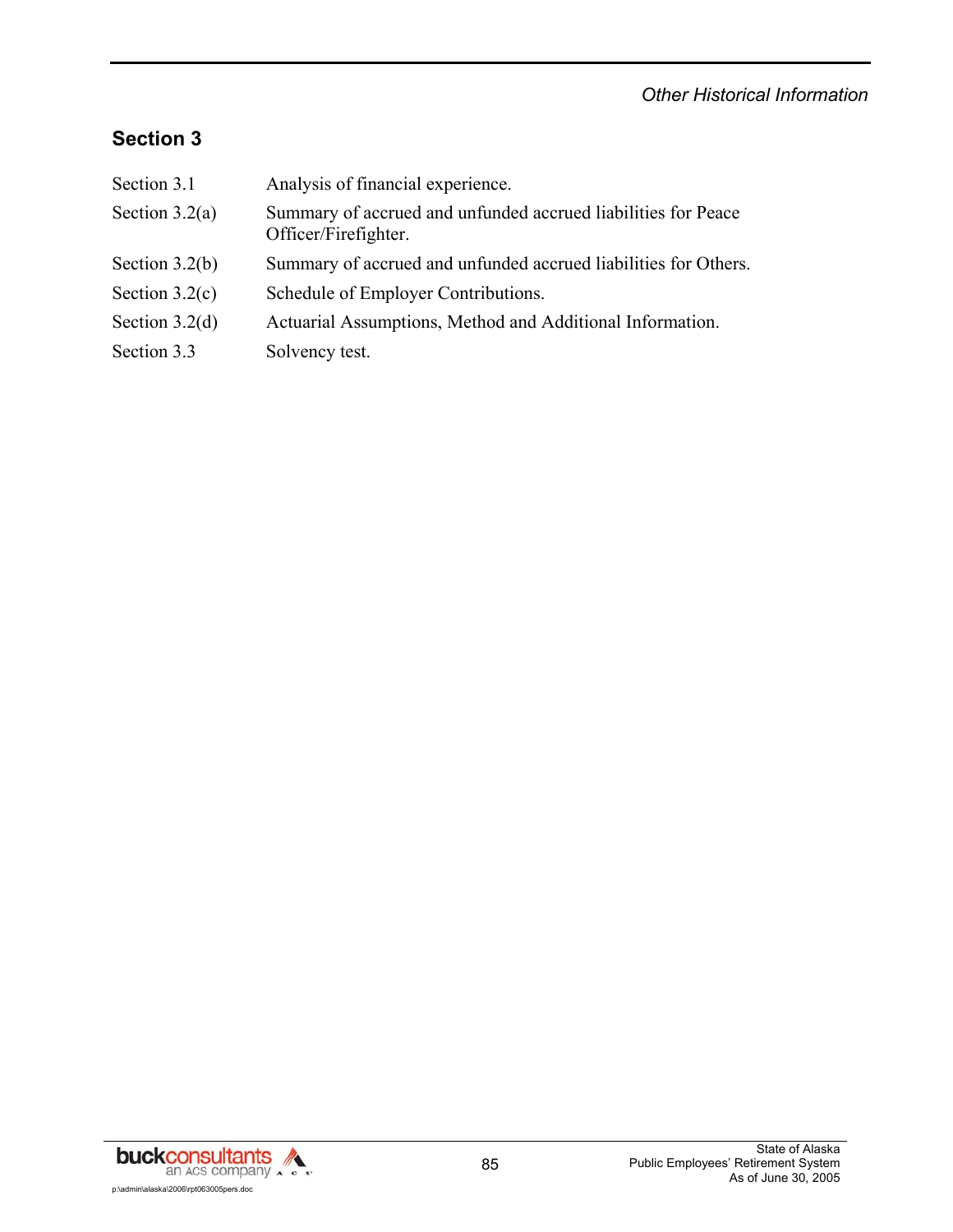## **3.1 Analysis of Financial Experience**

**Change in Average Employer Contribution Rate** 

# **Due to Gains and Losses in Accrued Liabilities During the Last Five Fiscal Years**

**Resulting From Differences Between Assumed Experience and Actual Experience** 

|      |                                                                                                     |             | <b>Change in Average Contribution Rate During Fiscal Year</b> |             |             |             |
|------|-----------------------------------------------------------------------------------------------------|-------------|---------------------------------------------------------------|-------------|-------------|-------------|
|      | <b>Type of Gain or Loss</b>                                                                         | 2001        | 2002                                                          | 2003        | 2004        | 2005        |
| (1)  | Health Experience                                                                                   | 0.00%       | 3.68%                                                         | 0.00%       | 0.00%       | 1.49%       |
| (2)  | <b>Salary Experience</b>                                                                            | (1.03)%     | $(0.20)$ %                                                    | (0.19)%     | 0.08%       | $(0.32)\%$  |
| (3)  | <b>Investment Experience</b>                                                                        | 0.11%       | 7.24%                                                         | 0.31%       | 0.02%       | (0.02)%     |
| (4)  | Demographic Experience                                                                              | 0.77%       | 1.21%                                                         | 0.40%       | 0.54%       | 0.01%       |
| (5)  | <b>Contribution Shortfall</b>                                                                       | 0.00%       | 0.00%                                                         | 1.10%       | 0.89%       | 0.98%       |
| (6)  | (Gain) or Loss During Year From Experience,<br>$(1) + (2) + (3) + (4) + (5)$                        | $(0.15)$ %  | 11.93%                                                        | 1.62%       | 1.53%       | 2.14%       |
|      | <b>Non-recurring Changes</b>                                                                        |             |                                                               |             |             |             |
| (7)  | <b>Asset Valuation Method</b>                                                                       | 0.00%       | 4.11%                                                         | 0.00%       | $0.00\%$    | 0.00%       |
| (8)  | Past Service Amortization Change                                                                    | 0.00%       | $(5.06)\%$                                                    | 0.00%       | 0.00%       | 0.00%       |
| (9)  | <b>Assumption Changes</b>                                                                           | 0.00%       | 6.98%                                                         | 0.00%       | 1.03%       | $0.00\%$    |
| (10) | <b>System Benefit Changes</b>                                                                       | 0.17%       | 0.04%                                                         | 0.00%       | 0.00%       | 0.00%       |
| (11) | Addition of 102% Target Funding Ratio                                                               | 0.57%       | 0.00%                                                         | 0.00%       | 0.00%       | 0.00%       |
| (12) | Elimination of 102% Target Funding Ratio                                                            | 0.00%       | 0.00%                                                         | $(0.90)\%$  | 0.00%       | $0.00\%$    |
| (13) | Ad hoc PRPA                                                                                         | 0.06%       | 0.14%                                                         | 0.00%       | 0.00%       | 0.00%       |
| (14) | Change due to revaluation of plan liabilities as of June 30, 2004                                   | 0.00%       | 0.00%                                                         | 0.00%       | 0.00%       | 2.18%       |
| (15) | Composite (Gain) or Loss During Year,<br>$(6) + (7) + (8) + (9) + (10) + (11) + (12) + (13) + (14)$ | 0.65%       | 18.14%                                                        | 0.72%       | 2.56%       | 4.32%       |
| (16) | Beginning Average Employer Contribution Rate                                                        | 6.12%       | 6.77%                                                         | 24.91%      | 25.63%      | 28.19%      |
| (17) | Ending Average Employer Contribution Rate, $(15) + (16)$                                            | 6.77%       | 24.91%                                                        | 25.63%      | 28.19%      | 32.51%      |
|      | (18) Fiscal Year Above Rate is Applied                                                              | <b>FY04</b> | <b>FY05</b>                                                   | <b>FY06</b> | <b>FY07</b> | <b>FY08</b> |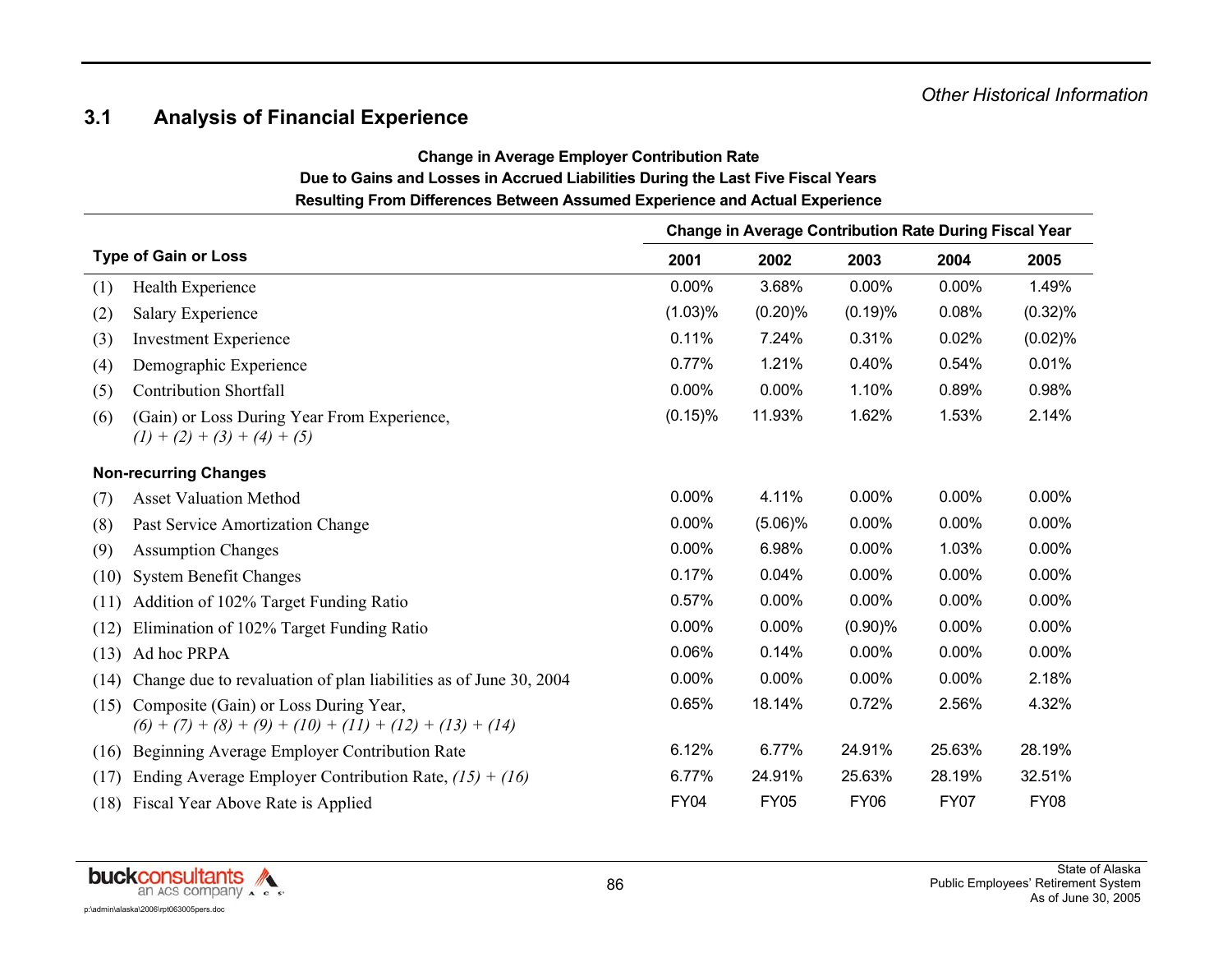## **3.2(a) Summary of Accrued and Unfunded Accrued Liabilities – Peace Officer/Firefighter**

| <b>Valuation</b><br><b>Date</b>                         | Aggregate<br><b>Accrued</b><br>Liability (000's) | <b>Valuation</b><br>Assets <sup>14</sup><br>(000's) | Assets as a<br><b>Percent of</b><br><b>Accrued</b><br>Liability | <b>Unfunded</b><br><b>Accrued</b><br><b>Liabilities</b><br>(UAL) (000's) | Annual<br><b>Active</b><br><b>Member</b><br>Payroll (000's) | UAL as a<br><b>Percent of</b><br><b>Annual Active</b><br><b>Member Payroll</b> |
|---------------------------------------------------------|--------------------------------------------------|-----------------------------------------------------|-----------------------------------------------------------------|--------------------------------------------------------------------------|-------------------------------------------------------------|--------------------------------------------------------------------------------|
| June 30, 2005                                           | 1,885,407<br>\$                                  | 1,239,279<br>\$                                     | 65.7%                                                           | \$<br>646,128                                                            | \$<br>174,155                                               | 371.0%                                                                         |
| June 30, 2004 <sup>16 17</sup>                          | 1,763,711                                        | 1,237,630                                           | 70.2%                                                           | 526,081                                                                  | 167,317                                                     | 314.4%                                                                         |
| June 30, 2003                                           | 1,577,251                                        | 1,147,999                                           | 72.8%                                                           | 429,252                                                                  | 160,742                                                     | 267.0%                                                                         |
| June 30, 2002 <sup>15</sup> <sup>16</sup> <sup>17</sup> | 1,509,947                                        | 1,135,238                                           | 75.2%                                                           | 374,709                                                                  | 157,632                                                     | 237.7%                                                                         |
| June 30, 2001                                           | 1,293,448                                        | 1,305,478                                           | 100.9%                                                          | N/A                                                                      | 151,701                                                     | N/A                                                                            |
| June 30, 2000 <sup>16 17</sup>                          | 1,196,821                                        | 1,209,451                                           | 101.1%                                                          | N/A                                                                      | 142,843                                                     | N/A                                                                            |
| June 30, 1999                                           | 1,008,404                                        | 1,064,168                                           | 105.5%                                                          | N/A                                                                      | 138,653                                                     | N/A                                                                            |
| June 30, 1998 <sup>15 16</sup> <sup>17</sup>            | 926,249                                          | 981,127                                             | 105.9%                                                          | N/A                                                                      | 135,702                                                     | N/A                                                                            |
| June 30, 1997                                           | 811,651                                          | 863,184                                             | 106.3%                                                          | N/A                                                                      | 134,362                                                     | N/A                                                                            |
| June 30, 1996                                           | 733,303                                          | 776,196                                             | 105.8%                                                          | N/A                                                                      | 130,204                                                     | N/A                                                                            |



*<sup>14</sup> Assets were allocated to Peace Officer/Firefighter and Others based on accrued liability* 

*<sup>15</sup> Change in Asset Valuation Method* 

*<sup>16</sup> Change of Assumptions* 

*<sup>17</sup> Change in Methods*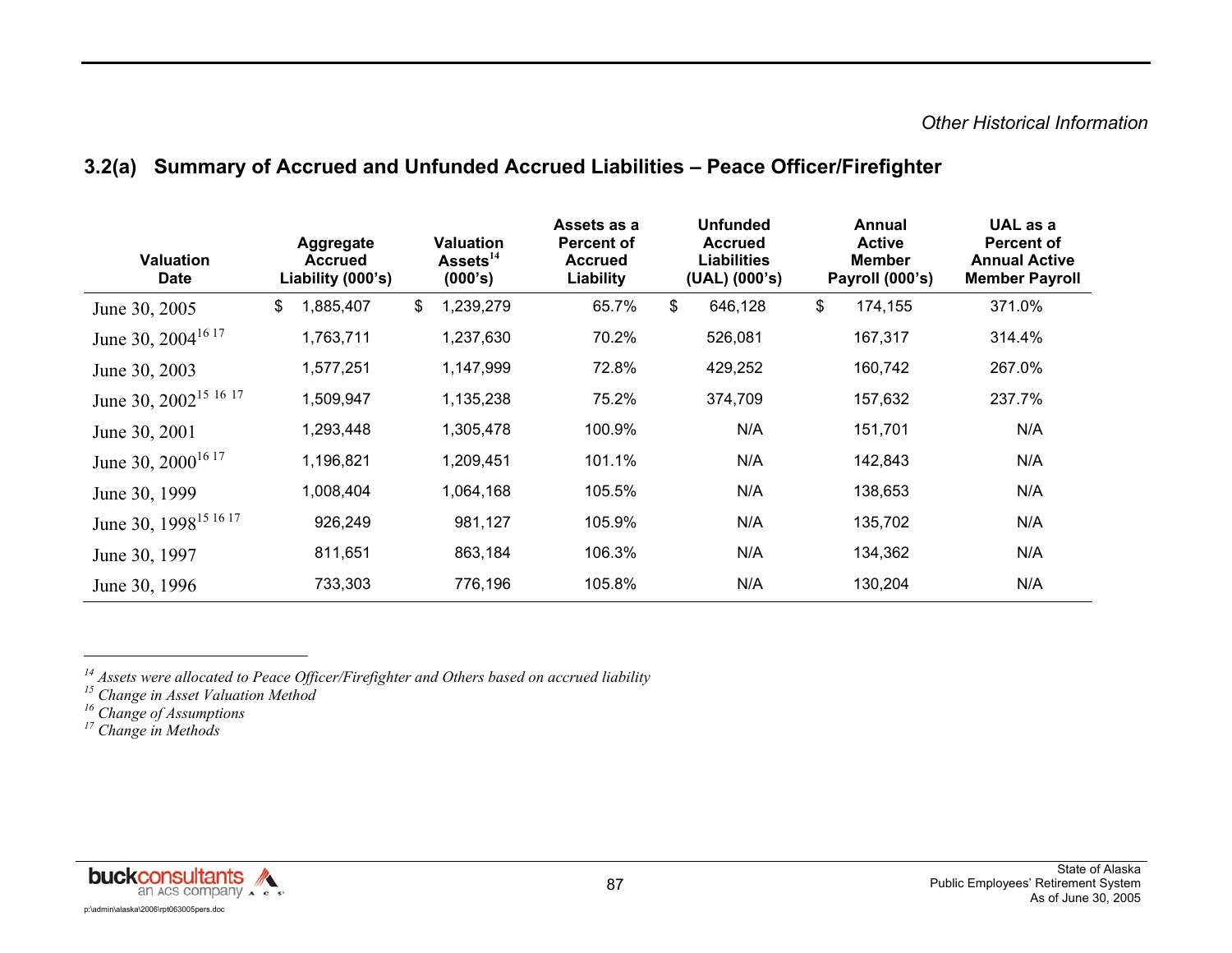#### *Other Historical Information*

| 3.2(b) Summary of Accrued and Unfunded Accrued Liabilities - Others |
|---------------------------------------------------------------------|
|---------------------------------------------------------------------|

| <b>Valuation</b><br><b>Date</b>              | Aggregate<br><b>Accrued</b><br>Liability (000's) | <b>Valuation</b><br>Assets <sup>18</sup><br>(000's) | Assets as a<br><b>Percent of</b><br><b>Accrued</b><br>Liability | <b>Unfunded</b><br><b>Accrued</b><br><b>Liabilities</b><br>(UAL) (000's) | Annual<br><b>Active</b><br><b>Member</b><br>Payroll (000's) | UAL as a<br><b>Percent of</b><br><b>Annual Active</b><br><b>Member Payroll</b> |
|----------------------------------------------|--------------------------------------------------|-----------------------------------------------------|-----------------------------------------------------------------|--------------------------------------------------------------------------|-------------------------------------------------------------|--------------------------------------------------------------------------------|
| June 30, 2005                                | \$10,959,434                                     | \$7,203,640                                         | 65.7%                                                           | \$<br>3,755,794                                                          | 1,338,962<br>\$                                             | 280.5%                                                                         |
| June 30, $2004^{2021}$                       | 9,680,205                                        | 6,792,784                                           | 70.2%                                                           | 2,887,421                                                                | 1,305,670                                                   | 221.1%                                                                         |
| June 30, 2003                                | 8,984,402                                        | 6,539,282                                           | 72.8%                                                           | 2,445,120                                                                | 1,300,041                                                   | 188.1%                                                                         |
| June 30, 2002 <sup>19 20</sup> <sup>21</sup> | 8,349,644                                        | 6,277,595                                           | 75.2%                                                           | 2,072,049                                                                | 1,245,055                                                   | 166.4%                                                                         |
| June 30, 2001                                | 6,575,126                                        | 6,636,278                                           | 100.9%                                                          | N/A                                                                      | 1,208,700                                                   | N/A                                                                            |
| June 30, $2000^{2021}$                       | 6,180,091                                        | 6,245,307                                           | 101.1%                                                          | N/A                                                                      | 1,181,435                                                   | N/A                                                                            |
| June 30, 1999                                | 5,640,269                                        | 5,952,172                                           | 105.5%                                                          | N/A                                                                      | 1,140,706                                                   | N/A                                                                            |
| June 30, 1998 <sup>19 20 21</sup>            | 5,277,742                                        | 5,590,435                                           | 105.9%                                                          | N/A                                                                      | 1,096,786                                                   | N/A                                                                            |
| June 30, 1997                                | 4,722,465                                        | 5,022,304                                           | 106.3%                                                          | N/A                                                                      | 1,093,433                                                   | N/A                                                                            |
| June 30, $1996^{20}$                         | 4,246,655                                        | 4,495,057                                           | 105.8%                                                          | N/A                                                                      | 1,087,504                                                   | N/A                                                                            |



*<sup>18</sup> Assets were allocated to Peace Officer/Firefighter and Others based on accrued liability* 

*<sup>19</sup> Change in Asset Valuation Method* 

*<sup>20</sup> Change of Assumptions* 

*<sup>21</sup> Change in Methods*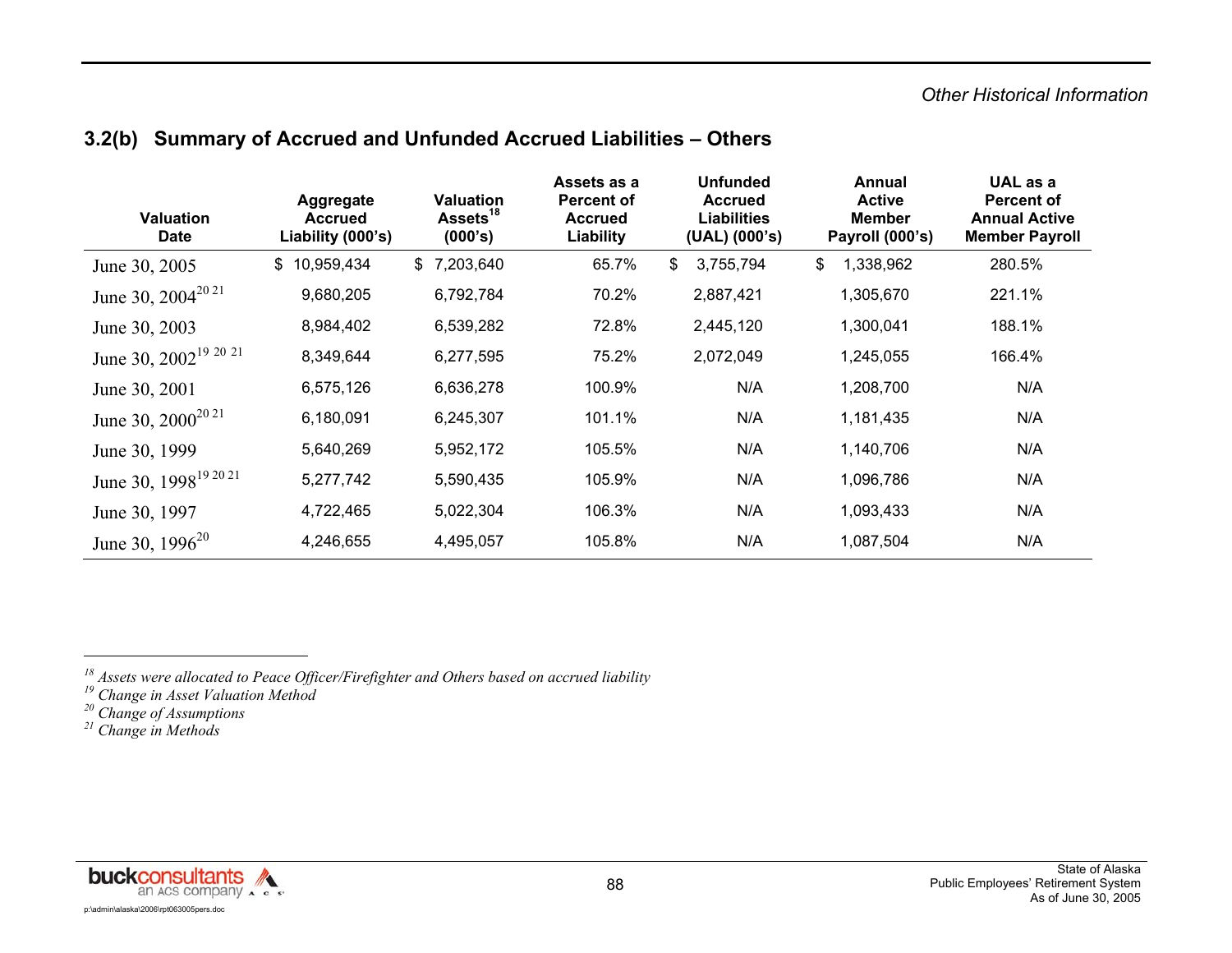## **3.2(c) Schedule of Employer Contributions**

| <b>Year Ended June 30</b> | <b>Total Annual Required</b><br><b>Contribution</b> | <b>Total Percentage Contributed</b> |  |  |  |  |
|---------------------------|-----------------------------------------------------|-------------------------------------|--|--|--|--|
| 2005                      | \$<br>337,829                                       | 52.7%                               |  |  |  |  |
| 2004                      | 105,585                                             | 100.0%                              |  |  |  |  |
| 2003                      | 89,934                                              | 110.3%                              |  |  |  |  |
| 2002                      | 92,098                                              | 102.9%                              |  |  |  |  |
| 2001                      | 91,628                                              | 105.3%                              |  |  |  |  |
| 2000                      | 89,084                                              | 105.2%                              |  |  |  |  |
| 1999                      | 97,197                                              | 100.0%                              |  |  |  |  |
| 1998                      | 95,217                                              | 100.0%                              |  |  |  |  |
| 1997                      | 144,863                                             | 100.0%                              |  |  |  |  |
| 1996                      | 147,640                                             | 100.0%                              |  |  |  |  |

## **3.2(d) Actuarial Assumptions, Method and Additional Information**

| <b>Valuation Date</b>                 | June 30, 2005                                                                |  |  |  |  |
|---------------------------------------|------------------------------------------------------------------------------|--|--|--|--|
| <b>Actuarial Cost Method</b>          | <b>Projected Unit Credit</b>                                                 |  |  |  |  |
| Amortization Method                   | Level percentage of pay, closed                                              |  |  |  |  |
| Equivalent Single Amortization Period | 23 years                                                                     |  |  |  |  |
| Asset Valuation Method                | 5-year smoothed market                                                       |  |  |  |  |
| <b>Actuarial Assumptions:</b>         |                                                                              |  |  |  |  |
| Investment rate of return*            | 8.25%                                                                        |  |  |  |  |
| Projected salary increases            | Peace Officer / Fire: 6.0% for first 5 years of service;<br>4.5% thereafter  |  |  |  |  |
|                                       | Others: 5.5% for first 5 years of service; 4.0% thereafter                   |  |  |  |  |
| *Includes inflation at                | 3.5%                                                                         |  |  |  |  |
| Cost-of-living adjustment             | Post-retirement Pension Adjustment as described in<br>Section 2.1, item (13) |  |  |  |  |